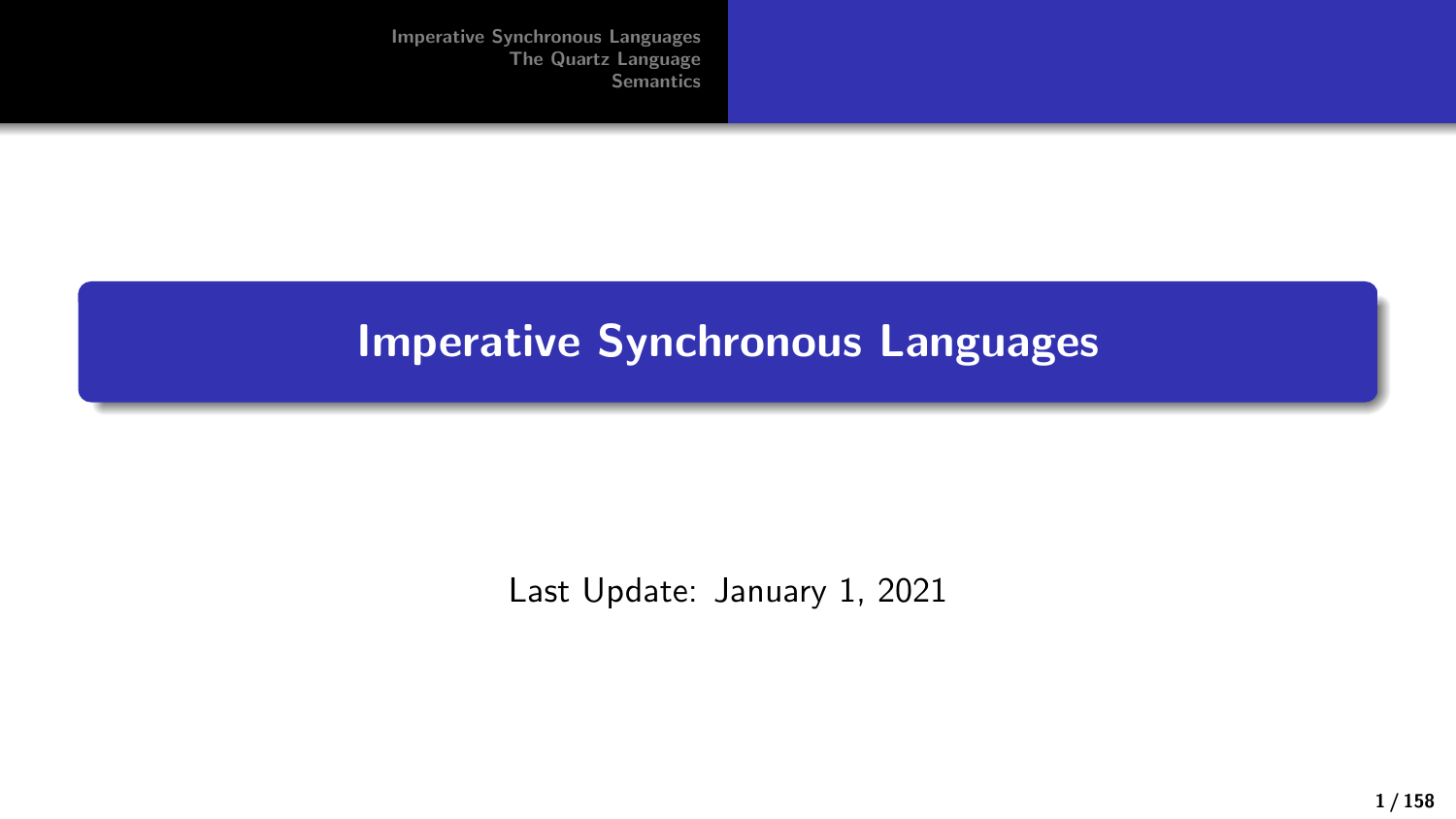## **Outline**



**[Imperative Synchronous Languages](#page-2-0)** 

**•** [Execution in Cycles](#page-2-0)

[The Quartz Language](#page-15-0)

**O** [Imperative Synchronous Languages](#page-13-0)

- [Modules](#page-16-0)
- **O** [Declarations: Flows, Data Types and Storage Classes](#page-17-0)
- **O** [Expressions](#page-26-0)
- **O** [Statements](#page-29-0)
- [Example Programs: Button, ABRO, Speed](#page-61-0)

#### **[Semantics](#page-73-0)**

- **O** [Core Statements](#page-73-0)
- **[SOS Reaction Rules](#page-103-0)**
- **O** [Causality Analysis by an Interpreter](#page-125-0)
- **•** [Examples for Causality Analysis](#page-134-0)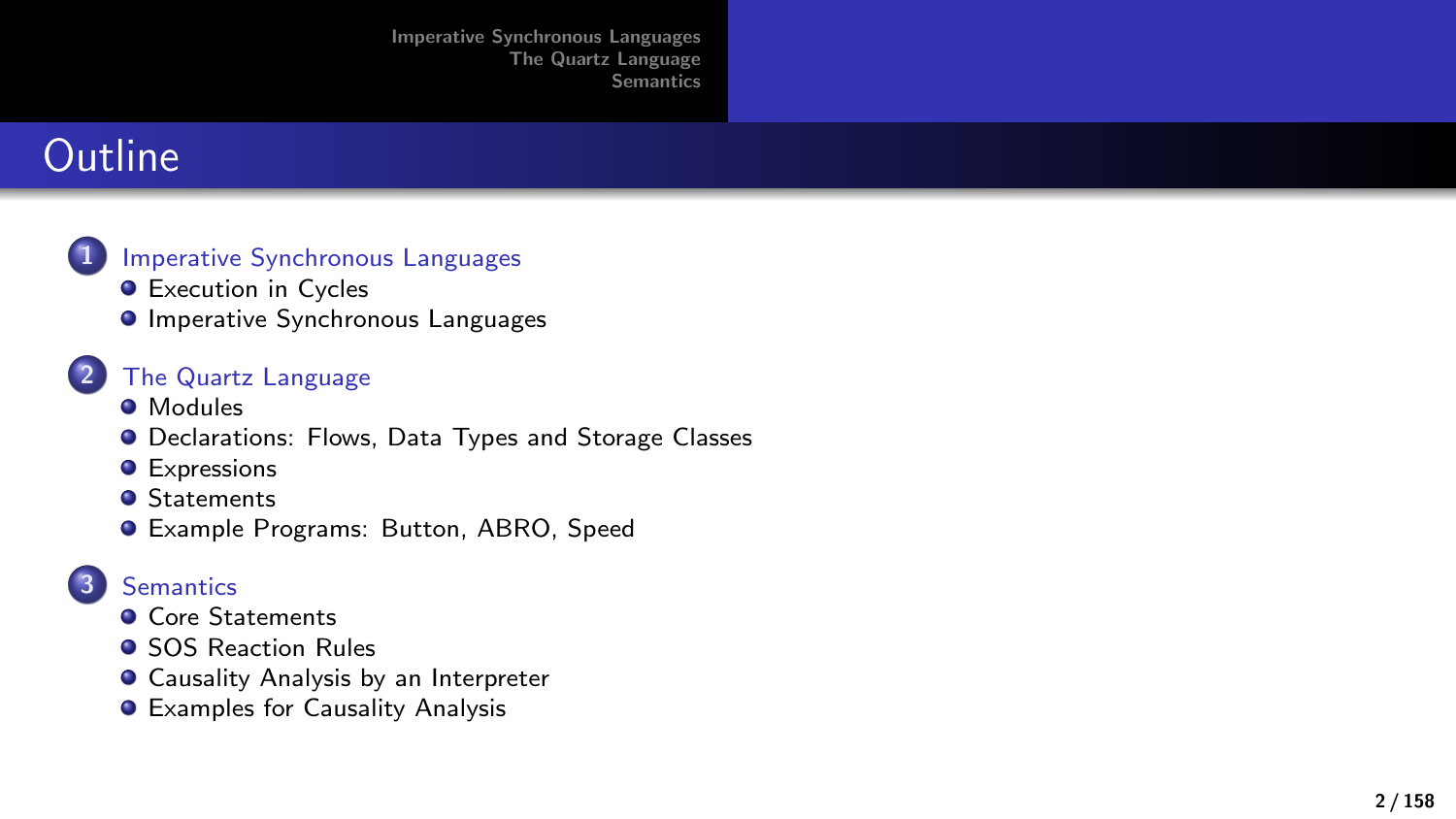# <span id="page-2-0"></span>Introduction

- in this chapter, we consider the description of synchronous systems by imperative synchronous languages
- a synchronous system works in cycles, and in each cycle,
	- it reads all inputs  $I$
	- it computes all outputs  $\mathcal O$  w.r.t. the internal state  $\mathcal S$
	- it updates the internal state  $S$  for the next cycle

each such computation step is called a reaction or macro step

- $\bullet$  we must therefore describe the function  $S \times I \to S \times O$
- it could be done by synchronous DPNs, where all nodes read one value from all inputs and produce one value on each output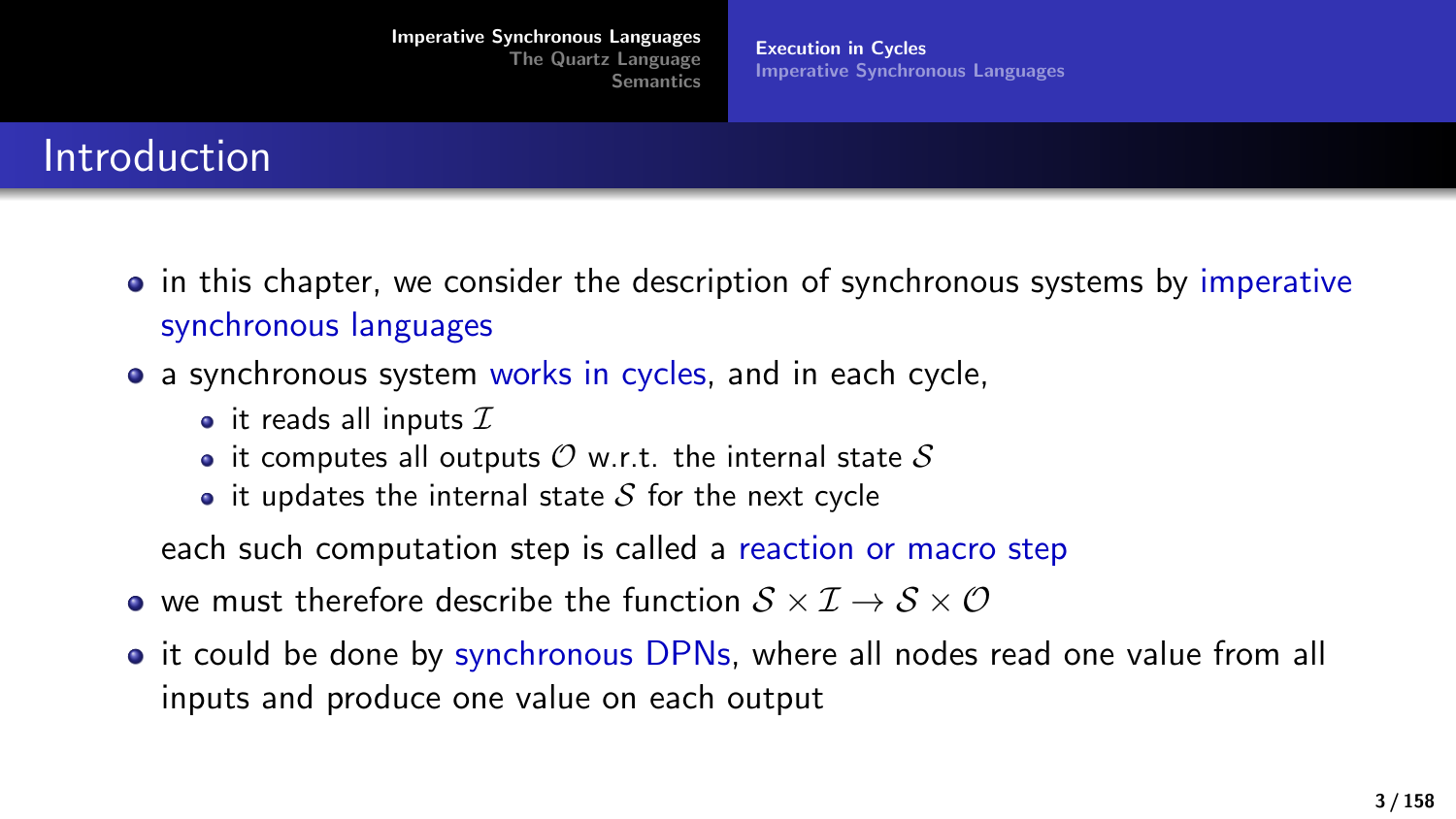[Execution in Cycles](#page-2-0) [Imperative Synchronous Languages](#page-13-0)

### Imperative Synchronous Languages

- in this chapter, we do not consider synchronous DPNs, and instead, consider imperative synchronous languages
- in general, these languages are obtained from any sequential imperative language by
	- introducing a new statement **pause**
	- and thereby the distinction between micro- and macro steps:
		- all actions between two **pause** statements belong to one reaction, i.e. one macro step
		- these actions are called micro steps
		- all micro steps refer to the same variable environment thus, one often says that micro steps are executed in zero time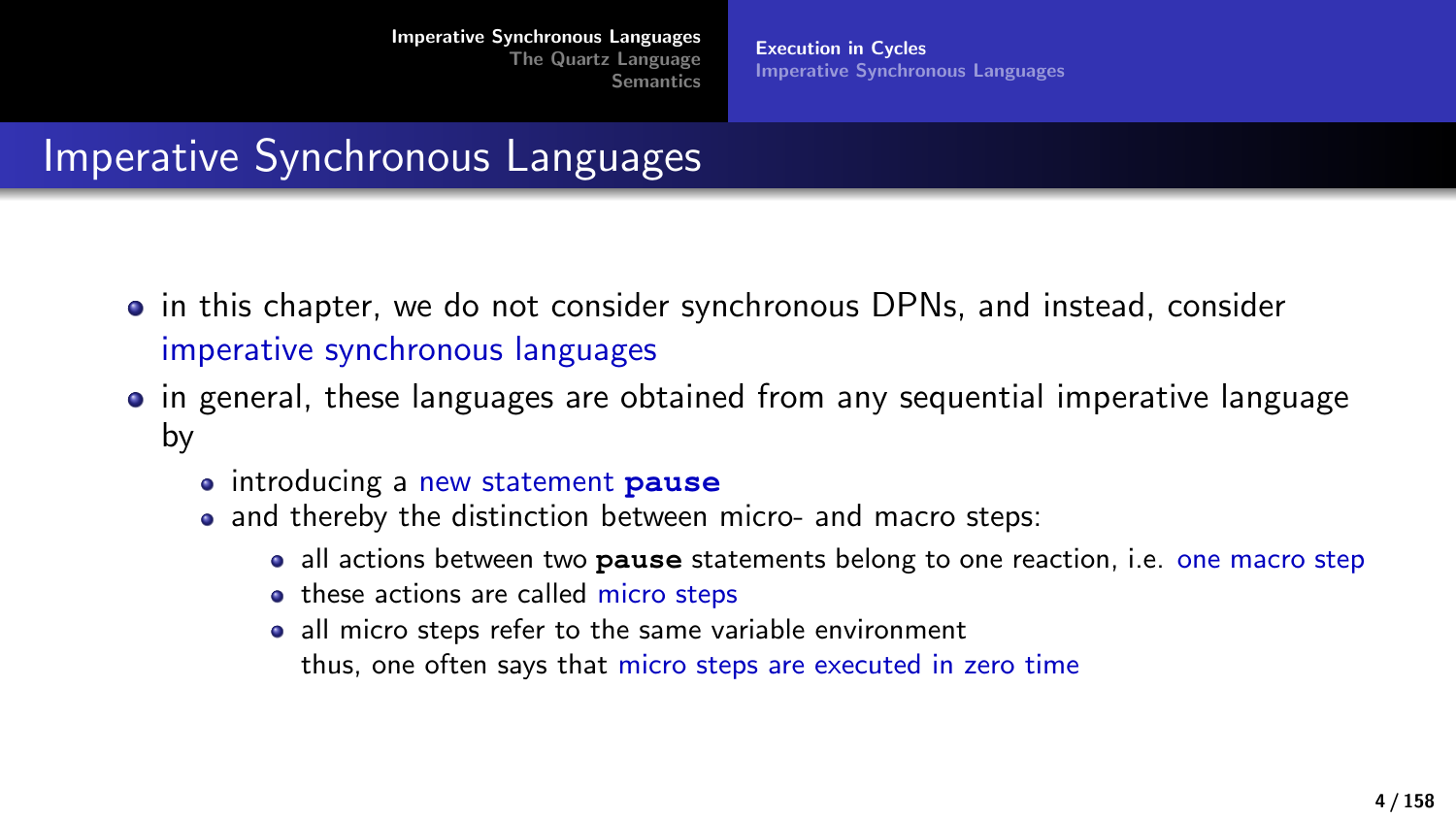[Execution in Cycles](#page-2-0) [Imperative Synchronous Languages](#page-13-0)

# Understanding Synchronous Languages

| <u>Ex</u> ample |                |  |
|-----------------|----------------|--|
|                 |                |  |
| $x = 3;$        |                |  |
|                 | $w1:$ pause;   |  |
| $x =$           | 5:             |  |
| $V =$           | $\mathbf{x}$ : |  |
|                 | $w2:$ pause;   |  |
|                 |                |  |

- in the first reaction, x is 3
- then, the control stops at w1:**pause**
- $\bullet$  in the second reaction, x and y are both 5
- **o** then, the control stops at w2: **pause**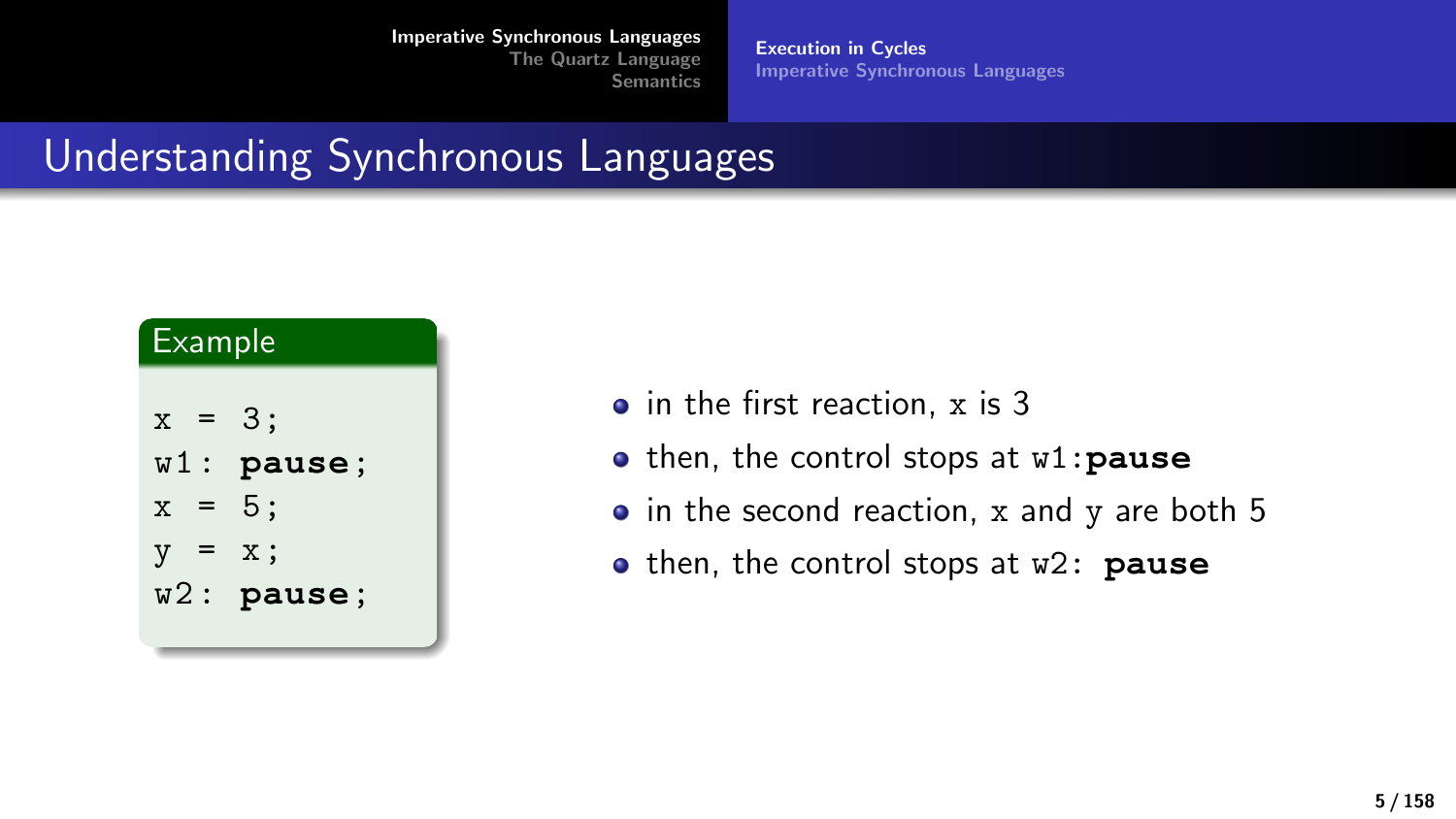[Execution in Cycles](#page-2-0) [Imperative Synchronous Languages](#page-13-0)

# Understanding Synchronous Languages

| <b>Example</b> |              |  |
|----------------|--------------|--|
| $x = 3;$       |              |  |
|                | $w1:$ pause; |  |
| $y =$          | х;           |  |
| $x =$          | 5:           |  |
|                | $w2:$ pause; |  |
|                |              |  |

- this program is equivalent to the previous one, i.e.
	- in the first reaction, x is 3
	- $\bullet$  in the second reaction, x and y are both 5
- the ordering of the micro steps in a macro step does not matter
	- macro steps are sets of micro steps
	- micro steps are executed by respecting data dependencies
	- i.e., first execute  $x = 5$  then  $y = x$

synchronous programs dynamically reorder micro steps so that these are executed as if the complete variable environment would already be given at the beginning of the macro step 6/158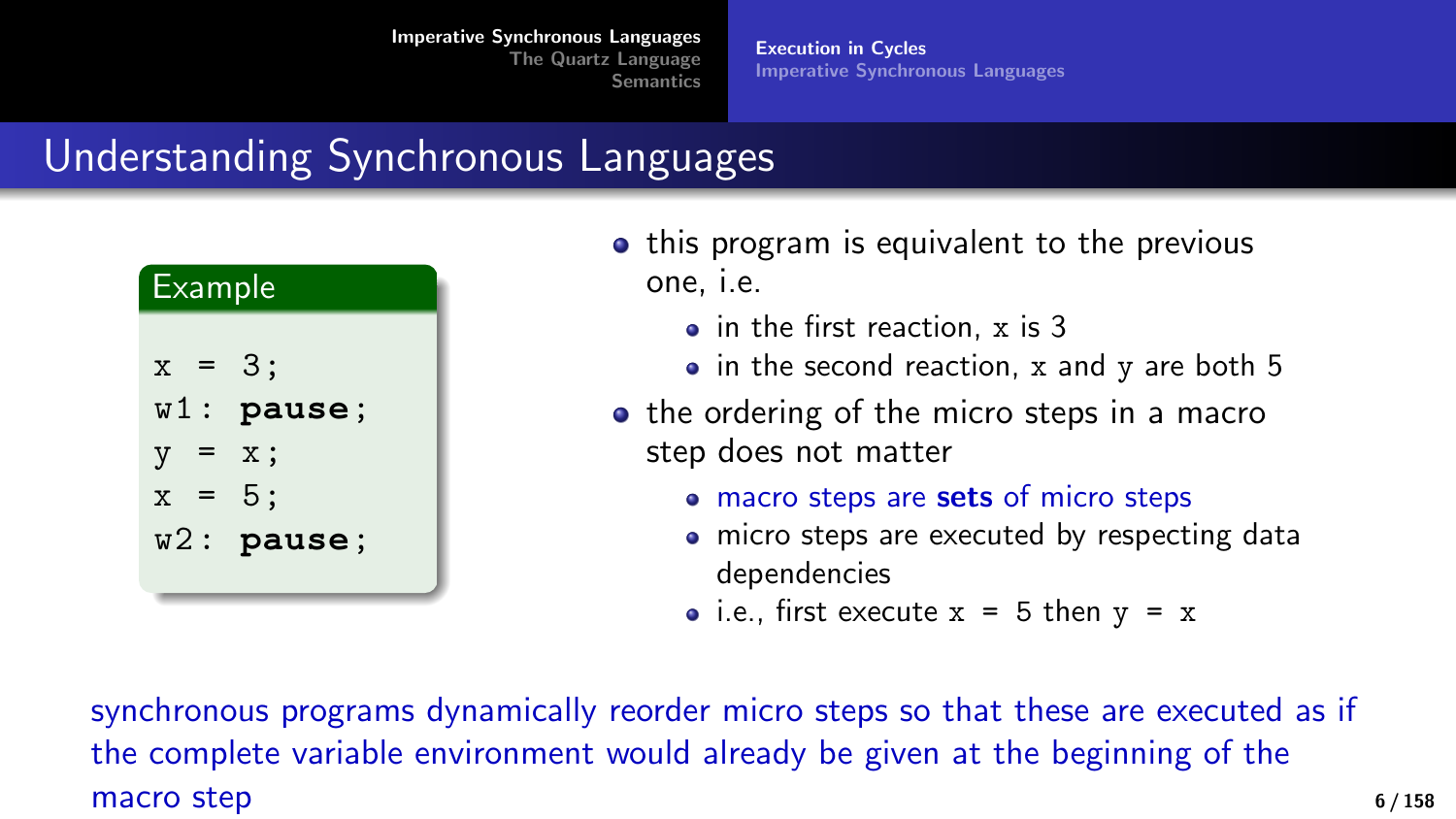[Execution in Cycles](#page-2-0) [Imperative Synchronous Languages](#page-13-0)

### Dynamic Scheduling of Micro Steps

| <u>Ex</u> ample |     |                           |               |
|-----------------|-----|---------------------------|---------------|
| pause;          |     |                           |               |
|                 |     | $y1 = y2$ &               | $\rightarrow$ |
|                 |     | x:                        |               |
|                 |     | $y2 = y1$ & $\rightarrow$ |               |
|                 | !x; |                           |               |
| pause;          |     |                           |               |
|                 |     |                           |               |

- the previous example might suggest that we could simply reorder the assignments in programs
- however, this does not work in general
- the execution order of micro steps depends on inputs, thus dynamic scheduling is required:

```
pause;
i f(x) {
      y2 = y1 & !x; // = false due \rightarrowt \circ x = t \cdot r \cdot u \cdot e\forall 1 = \forall 2 \& x; // = false due \rightarrowto y2 = false} else {
      y1 = y2 \& x; // = false due \rightarrow\pm \alpha \alpha \pm \alpha \alpha \alpha
```
7 / 158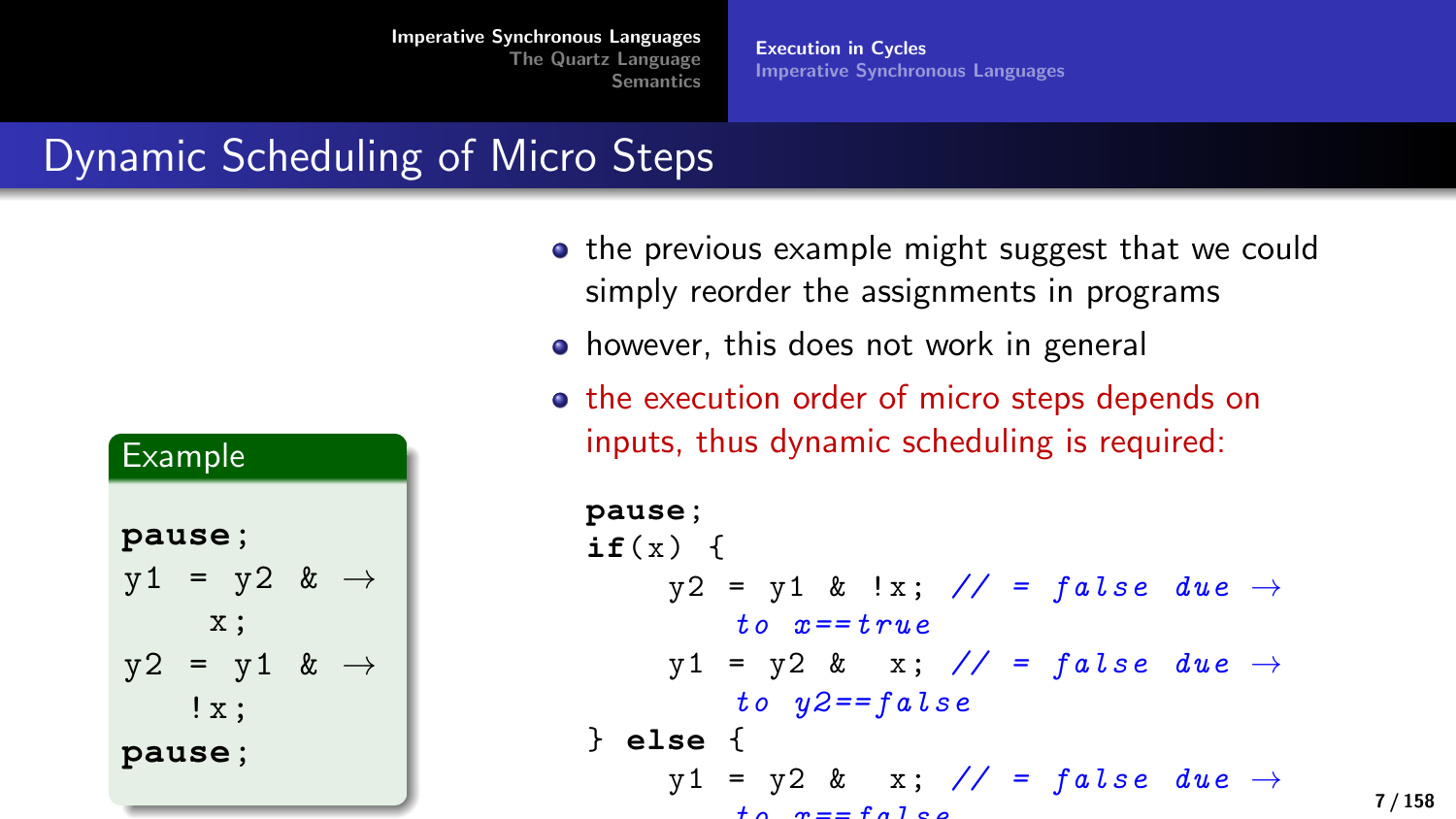[Execution in Cycles](#page-2-0) [Imperative Synchronous Languages](#page-13-0)

# Dynamic Scheduling of Micro Steps

| Example                     |
|-----------------------------|
| $w1:$ pause;                |
| $if(y1)$ $y1 = true;$       |
| if(y1)                      |
| if (!y2) $y2 = \rightarrow$ |
| true;                       |
| $w2:$ pause;                |

```
Example
w1 : pause;
y1 = y1;y2 = y1 & !y2;
w2 : pause;
```
- a second argument against static ordering of assignments is that not only their right hand sides have to be considered, but also their entire trigger conditions
- e.g., this involves conditions of if-statements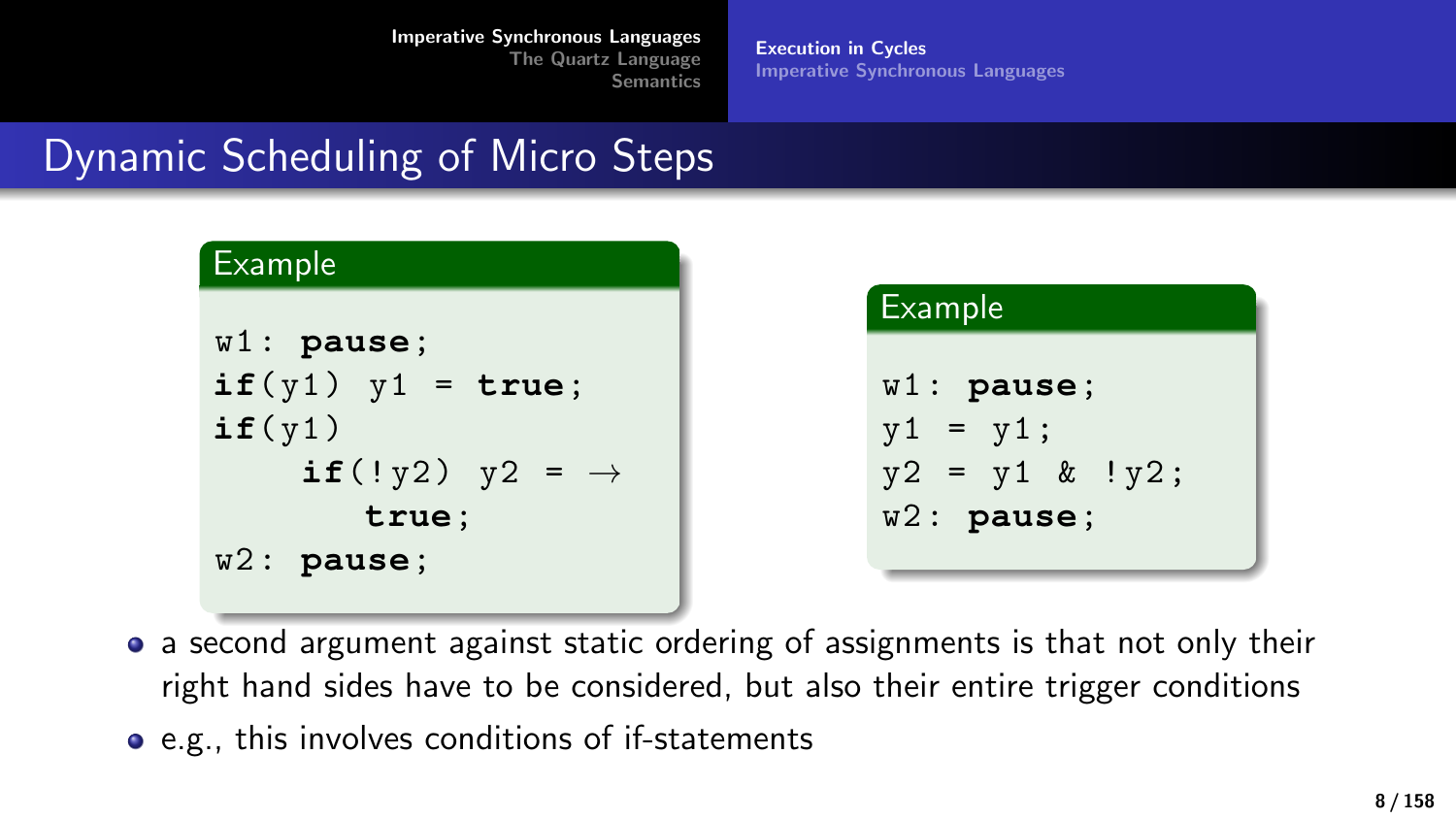[Execution in Cycles](#page-2-0) [Imperative Synchronous Languages](#page-13-0)

# Delayed Assignments

| <b>Example</b> |  |                   |
|----------------|--|-------------------|
|                |  |                   |
| $x = 3;$       |  |                   |
| $z = y;$       |  |                   |
|                |  | next(y)<br>$= x;$ |
|                |  | $w1:$ pause;      |
| $x = 5$ ;      |  |                   |
| $Z =$          |  | $V$ ;             |
|                |  | $w2:$ pause;      |
|                |  |                   |

- there are also delayed assignments
	- their right hand sides are evaluated in the current macro step
	- but the assignment is done in the next macro step
- in the second macro step,
	- y and z have therefore the value 3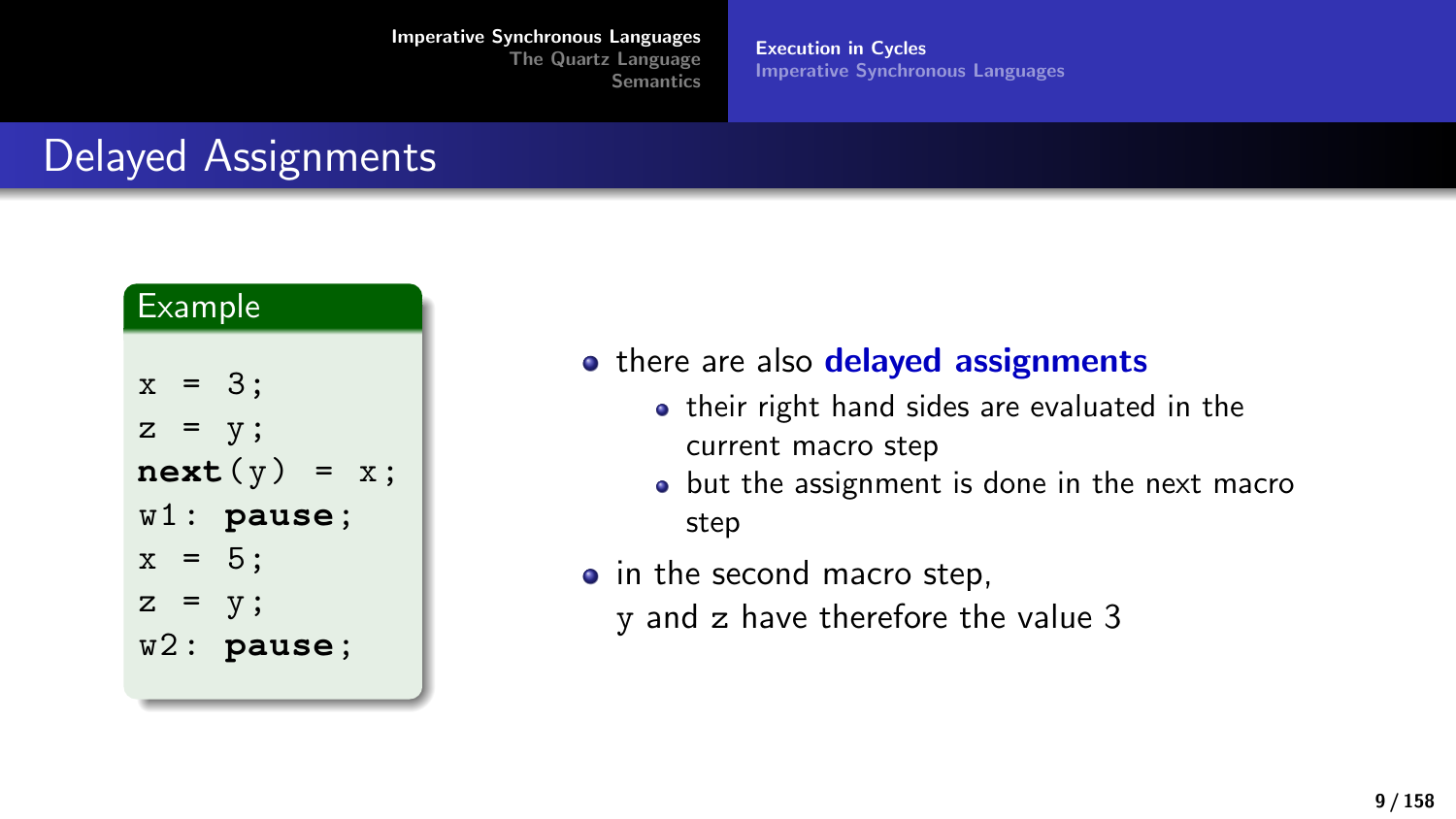[Execution in Cycles](#page-2-0) [Imperative Synchronous Languages](#page-13-0)

# Write Conflicts

| <b>Example</b>                                                                          |  |  |
|-----------------------------------------------------------------------------------------|--|--|
| $x = 3;$<br>$x = 5$ :<br>next(y)<br>$= 3:$<br>$w1:$ pause;<br>$y = 5$ ;<br>$w2:$ pause; |  |  |

each variable must have a unique value in each macro step

- assigning different values to a variable in one macro step is therefore a write conflict
- **•** this is not allowed
- the causality analysis of the compiler can also take care of this
- also, absence of typical runtime errors can be checked thereby
	- division by zero
	- out-of-bound access to array elements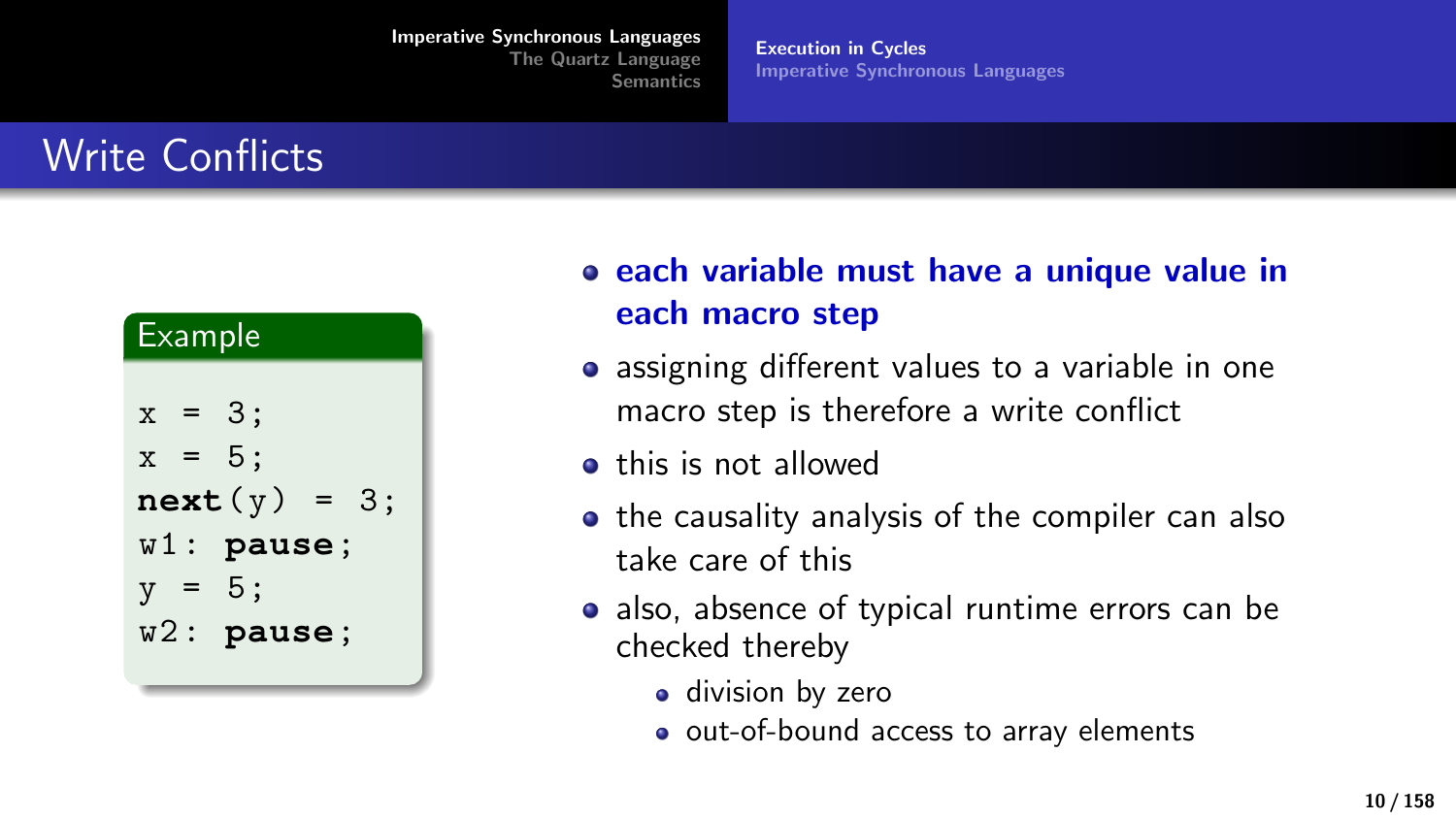[Execution in Cycles](#page-2-0) [Imperative Synchronous Languages](#page-13-0)

## Event and Memorized Variables

| <b>Example</b> |              |  |
|----------------|--------------|--|
| $x = 3;$       | $w1:$ pause; |  |
| V              | х;           |  |
| $=$            | $w2:$ pause; |  |

- $\bullet$  in the first step, x is 3, and we do not know y's value
- $\bullet$  in the second step, y should have the same value as x, but which value is that?
- since there is no action that assigns a value to
	- x, the reaction to absence takes place
- it depends on the declaration of x
	- if x is an event variable, then it is reset in the second macro step to the default value 0
	- $\bullet$  if x is a memorized variable, then it stores the value 3 of the previous macro step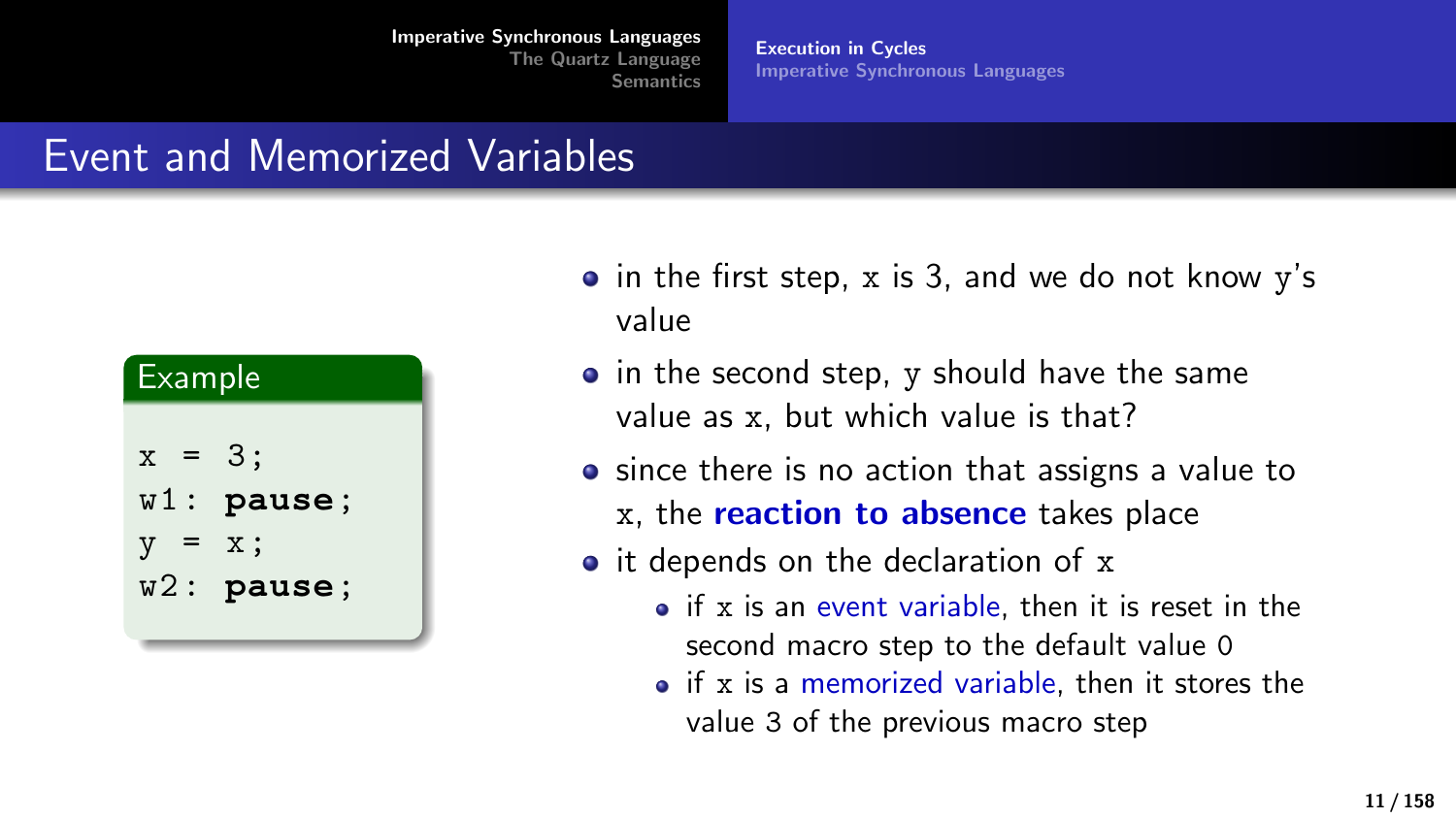[Execution in Cycles](#page-2-0) [Imperative Synchronous Languages](#page-13-0)

### Thread Interaction

#### Example

```
module P (event →
    a, b, c) {
     {
      b = true;
      p : pause;
      if(a) b = true;
      r : pause;
     }
   | \ |{
     q :pause;
     if('b) c = true;a = true;
     s : pause;
     \mathbf{a}
```
- **o** threads must interact with each other for a correct causal execution
- no problem for the compiler, since threads of the program do not necessarily mean threads in the compiled code
- $\bullet$  in the synthesis part, we will explain the compilation of synchronous programs to guarded actions
- threads are no longer visible at that representation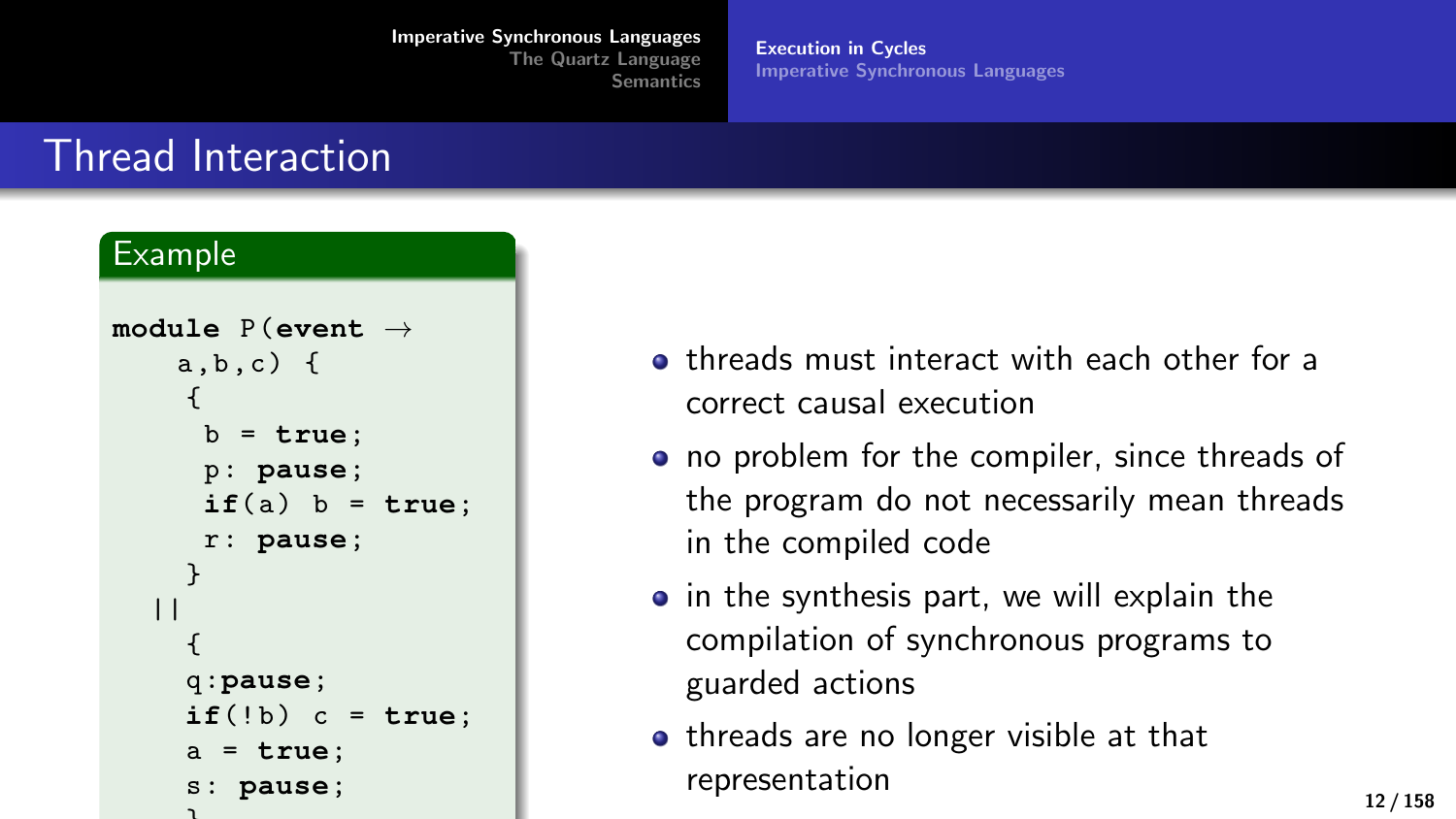[Execution in Cycles](#page-2-0) [Imperative Synchronous Languages](#page-13-0)

# Causality Analysis

| Example |  |            |  |
|---------|--|------------|--|
|         |  |            |  |
| pause;  |  |            |  |
|         |  | $y1 = y2;$ |  |
|         |  | $y2 = y1;$ |  |
| pause;  |  |            |  |
|         |  |            |  |

- there are programs where no execution ordering can be found
- **compilers have to check at compile-time whether this can** happen
- **•** this phase is called causality analysis
- it assures that for all reachable states and all possible inputs, the micro steps can be executed in an ordering where all values are known when needed
- **•** programs that are causally correct can, in principle, be rewritten to eliminate all cyclic dependencies
- however, this leads to an unavoidable blow-up [\[13,](#page-156-0) [19,](#page-156-1) [18,](#page-156-2) [17,](#page-156-3) [16\]](#page-156-4)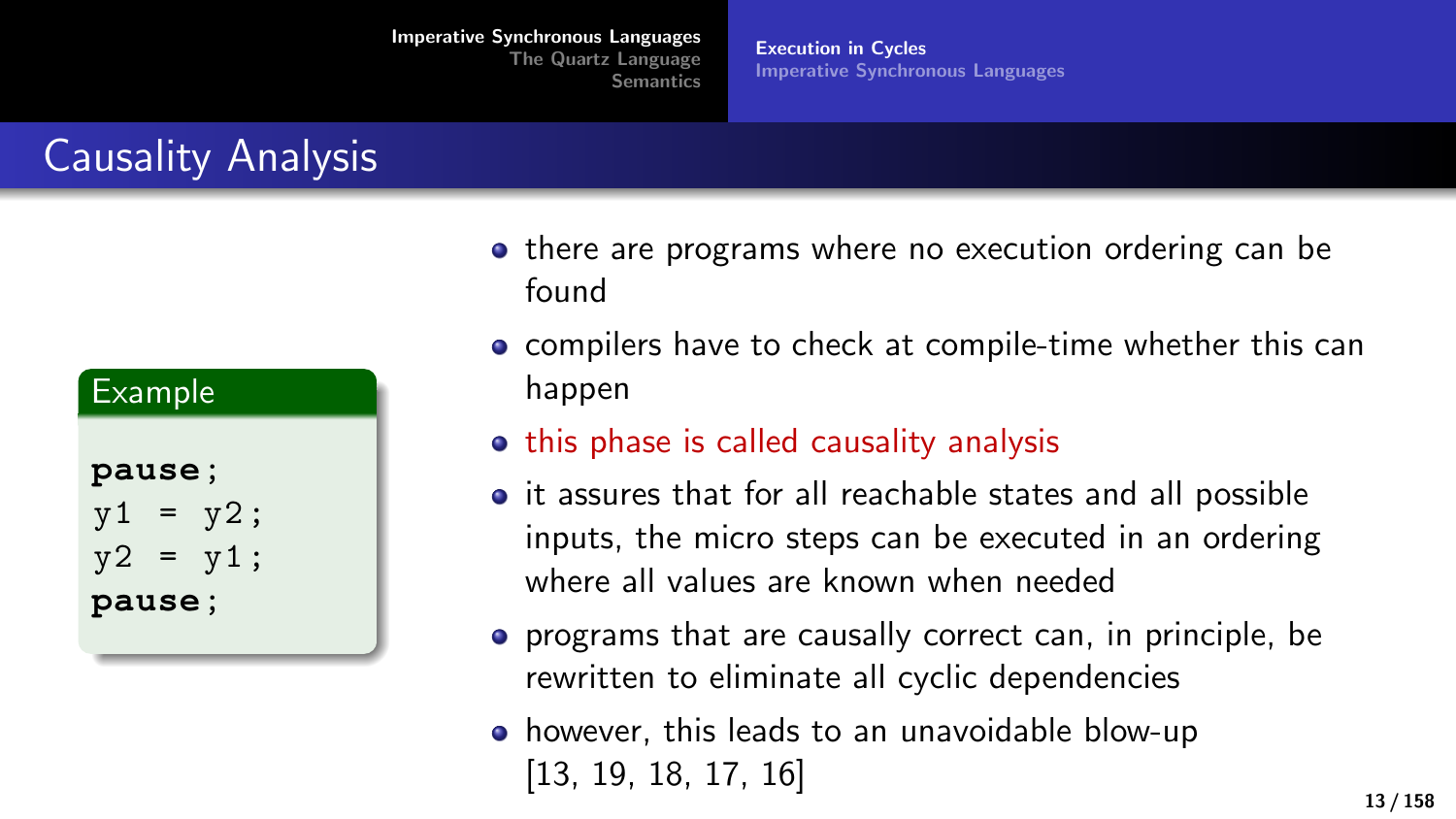[Execution in Cycles](#page-2-0) [Imperative Synchronous Languages](#page-13-0)

### <span id="page-13-0"></span>Imperative Synchronous Languages

- $\bullet$  the most popular imperative synchronous language is **Esterel** [\[7,](#page-156-5) [9,](#page-156-6) [2,](#page-156-7) [3,](#page-156-8) [4\]](#page-156-9)
- we consider our descendent **Quartz**, which is very similar
- also, some **Statecharts** variants are synchronous
- and of course, all digital hardware circuits, and languages used to describe them (however, neither VHDL nor Verilog are synchronous languages!)
- in the following, we consider the Esterel variant Quartz developed at the TU Kaiserslautern in detail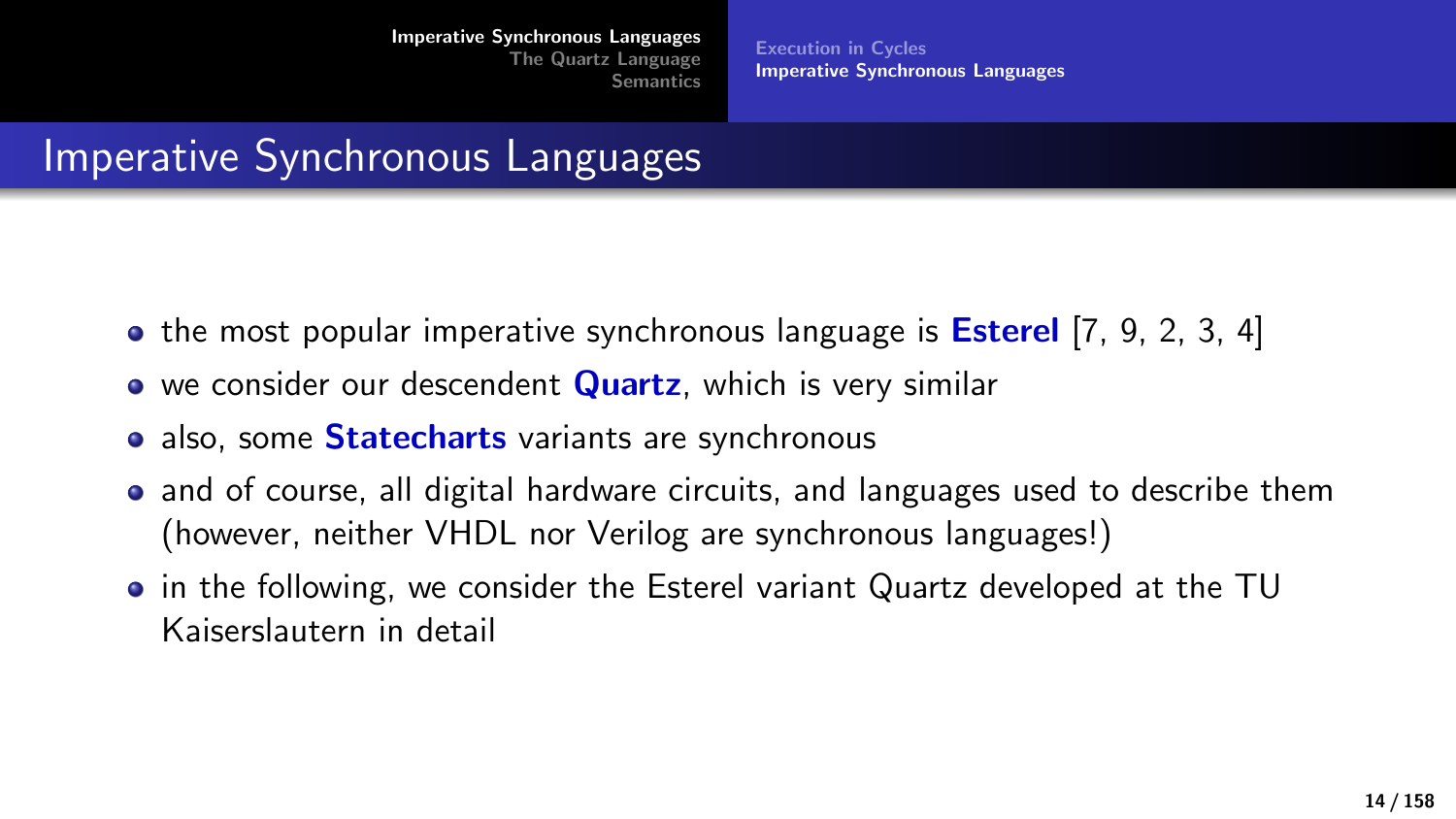[Execution in Cycles](#page-2-0) [Imperative Synchronous Languages](#page-13-0)

# Variants of Synchronous Languages

- some languages like Statemate Statecharts demand that all assignments are delayed assignments
- thus, there are no causality problems in these languages
- o other variants differ in the way the reaction to absence is handled
	- some languages make explicit use of absence values  $\Box$
	- others, like Quartz define a default value for each type (but compiler optimizations may decide that values are not required and are therefore replaced by  $\Box$  [\[10\]](#page-156-10))
- causality may also depend on particular definitions [\[8,](#page-156-11) [21,](#page-156-12) [24\]](#page-157-0)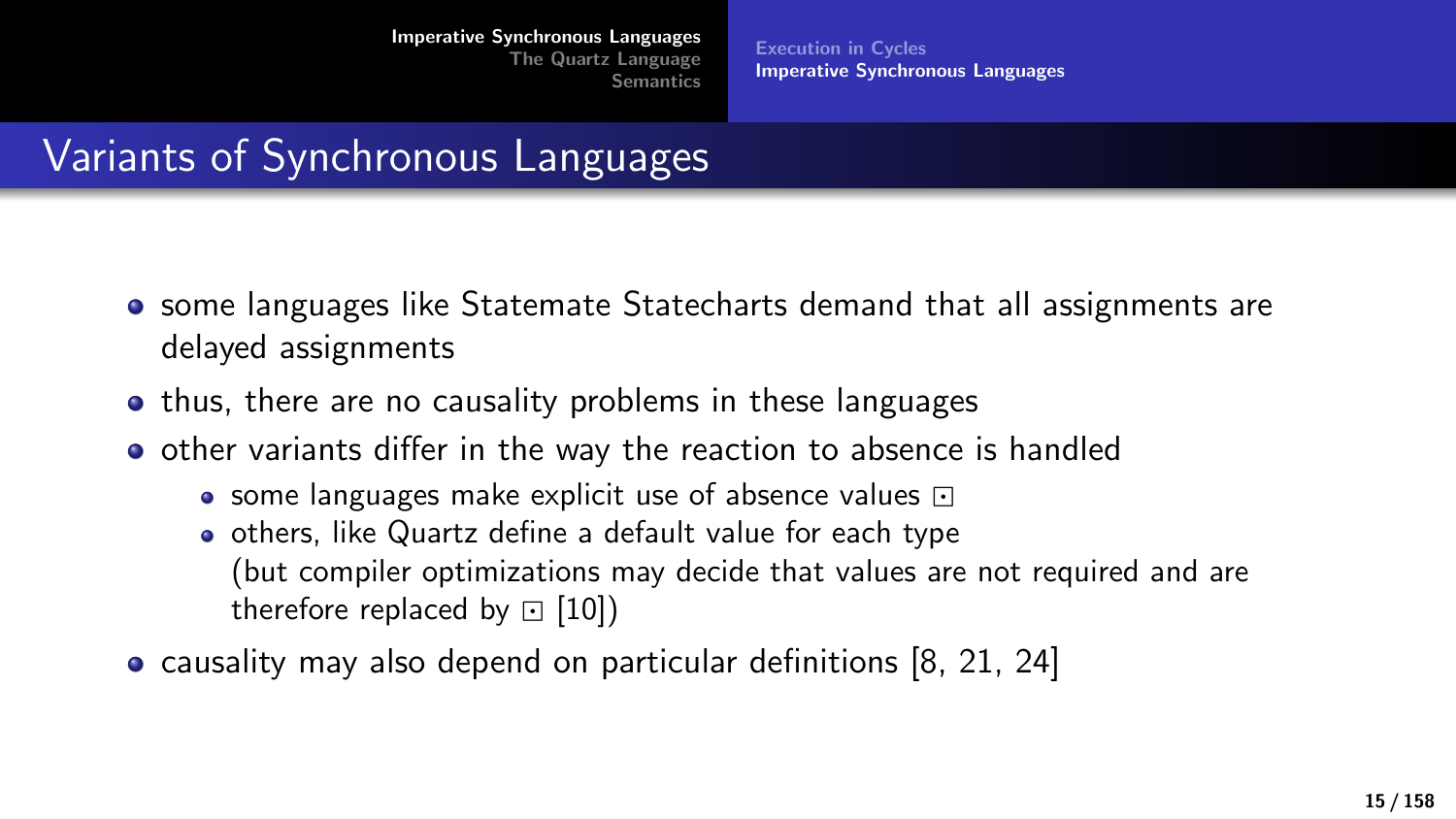[Modules](#page-16-0) [Declarations: Flows, Data Types and Storage Classes](#page-17-0) [Expressions](#page-26-0) **[Statements](#page-29-0)** [Example Programs: Button, ABRO, Speed](#page-61-0)

# <span id="page-15-0"></span>Our Programming Language Quartz

in the following, the language Quartz is briefly presented

- we start with the syntax of the language
	- declarations: using flows, data types, and storage classes
	- expressions
	- statements
- and proceed then with the (operational) semantics
	- SOS reaction rules
	- SOS transition rules
	- an interpreter based on SOS rules
- **•** finally, we consider some specific issues like
	- causality problems
	- schizophrenia problems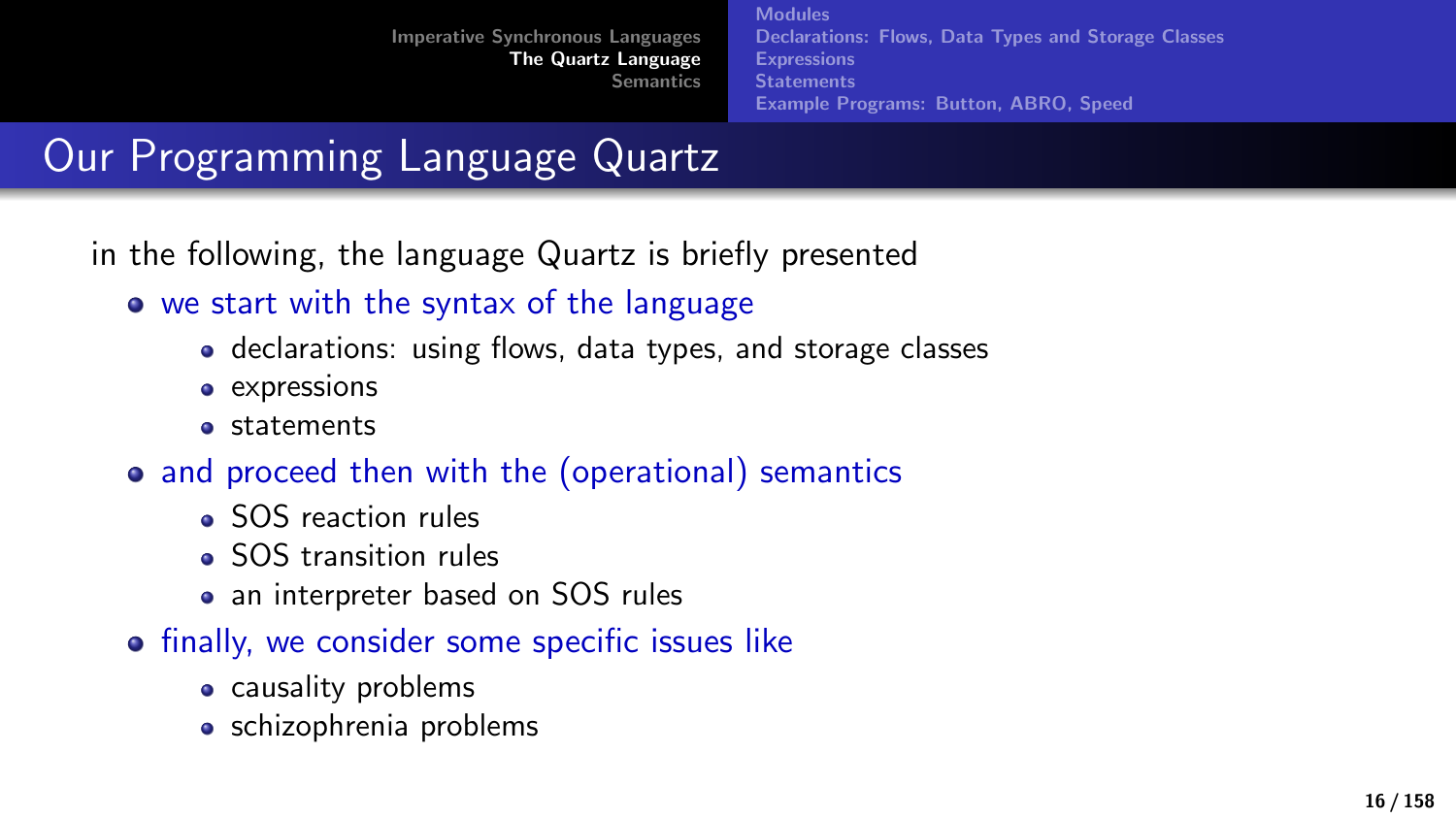[Modules](#page-16-0) [Declarations: Flows, Data Types and Storage Classes](#page-17-0) [Expressions](#page-26-0) **[Statements](#page-29-0)** [Example Programs: Button, ABRO, Speed](#page-61-0)

# <span id="page-16-0"></span>Modules in Quartz

Example

```
module →
   NAME ( < decls >) {
     < bodyStatement >
}
```
- Quartz programs are organized in modules
- a module can be viewed as a class of an object oriented language

each module is defined by its name NAME, its interface, and its body statement

- modules can be instantiated several times by
	- inserting expressions for the inputs of the module
	- and inserting writable variables for the outputs of the module
- in Quartz, each module must be stored in a single file whose name is the name of the module (with file suffix .qrz)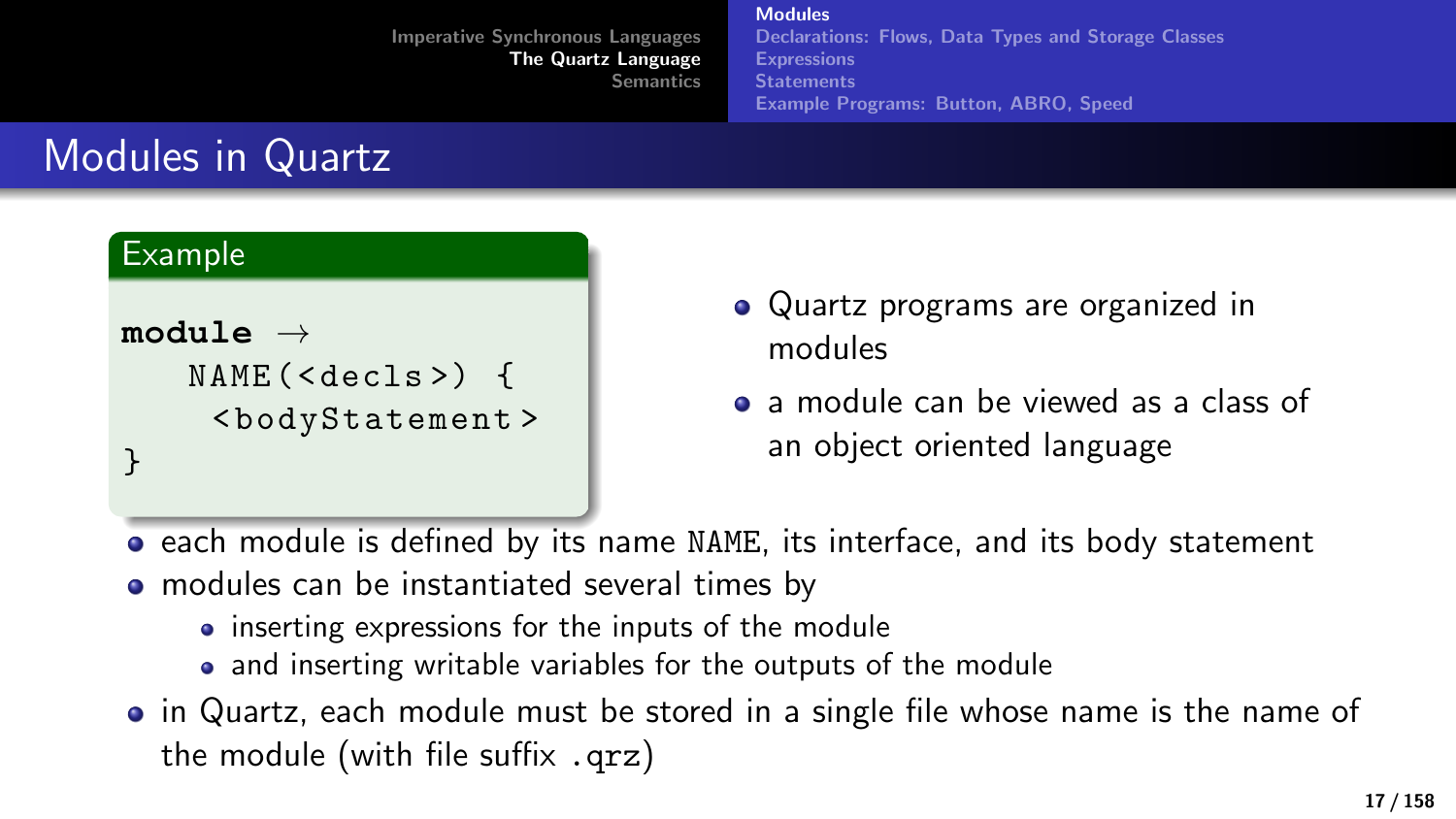[Modules](#page-16-0) [Declarations: Flows, Data Types and Storage Classes](#page-17-0) [Expressions](#page-26-0) **[Statements](#page-29-0)** [Example Programs: Button, ABRO, Speed](#page-61-0)

# <span id="page-17-0"></span>Variable Declarations

each variable must be declared with the following information

### information flow

- determines whether the program can read or write the variable
- input, output, inout, local and label variables

### data type

- determines the possible values a variable may have
- typical types: booleans, nat, int, real, arrays, tuples

### storage class

- determines the value if no assignment is executed on a variable
- memorized variables store their previous value
- event variables are reset to a default value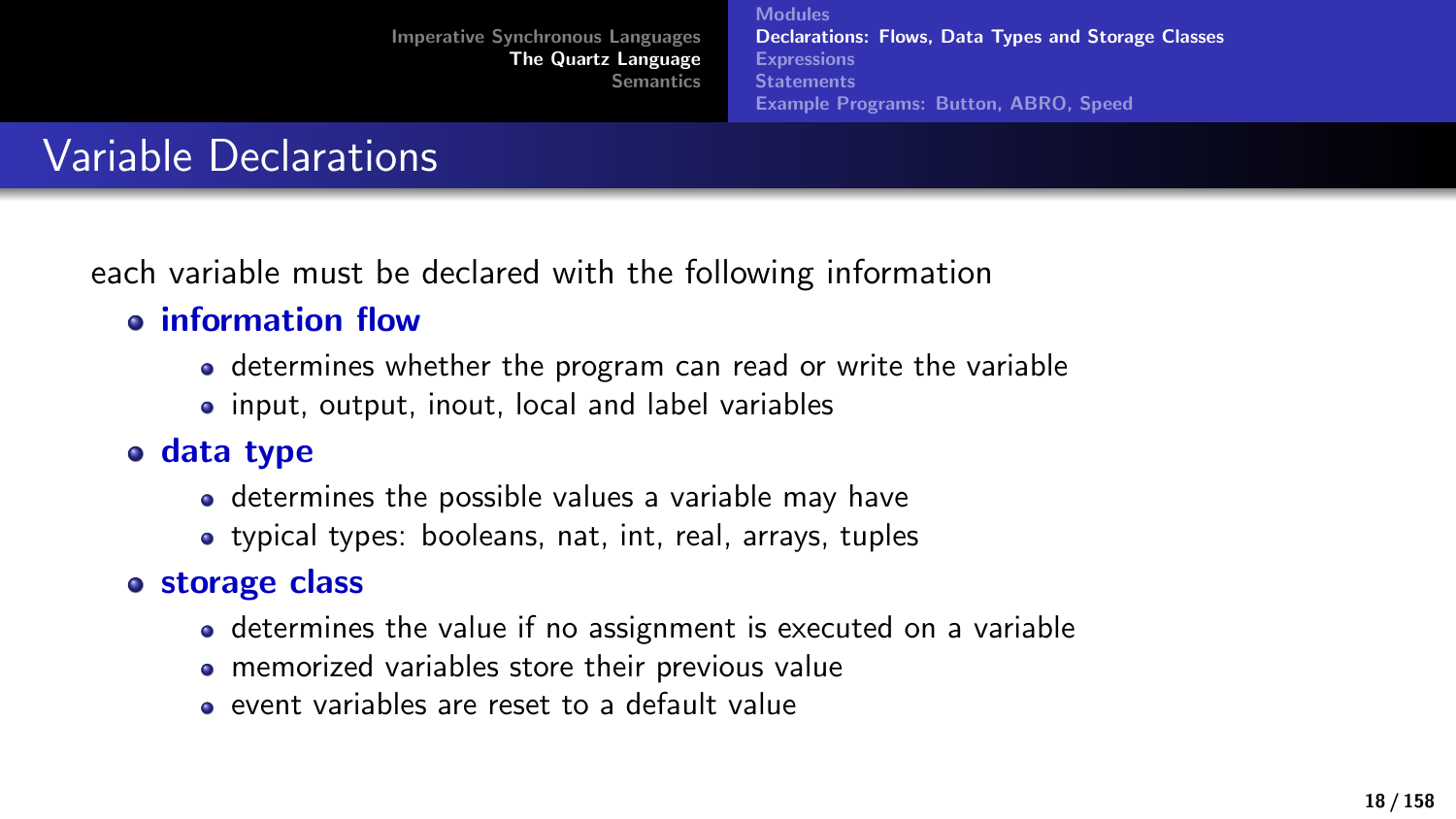[Modules](#page-16-0) [Declarations: Flows, Data Types and Storage Classes](#page-17-0) [Expressions](#page-26-0) **[Statements](#page-29-0)** [Example Programs: Button, ABRO, Speed](#page-61-0)

# Information Flows in Module's Interface

### input variables

- are declared by ? in the interface of a module
- input variables can only be read by the module
- their values are given by the environment (or a simulator)

### o output variables

- are declared by ! in the interface of a module
- output variables can only be written by the module
- their values are uniquely determined by the module itself

### inout variables

- are default declarations (without ? or !) in the interface
- inout variables can only be read and written by the module
- values are determined by this module or other modules
- after linking, inout becomes output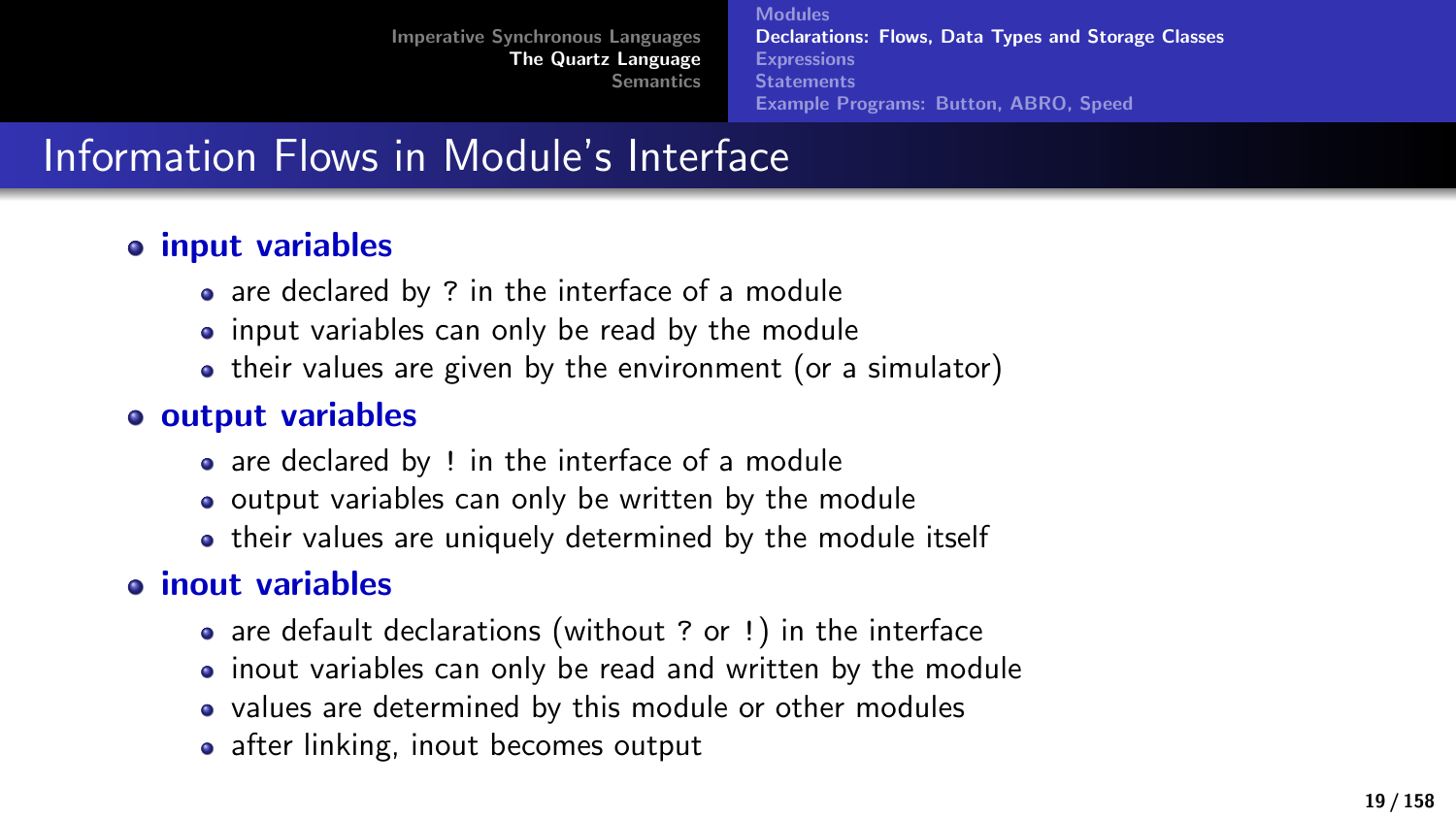[Modules](#page-16-0) [Declarations: Flows, Data Types and Storage Classes](#page-17-0) [Expressions](#page-26-0) **[Statements](#page-29-0)** [Example Programs: Button, ABRO, Speed](#page-61-0)

# Further Information Flows

in addition to the modules' interfaces, there are further variable declarations

#### local variables

- are declared by local variable statements
- **the module can read and write these variables**
- but no other module can access these variables
- local variables have a scope given by the syntax of the local variable declaration

### labels

- denote control flow locations like **pause** statements
- these variables are implicitly assigned by the control flow
- no assignments are allowed to these variables
- they can also not be read in the programs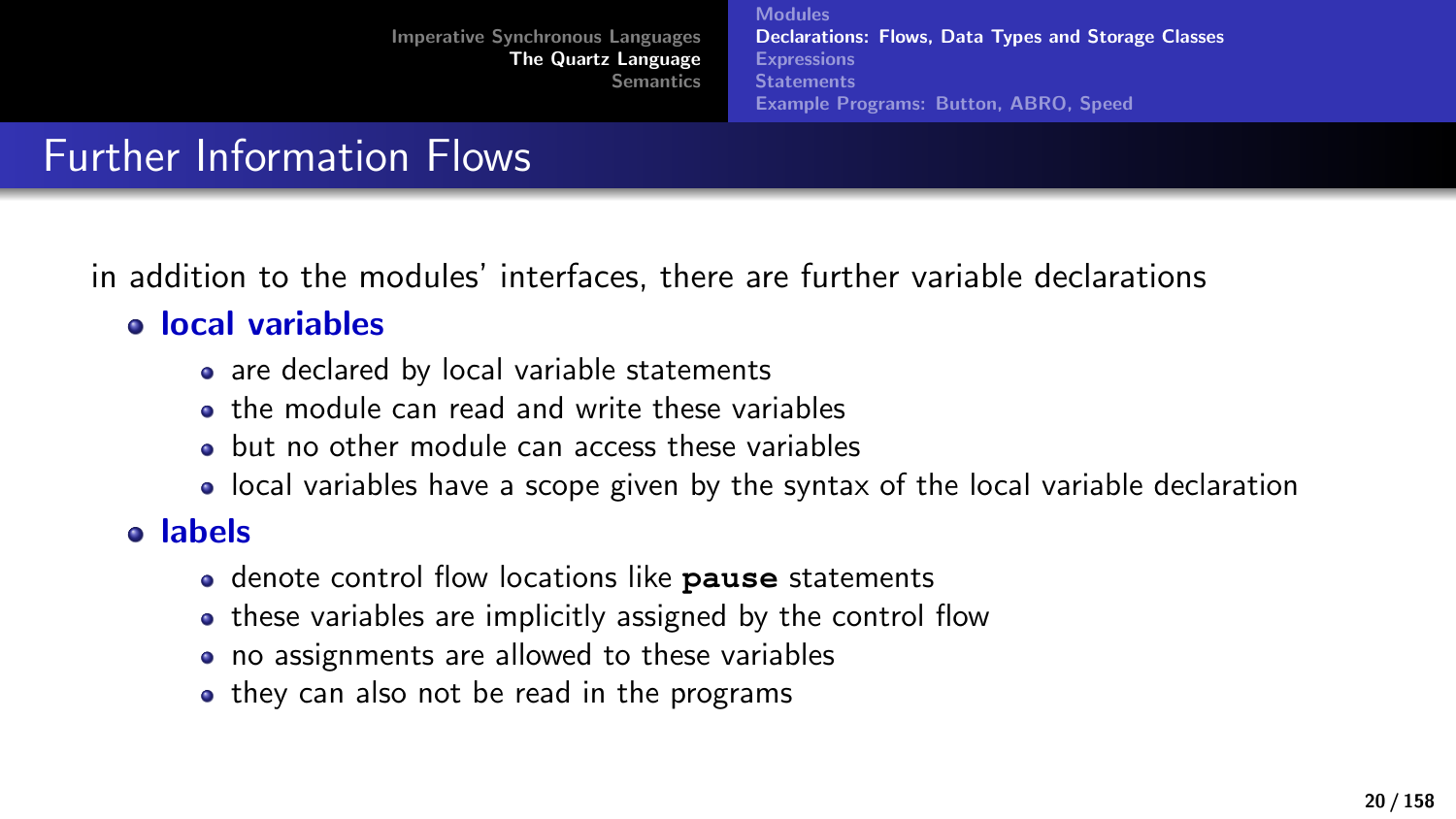[Modules](#page-16-0) [Declarations: Flows, Data Types and Storage Classes](#page-17-0) [Expressions](#page-26-0) **[Statements](#page-29-0)** [Example Programs: Button, ABRO, Speed](#page-61-0)



#### event variables

- are declared by keyword **event**
- the reaction to absence resets these variables to a default value
- these variables behave like wires in a hardware circuit
- typical hardware-style variables

#### memorized variables

- are declared by keyword **mem** or nothing, since **mem** is the default
- the reaction to absence stores the previous values in these variables
- these variables behave like registers in a hardware circuit
- typical software-style variables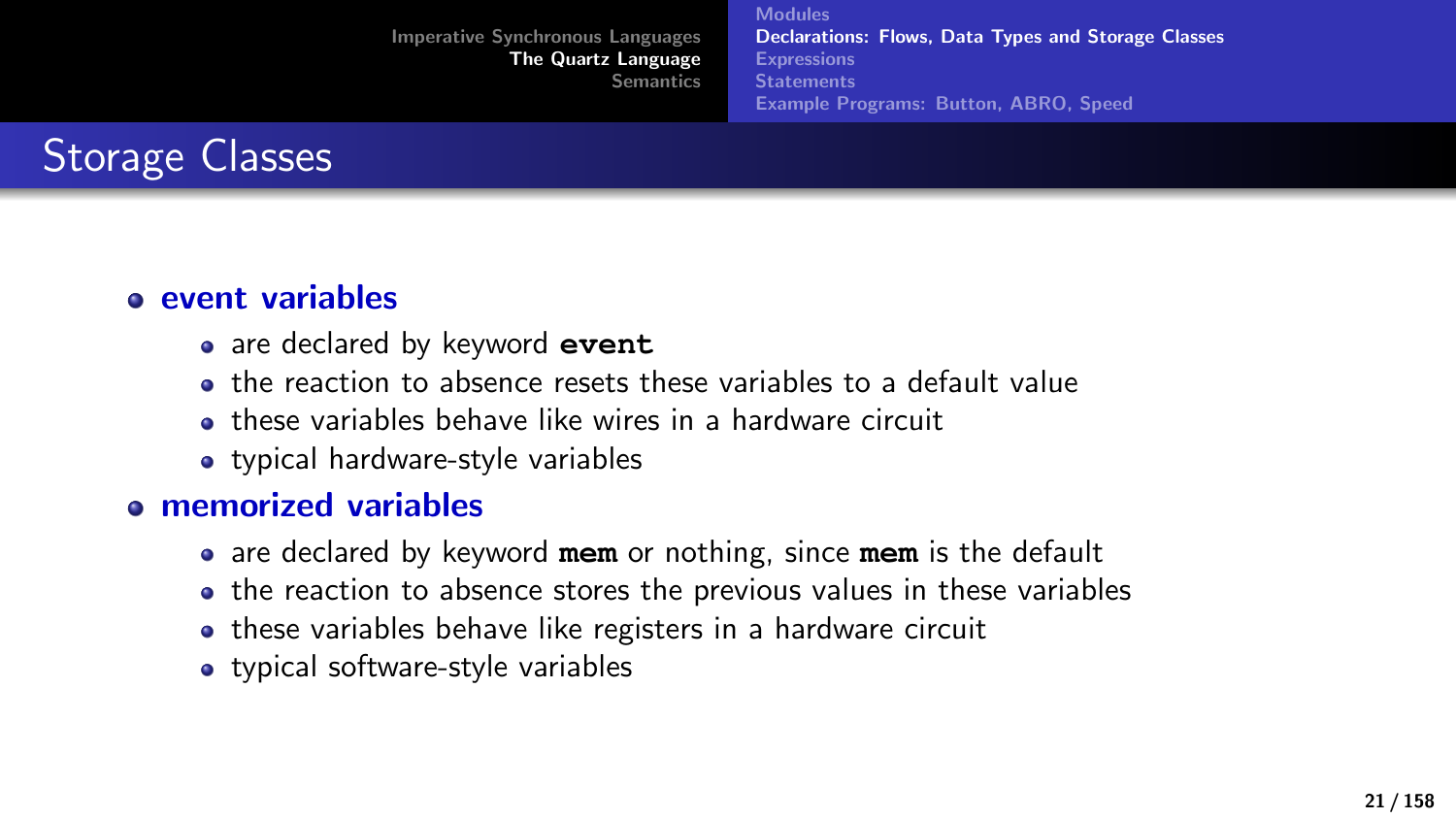[Modules](#page-16-0) [Declarations: Flows, Data Types and Storage Classes](#page-17-0) [Expressions](#page-26-0) **[Statements](#page-29-0)** [Example Programs: Button, ABRO, Speed](#page-61-0)

# Finite Scalar Data Types

#### **bool**

- has values **false** and **true**
- $\bullet$  has boolean operations !, &, |, ->, <->
- **nat**{m}
	- $\bullet$  has values  $0, \ldots, m-1$
	- $\bullet$  has numeric operations +, -,  $\ast$ , /, %
	- and relations ==,  $!=$ ,  $\lt$ ,  $\lt$ =,  $>$ ,  $>=$

### **int**{m}

- has values  $-m, \ldots, m-1$
- has numeric operations  $+$ ,  $-$ ,  $*$ ,  $/$ ,  $\%$ , abs
- and relations ==,  $!=, \le$ ,  $\lt =, \gt, \gt =$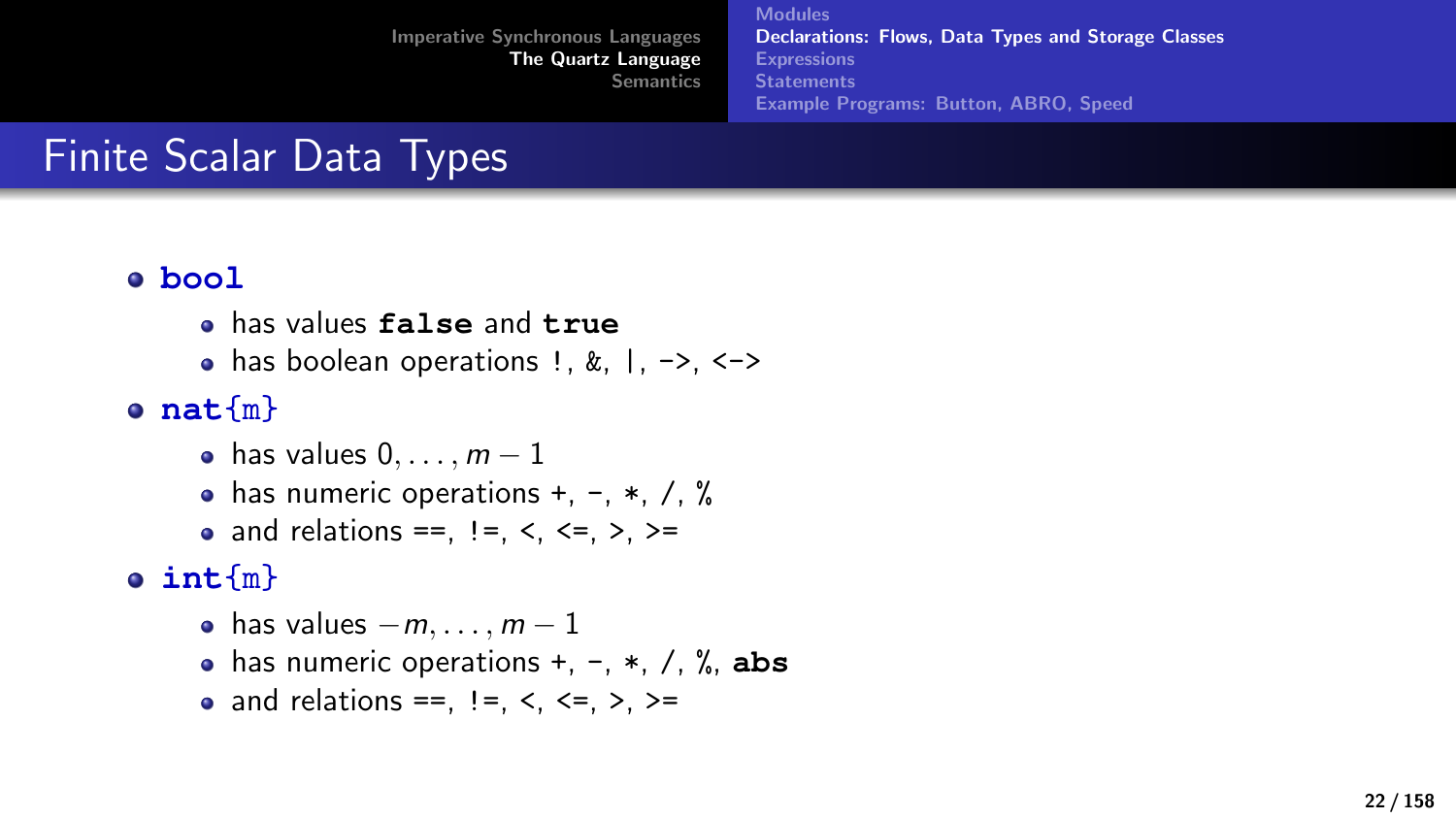[Imperative Synchronous Languages](#page-2-0) [The Quartz Language](#page-15-0) [Semantics](#page-73-0) [Modules](#page-16-0) [Declarations: Flows, Data Types and Storage Classes](#page-17-0) [Expressions](#page-26-0) **[Statements](#page-29-0)** [Example Programs: Button, ABRO, Speed](#page-61-0)

# Infinite Scalar Data Types

in addition to the scalar finite types, there are also infinite types

#### **nat**

- $\bullet$  has values  $0, 1, 2, \ldots$
- $\bullet$  has numeric operations +, -,  $\ast$ , /, %,
- and relations ==,  $!=$ ,  $\lt$ ,  $\lt$ =,  $>$ ,  $>=$

#### **int**

- has values  $\dots, -2, -1, 0, 1, 2, \dots$
- has numeric operations  $+, -, *, /, \%$ ,
- and relations ==,  $!=$ ,  $\lt$ ,  $\lt$ =,  $>$ ,  $>=$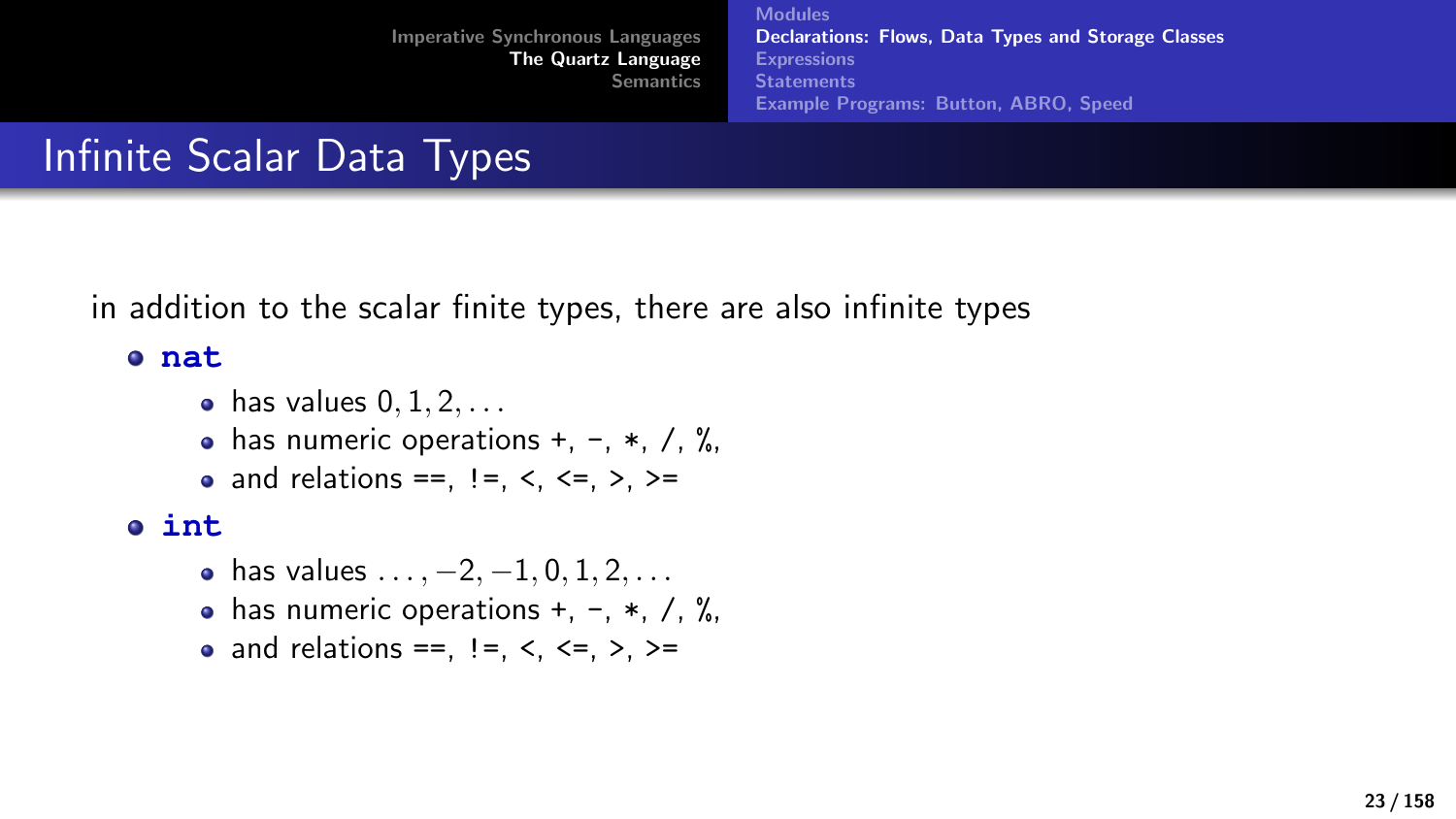**[Modules](#page-16-0)** [Declarations: Flows, Data Types and Storage Classes](#page-17-0) [Expressions](#page-26-0) **[Statements](#page-29-0)** [Example Programs: Button, ABRO, Speed](#page-61-0)

# Further Scalar Data Types: Bitvectors

### **bv**{m}

- has values  $0 \ldots 0b, \ldots 1 \ldots 1b$  (bitvectors of lengths m)
- $\bullet$  has bitwise boolean operations !, &,  $\vert$ , ->, <->
- bitvector operations for bitvectors y and  $x = [x_{k-1}, \ldots, x_0]$ , we have:
	- x@y (concatenation)
	- $\bullet$  b:: m generates bitvector of length m consisting of bits b
	- $x$ {m} extracts bit  $x_m$  from x
	- $x{m:n}$  extracts segment  $[x_m, \ldots, x_n]$  from x
	- **reverse** $(x)$  is  $[x_0, \ldots, x_{k-1}]$
	- **fromArray**(a) converts boolean array a to a bitvector

#### **bv**

- has values 0b, 1b, 00b, 01b,... (bitvectors of arbitrary lengths)
- has same operations as **bv**{m}
- **•** bitvectors are **not** boolean arrays!: in contrast to arrays, only one write operation is allowed per macro step on a bitvector **24/158** 24/158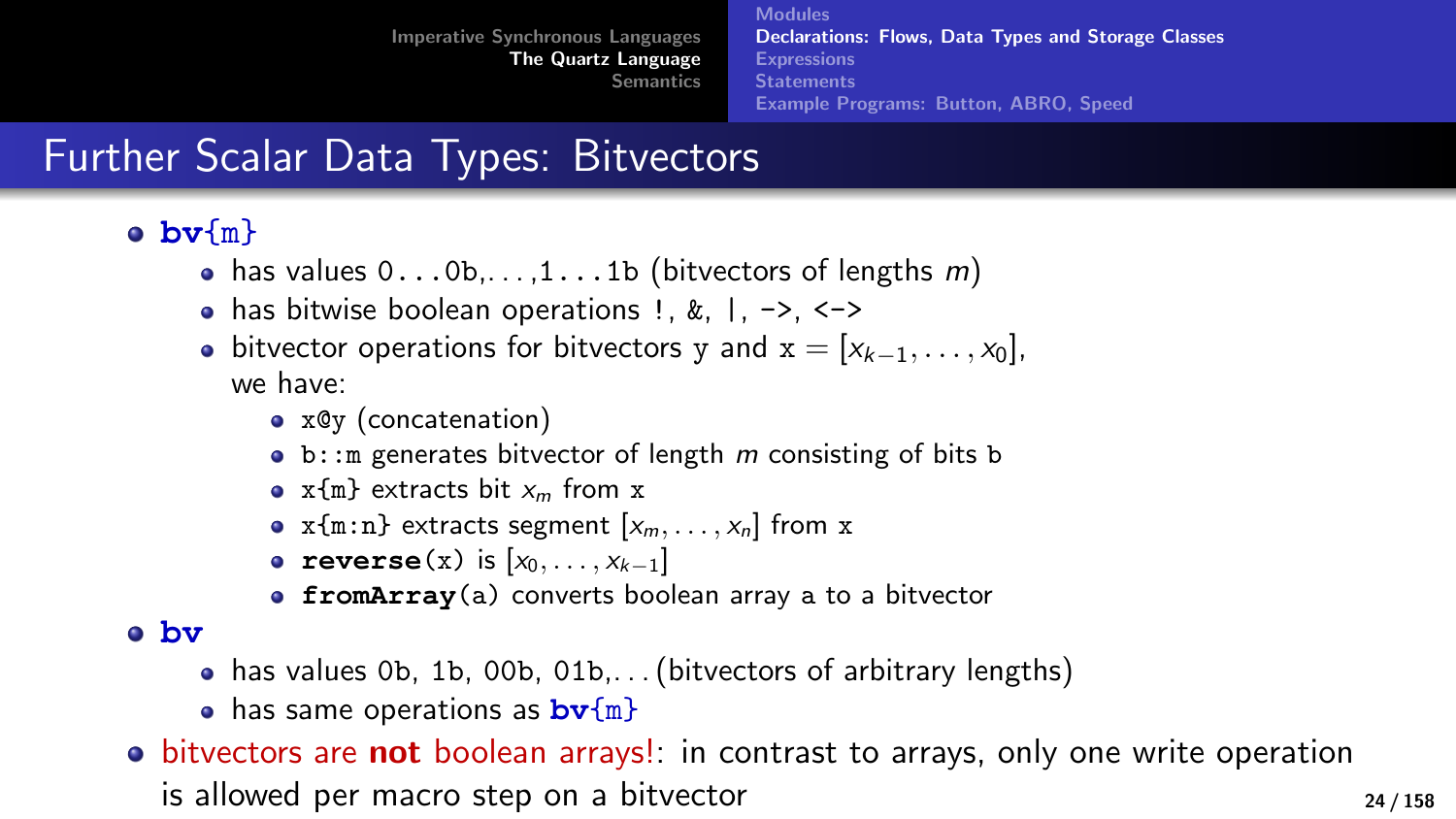[Modules](#page-16-0) [Declarations: Flows, Data Types and Storage Classes](#page-17-0) [Expressions](#page-26-0) **[Statements](#page-29-0)** [Example Programs: Button, ABRO, Speed](#page-61-0)

# Compound Data Types

#### arrays

- for any type  $\alpha$ , [m] $\alpha$  with some constant m is an array of base type  $\alpha$
- access to array elements is written by square delimiters like  $x[i+1]$
- index expressions may be any expressions within the allowed range

#### • tuples

- **e** given  $\alpha_1, \ldots, \alpha_n$ , the type  $\alpha_1 * \ldots * \alpha_n$  is a tuple type
- one can access elements of a tuple by writing  $x.0, ..., x.(n-1)$
- index expressions must evaluate to constants at compile time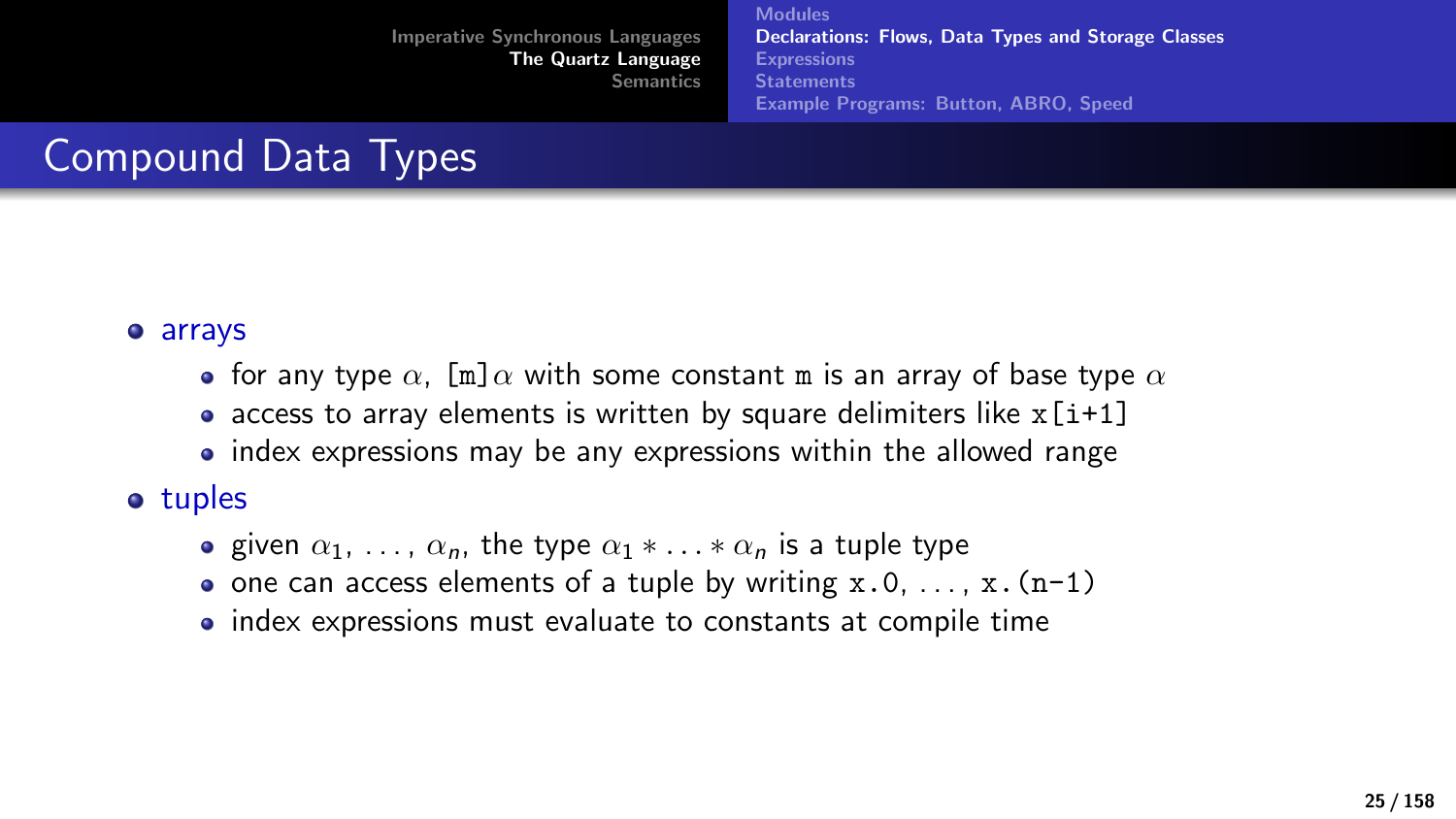### Example Declarations

- **event bool** ?x,y,!z
- **mem bool** ?x,y,!z
- **event** ?x,y,!z (means **event bool** ?x,y,!z)
- **event int** ${5}$  ?x, y, !z
- **event** [7]**int**{5} ?x, **event int** y, **mem bool** !z
- **event** ([7]**int**{5} \* **bool**)?x
- $\bullet$  [6]([7]int{5} \* bv{4})y
- **bool** ?x,y,!z (means **mem bool** ?x,y,!z)
- **int**{5} ?x,y,!z
- **mem bv** $\{5\}$  ?x, y, !z
- **event** [7]**int**{5} ?x, **mem int** y, **bool** !z
- ([7]**int**{5} \* **bool**)?x
- **event** [6]([7]**int**{5} \* **bv**{4})y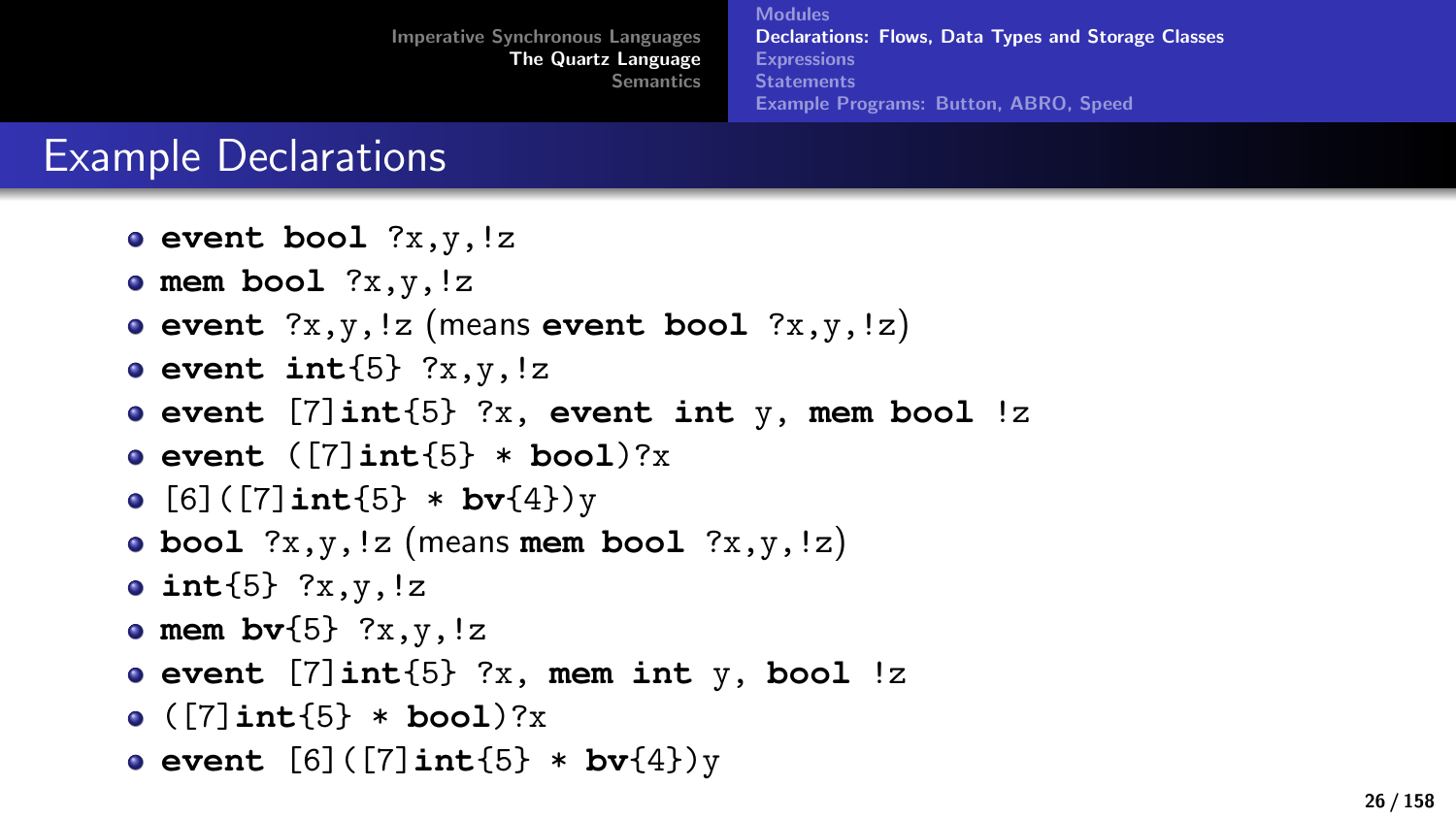

<span id="page-26-0"></span>

- we have already mentioned typical operators on the slides of the types
- more operators are available like type converters
	- **arr2bv** $(\tau)$
	- **tup2bv** $(\tau)$
	- $\bullet$  nat2bv $(\tau, n)$
	- $\bullet$  int2bv $(\tau, n)$
	- **•** bv2nat $(\tau)$
	- **bv2int** $(\tau)$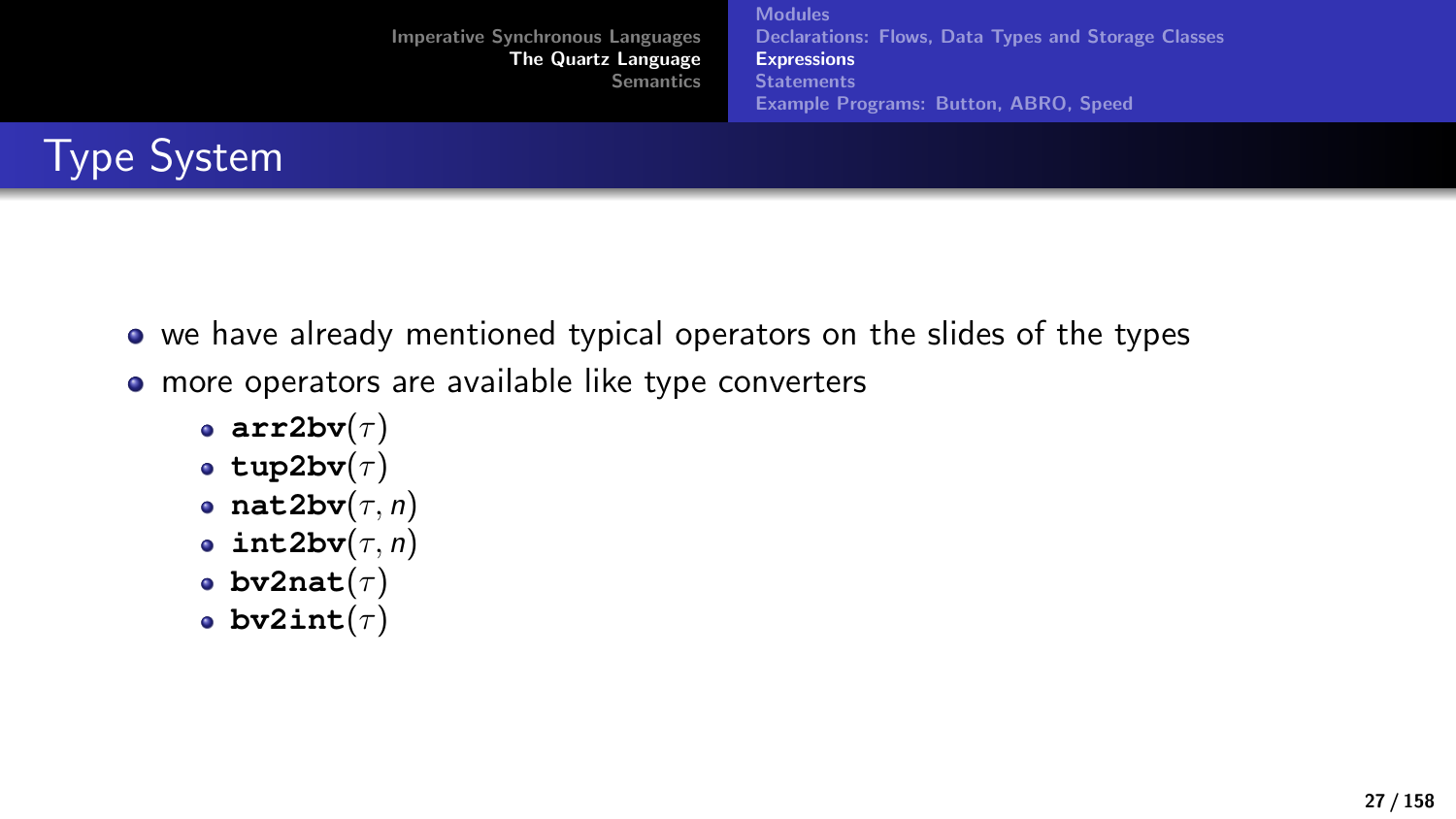[Imperative Synchronous Languages](#page-2-0) [The Quartz Language](#page-15-0) [Semantics](#page-73-0) [Modules](#page-16-0) [Declarations: Flows, Data Types and Storage Classes](#page-17-0) **[Expressions](#page-26-0) [Statements](#page-29-0)** [Example Programs: Button, ABRO, Speed](#page-61-0)



- Quartz is strongly typed, it contains neither polymorphic nor dynamic data types
- o operations are bit-precise, e.g.

| $\tau : \textbf{nat}\{\text{m}\}$ $\pi : \textbf{nat}\{\text{n}\}$ | $\tau : \texttt{int} \{m\}$ $\pi : \texttt{int} \{n\}$ |
|--------------------------------------------------------------------|--------------------------------------------------------|
| $\tau$ + $\pi$ : nat {m+n-1}                                       | $\tau$ + $\pi$ : int {m+n}                             |
| $\tau : \textbf{nat}\{\text{m}\}$ $\pi : \textbf{nat}\{\text{n}\}$ | $\tau : \texttt{int} \{m\}$ $\pi : \texttt{int} \{n\}$ |
| $\tau \ast \pi : \textbf{nat} \{ (m-1) * (n-1) + 1 \}$             | $\tau \ast \pi$ : int {m*n+1}                          |

- for a complete list, see [\[20\]](#page-156-13)
- this allows a compile-time estimation of bounds of expressions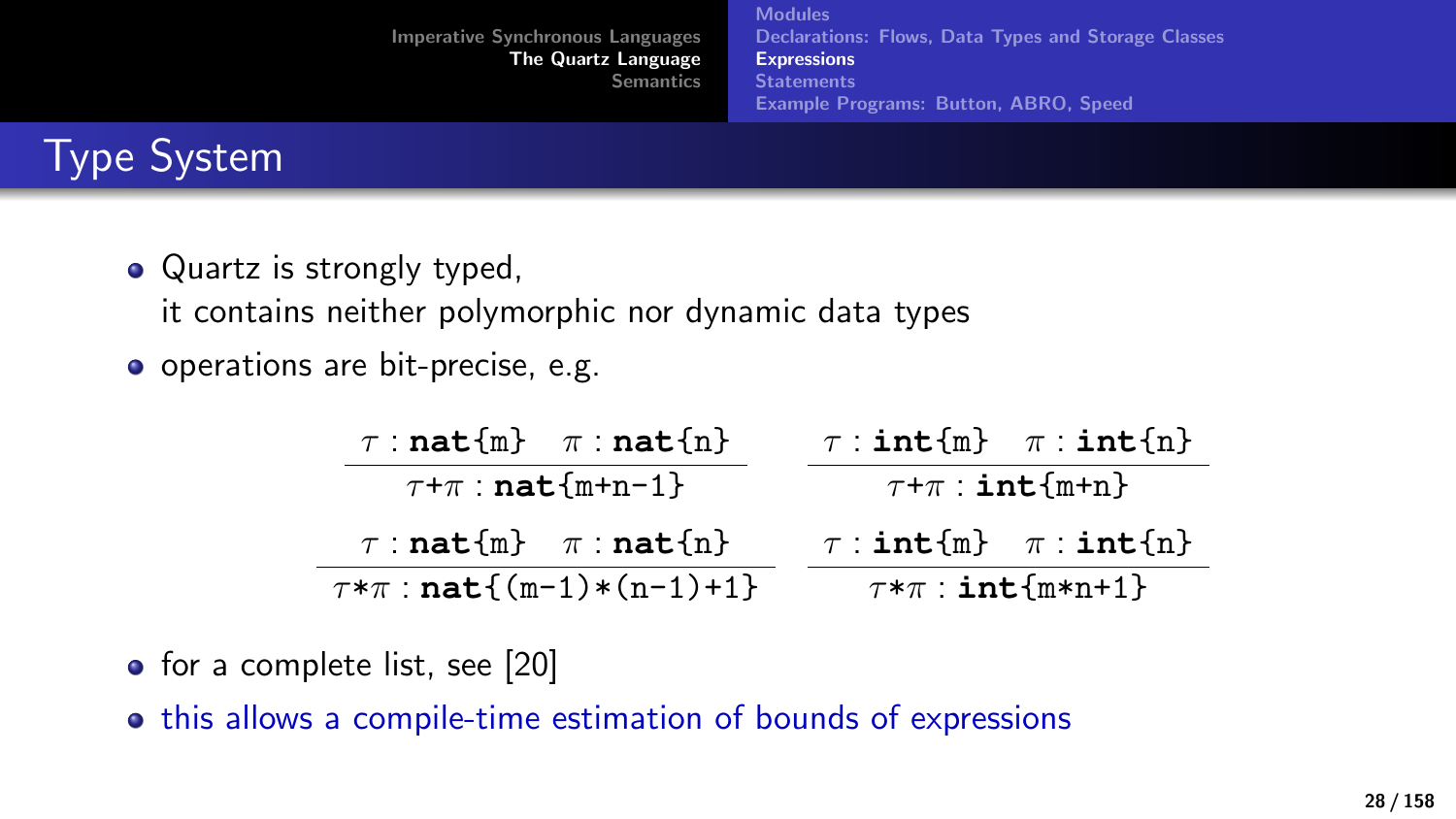| <b>Imperative Synchronous Languages</b><br>The Quartz Language<br><b>Semantics</b> | <b>Modules</b><br>Declarations: Flows, Data Types and Storage Classes<br><b>Expressions</b><br><b>Statements</b><br><b>Example Programs: Button, ABRO, Speed</b> |
|------------------------------------------------------------------------------------|------------------------------------------------------------------------------------------------------------------------------------------------------------------|
|                                                                                    |                                                                                                                                                                  |



- the type system respects subset inclusions of types, i.e.
	- **bool** is seen as equivalent to **bv**{1}
	- **nat**{m} is contained in **nat**{n} iff m<=n
	- **nat**{m} is contained in **nat**
	- **nat**{m} is contained in **int**{n} iff m<=n
	- **int**{m} is contained in **int**{n} iff m<=n
	- **int**{m} is contained in **int**
	- **nat** is contained in **int**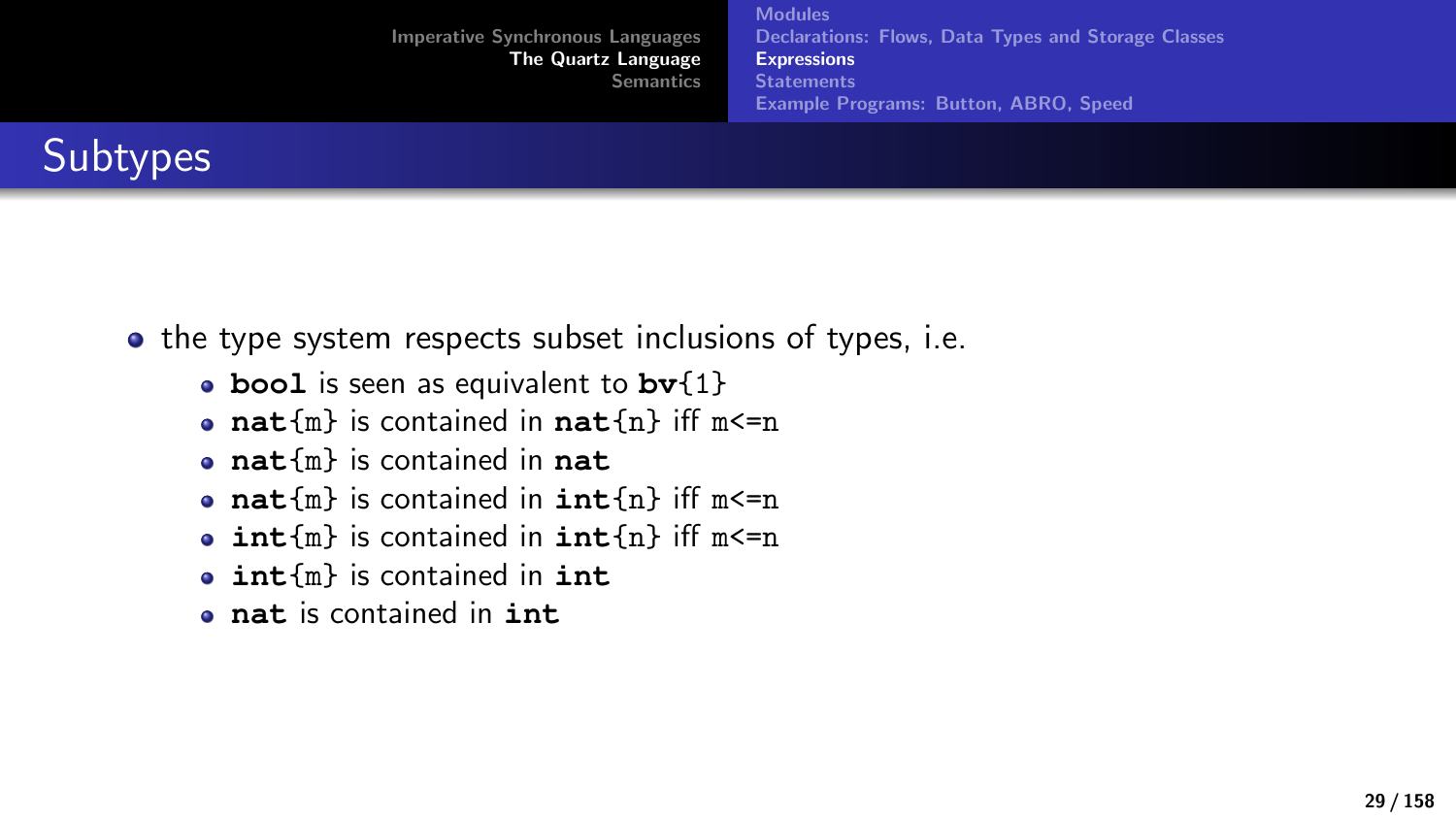<span id="page-29-0"></span>

- we next consider the statements of the Quartz language
- most of these statements have been inherited from Esterel [\[7,](#page-156-5) [9,](#page-156-6) [2,](#page-156-7) [3,](#page-156-8) [4\]](#page-156-9)
- we first consider a rather complete list of statements
- **•** their behaviors are first informally explained after these lists
- and then presented formally by SOS rules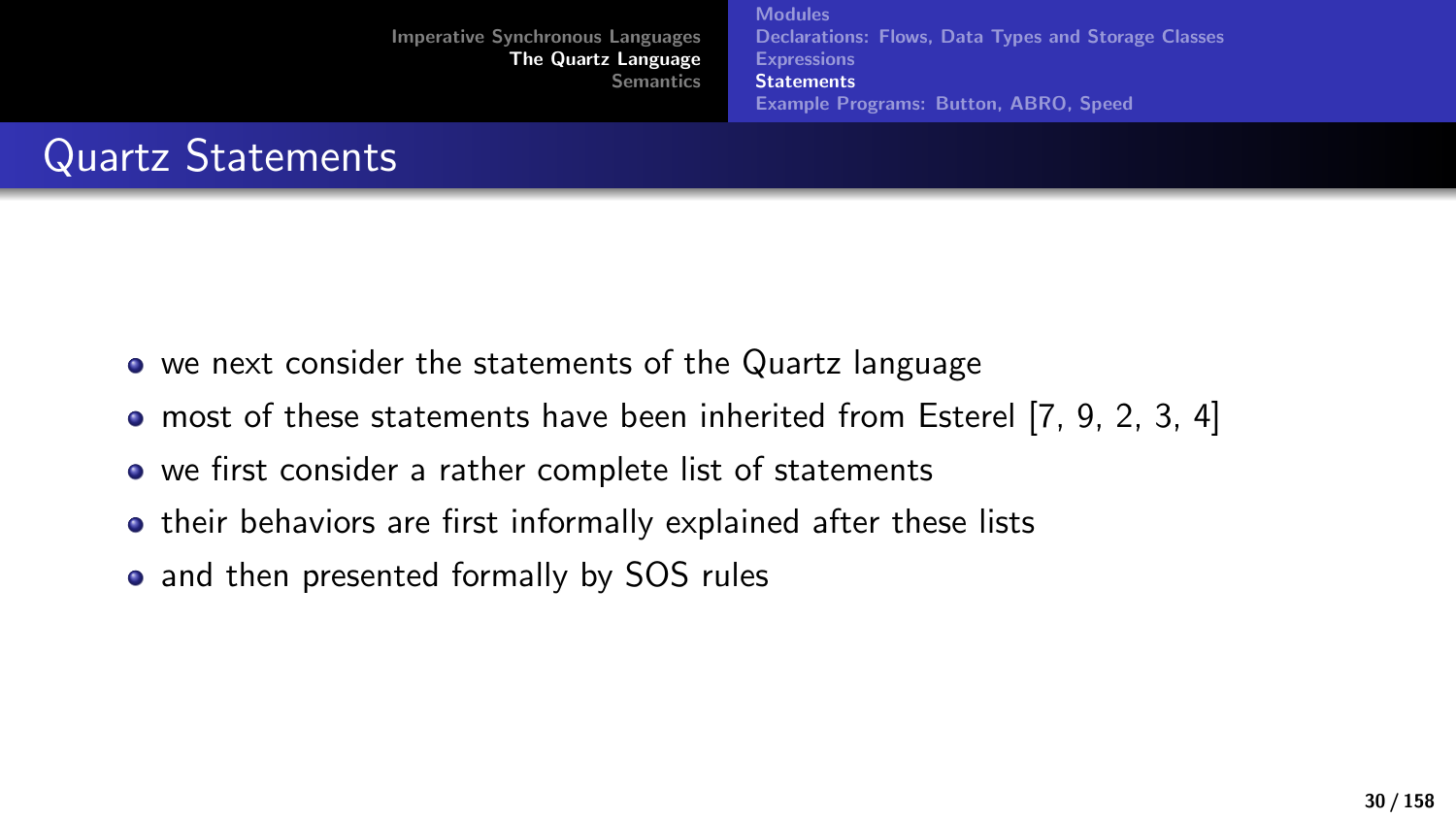[Modules](#page-16-0) [Declarations: Flows, Data Types and Storage Classes](#page-17-0) **[Expressions](#page-26-0) [Statements](#page-29-0)** [Example Programs: Button, ABRO, Speed](#page-61-0)

# All Atomic Quartz Statements

| assumptions and assertions           |                                   |  |  |
|--------------------------------------|-----------------------------------|--|--|
| $\texttt{assume}(\sigma);$           | assumption                        |  |  |
| assert $(\sigma)$ ;                  | assertion                         |  |  |
| actions                              |                                   |  |  |
| $x = \tau$ ;                         | immediate assignment              |  |  |
| $next(x)=\tau$ ;                     | delayed assignment                |  |  |
| emit(x);                             | immediate boolean signal emission |  |  |
| emit $next(x)$ ;                     | delayed boolean signal emission   |  |  |
| wait statements                      |                                   |  |  |
| nothing;                             | empty statement                   |  |  |
| $\ell$ :pause;                       | new macro step                    |  |  |
| $\ell$ :halt;                        | infinite loop doing nothing       |  |  |
| $\ell$ :await $(\sigma)$ ;           | delayed wait on condition         |  |  |
| $\ell$ :immediate await $(\sigma)$ ; | immediate wait on condition       |  |  |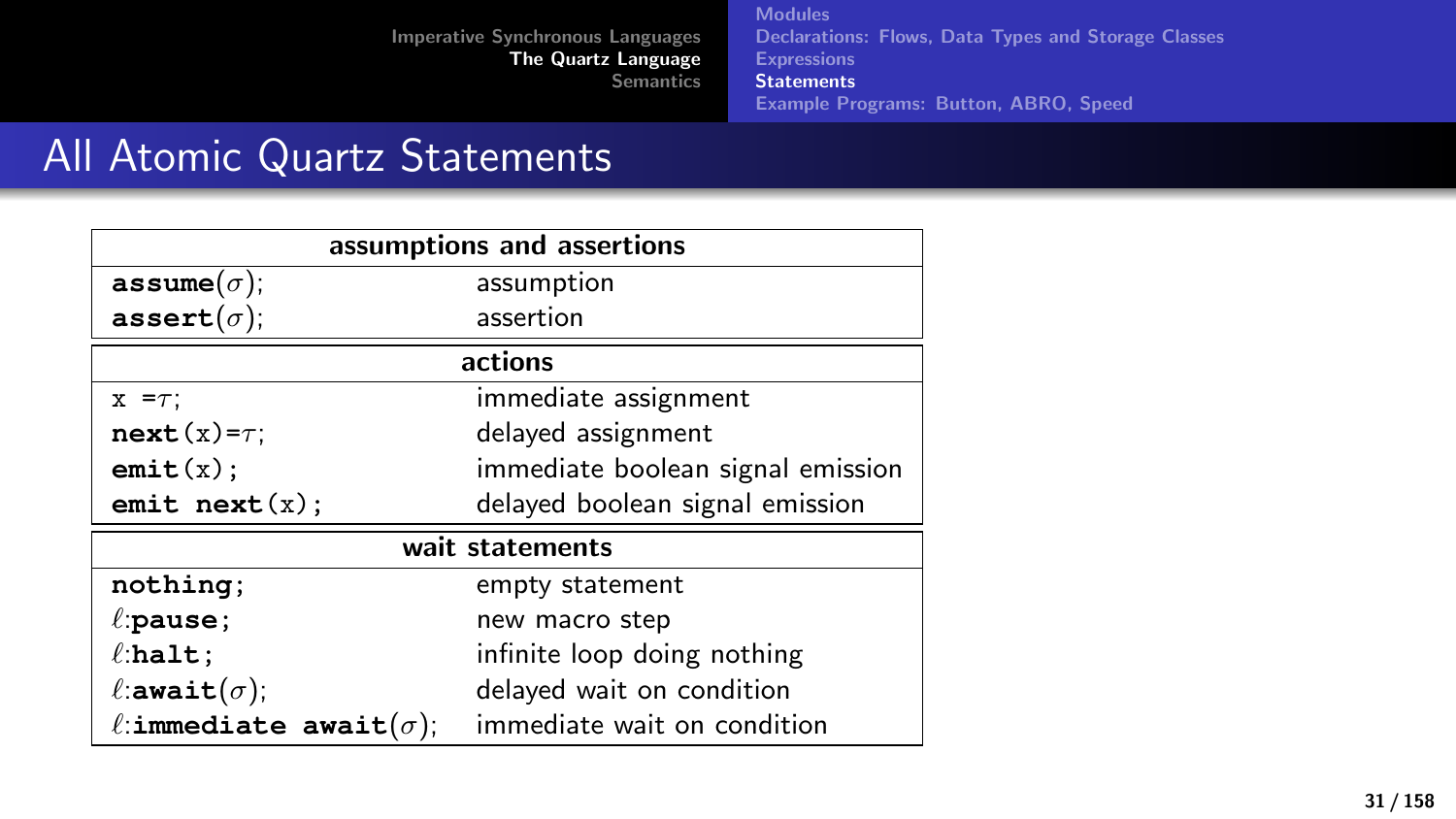[Modules](#page-16-0) [Declarations: Flows, Data Types and Storage Classes](#page-17-0) **[Expressions](#page-26-0) [Statements](#page-29-0)** [Example Programs: Button, ABRO, Speed](#page-61-0)

# Sequential, Parallel, and Branching Control Flow

| conditional statements               |                                 |  |
|--------------------------------------|---------------------------------|--|
| if( $\sigma$ ) $S_1$                 | conditional statement           |  |
| if $(\sigma)$ $S_1$ else $S_2$       | conditional statement           |  |
| choose $S_1$ else $S_2$              | nondeterministic choice         |  |
| case                                 | case statement                  |  |
| $(\sigma_1)$ do $S_1$                |                                 |  |
|                                      |                                 |  |
| $(\sigma_n)$ do $S_n$                |                                 |  |
| default S                            |                                 |  |
| sequential and parallel control flow |                                 |  |
| $S_1: S_2$                           | sequential execution            |  |
| $S_1 \cup S_2$ and $S_1 \& S_2$      | synchronous parallel execution  |  |
| $S_1$    $S_2$ and $S_1$ &&& $S_2$   | asynchronous parallel execution |  |
| $S_1 \, S_2$ and $S_1 \& S_2$        | interleaved parallel execution  |  |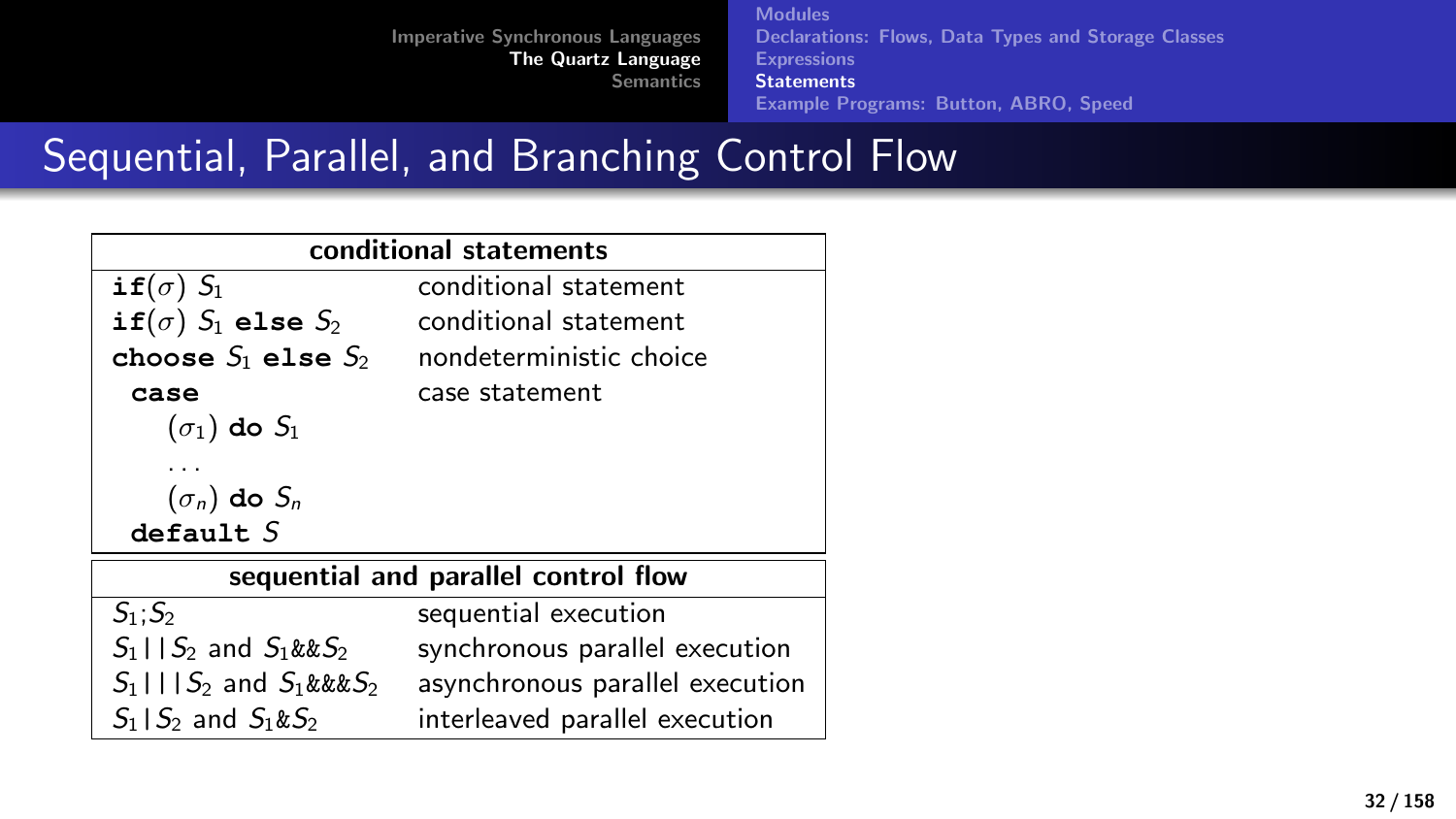[Modules](#page-16-0) [Declarations: Flows, Data Types and Storage Classes](#page-17-0) **[Expressions](#page-26-0) [Statements](#page-29-0)** [Example Programs: Button, ABRO, Speed](#page-61-0)

# Loop Statements

| loops                                            |                         |  |
|--------------------------------------------------|-------------------------|--|
| do S while $(\sigma)$ ;                          | do-loop                 |  |
| while( $\sigma$ ) S                              | while-loop              |  |
| loopS                                            | infinite loop           |  |
| l:loop S each $(\sigma)$ ;                       | triggered infinite loop |  |
| $(\ell_1, \ell_2)$ :every $(\sigma)$ S           | triggered infinite loop |  |
| $(\ell_1, \ell_2)$ :immediate every $(\sigma)$ S | triggered infinite loop |  |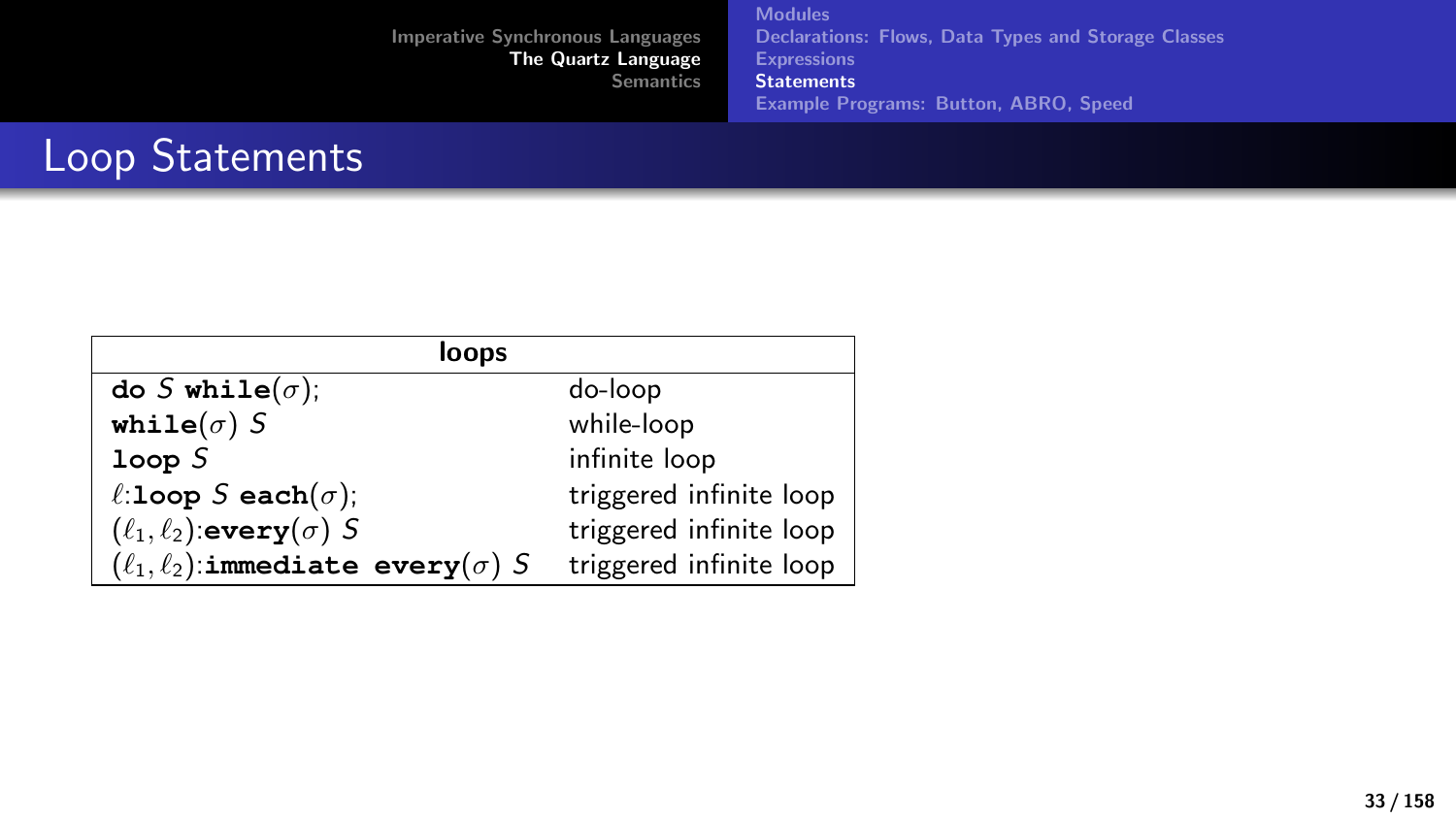[Modules](#page-16-0) [Declarations: Flows, Data Types and Storage Classes](#page-17-0) **[Expressions](#page-26-0) [Statements](#page-29-0)** [Example Programs: Button, ABRO, Speed](#page-61-0)

# Abortion and Suspension Statements

| abortion                                     |                             |  |
|----------------------------------------------|-----------------------------|--|
| weak immediate abort S when $(\sigma)$ ;     | weak immediate abortion     |  |
| weak abort S when $(\sigma)$ ;               | weak delayed abortion       |  |
| immediate abort S when $(\sigma)$ ;          | strong immediate abortion   |  |
| abort S when $(\sigma)$ ;                    | strong delayed abortion     |  |
| suspension                                   |                             |  |
| l:weak immediate suspend S when $(\sigma)$ ; | weak immediate suspension   |  |
| weak suspend S when $(\sigma)$ ;             | weak delayed suspension     |  |
| l:immediate suspend S when $(\sigma)$ ;      | strong immediate suspension |  |
| suspend S when $(\sigma)$ ;                  | strong delayed suspension   |  |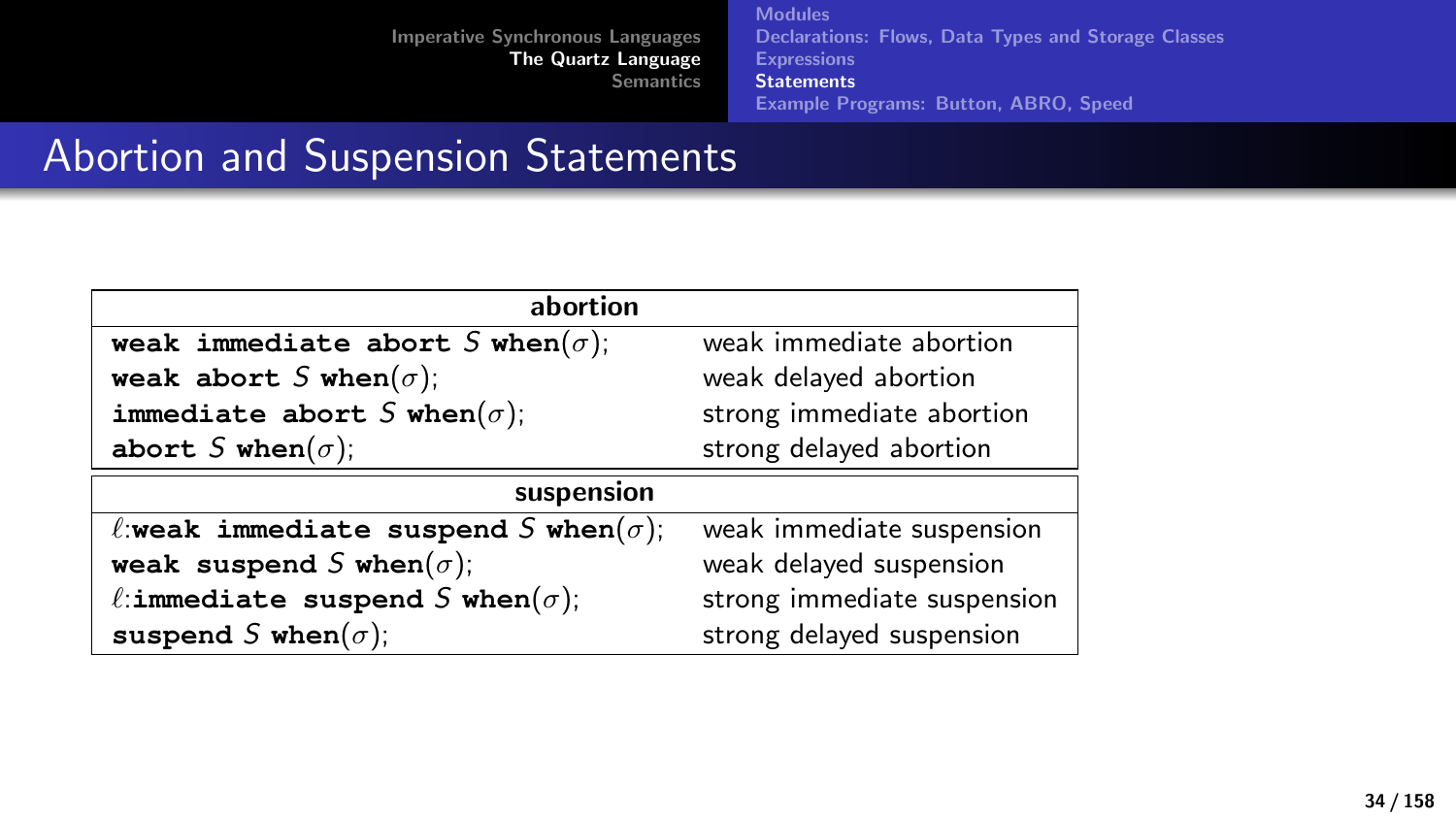[Imperative Synchronous Languages](#page-2-0) [The Quartz Language](#page-15-0) **[Semantics](#page-73-0)** [Modules](#page-16-0) [Declarations: Flows, Data Types and Storage Classes](#page-17-0) **[Expressions](#page-26-0) [Statements](#page-29-0)** [Example Programs: Button, ABRO, Speed](#page-61-0)

### Miscellaneous Statements

| generic sequential and parallel control flow |                                                    |  |
|----------------------------------------------|----------------------------------------------------|--|
| choose( $i=\tau \cdot \pi$ ) S               | generic choice                                     |  |
| for $(i=\tau\pi)$ S                          | generic sequence                                   |  |
| for $(i=\tau \cdot \pi)$ do $\eta$ S         | generic parallel statements                        |  |
|                                              | where $\eta \in \{   ,     ,     , k , kk , kk \}$ |  |
| miscellaneous                                |                                                    |  |
| $\{\alpha x_1,\ldots,x_n; S\}$               | local declaration                                  |  |
| $let(x=\tau)$ S                              | let-abbreviation                                   |  |
| during $S_1$ do $S_2$                        | during statement                                   |  |
| final during $S_1$ do $S_2$                  | final during statement                             |  |
| immediate during $S_1$ do $S_2$              | immediate during statement                         |  |
| immediate final during $S_1$ do $S_2$        | immediate final during statement                   |  |
| C : name $(\tau_1,\ldots,\tau_n)$ ;          | module instantiation                               |  |
| $\{S\}$                                      | statement block                                    |  |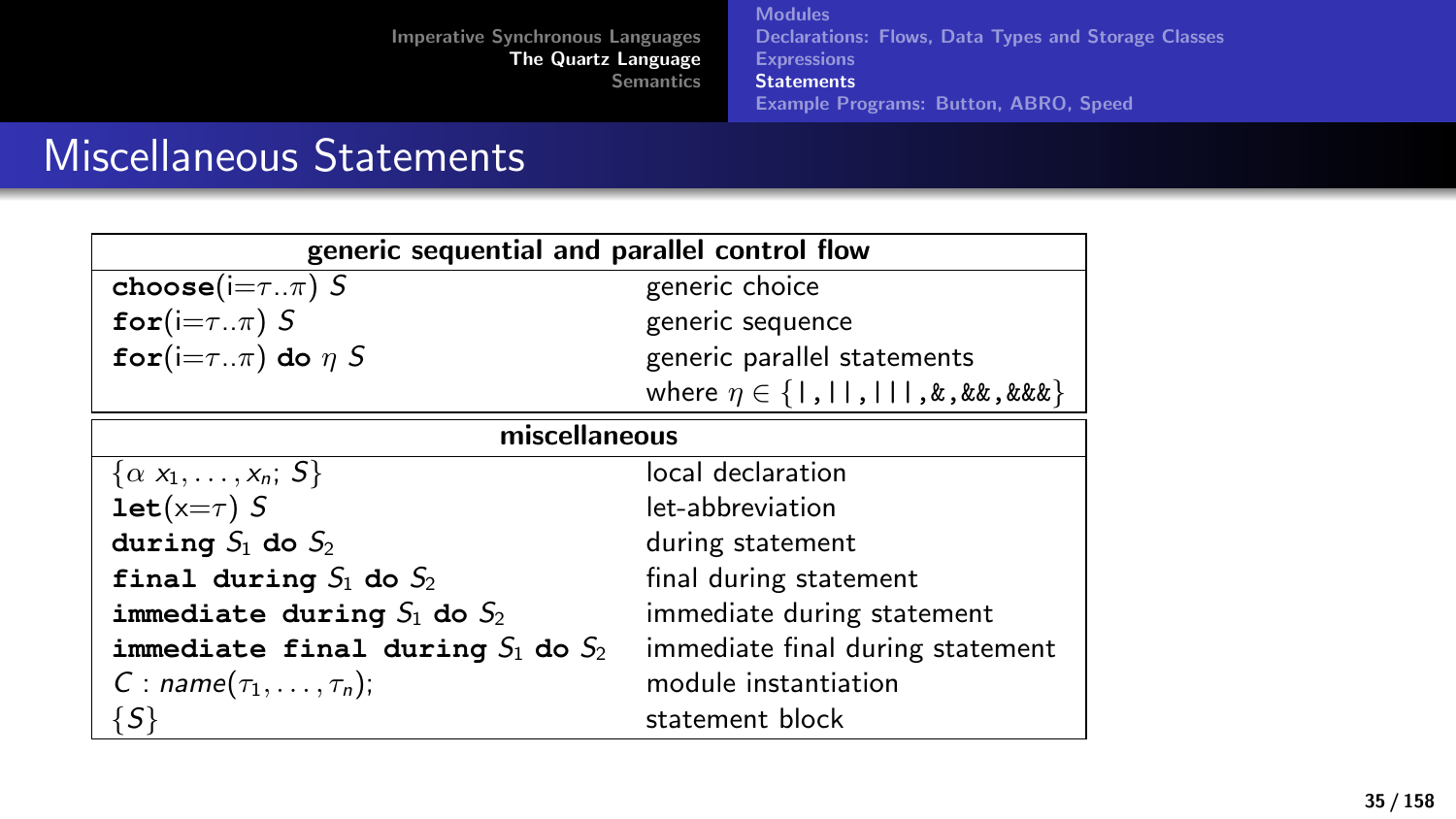[Modules](#page-16-0) [Declarations: Flows, Data Types and Storage Classes](#page-17-0) [Expressions](#page-26-0) **[Statements](#page-29-0)** [Example Programs: Button, ABRO, Speed](#page-61-0)

# General Remarks on Statements

- each statement S is started in some macro step  $t \in \mathbb{N}$  and may terminate in a step  $t + \delta$   $(0 < \delta)$
- if  $\delta = 0$  holds, S is called instantaneous:
	- **its execution does not take time**
	- $\bullet$  execution of S does only cover micro steps
- $\bullet$  if S is not instantaneous, the control flow enters S and will stop somewhere inside S to wait for the next macro step
- due to concurrency.

the control flow may rest at several locations

• it is possible, and often desirable, that statements do not terminate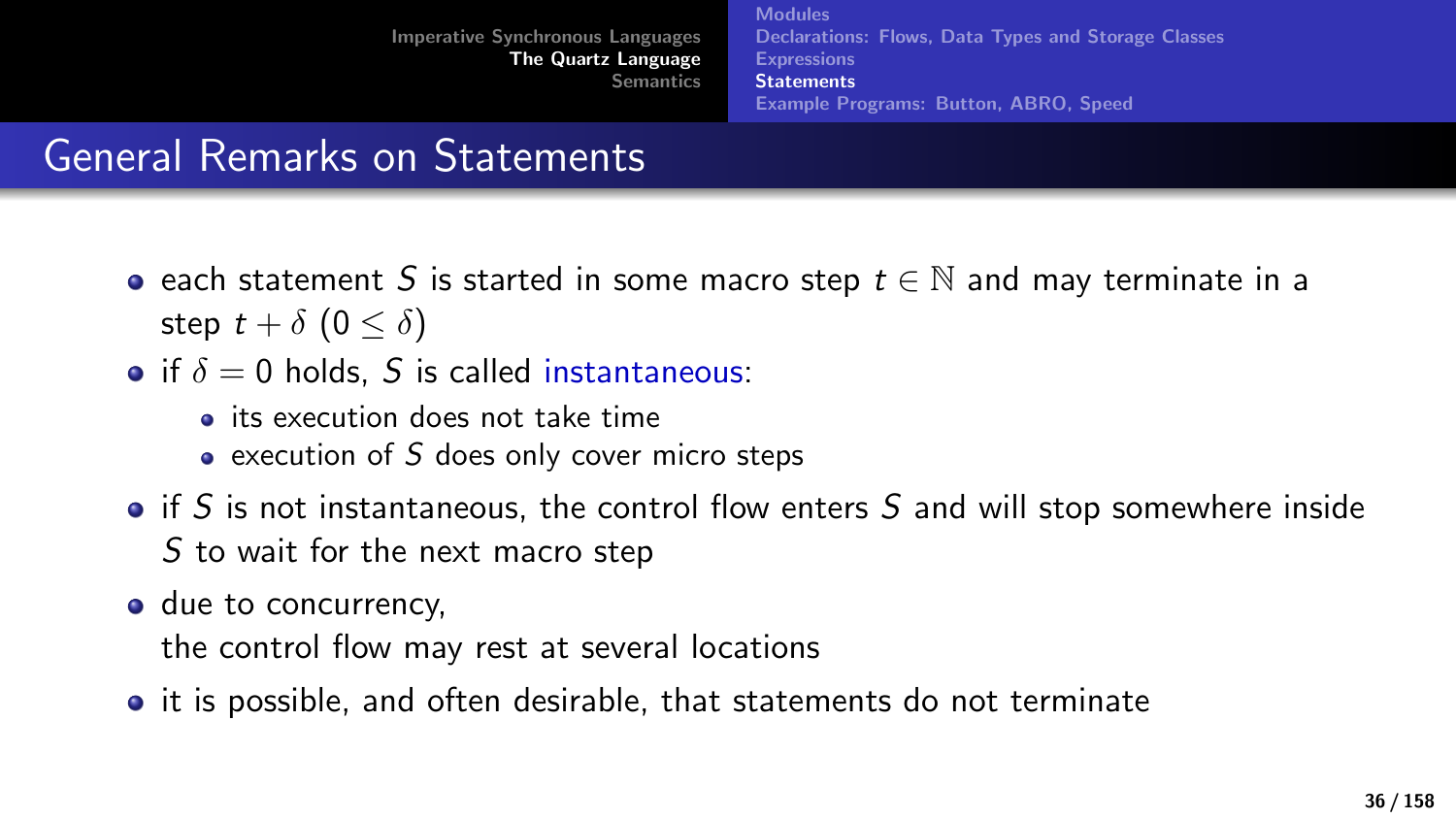[Modules](#page-16-0) [Declarations: Flows, Data Types and Storage Classes](#page-17-0) [Expressions](#page-26-0) **[Statements](#page-29-0)** [Example Programs: Button, ABRO, Speed](#page-61-0)

## assume( $\sigma$ ) and assert( $\sigma$ )

- assumptions and assertions are instantaneously executed
- **a** assume  $(\sigma)$ 
	- assume( $\sigma$ ) tells the compiler that  $\sigma$  holds at this location
	- the compiler will not try to verify this, instead it believes the programmer
- **a** assert $(\sigma)$ 
	- assert( $\sigma$ ) specifies that  $\sigma$  should be checked at this location
	- verification tools will check it, and programs will fail if an assertion is violated
- assumptions and assertions are a nice way to specify properties
- however, they do not work in a modular verification since they typically depend on the context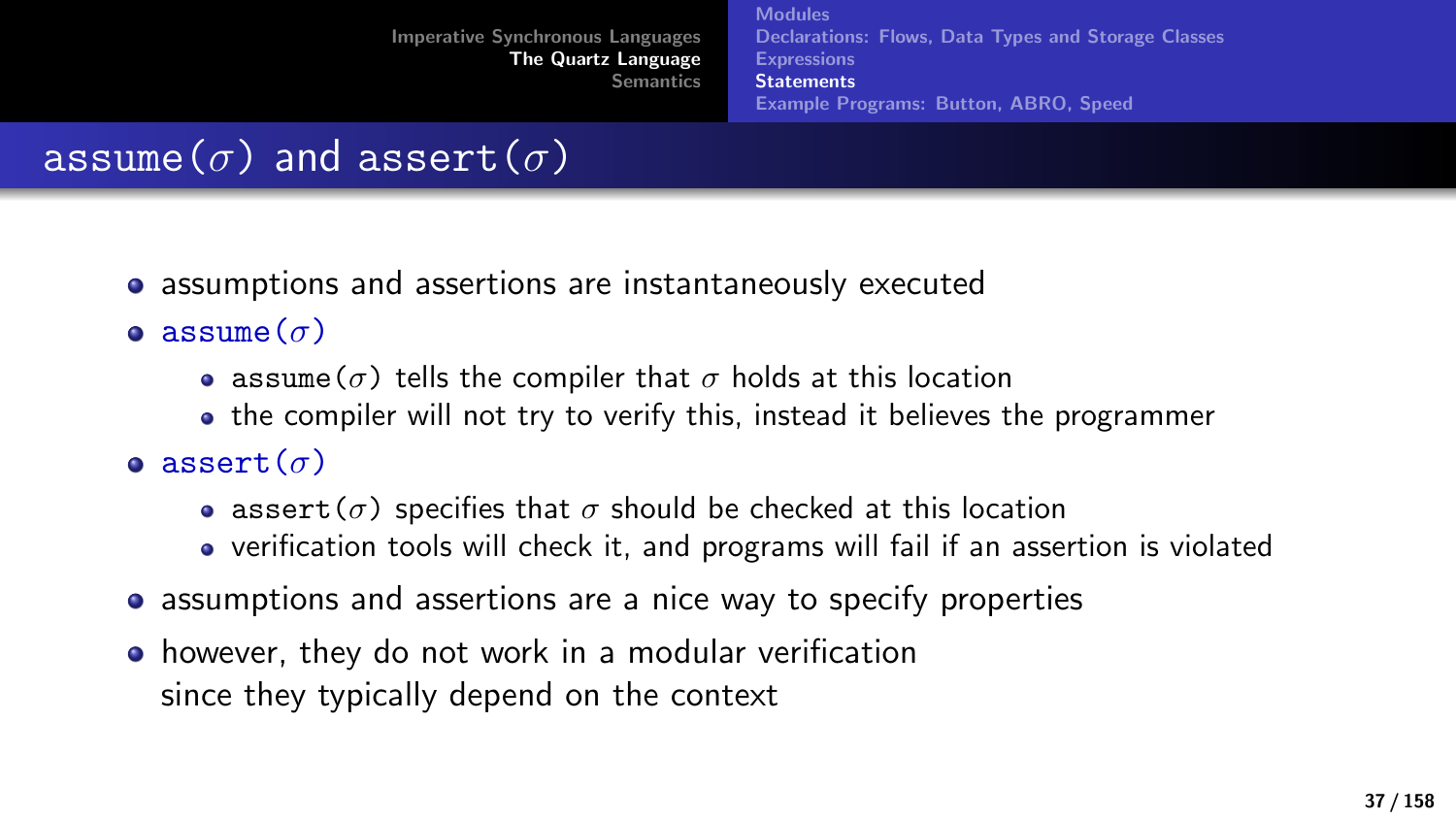[Imperative Synchronous Languages](#page-2-0) [The Quartz Language](#page-15-0) **[Semantics](#page-73-0)** [Modules](#page-16-0) [Declarations: Flows, Data Types and Storage Classes](#page-17-0) [Expressions](#page-26-0) **[Statements](#page-29-0)** [Example Programs: Button, ABRO, Speed](#page-61-0)

### $x = \tau$  and  $next(x) = \tau$

- both  $x = \tau$  and next(x) =  $\tau$  are instantaneously executed
- $\bullet$  x must be a writeable variable and  $\tau$  must be readable
- the type of  $\tau$  must be contained in the type of x
	- otherwise, an assertion is generated to ensure containment
	- in cases that are clearly unsatisfiable, the type-checking fails
- **o** semantics
	- both statements evaluate the right hand side expression  $\tau$  in the current macro step to a value v
	- $x = \tau$  immediately assigns v to the writeable variable x
	- next(x) =  $\tau$  assigns v to the writeable variable x in the next macro step
- a typical error are assignments like  $x = x + 1$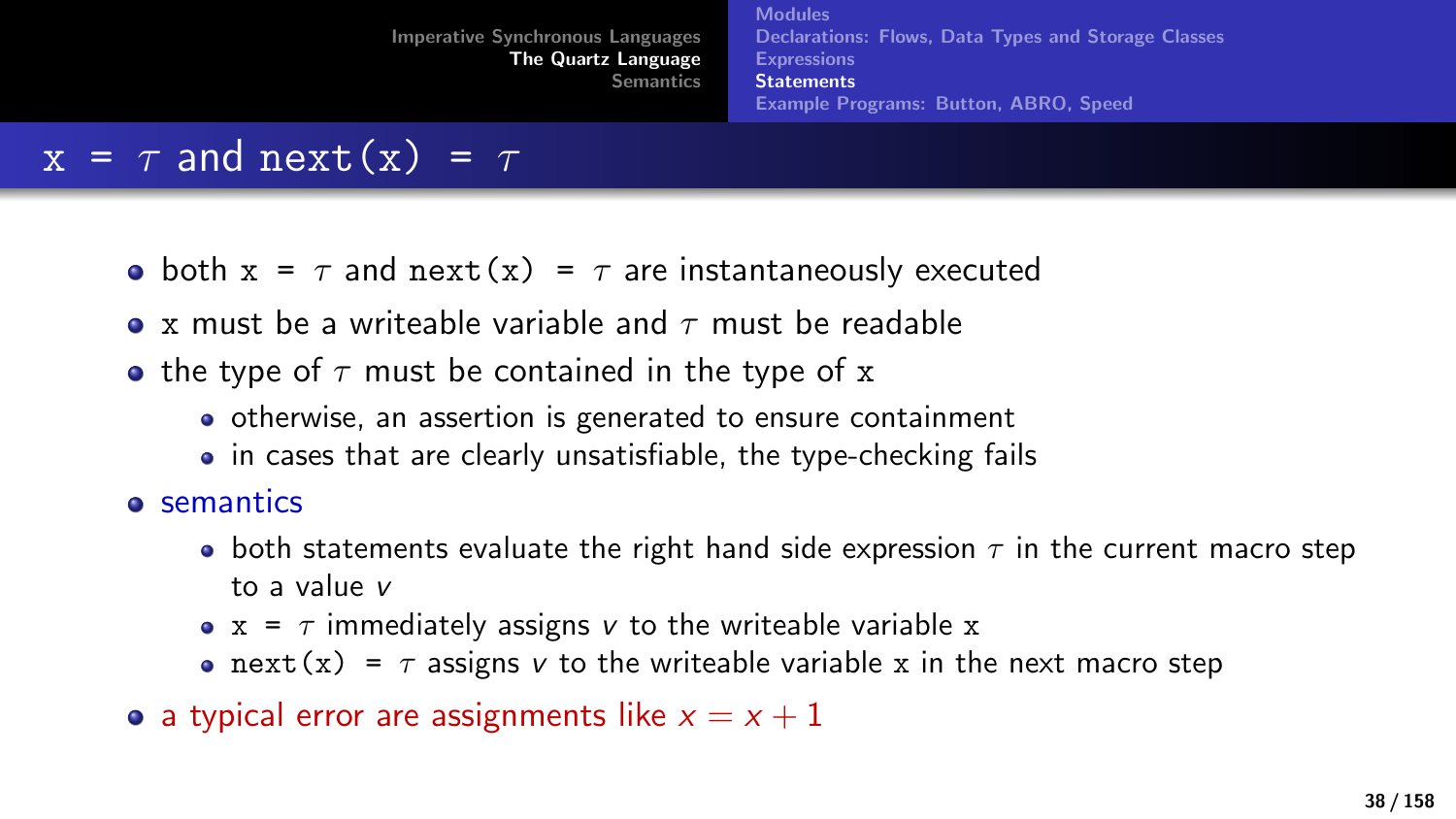[Modules](#page-16-0) [Declarations: Flows, Data Types and Storage Classes](#page-17-0) **[Expressions](#page-26-0) [Statements](#page-29-0)** [Example Programs: Button, ABRO, Speed](#page-61-0)

### $emit(x)$  and emit  $next(x)$

- $\bullet$  emit(x) is always instantaneous
- x must be a writeable event variable of boolean type
- $\bullet$  emit(x) is an abbreviation for  $x = true$
- $\bullet$  emit next(x) is an abbreviation for next(x) = true
- **e** emissions are added for historic reasons they were used as the assignments for 'event variables' in Esterel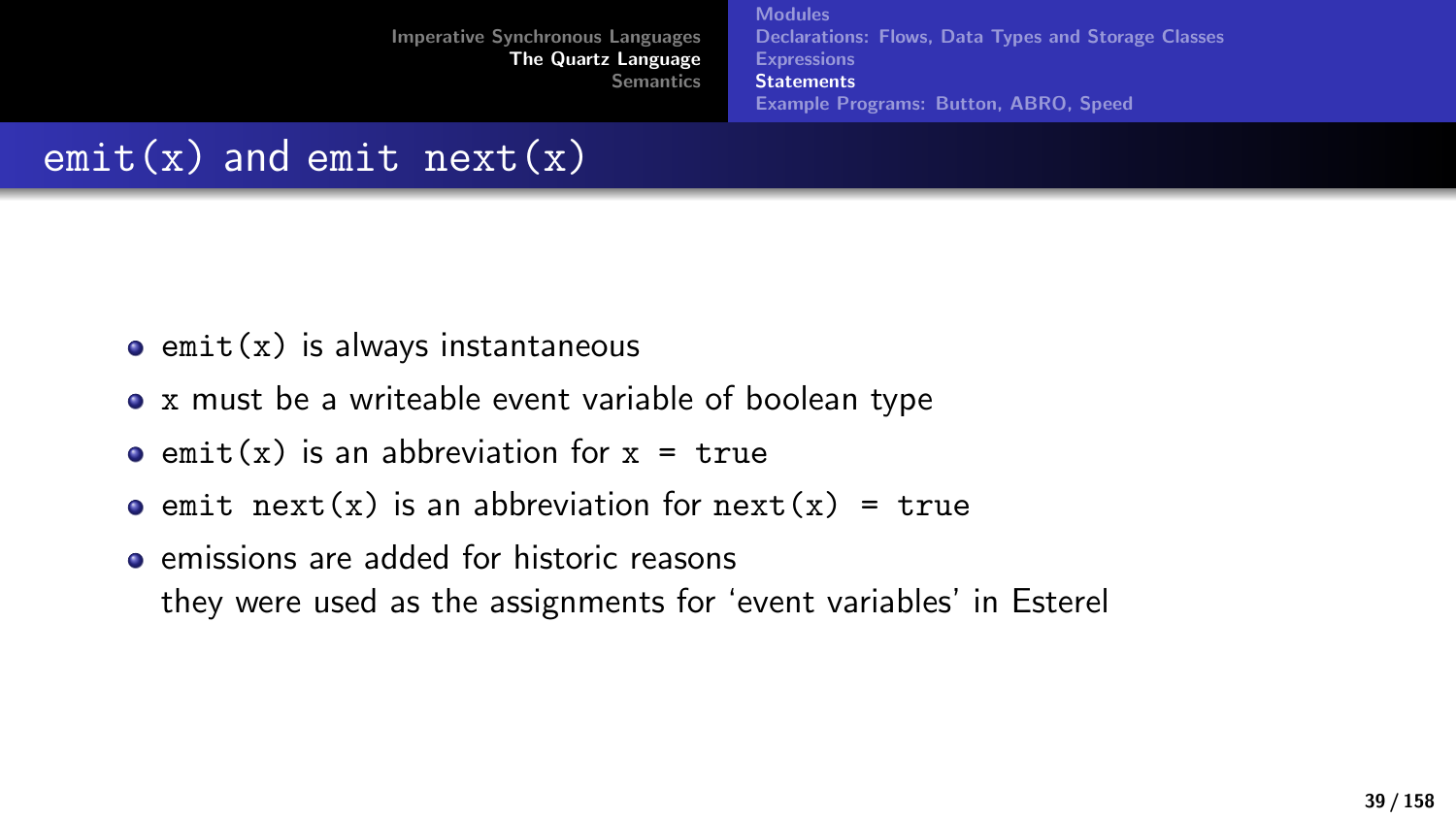[Modules](#page-16-0) [Declarations: Flows, Data Types and Storage Classes](#page-17-0) [Expressions](#page-26-0) **[Statements](#page-29-0)** [Example Programs: Button, ABRO, Speed](#page-61-0)

# Further Atomic Statements

• nothing does nothing and needs no time to do nothing

o pause

- when executed, the control flow stops here (unless there is a surrounding abortion)
- the current macro step will then end here
- in the next macro step, the control is resumed from this place (unless there is a surrounding suspension)
- pause is therefore never instantaneous
- halt waits for the rest of time, i.e., halt  $\equiv$  loop pause
- the programmer can give the control flow locations defined by pause and halt names in that  $\ell$  :pause and  $\ell$  :halt is written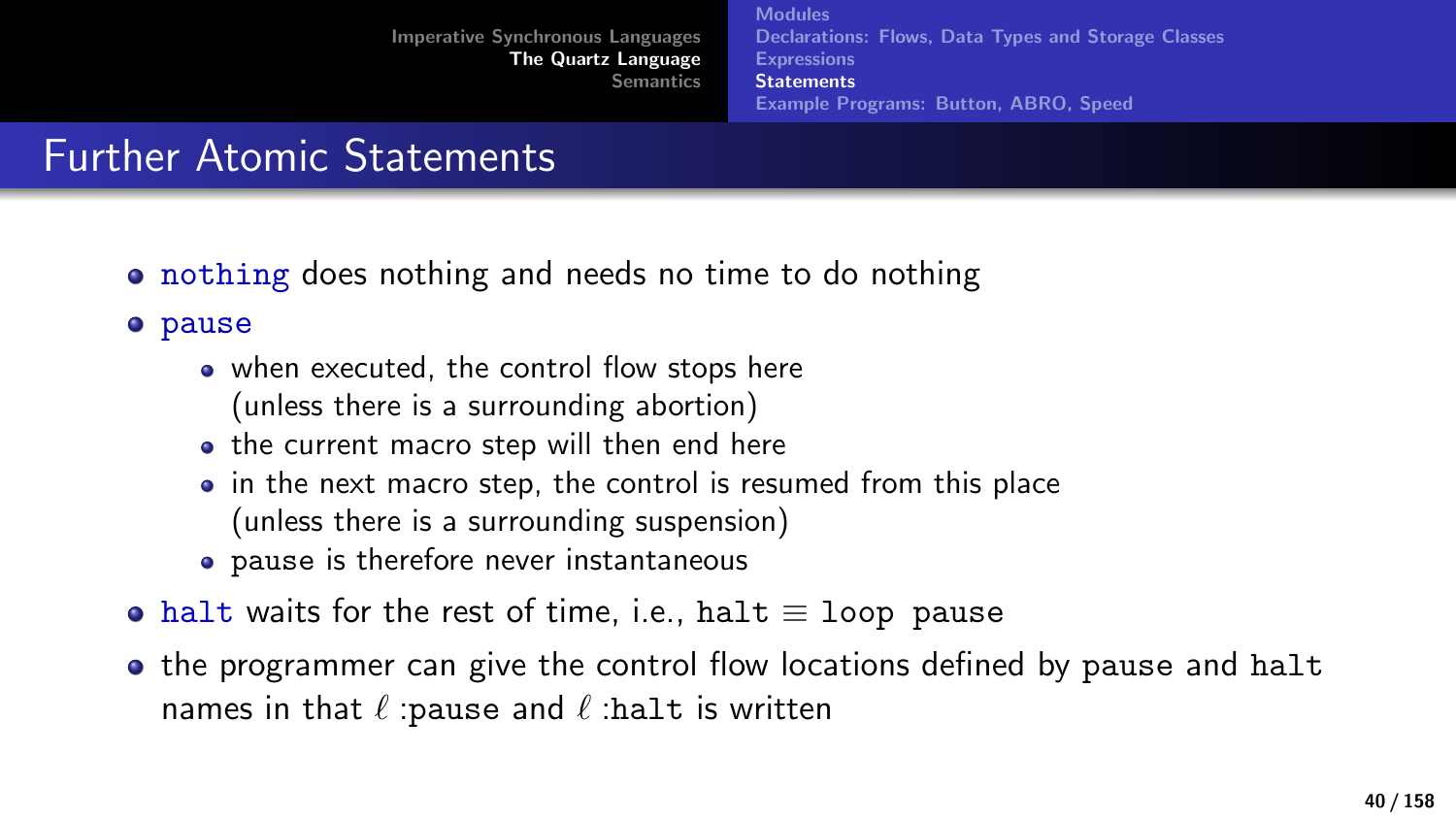[Modules](#page-16-0) [Declarations: Flows, Data Types and Storage Classes](#page-17-0) [Expressions](#page-26-0) **[Statements](#page-29-0)** [Example Programs: Button, ABRO, Speed](#page-61-0)

# [immediate] await $(\sigma)$

#### **•** await $(\sigma)$

- when executed, control moves to await( $\sigma$ ), and the macro step ends
- when the execution resumes in the next macro step, condition  $\sigma$  is checked
- if  $\sigma$  holds, await( $\sigma$ ) instantaneously terminates
- o otherwise, the control remains at await $(\sigma)$
- **•** the variant immediate await( $\sigma$ ) differs in that  $\sigma$  is also checked at starting time, i.e., when started
	- and  $\sigma$  is true, immediate await( $\sigma$ ) behaves as nothing
	- **•** if  $\sigma$  is false, immediate await( $\sigma$ ) behaves as await( $\sigma$ )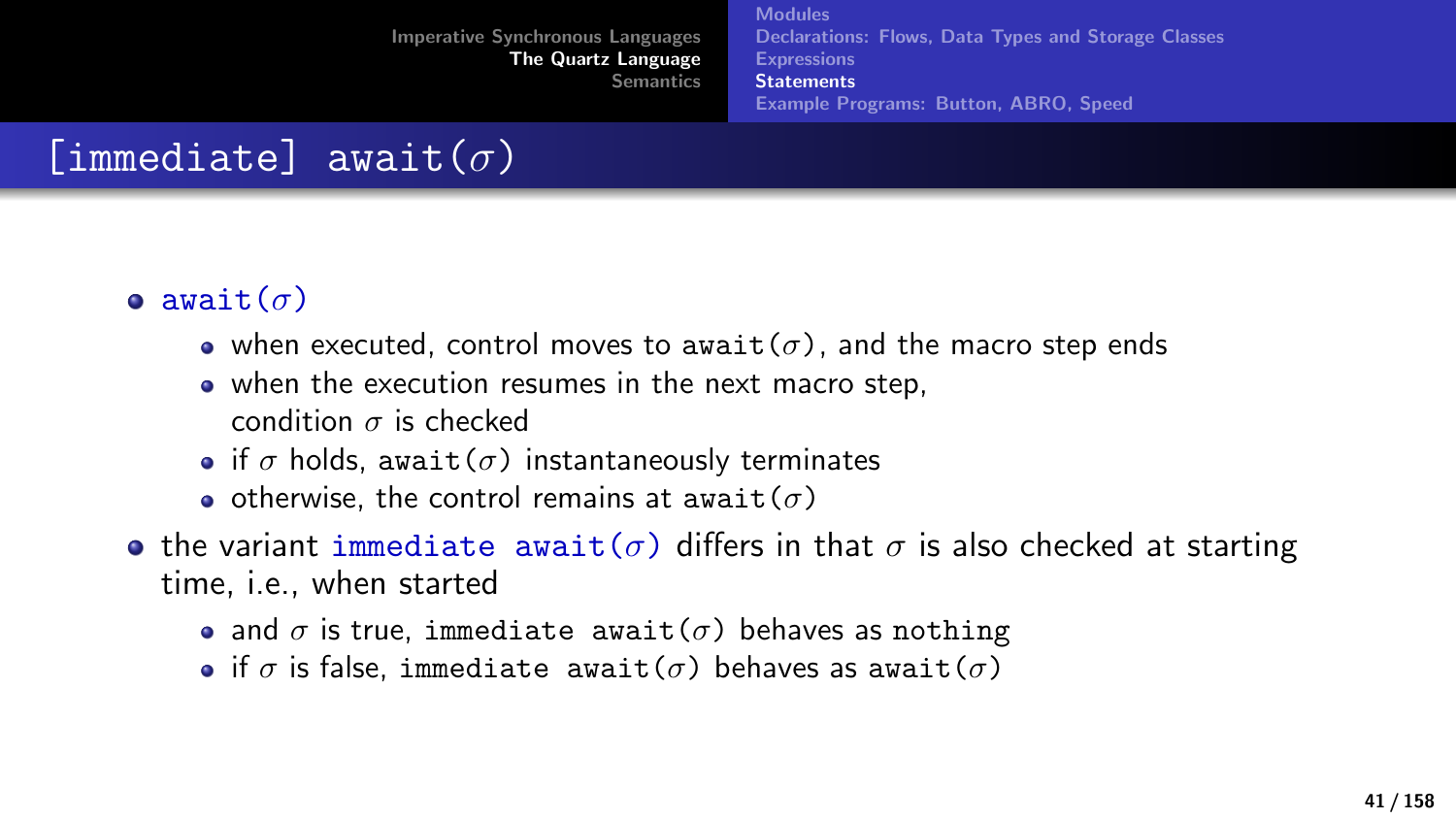|                                         | <b>Modules</b>                                      |
|-----------------------------------------|-----------------------------------------------------|
| <b>Imperative Synchronous Languages</b> | Declarations: Flows, Data Types and Storage Classes |
| The Quartz Language                     | <b>Expressions</b>                                  |
| <b>Semantics</b>                        | <b>Statements</b>                                   |
|                                         | <b>Example Programs: Button, ABRO, Speed</b>        |

### **Conditionals**

- if  $(\sigma)$   $S_1$  else  $S_2$ 
	- if started, evaluate expression  $\sigma$
	- if  $\sigma$  holds, immediately execute  $S_1$ , otherwise execute  $S_2$
- one may also write if( $\sigma$ )  $S_1$  as abbreviation for if( $\sigma$ )  $S_1$  else nothing

more general form:

$$
\begin{bmatrix}\n\text{case} \\
(\sigma_1) \text{ do } S_1 \\
(\sigma_2) \text{ do } S_2 \\
\vdots \\
(\sigma_n) \text{ do } S_n \\
\text{default } S_{n+1}\n\end{bmatrix} \equiv \begin{bmatrix}\n\text{if } (\sigma_1) \ S_1 \\
\text{else if } (\sigma_2) \ S_2 \\
\vdots \\
\text{else if } (\sigma_n) \ S_n \\
\text{else } S_{n+1}\n\end{bmatrix}
$$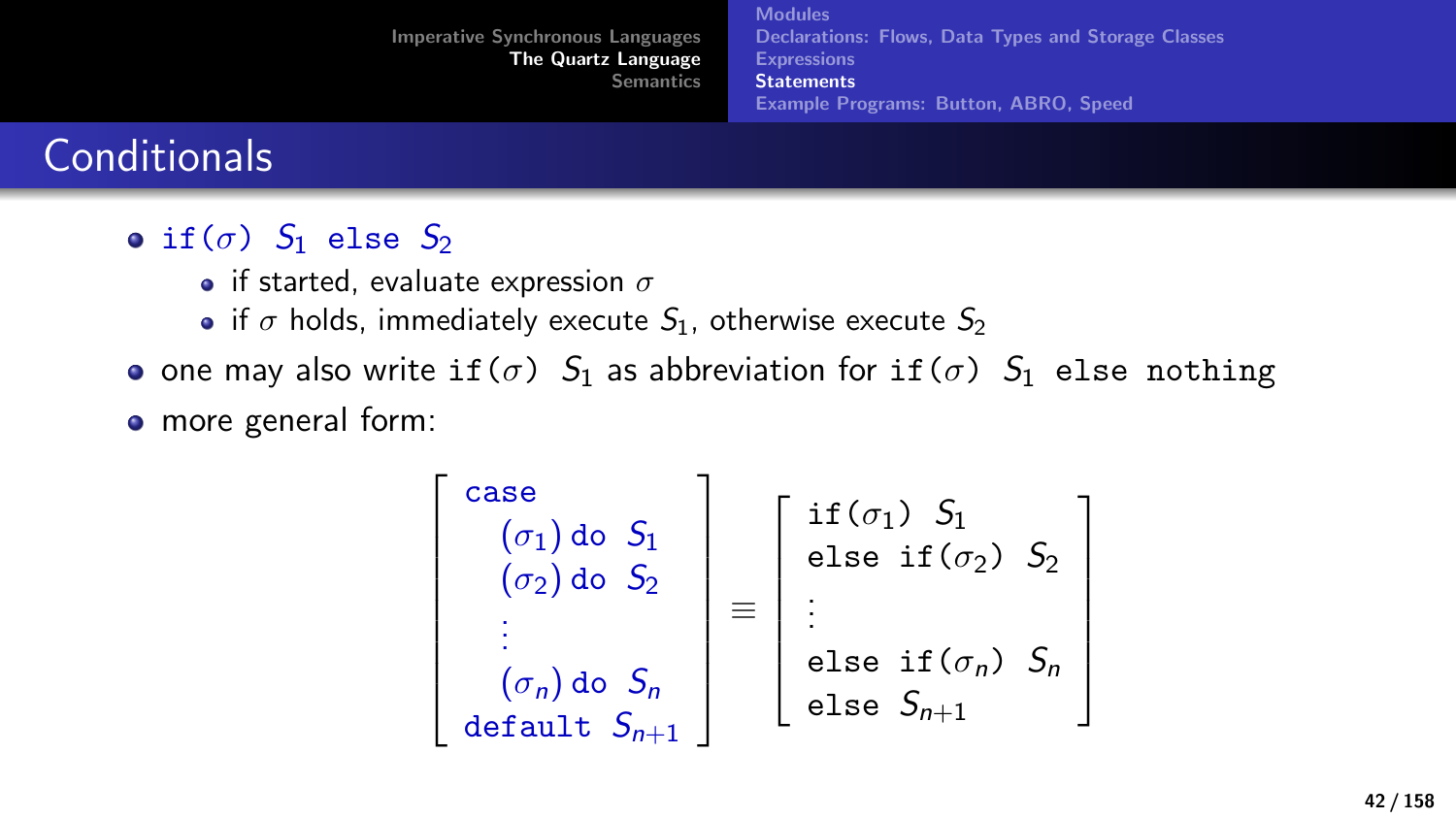[Modules](#page-16-0) [Declarations: Flows, Data Types and Storage Classes](#page-17-0) [Example Programs: Button, ABRO, Speed](#page-61-0)

# Nondeterministic Choice

- choose  $S_1$  else  $S_2$ 
	- whenever started, a nondeterministic choice is made to decide whether  $S_1$  or  $S_2$  is executed
	- thus, it behaves like if(x)  $S_1$  else  $S_2$  with an oracle input x
- the statement is not intended for implementing deterministic controllers
- it is, however, useful for modeling the behavior of environments
- and also for writing test cases for simulation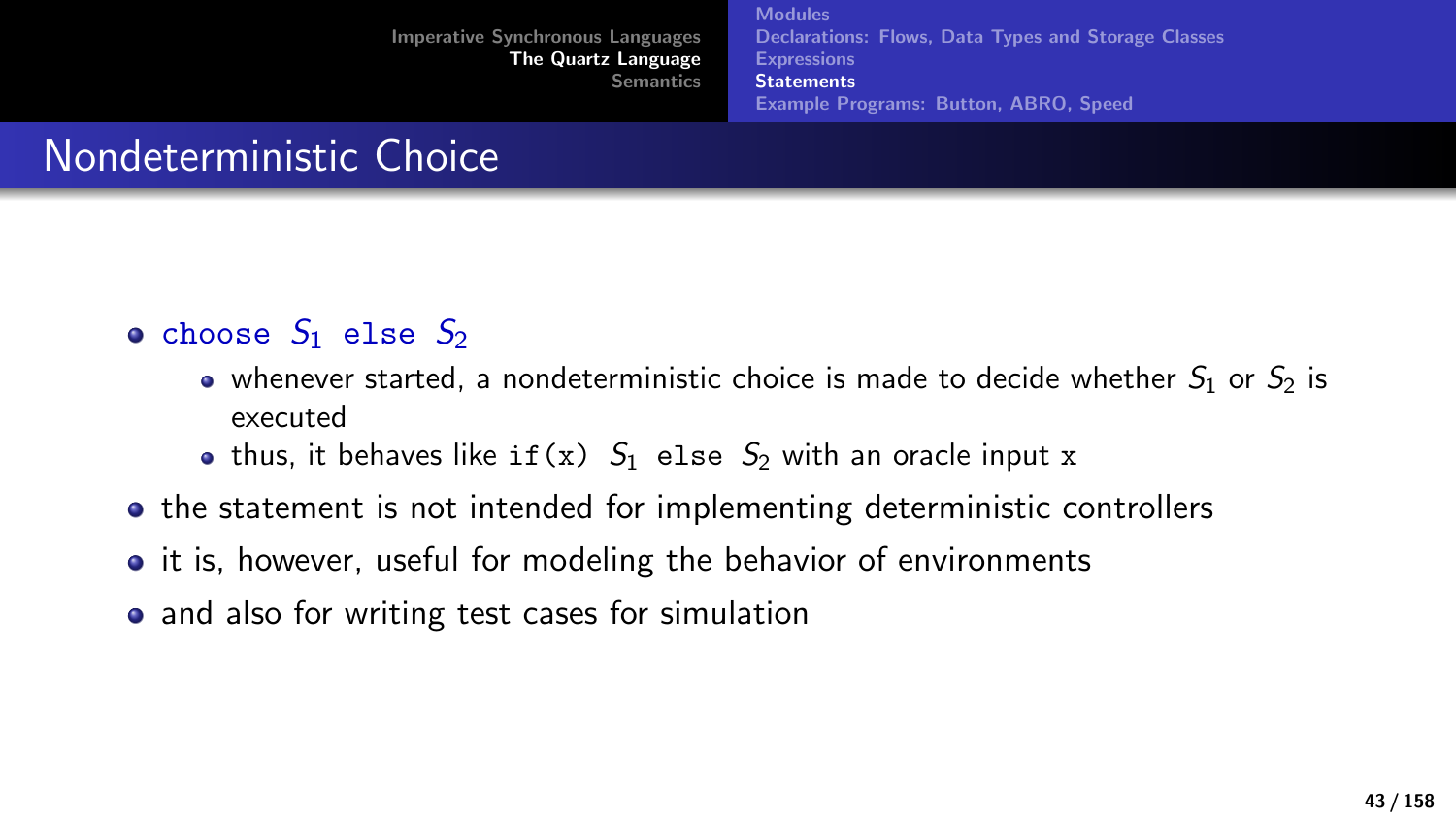| <b>Imperative Synchronous Languages</b><br>The Quartz Language<br><b>Semantics</b> | <b>Modules</b><br>Declarations: Flows, Data Types and Storage Classes<br><b>Expressions</b><br><b>Statements</b><br>Example Programs: Button, ABRO, Speed |
|------------------------------------------------------------------------------------|-----------------------------------------------------------------------------------------------------------------------------------------------------------|
|                                                                                    |                                                                                                                                                           |



- sequence  $S_1$ ;  $S_2$  is executed as follows
	- when started at time t, start  $S_1$  immediately at time t
	- if  $S_1$  terminates at time  $t + \delta_1$ , then  $S_2$  is started at time  $t + \delta_1$
	- note that  $\delta_1 = 0$  may hold, which implies that  $S_1$  and  $S_2$  are then both started at time t
	- $\bullet$   $S_1$ ;  $S_2$  terminates if  $S_2$  terminates
	- $\bullet$   $S_1$ :  $S_2$  is instantaneous if both  $S_1$  and  $S_2$  are instantaneous
- moving the control from  $S_1$  to  $S_2$  does not take time
- $\rightarrow$  the sequence operation does not take time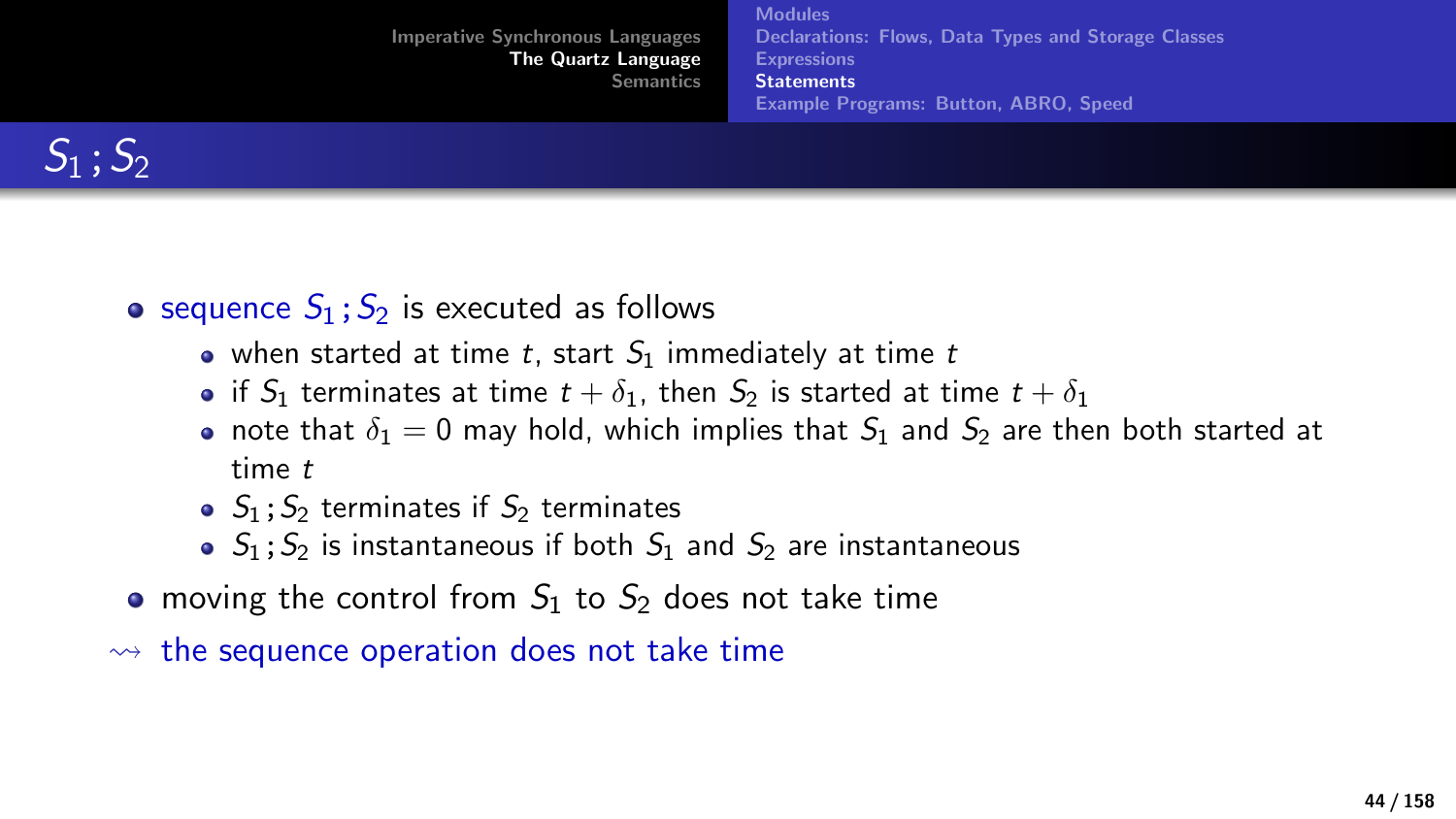

- synchronous parallel  $S_1 \mid S_2$  is executed as follows:
	- if  $S_1 \mid S_2$  is started at time t,  $S_1$  and  $S_2$  are started at time t
	- if  $S_1$  and  $S_2$  terminate at time  $t + \delta_1$  and  $t + \delta_2$ , respectively, then  $S_1 \mid S_2$ terminates at time  $t + \max({\{\delta_1, \delta_2\}})$
	- as long as the control is inside  $S_1$  and  $S_2$ , both  $S_1$  and  $S_2$  execute their macro steps synchronously in lockstep
	- $\bullet$  S<sub>1</sub> and S<sub>2</sub> may interact during concurrent execution
- curly braces  $\{ \ldots \}$  are used to determine priorities to avoid ambiguities due to the grammar:

 $P_1$ ;  $P_2||Q_1$ ;  $Q_2$  is parsed as  $P_1$ ;  $\{P_2||Q_1\}$ ;  $Q_2$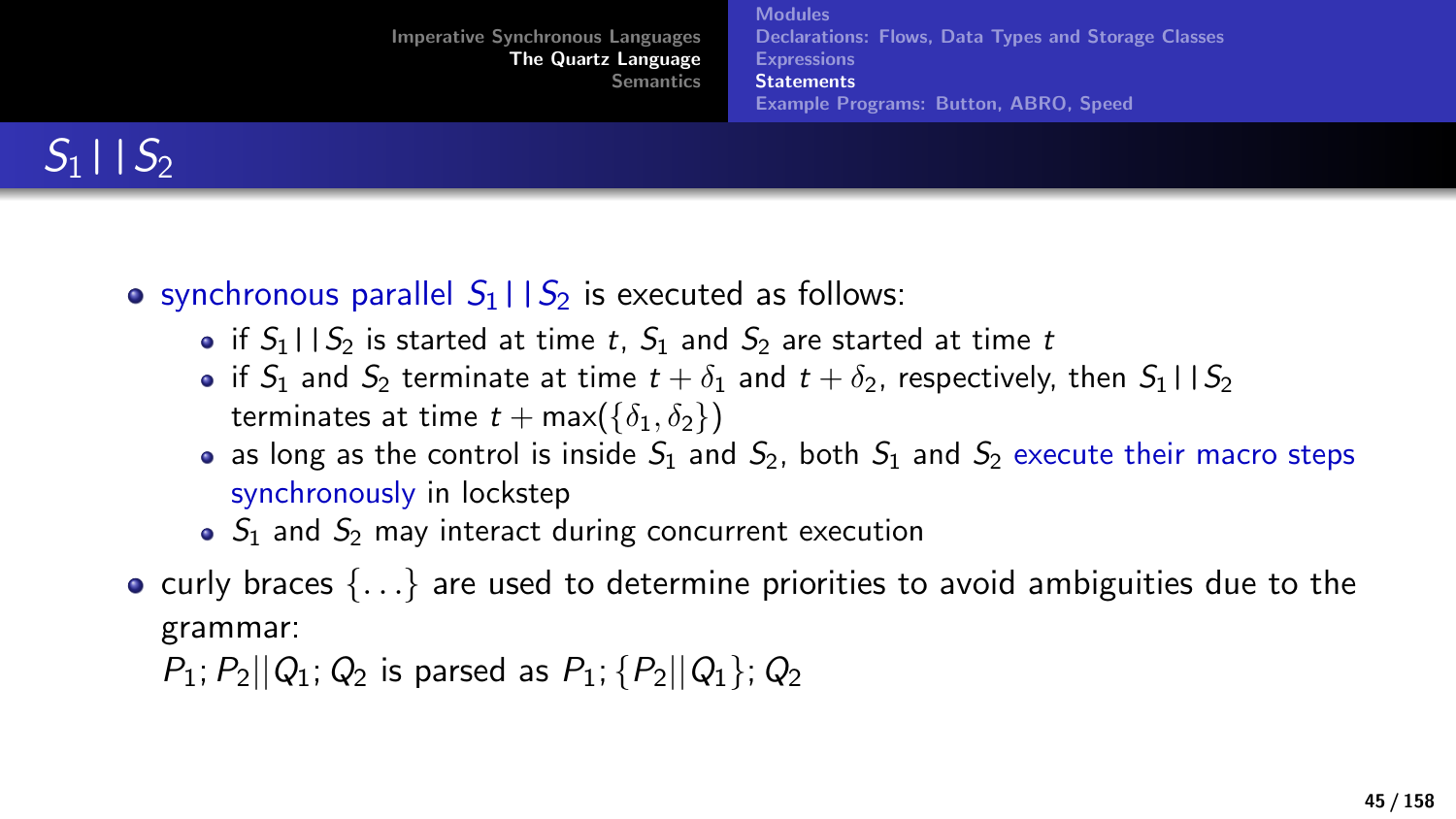| <b>Example Programs: Button, ABRO, Speed</b> |
|----------------------------------------------|
|----------------------------------------------|



- interleaved parallel  $S_1|S_2$  is executed as follows:
	- if  $S_1 \mid S_2$  is started at time t,  $S_1$  and  $S_2$  are started at time t
	- if  $S_1$  and  $S_2$  terminate at time  $t + \delta_1$  and  $t + \delta_2$ , respectively, then  $S_1 \mid S_2$  terminates at time  $t + \max(\{\delta_1, \delta_2\})$
	- as long as the control is inside  $S_1$  and  $S_2$ , a nondeterministic choice is made on whether the step of  $S_1$  or the step of  $S_2$  is executed
- similar to timesharing of tasks running on a single processor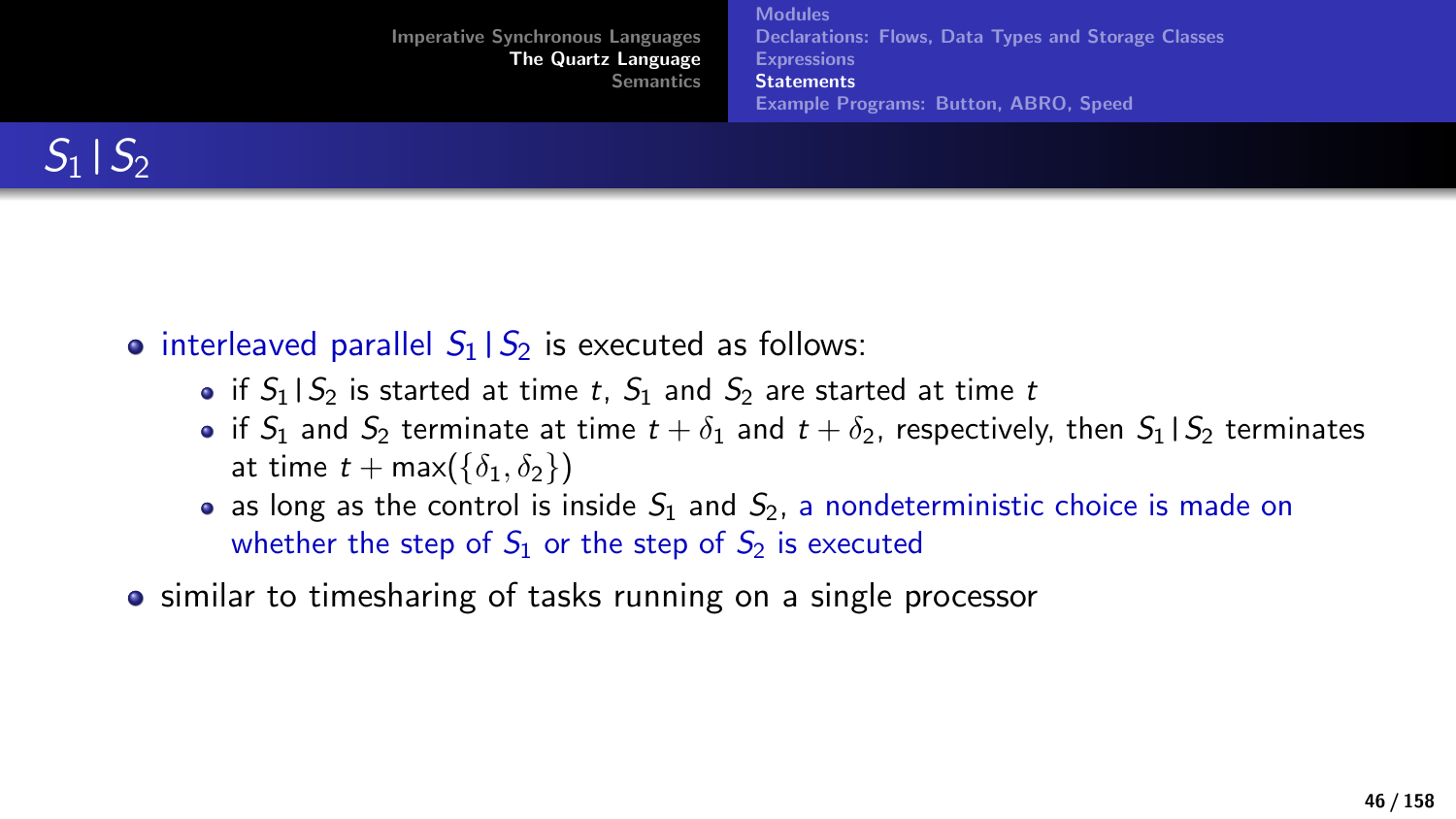| <b>Imperative Synchronous Languages</b><br>The Quartz Language<br><b>Semantics</b> | <b>Modules</b><br>Declarations: Flows, Data Types and Storage Classes<br><b>Expressions</b><br><b>Statements</b><br><b>Example Programs: Button. ABRO. Speed</b> |
|------------------------------------------------------------------------------------|------------------------------------------------------------------------------------------------------------------------------------------------------------------|
|                                                                                    |                                                                                                                                                                  |



- asynchronous parallel  $S_1$ ||| $S_2$  of  $S_1$  and  $S_2$  is executed as follows:
	- if  $S_1$ ||| $S_2$  is started at time t,  $S_1$  and  $S_2$  are started at time t
	- if  $S_1$  and  $S_2$  terminate at time  $t + \delta_1$  and  $t + \delta_2$ , respectively, then  $S_1 \cup S_2$ terminates at time  $t + \max({\{\delta_1, \delta_2\}})$
	- as long as the control is inside  $S_1$  and  $S_2$ , at least one of the steps of  $S_1$  and  $S_2$  is executed
- thus,  $S_1 \mid \mid S_2$  is somehow the union of  $S_1 \mid S_2$  and  $S_1 \mid S_2$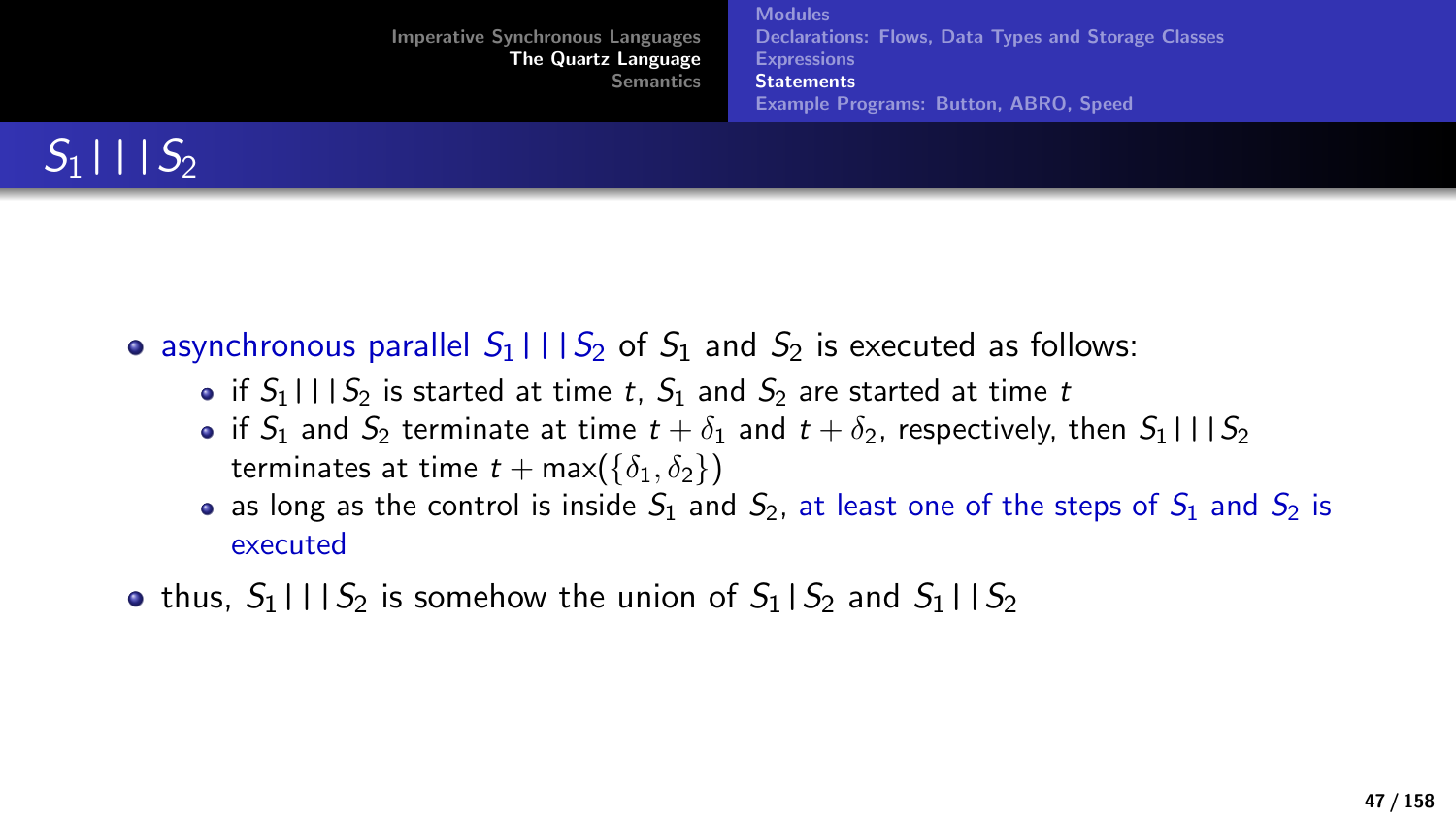[Modules](#page-16-0) [Declarations: Flows, Data Types and Storage Classes](#page-17-0) [Expressions](#page-26-0) **[Statements](#page-29-0)** [Example Programs: Button, ABRO, Speed](#page-61-0)

# $S_1|S_2, S_1|S_2,$  and  $S_1|S_2$

```
module →
    Test (event →
     [4]bool a ,b) {
     {emit(a [0]) ;
      p1 : pause;
      emit(a [1]) ;
      p2 : pause;
      emit(a [2]) ;
      p3 : pause;
      emit(a [3]) ;
     }
  | \ |{emit(b [0]) ;
      q1 : pause;
      emit(b [1]) ;
      q2 : pause;
      emit(b [2]) ;
      q3 : pause;
      emit(b [3]) ;
```
 $\ddot{\phantom{1}}$ 

- using  $||$ , the only behavior is to emit a[i] and  $b[i]$  in step  $i$
- $\bullet$  using  $\vert$ , first a[0] and b[0], and afterwards, exactly one of the  $a[i]$  and  $b[j]$  is emitted
- using  $|||$ , first a[0] and  $b[0]$ , and afterwards, either one or both of a[i] and b[j] is emitted
- in all cases, the emissions on a and those of b appear in the order  $a[0], \ldots, a[3]$  and  $b[0]$ .... $b[3]$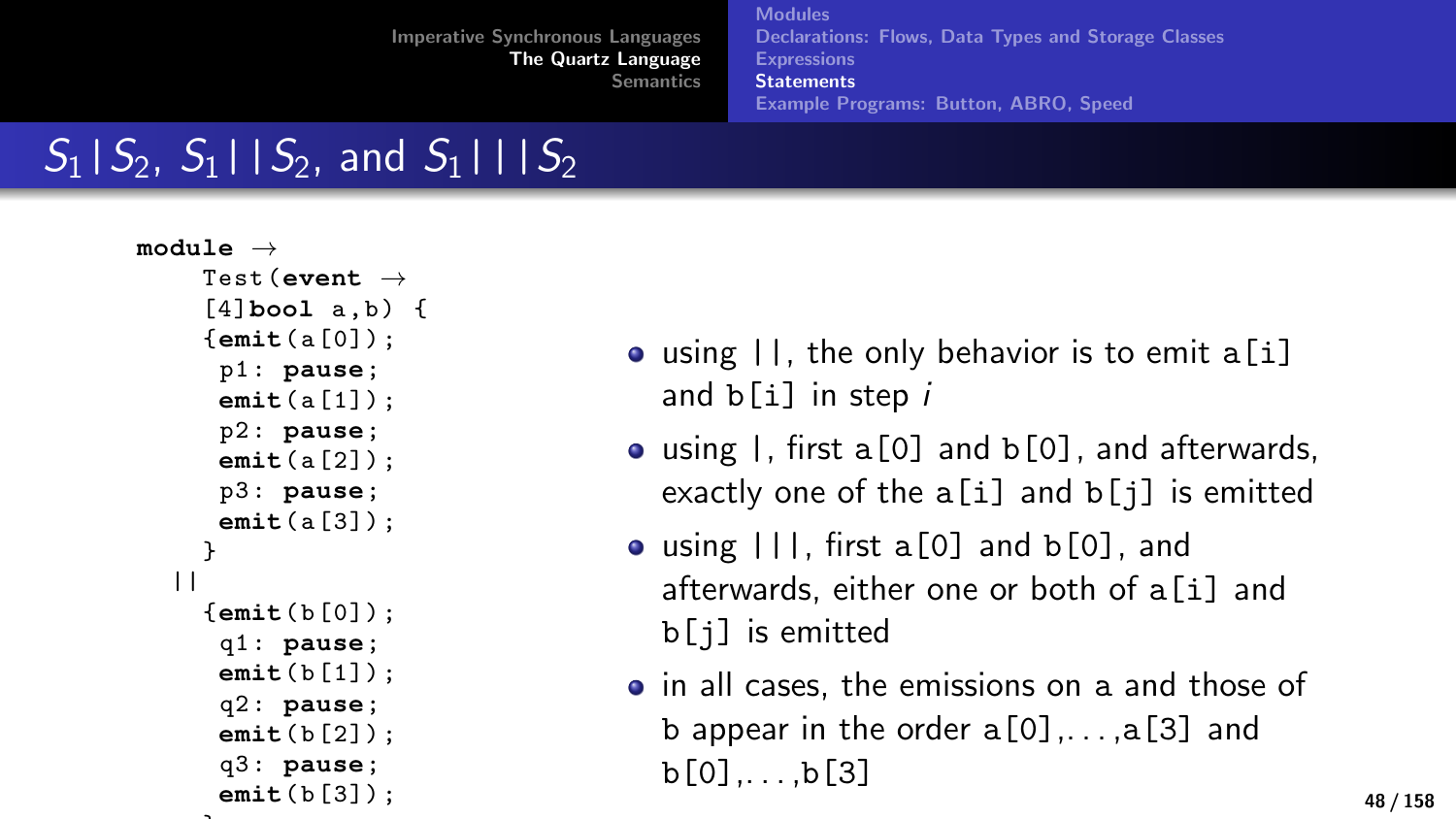[Imperative Synchronous Languages](#page-2-0) [The Quartz Language](#page-15-0) [Semantics](#page-73-0) **[Modules](#page-16-0)** [Declarations: Flows, Data Types and Storage Classes](#page-17-0) [Expressions](#page-26-0) **[Statements](#page-29-0)** [Example Programs: Button, ABRO, Speed](#page-61-0)

 $S_1&S_2$ ,  $S_1&S_2$  and  $S_1&S_3$ 

- $S_1 \& S_2$ ,  $S_1 \& S_2$  and  $S_1 \& S_2$  are variants of  $S_1 | S_2$ ,  $S_1 | S_2$  and  $S_1 | S_2$ 
	- at starting time, both  $S_1$  and  $S_2$  are started
	- if  $S_1$  and  $S_2$  terminate at time  $t + \delta_1$  and  $t + \delta_2$ , respectively, then  $S_1 \& S_2$ ,  $S_1 \& S_2$ and  $S_1$ &&& $S_2$  terminate at time  $t + min({\delta_1, \delta_2})$
	- recall that  $S_1|S_2$ ,  $S_1|S_2$  and  $S_1|S_2$  terminate at time  $t + \max({\delta_1, \delta_2})$
- the difference is only the termination
- $\bullet$  the first statement  $S_i$  that terminates aborts the execution of the other one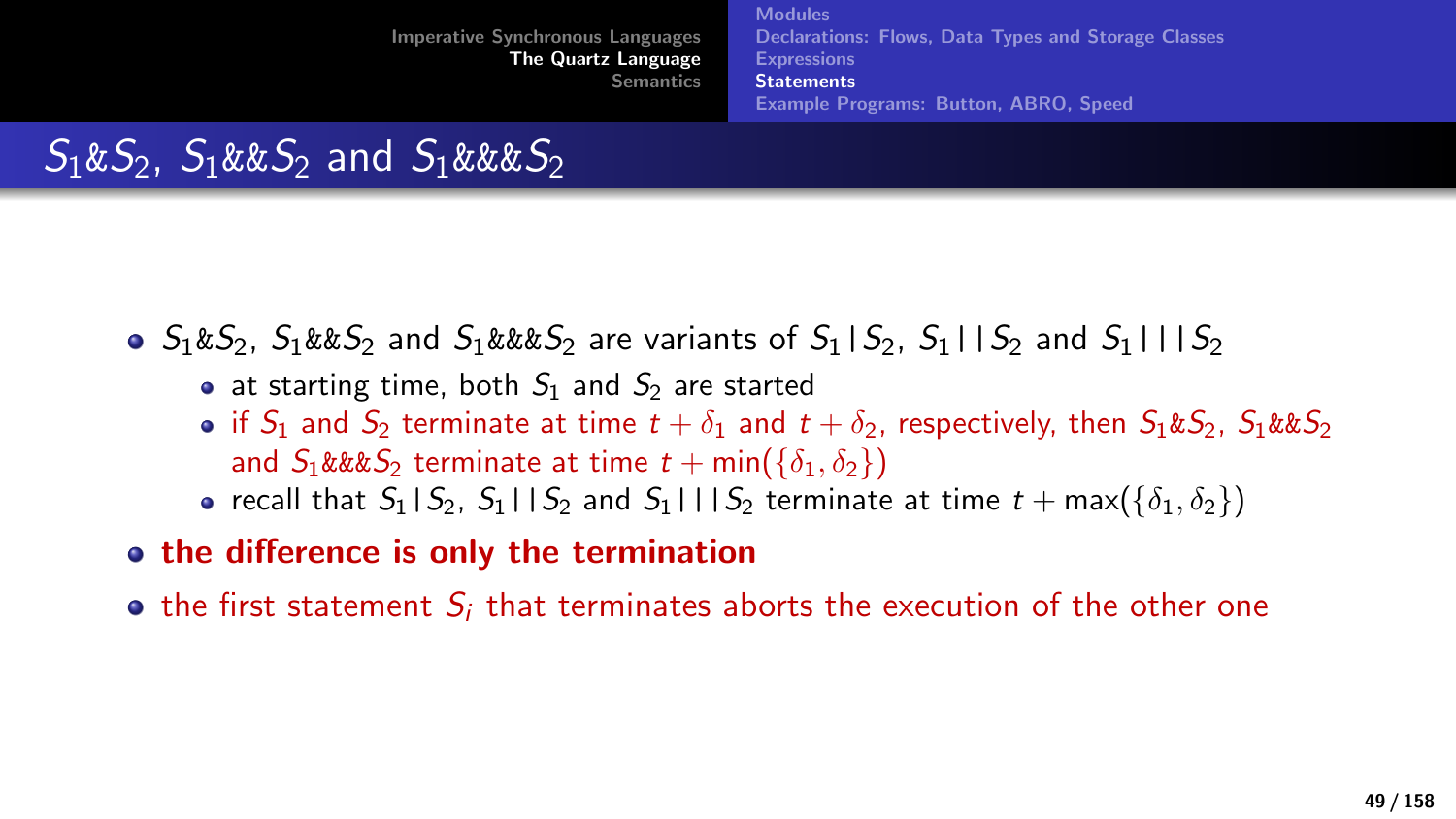[Modules](#page-16-0) [Declarations: Flows, Data Types and Storage Classes](#page-17-0) [Expressions](#page-26-0) **[Statements](#page-29-0)** [Example Programs: Button, ABRO, Speed](#page-61-0)

# General Remarks on Loop Statements

- Quartz knows several loop statements
	- loop S
	- do S while $(\sigma)$ ;
	- while( $\sigma$ ) S
	- loop S each $(\sigma)$ ;
	- $\bullet$  every( $\sigma$ ) S
- these are described on the following slides
- very important: body statement must not be instantaneous
- every macro step should consist of finitely many micro steps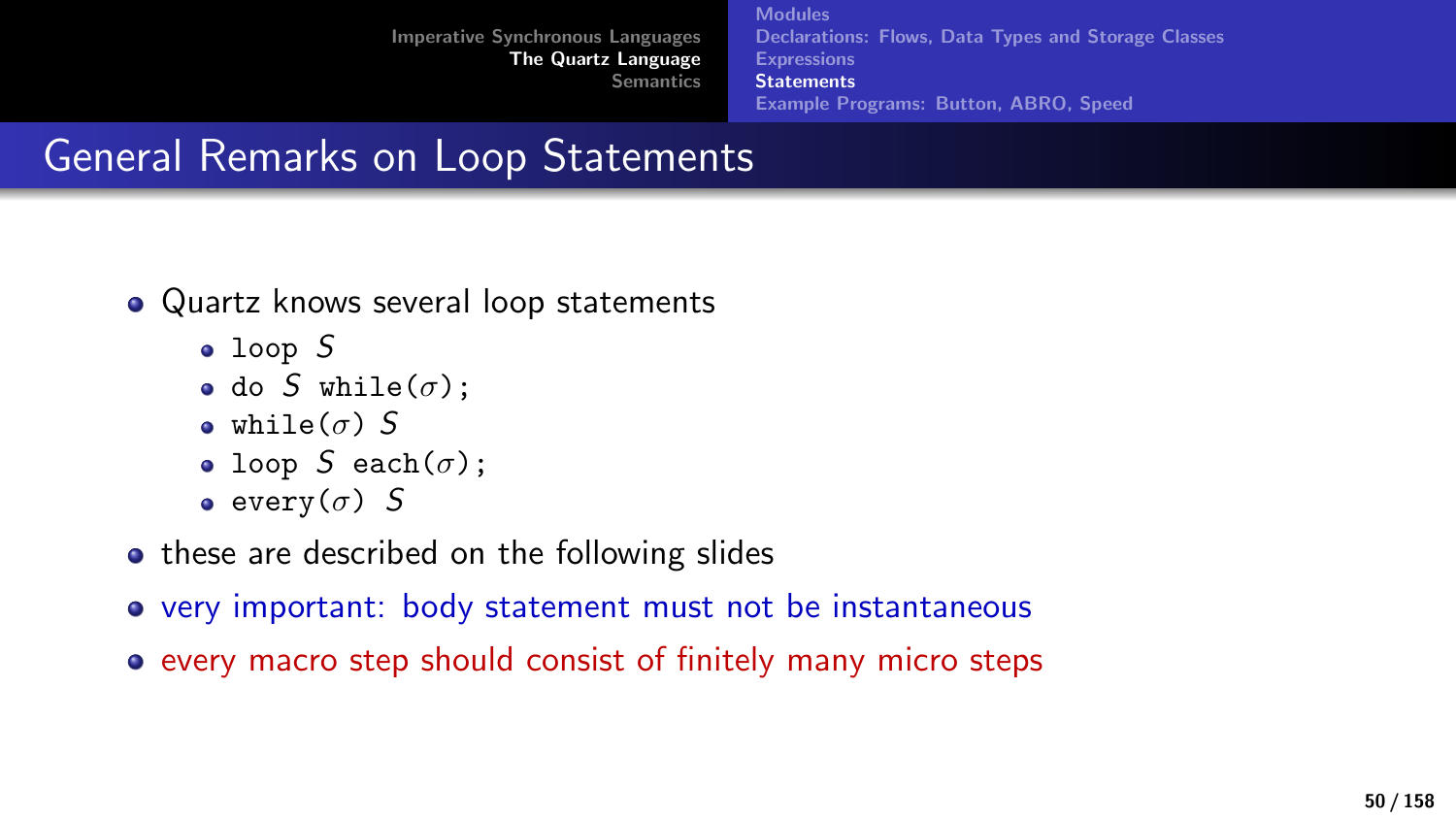| <b>Imperative Synchronous Languages</b><br>The Quartz Language<br><b>Semantics</b> | <b>Modules</b><br>Declarations: Flows, Data Types and Storage Classes<br><b>Expressions</b><br><b>Statements</b><br><b>Example Programs: Button, ABRO, Speed</b> |
|------------------------------------------------------------------------------------|------------------------------------------------------------------------------------------------------------------------------------------------------------------|
|------------------------------------------------------------------------------------|------------------------------------------------------------------------------------------------------------------------------------------------------------------|



- $\bullet$  loop S is executed as follows:
	- $\bullet$  first, S is executed
	- if S terminates at time  $t + \delta$ ,
		- then S is again started at time  $t + \delta$
	- $\rightsquigarrow$  loop S is equivalent to S; loop S
- we will see later that abortion statements can abort such loops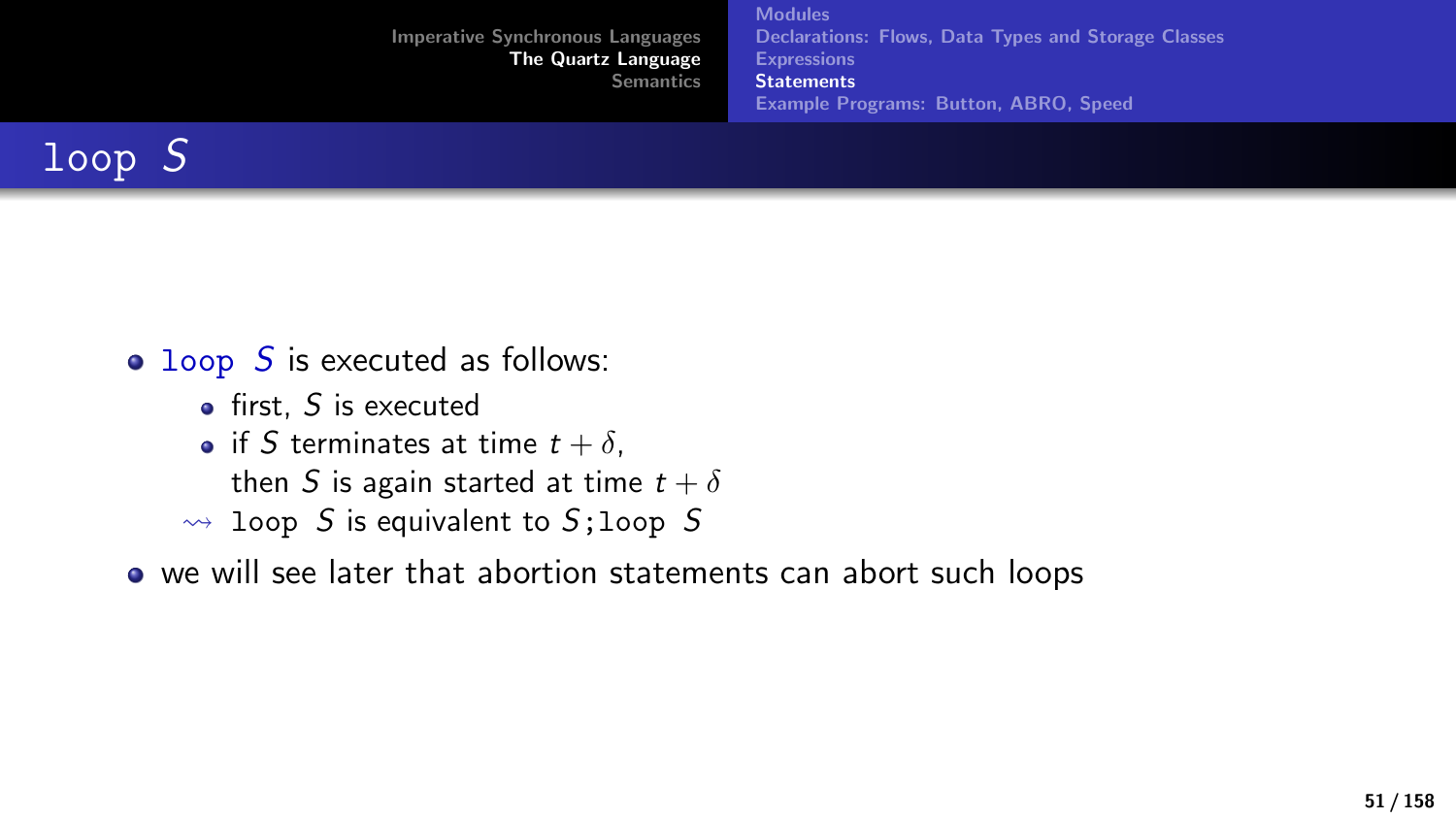

- do S while( $\sigma$ ) is executed as follows:
	- if started at time t, S is started at time t without checking  $\sigma$
	- if S terminates at time  $t + \delta$ , then
		- $\bullet$   $\sigma$  is evaluated
		- if  $\sigma$  is true, then do S while( $\sigma$ ) is executed again
		- if  $\sigma$  is false, then the loop terminates
- $\rightsquigarrow$  loop S can be rewritten as do S while(true)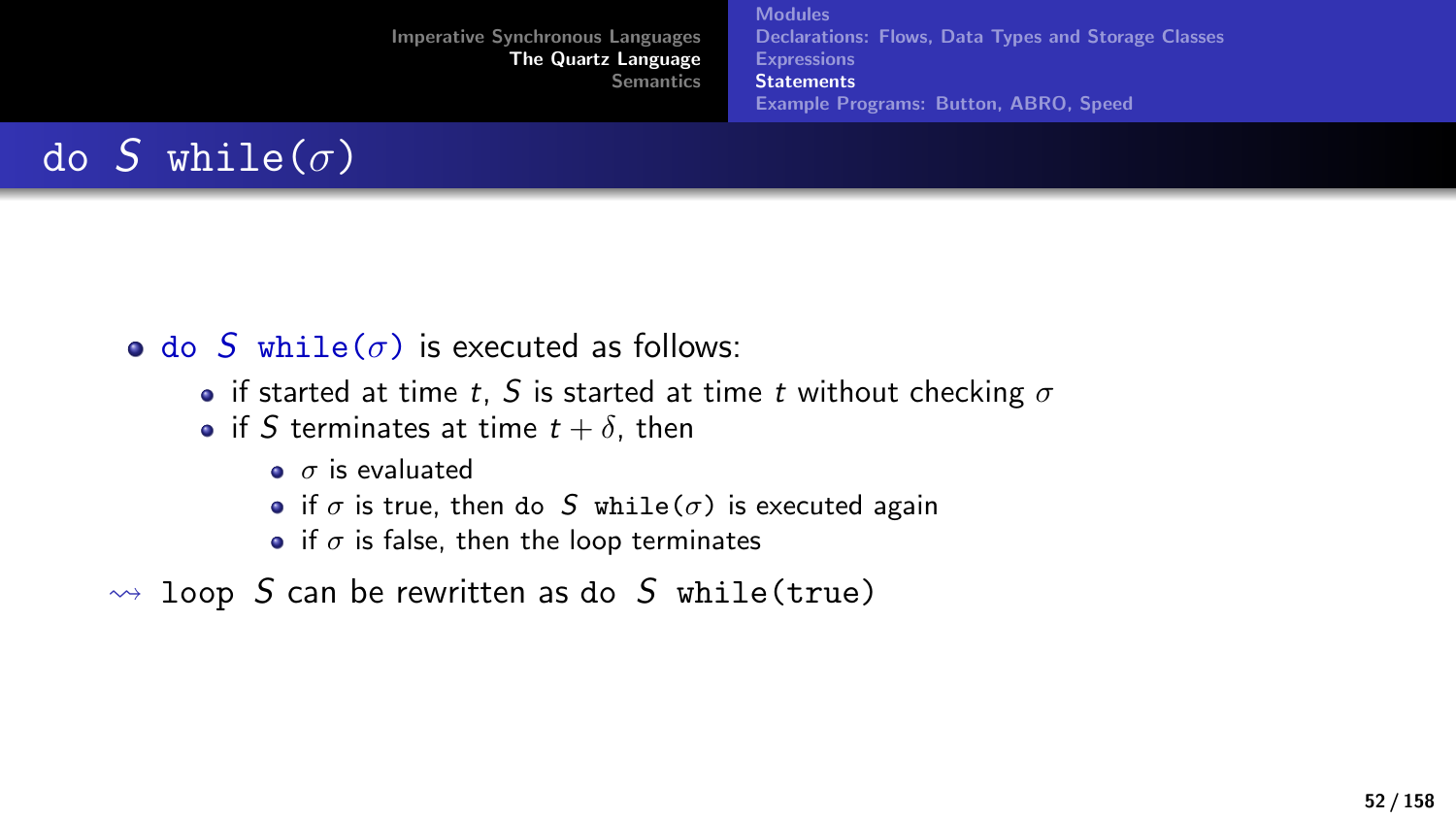[Imperative Synchronous Languages](#page-2-0) [The Quartz Language](#page-15-0) **[Semantics](#page-73-0)** [Modules](#page-16-0) [Declarations: Flows, Data Types and Storage Classes](#page-17-0) **[Expressions](#page-26-0) [Statements](#page-29-0)** [Example Programs: Button, ABRO, Speed](#page-61-0)



- while( $\sigma$ ) S is executed as follows:
	- **•** first,  $\sigma$  is evaluated
	- if  $\sigma$  is true, then do S while( $\sigma$ ) is executed
	- if  $\sigma$  is false, then the loop terminates instantaneously

 $\rightsquigarrow$  while(σ) S can be rewritten as if(σ) do S while(σ)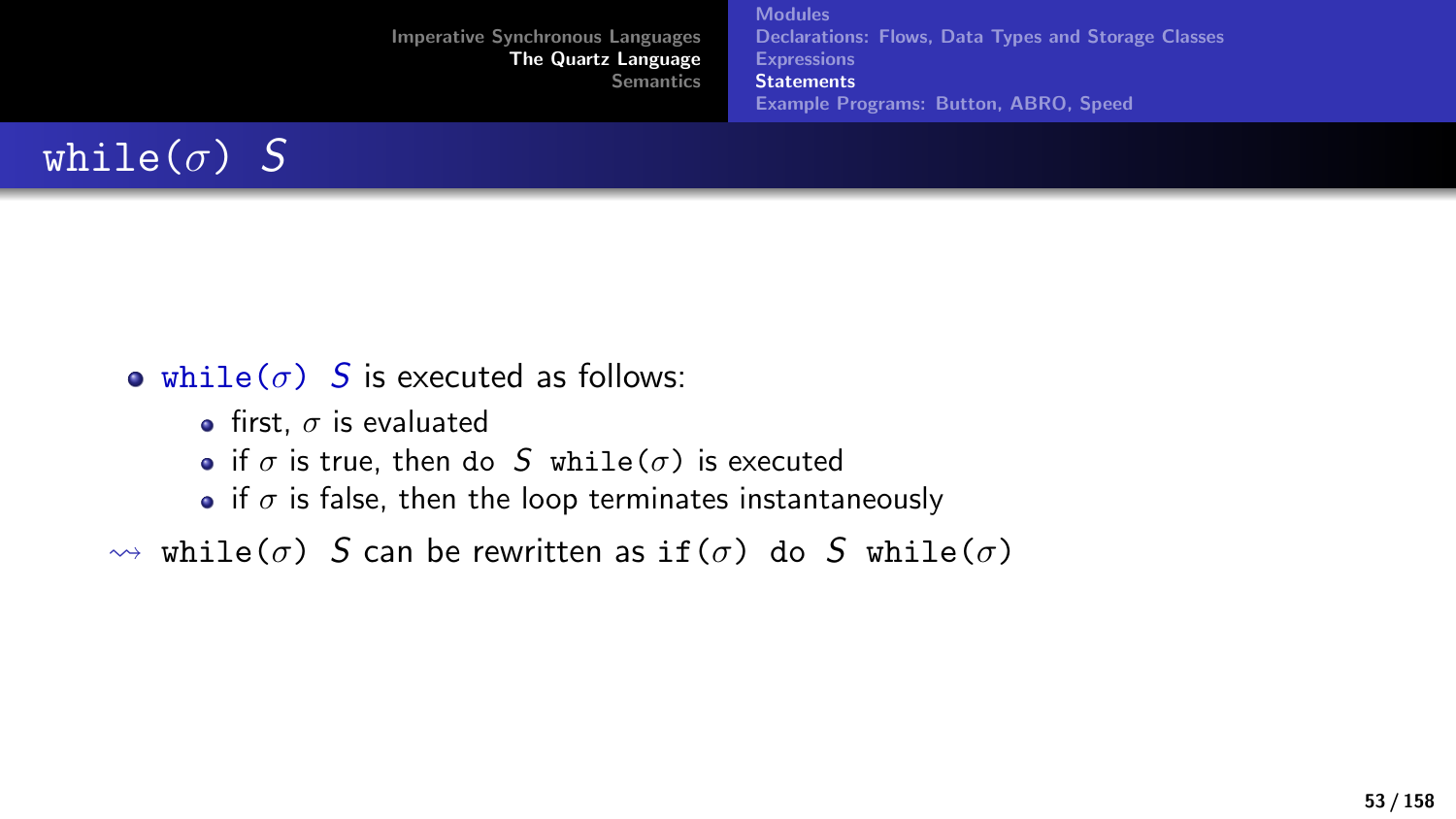[Modules](#page-16-0) [Declarations: Flows, Data Types and Storage Classes](#page-17-0) [Expressions](#page-26-0) **[Statements](#page-29-0)** [Example Programs: Button, ABRO, Speed](#page-61-0)

## loop S each( $\sigma$ ) and every( $\sigma$ ) S

- loop S each( $\sigma$ ) is executed as follows:
	- when started, S is started while ignoring  $\sigma$
	- while S is running, condition  $\sigma$  is evaluated in each macro step
		- if  $\sigma$  is false, the execution of S is not disturbed
		- if  $\sigma$  is true, then the current execution of S is aborted. and loop S each( $\sigma$ ) is re-started
	- **moreover, if S should terminate before**  $\sigma$  **became true.** then the statement waits for the next macro step where  $\sigma$  holds, and re-starts then loop S each $(\sigma)$
- [immediate] every( $\sigma$ ) S can be replaced by

[immediate] await( $\sigma$ ); loop S each( $\sigma$ )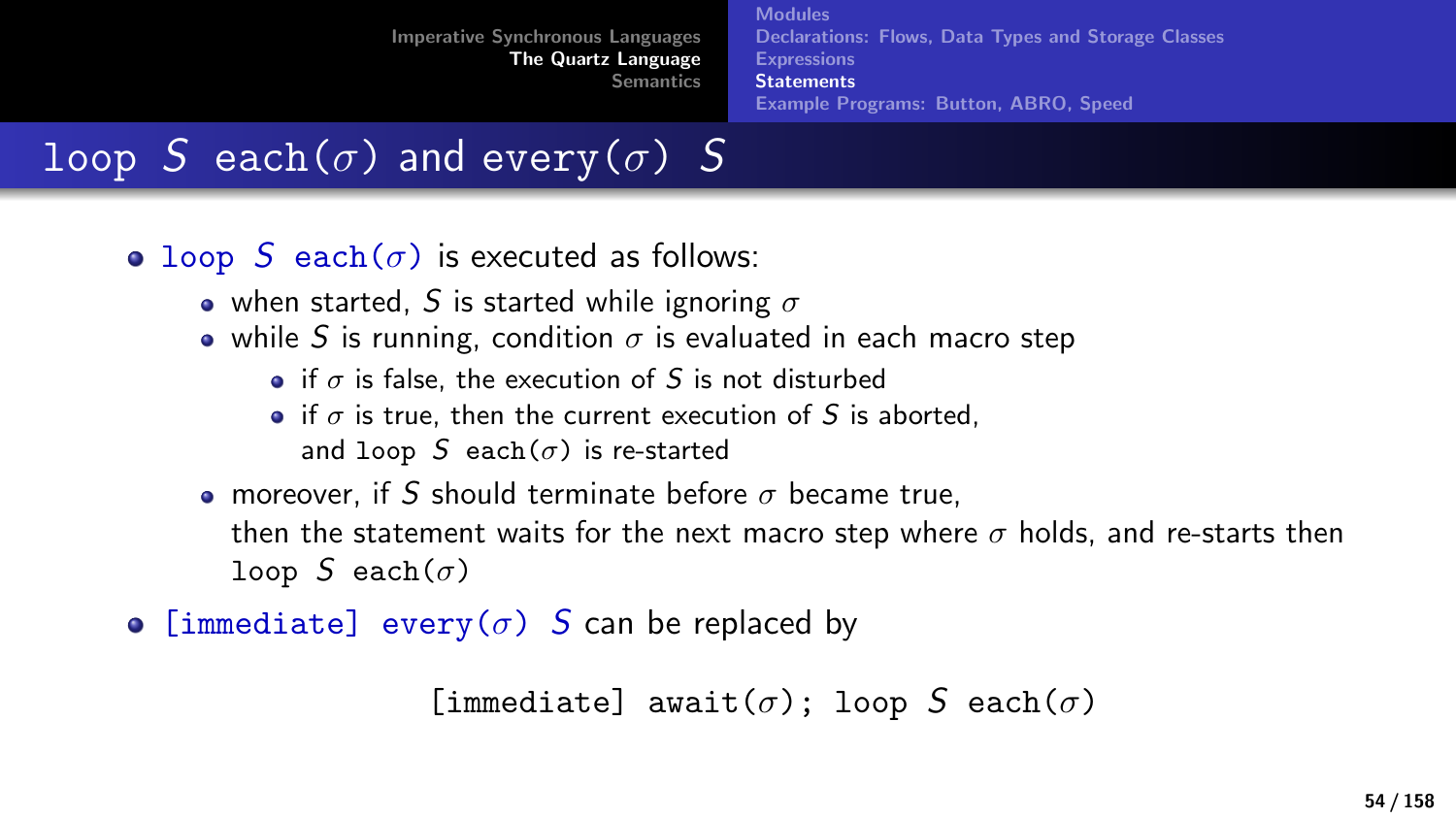[Modules](#page-16-0) [Declarations: Flows, Data Types and Storage Classes](#page-17-0) [Expressions](#page-26-0) **[Statements](#page-29-0)** [Example Programs: Button, ABRO, Speed](#page-61-0)

### Abortion Statements

- **a** abort comes in four variants:
	- abort S when $(\sigma)$
	- $\bullet$  weak abort S when( $\sigma$ )
	- **•** immediate abort S when( $\sigma$ )
	- weak immediate abort S when( $\sigma$ )
- abort S when( $\sigma$ ) is executed as follows
	- when started, S is started and  $\sigma$  is ignored
	- while S is running,  $\sigma$  is evaluated in each macro step
		- if  $\sigma$  is false, the execution of S is not disturbed
		- if  $\sigma$  is true, then the current execution of S is aborted, i.e., the abortion statement instantaneously terminates, none of the micro steps to be executed by  $S$  in that step are executed
- **•** strong abortion means: check abortion due to  $\sigma$  **before** executing the micro steps of S
- **•** immediate abort S when( $\sigma$ ) means if(! $\sigma$ ) abort S when( $\sigma$ )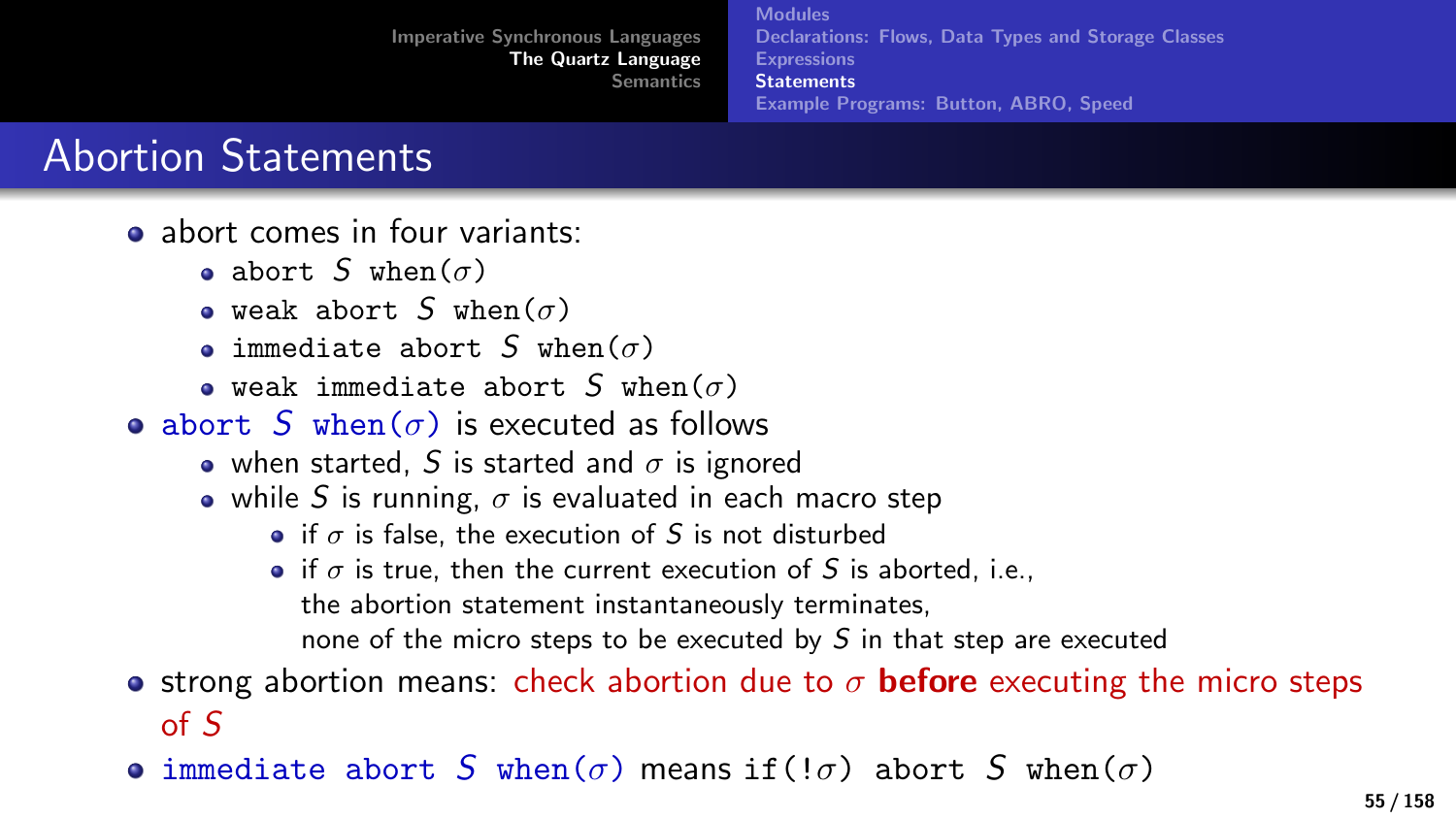[Modules](#page-16-0) [Declarations: Flows, Data Types and Storage Classes](#page-17-0) [Expressions](#page-26-0) **[Statements](#page-29-0)** [Example Programs: Button, ABRO, Speed](#page-61-0)

### Weak Abortion Statements

- **e** weak abort S when( $\sigma$ ) is executed as follows
	- when started, S is started and  $\sigma$  is ignored
	- while S is running,  $\sigma$  is evaluated in each macro step
		- if  $\sigma$  is false, the execution of S is not disturbed
		- if  $\sigma$  is true, then

the current execution of  $S$  is aborted, i.e.,

the abortion statement instantaneously terminates,

all of the micro steps to be executed by  $S$  in that step are nevertheless executed

- weak abortion means: check abortion due to  $\sigma$  after executing the micro steps of S
- weak immediate abort S when( $\sigma$ ) analogously checks also  $\sigma$  at starting time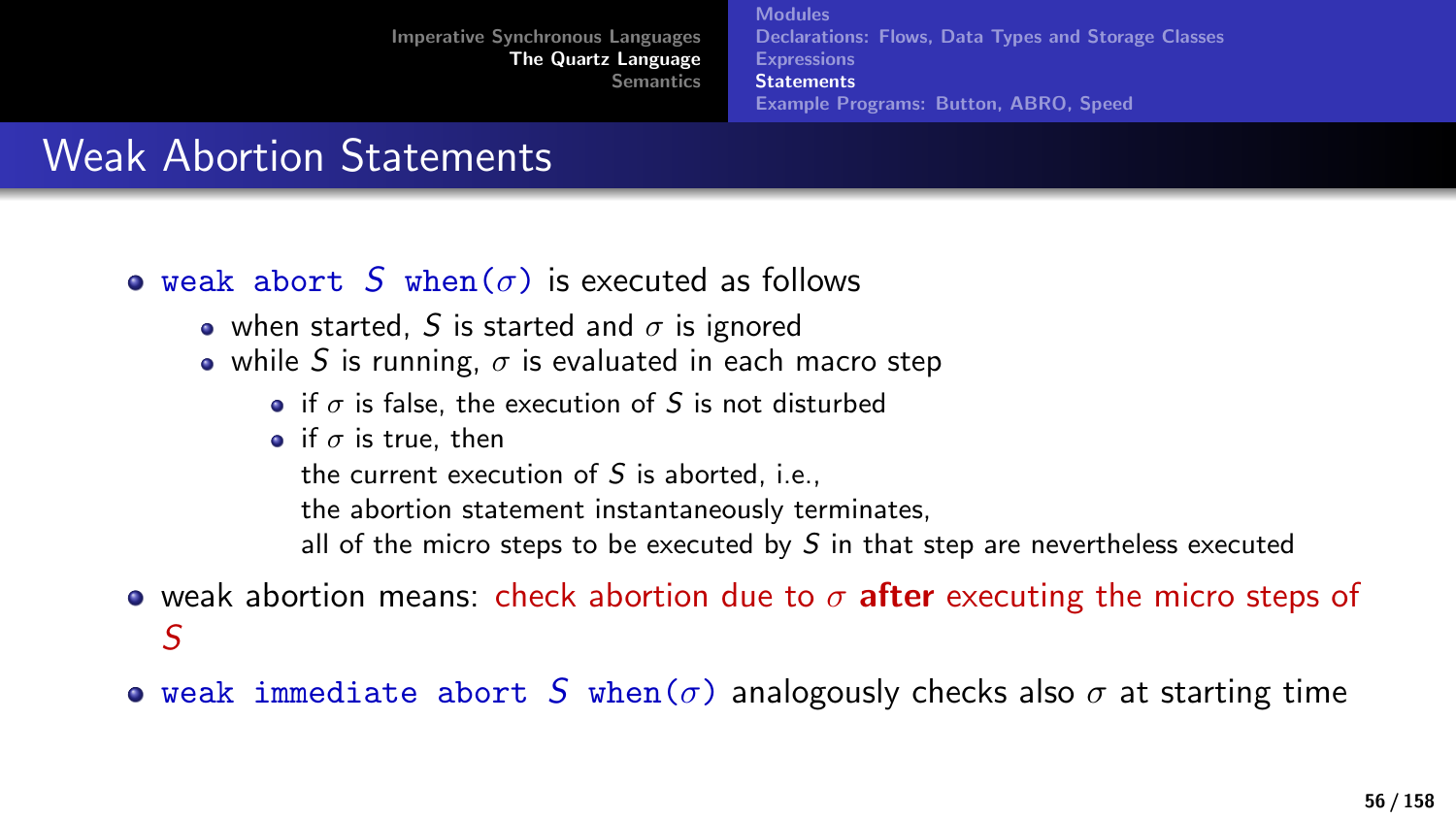[Modules](#page-16-0) [Declarations: Flows, Data Types and Storage Classes](#page-17-0) **[Expressions](#page-26-0) [Statements](#page-29-0)** [Example Programs: Button, ABRO, Speed](#page-61-0)

### Suspension Statements

- suspend statement comes also in four variants:
	- suspend S when( $\sigma$ )
	- weak suspend S when $(\sigma)$
	- immediate suspend S when $(\sigma)$
	- weak immediate suspend S when( $\sigma$ )
- suspend S when( $\sigma$ ) is executed as follows
	- when started, S is started and  $\sigma$  is ignored
	- while S is running,  $\sigma$  is evaluated in each macro step
		- if  $\sigma$  is false, the execution of S is not disturbed
		- if  $\sigma$  is true, then the current execution of S is suspended, i.e., the control flow remains at the current locations in  $S$ . and none of the micro steps to be executed by  $S$  in that step are executed

**•** strong suspension means: check suspension due to  $\sigma$  **before** executing the micro steps of S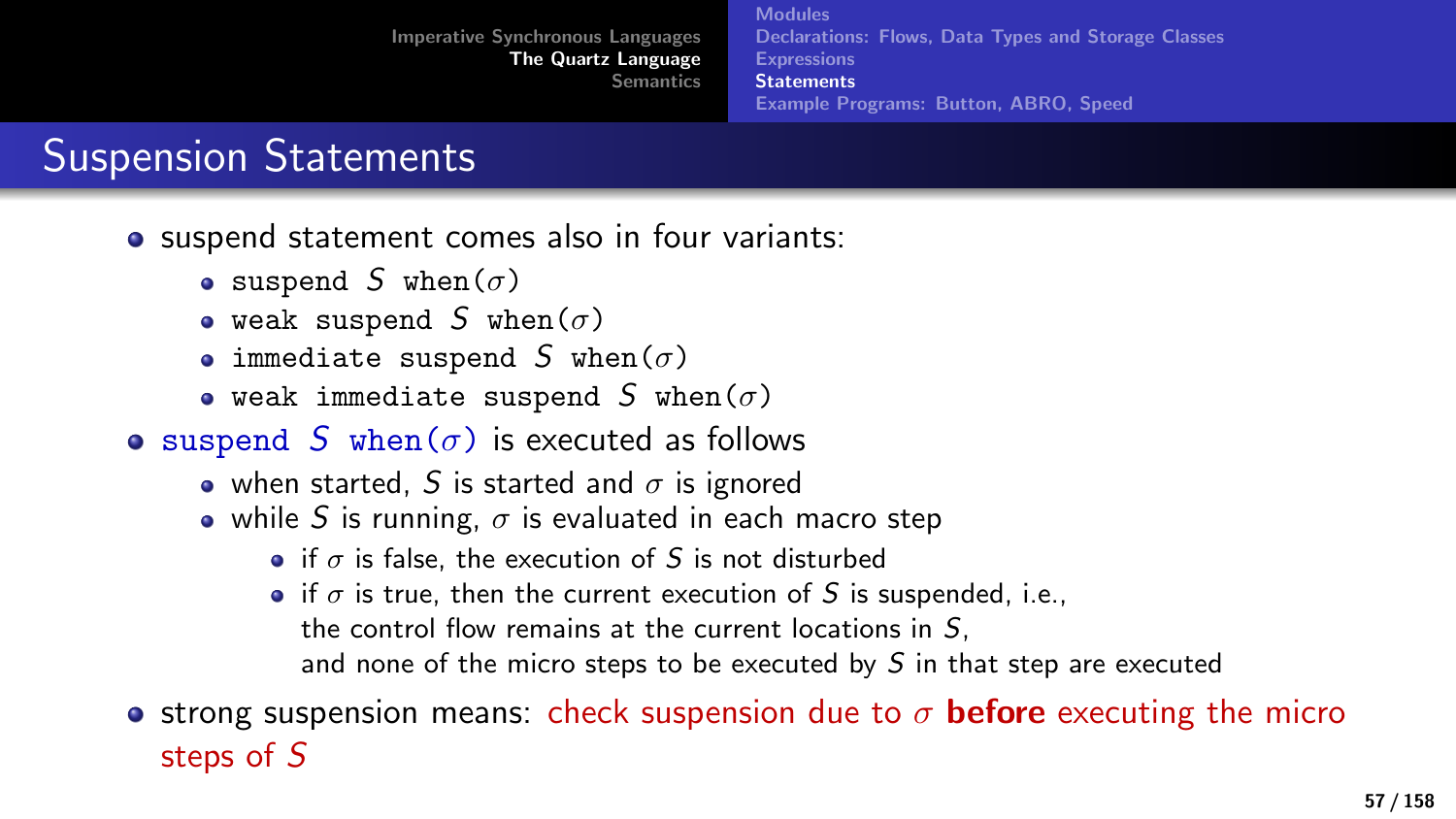[Modules](#page-16-0) [Declarations: Flows, Data Types and Storage Classes](#page-17-0) **[Expressions](#page-26-0) [Statements](#page-29-0)** [Example Programs: Button, ABRO, Speed](#page-61-0)

### Suspension Statements

- weak suspend S when( $\sigma$ ) is executed as follows
	- when started, S is started and  $\sigma$  is ignored
	- while S is running,  $\sigma$  is evaluated in each macro step
		- if  $\sigma$  is false, the execution of S is not disturbed
		- if  $\sigma$  is true, then the current execution of S is weakly suspended, i.e., the control flow remains at the current locations in  $S$ . and all of the micro steps to be executed by  $S$  in that step are executed
- **•** weak suspension means: check suspension due to  $\sigma$  after executing the micro steps of S
- weak suspension can implement loops, e.g.

```
weak suspend
    pause;
    next(x) = x+1;
when(true) ;
```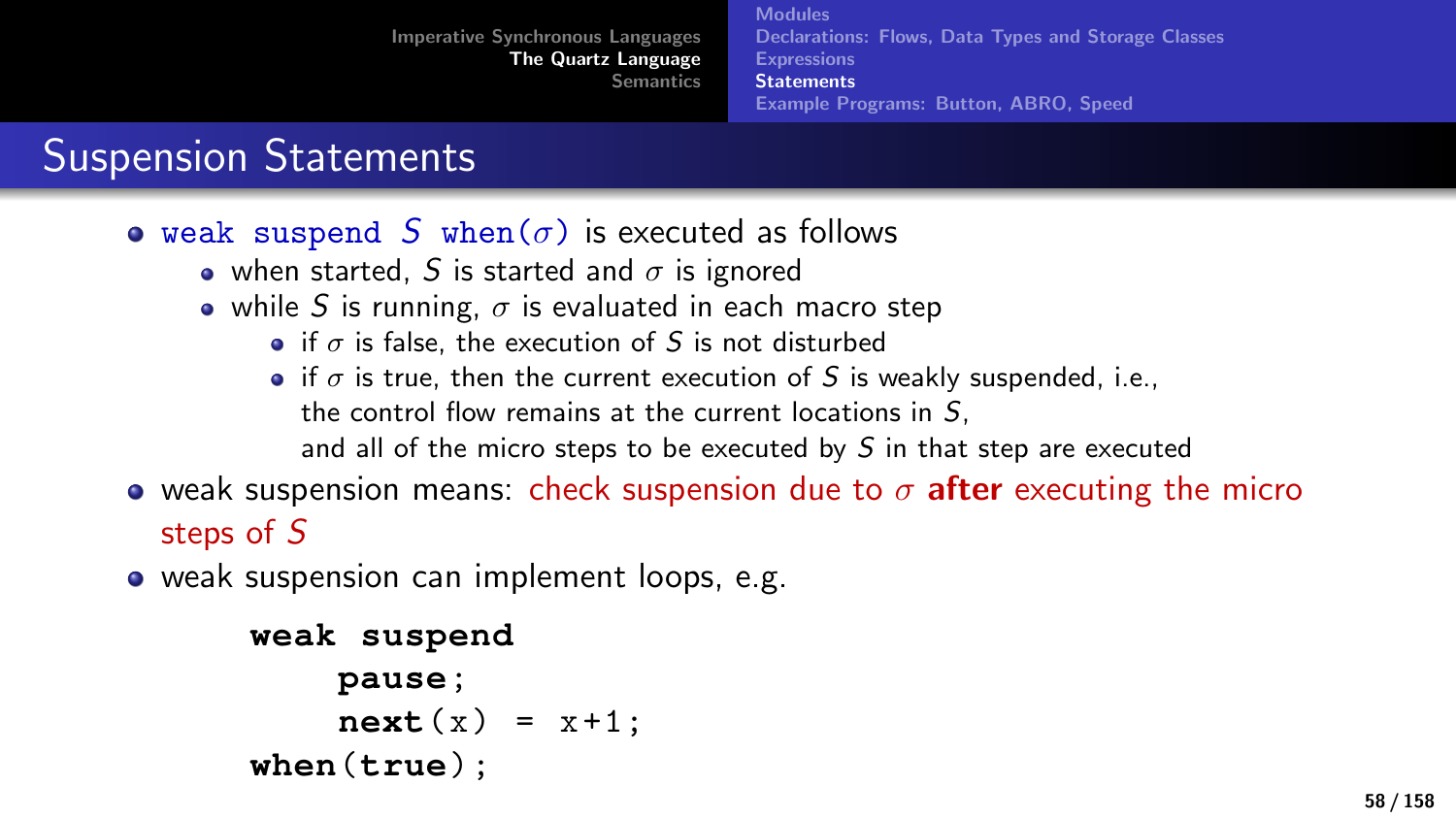

- Quartz has several generic statements:
	- e choose( $i=\tau_{\cdot}$ . $\pi$ ) S
	- for( $i=\tau \ldots \pi$ ) S (generic sequence)
	- **o** for(i= $\tau$ .. $\pi$ ) do  $\eta$  S where  $\eta \in \{ |, | |, | |, | \ldots \}$ , & &, & & &  $\}$
- their meaning is as follows
	- **e** expressions  $\tau$  and  $\pi$  are evaluated
	- then, variable i is replaced in S by all numbers  $\{\tau, \ldots, \pi\}$  to obtain instances  $S_i$
	- these instances are then combined by ;,|,||,|||,&,&&,&&& or choose to obtain non-generic statements
- note that all of these operations are associative!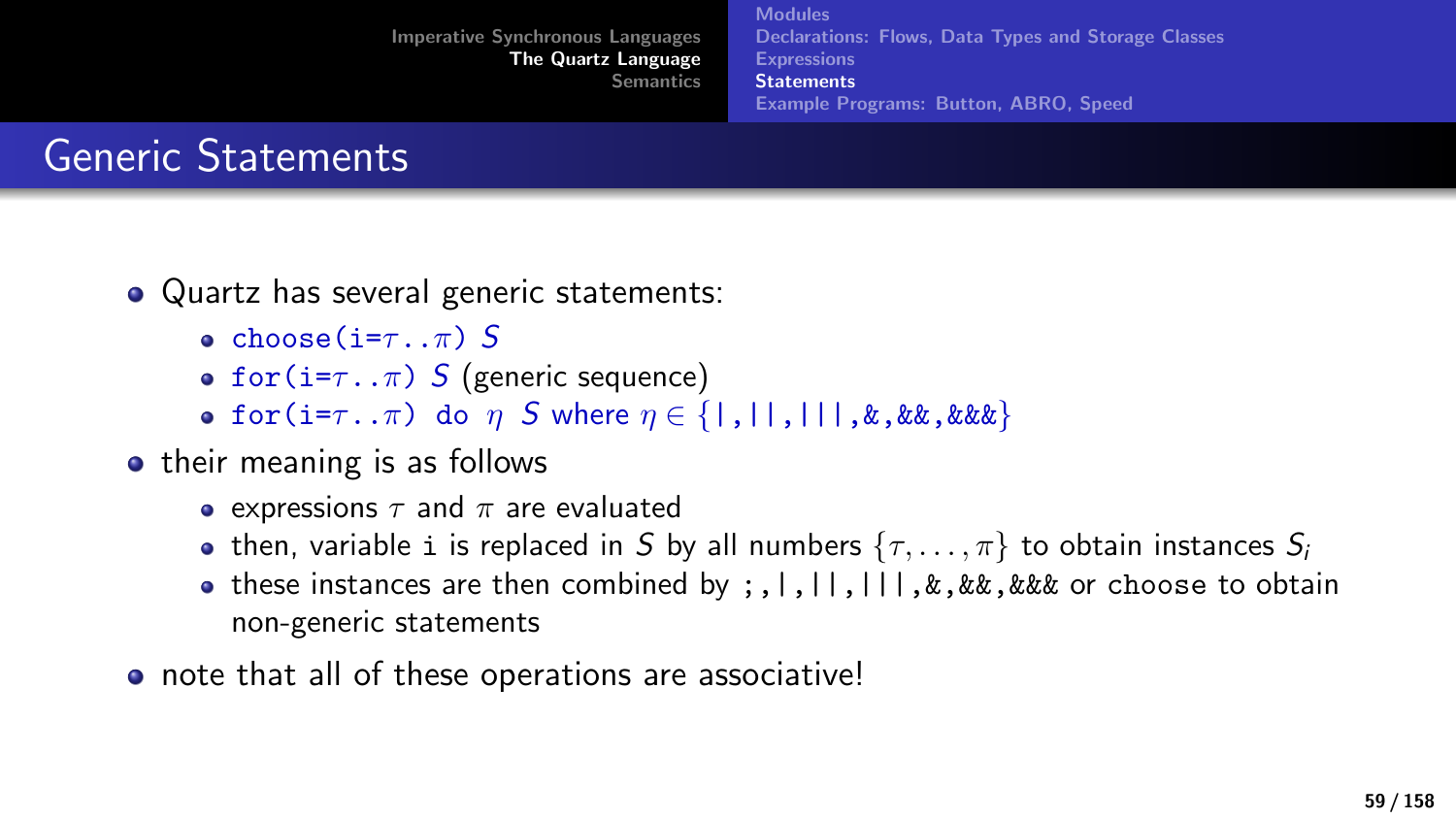[Modules](#page-16-0) [Declarations: Flows, Data Types and Storage Classes](#page-17-0) [Expressions](#page-26-0) **[Statements](#page-29-0)** [Example Programs: Button, ABRO, Speed](#page-61-0)

### Local Variable Declarations and Let-Abbreviations

- $\bullet \{\alpha x_1, \ldots, x_n; S\}$ 
	- new variables  $x_1, \ldots, x_n$  are declared
	- $\bullet$  they can be read and written in S
	- $\bullet$  they are not known outside  $S$
	- shadowing is currently not allowed (i.e., none of the  $x_i$  must already exists)
	- $\alpha$  must specify the storage class and the data type of the  $x_i$

o let(x= $\tau$ ) S

- simply abbreviates  $\tau$  in S by x
- its implementation does not even require a new variable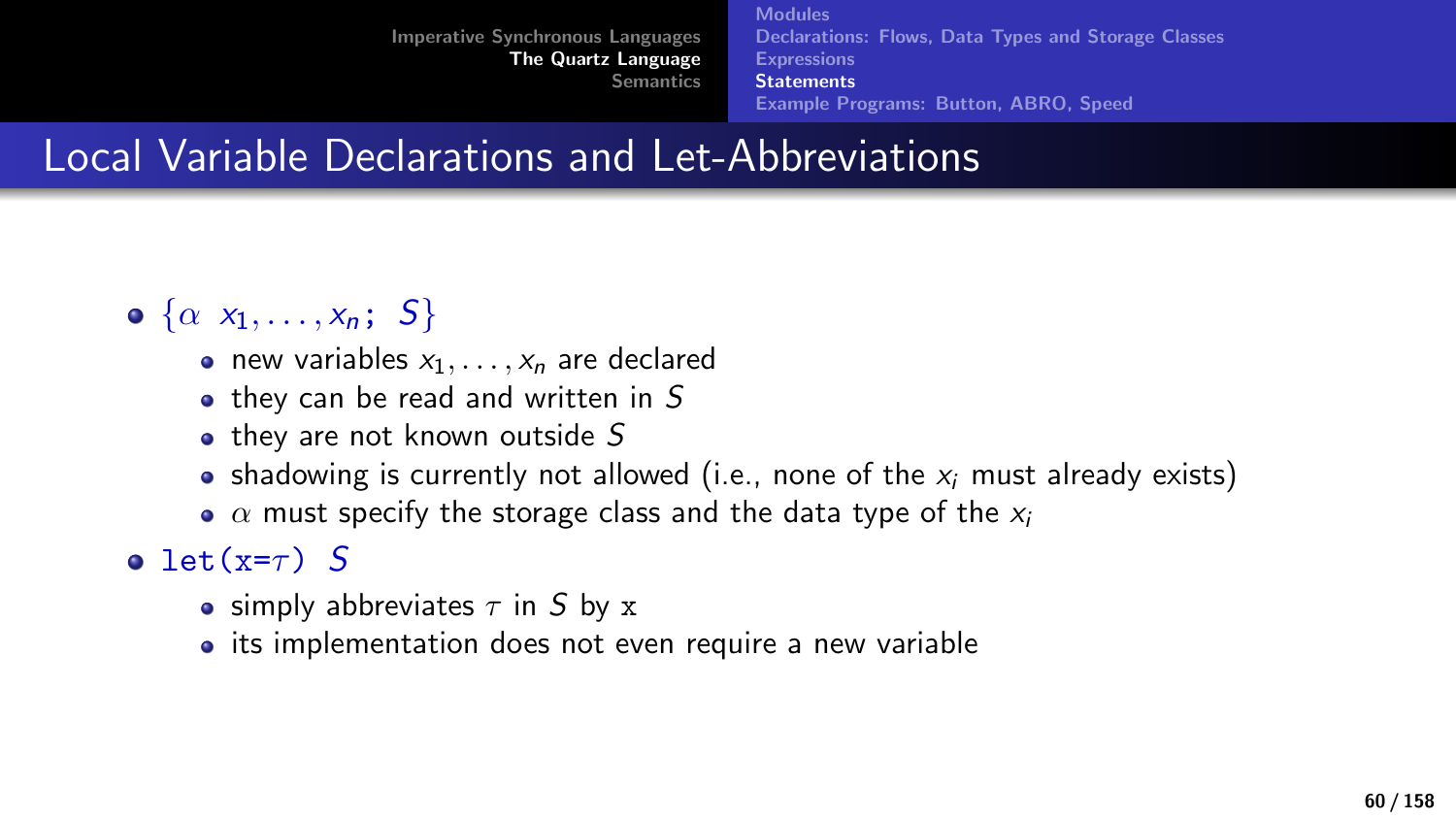[Imperative Synchronous Languages](#page-2-0) [The Quartz Language](#page-15-0) **[Semantics](#page-73-0)** [Modules](#page-16-0) [Declarations: Flows, Data Types and Storage Classes](#page-17-0) [Expressions](#page-26-0) **[Statements](#page-29-0)** [Example Programs: Button, ABRO, Speed](#page-61-0)

[immediate] [final] during  $S_1$  do  $S_2$ 

- $\bullet$  S<sub>2</sub> must always be instantaneous
- during  $S_1$  do  $S_2$  is executed as follows:
	- when started, start  $S_1$  and and ignore  $S_2$
	- while  $S_1$  is running, but not terminating, extend the macro steps of  $S_1$  with those of  $S<sub>2</sub>$
- $\bullet$  immediate during  $S_1$  do  $S_2$

adds  $S_2$  also at starting time of  $S_1$ 

- **final during**  $S_1$  **do**  $S_2$ adds  $S_2$  also at termination time of  $S_1$
- **immediate final during**  $S_1$  **do**  $S_2$ adds  $S_2$  both at starting and at termination time of  $S_1$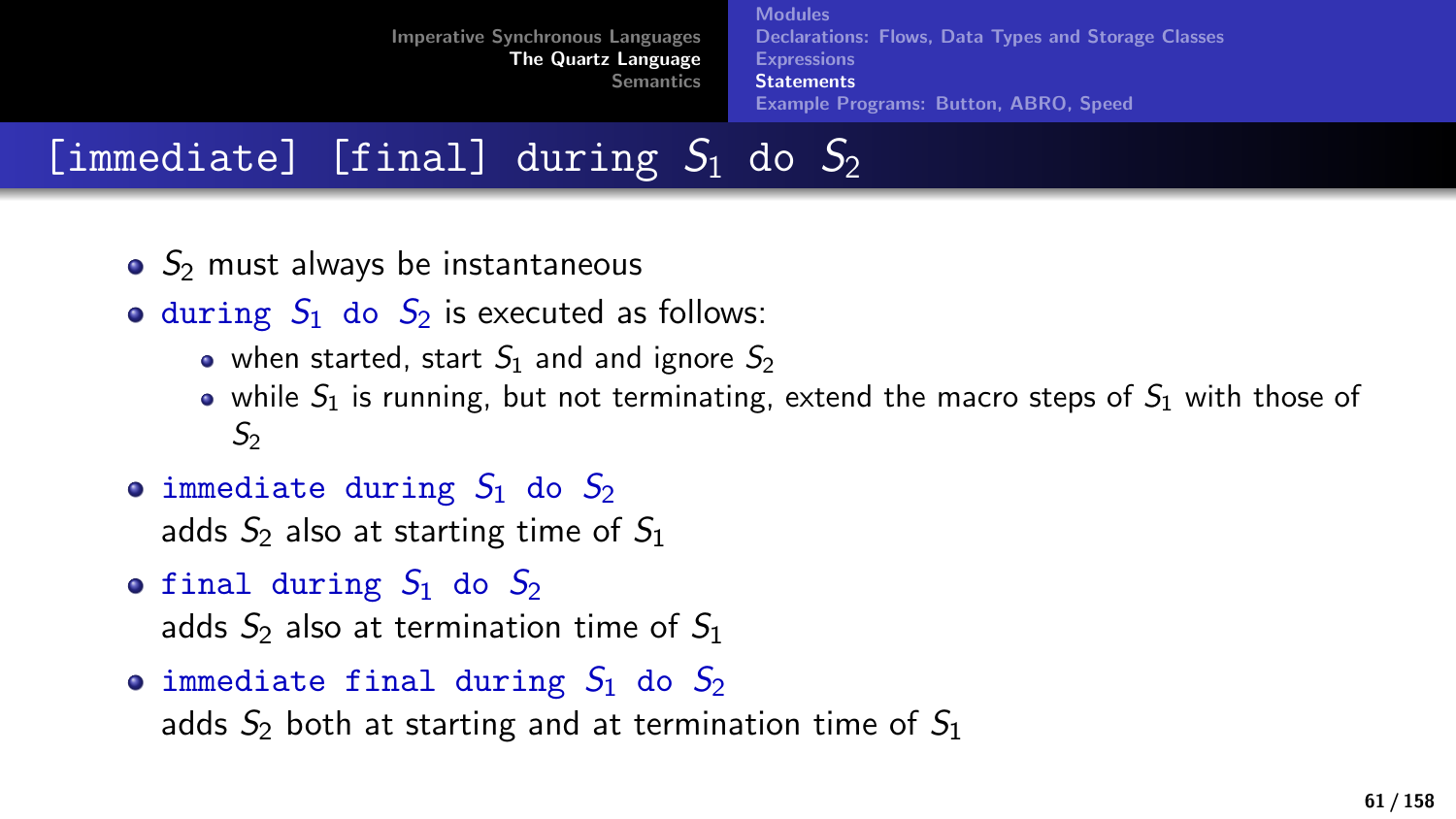[Modules](#page-16-0) [Declarations: Flows, Data Types and Storage Classes](#page-17-0) **[Expressions](#page-26-0) [Statements](#page-29-0)** [Example Programs: Button, ABRO, Speed](#page-61-0)

### <span id="page-61-0"></span>Example Programs: Button, ABRO, Speed

to conclude the informal introduction, let's consider some example programs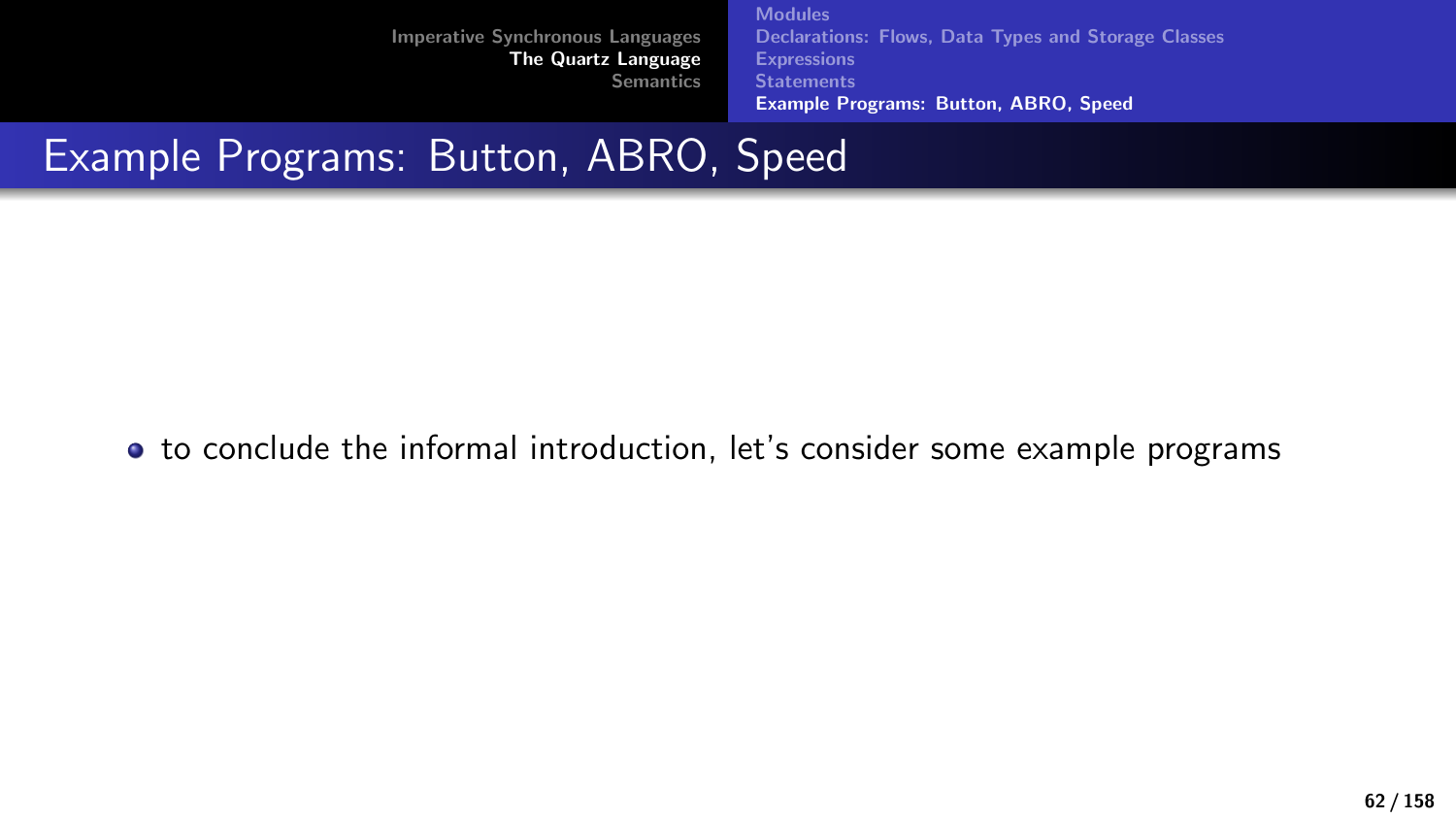[Modules](#page-16-0) [Declarations: Flows, Data Types and Storage Classes](#page-17-0) **[Expressions](#page-26-0) [Statements](#page-29-0)** [Example Programs: Button, ABRO, Speed](#page-61-0)

# A Simple Button

#### Example

```
module bt (event ? pressed ,
             ! stOff, ! stOn) \rightarrow{
  loop {
     abort
       loop {
          emit( stOff );
          pause;
       }
     when( pressed );
     abort
       loop {
          emit( stOn );
          pause;
       }
     when( pressed );
  }
```
- when started, emit(stOff); is executed
- this is repeated until pressed occurs
- then, emit(stOn); is executed until pressed occurs again
- and this repeats forever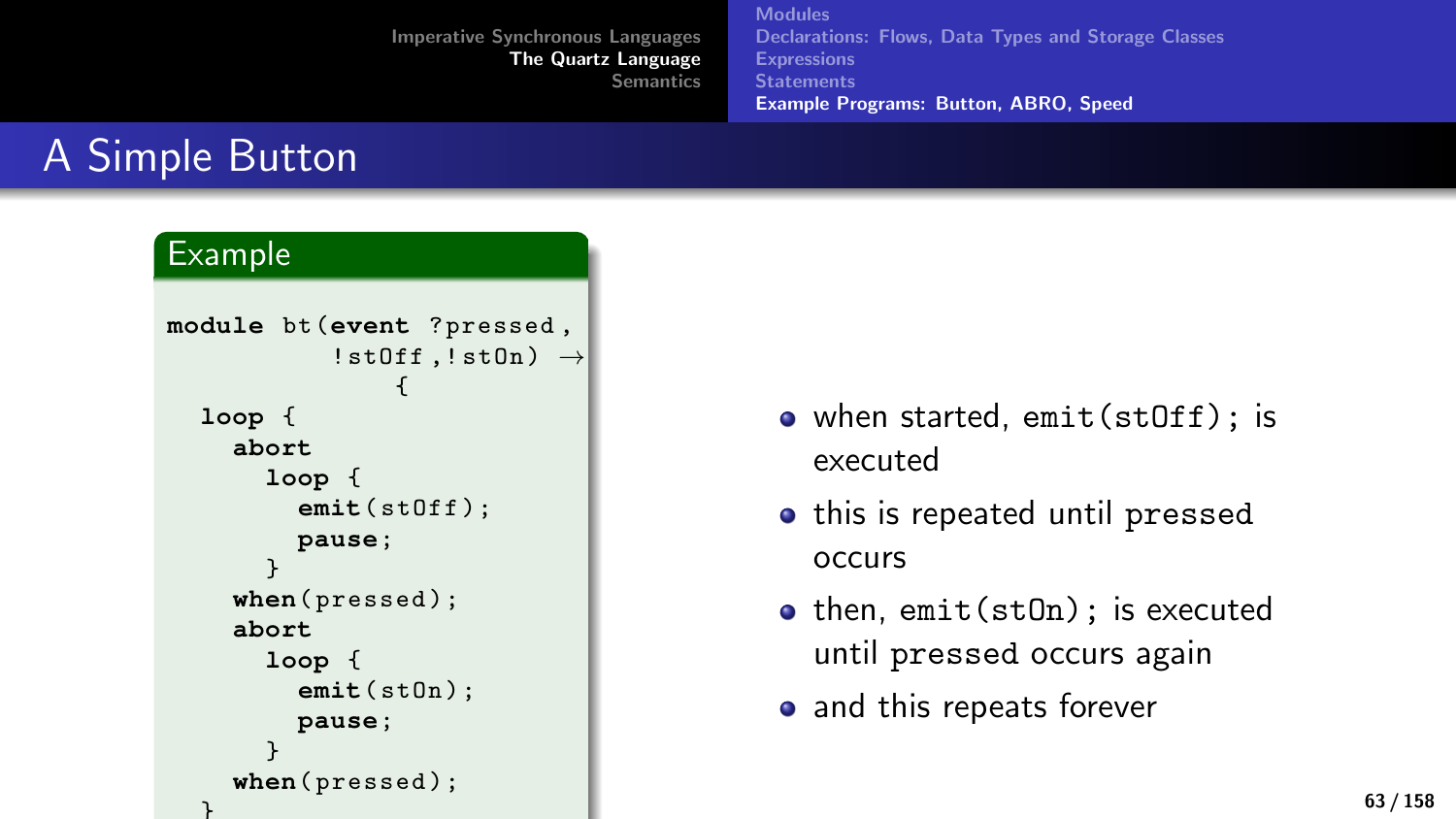[Modules](#page-16-0) [Declarations: Flows, Data Types and Storage Classes](#page-17-0) **[Expressions](#page-26-0) [Statements](#page-29-0)** [Example Programs: Button, ABRO, Speed](#page-61-0)



#### ABRO

The system has boolean inputs  $a, b, r$ , and an output  $o$ . Output  $o$  shall be true as soon as both inputs a and b have been true. This behavior should be restarted if  $r$  is true.

- problem: what if a, b and  $r$  are true at the same time?
- $\rightarrow$  should we make o present?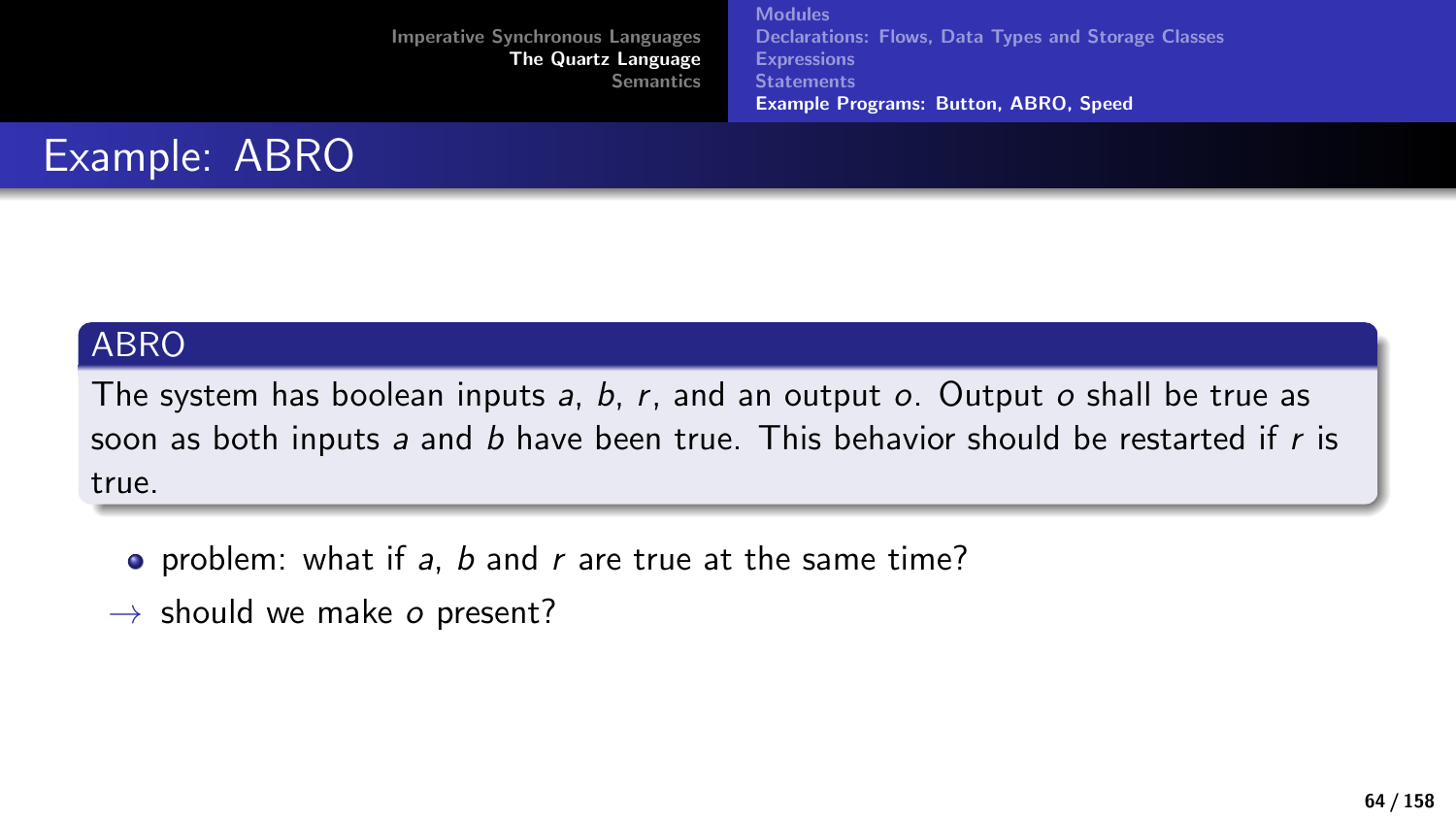[Modules](#page-16-0) [Declarations: Flows, Data Types and Storage Classes](#page-17-0) [Expressions](#page-26-0) **[Statements](#page-29-0)** [Example Programs: Button, ABRO, Speed](#page-61-0)

### Mealy Machine for ABRO



- **o** circles are automaton states
- label  $a\overline{b\overline{r}}/c$  means: if  $a = \text{true}$  and  $b = r =$  false is read, then output
	- $o$  = true is generated
- default behavior: remain in state
- finite state machines are perfectly synchronous!
- $\rightsquigarrow$  use finite state machines to explain the semantics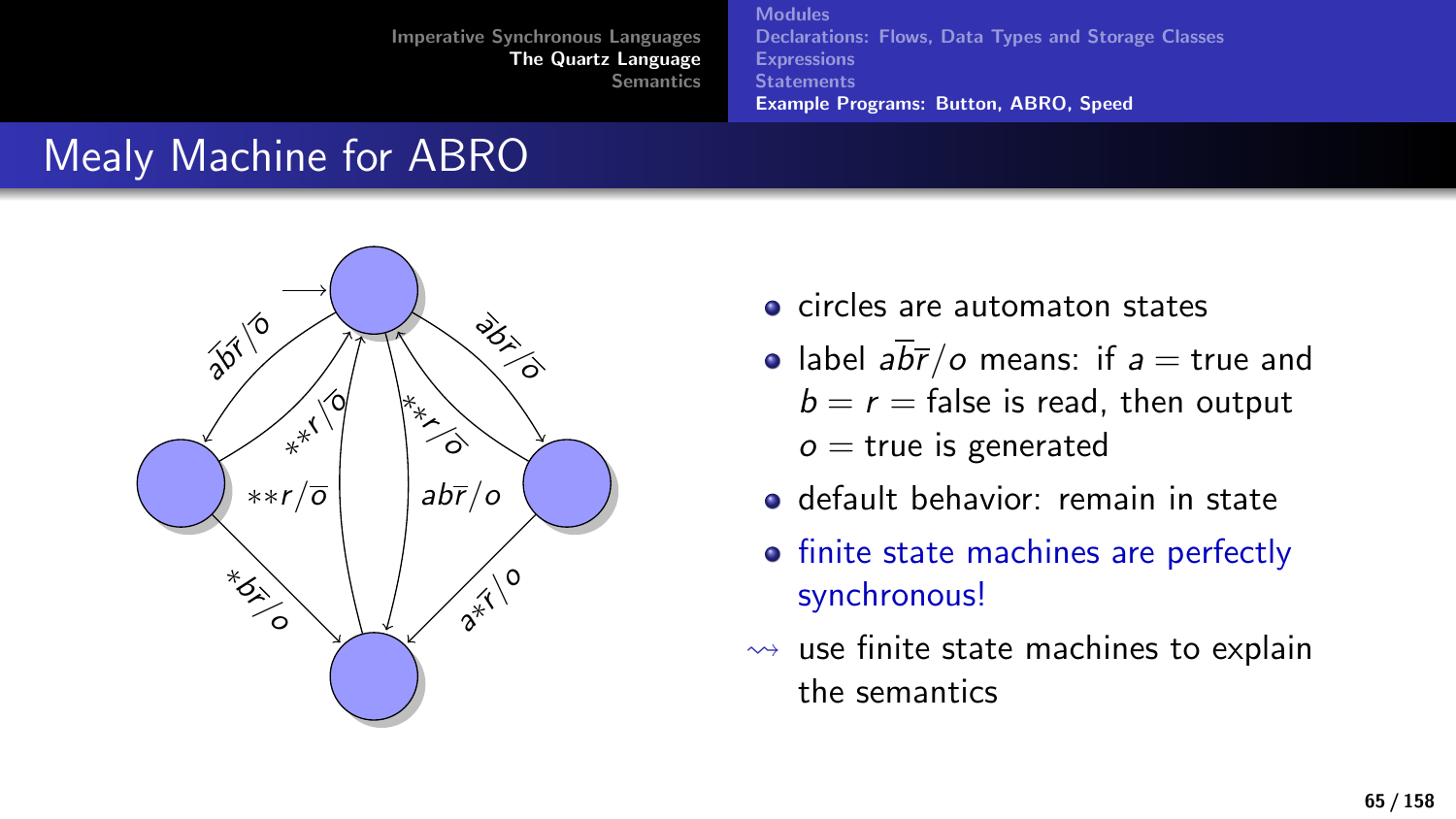[Modules](#page-16-0) [Declarations: Flows, Data Types and Storage Classes](#page-17-0) **[Expressions](#page-26-0) [Statements](#page-29-0)** [Example Programs: Button, ABRO, Speed](#page-61-0)

# Quartz Program ABRO

#### Example (ABRO)

```
module ABRO (event ?a, ?b, ?r, !o) {
    loop
         abort {
             \mathsf{await}(\mathsf{a}); ||\mathsf{await}(\mathsf{b});
             emit(o);
             await(r):
         \} when(r):
}
```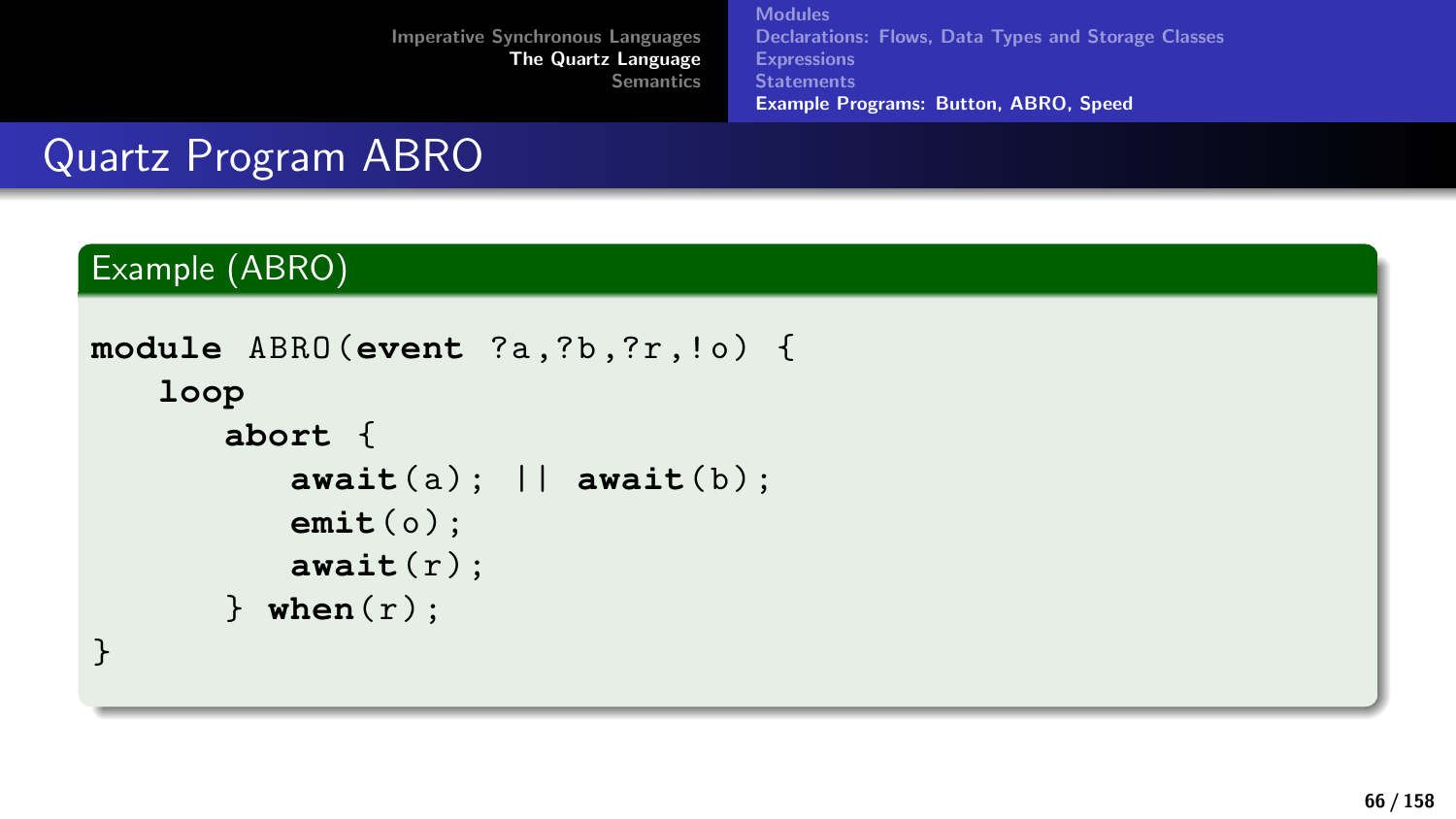[Modules](#page-16-0) [Declarations: Flows, Data Types and Storage Classes](#page-17-0) **[Expressions](#page-26-0) [Statements](#page-29-0)** [Example Programs: Button, ABRO, Speed](#page-61-0)

# ABRO for More Inputs

#### Example (ABCRO)

```
module ABCRO (event →
    ?a, ?b, ?c, ?r, !o) {
   loop
       abort {
           await( a ) ; ||
           await( b ) ; ||
           await( c ) ;
           emit(o);
           await( r ) ;
       } when(r);
}
```
- ABRO can be easily extended to more events
- o only add new thread await(c)
- $\bullet$  for *n* inputs, program has size  $O(n)$
- **•** but the finite state machine has  $O(2^n)$  states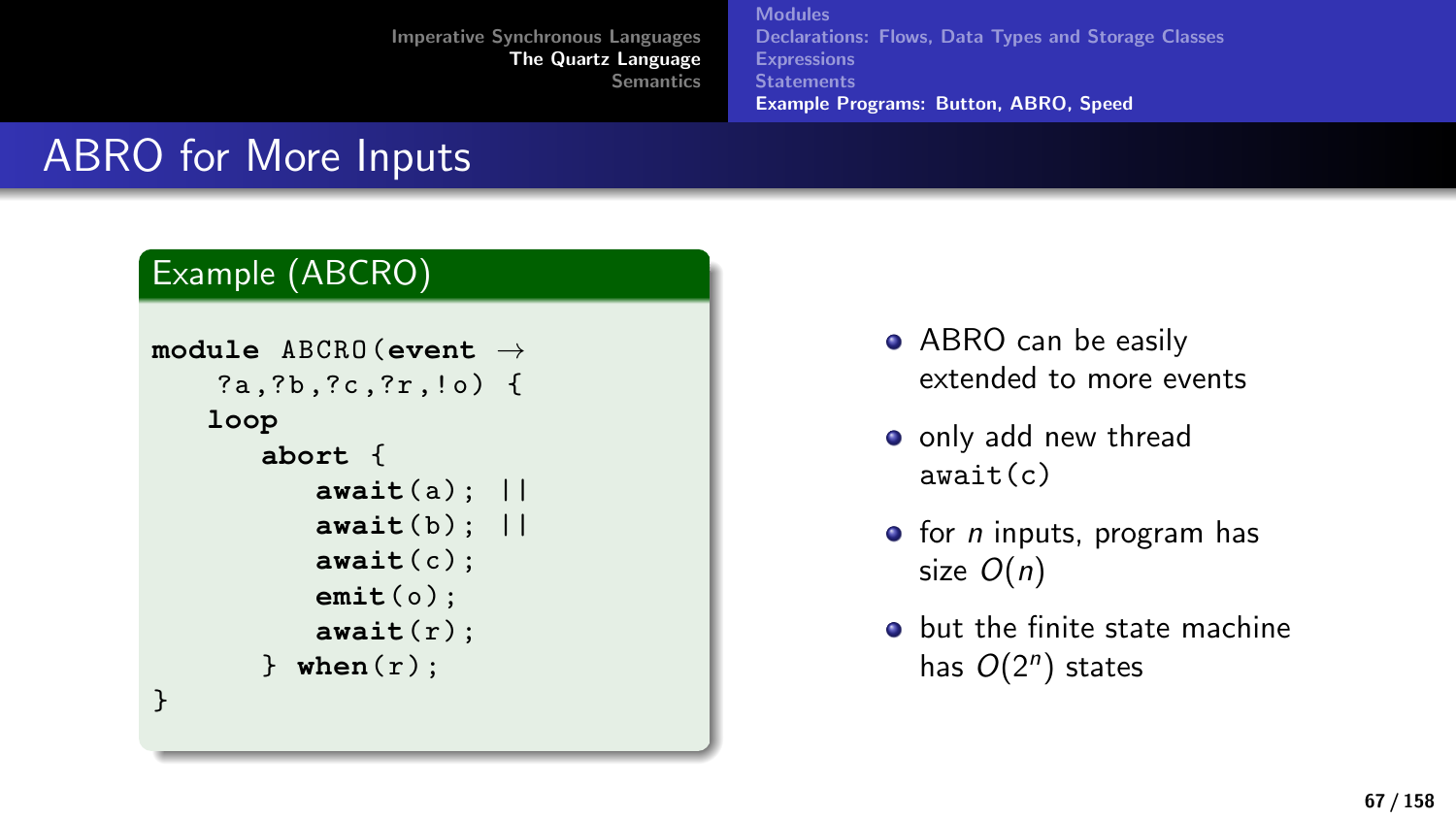[Modules](#page-16-0) [Declarations: Flows, Data Types and Storage Classes](#page-17-0) **[Expressions](#page-26-0) [Statements](#page-29-0)** [Example Programs: Button, ABRO, Speed](#page-61-0)

### Program Speed

#### Example (Speed)

The system has inputs cm and sec. If sec holds, the number of macro steps where cm hold so far (not the current one) should be emitted via signal speed. The counter should be reset also at this point of time, and if cm should hold together with sec, this instance of cm should count for the next emission of the speed instead of the current one. This behavior should be repeated forever.

- problem: what if cm and sec hold at the same time?
- we first exclude this case and consider solutions for that later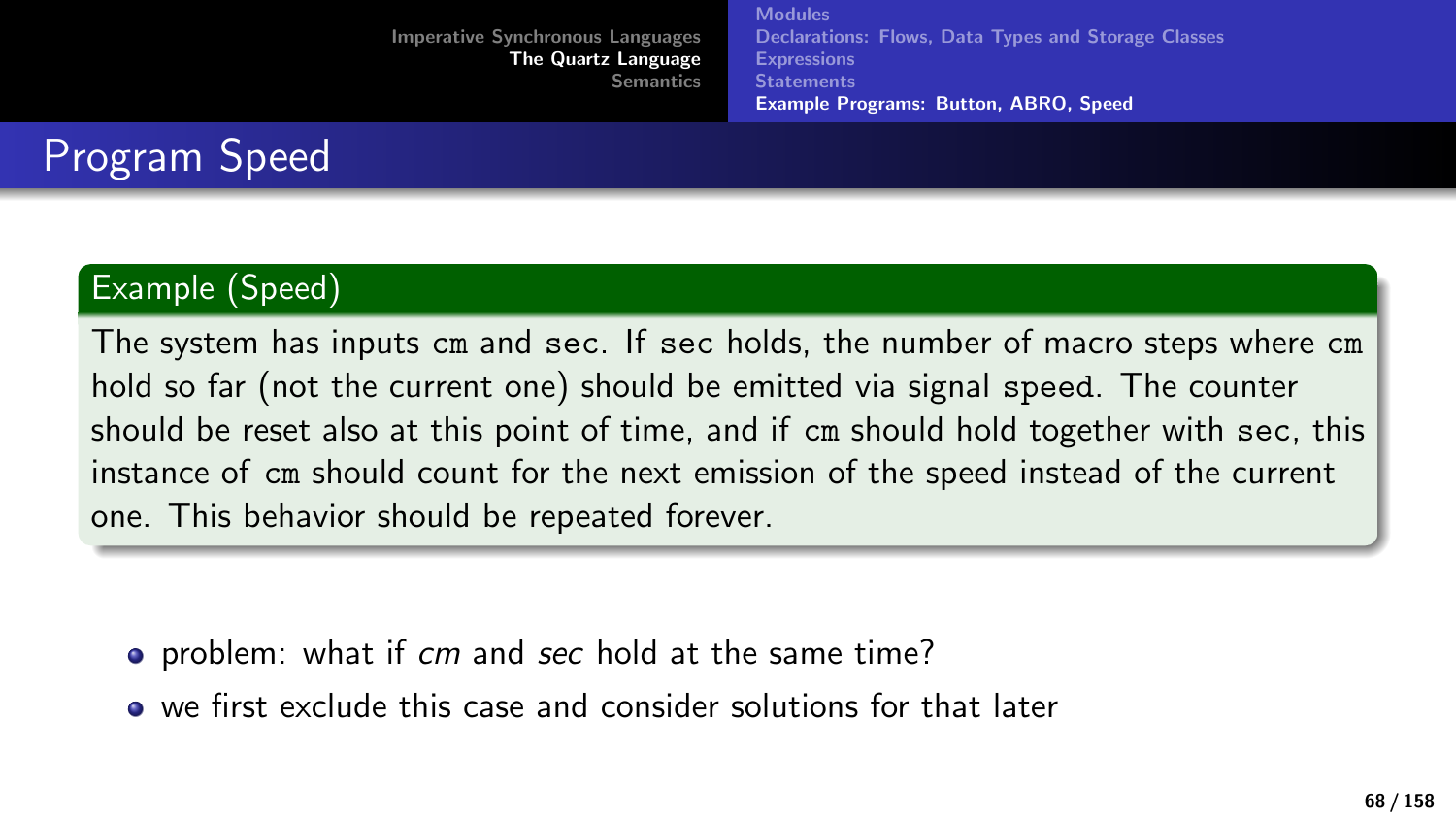[Modules](#page-16-0) [Declarations: Flows, Data Types and Storage Classes](#page-17-0) **[Expressions](#page-26-0) [Statements](#page-29-0)** [Example Programs: Button, ABRO, Speed](#page-61-0)

# Program Speed

#### Example (Speed (Incorrect))

```
module Speed (event ?cm, ? sec , nat →
    ! speed ) {
    nat dist;
    loop {
         dist = 0:
        abort {
             every(cm)
                 next(dist) = dist + 1;} when(sec);
         speed = dist;}
}
```
- the behavior is quite involved
- we learn later that the system always acts as follows:
	- $\bullet$  if sec, assign speed = 0 and dist = 0
	- if !cm&!sec do nothing
	- if cm&!sec, assign **next**(dist)= dist+1
- $\bullet$  this yields a write conflict if at some time t, we have cm&! sec and at  $t + 1$ , we have sec since then dist will be possibly assigned different values
- moreover, if cm&sec holds, cm is not counted!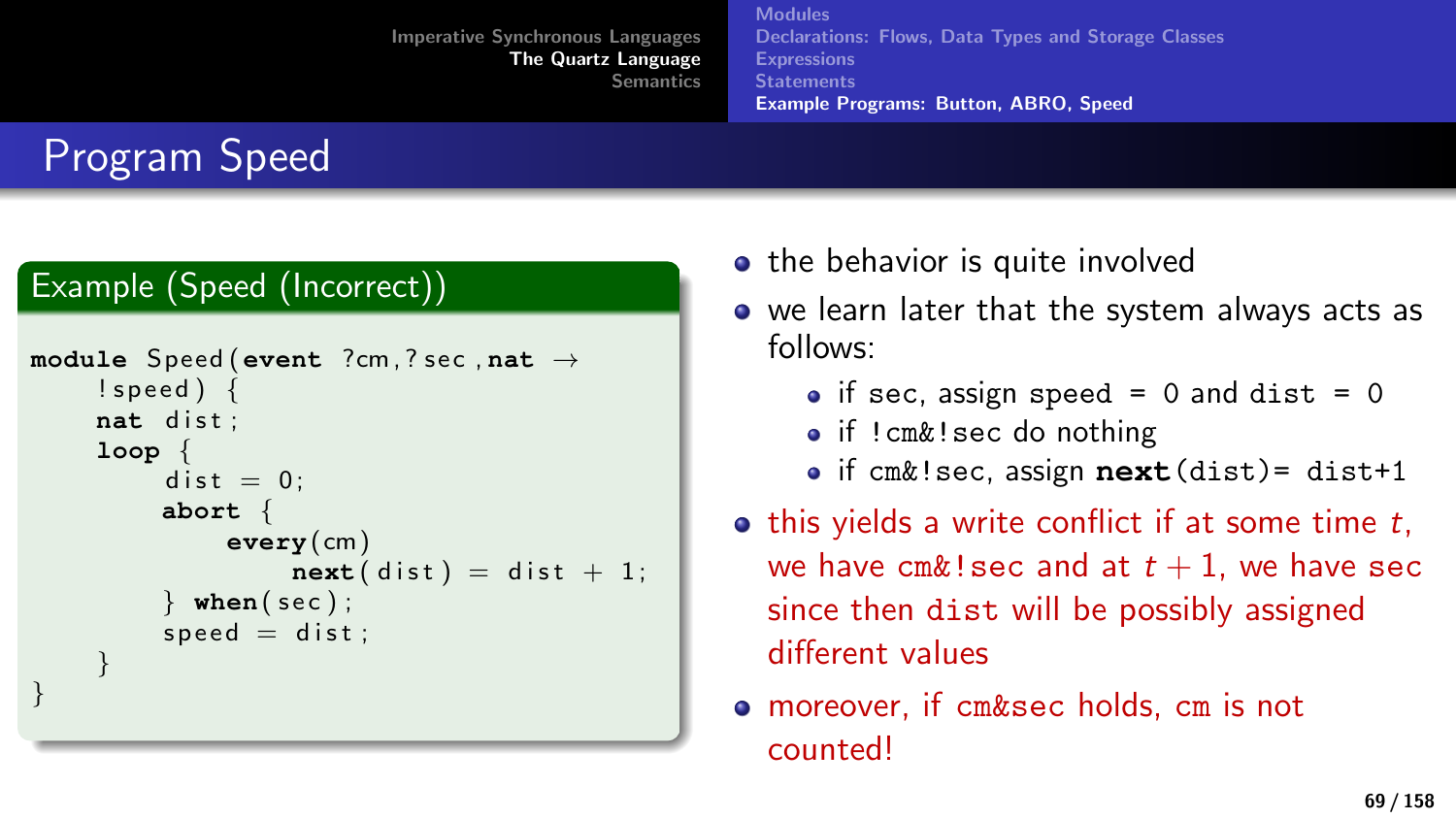[Modules](#page-16-0) [Declarations: Flows, Data Types and Storage Classes](#page-17-0) **[Expressions](#page-26-0) [Statements](#page-29-0)** [Example Programs: Button, ABRO, Speed](#page-61-0)

# Weak Abortion in Program Speed

#### Example (Speed (Incorrect))

```
module Speed (event ?cm, ? sec , nat →
    ! speed ) {
    nat dist:
    loop {
         dist = 0:
        weak abort {
             every(cm)
                 next(dist) = dist + 1;
         } when(sec);
         speed = dist:}
}
```
- we may use a weak abortion?
- after initialization, we have again two states s0 and s1 with the same dataflow
	- if cm assign **next**(dist)= dist+1
	- $\bullet$  if sec assign dist = 0
	- $\bullet$  if sec assign speed = dist

```
all cm are counted, but write conflict on
dist remains
```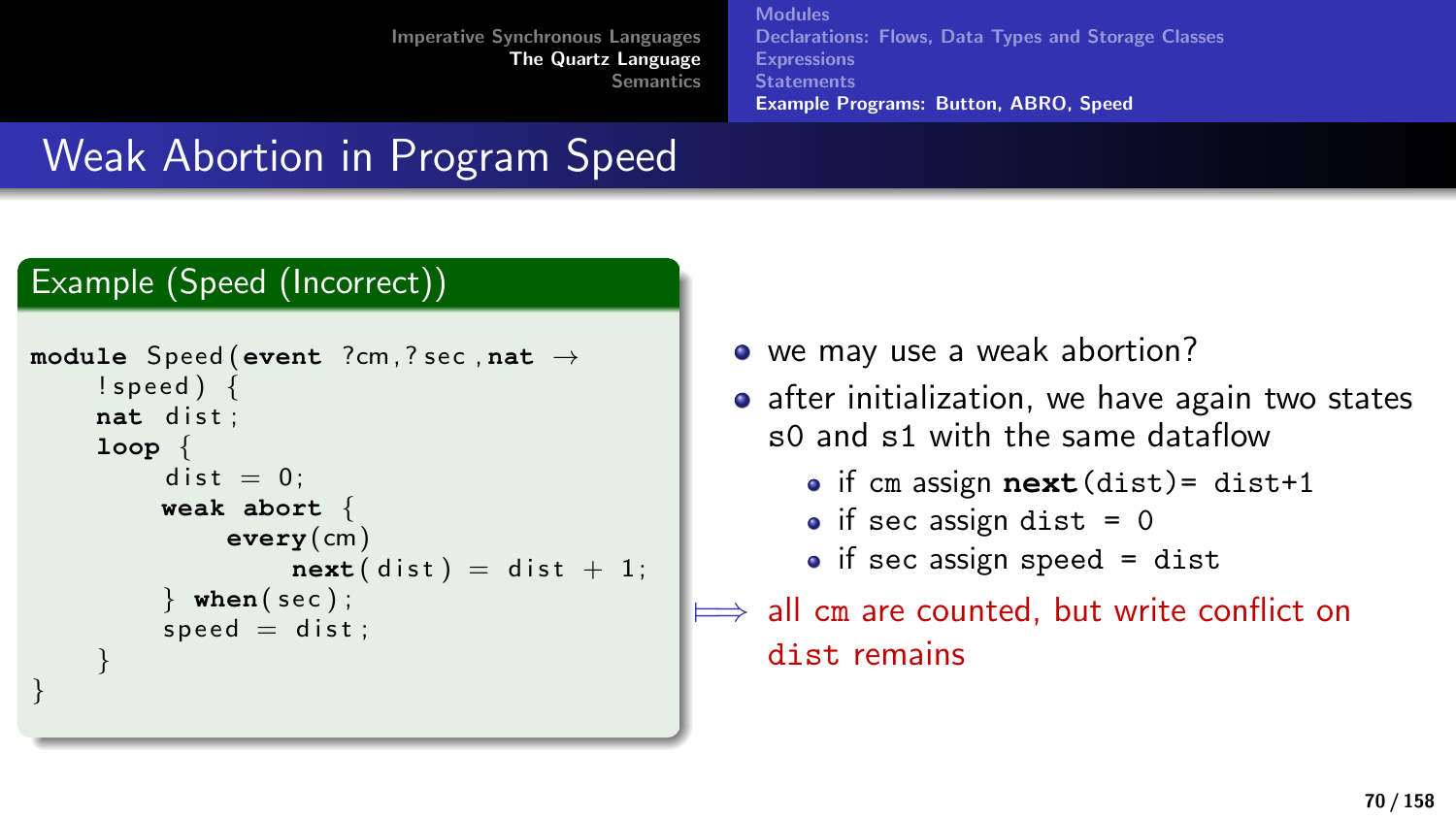[Modules](#page-16-0) [Declarations: Flows, Data Types and Storage Classes](#page-17-0) **[Expressions](#page-26-0) [Statements](#page-29-0)** [Example Programs: Button, ABRO, Speed](#page-61-0)

# Immediate Abortion in Program Speed

#### Example (Speed (Incorrect))

```
module Speed (event ?cm, ? sec , nat →
    ! speed ) {
    nat dist:
    loop {
         dist = 0:
         immediate abort {
             every(cm)
                  next(dist) = dist + 1;
         \} when(sec);
         speed = dist:}
}
```
- we may use an immediate abortion?
- after initialization, we have again two states s0 and s1 with the same dataflow
	- if cm&!sec assign **next**(dist)= dist+1
	- $\bullet$  if sec assign dist = 0
	- $\bullet$  if sec assign speed = dist
- now the write conflict on dist is resolved. by in case of cm&!sec, the cm signal is not counted!
- moreover, the loop body is now instantaneous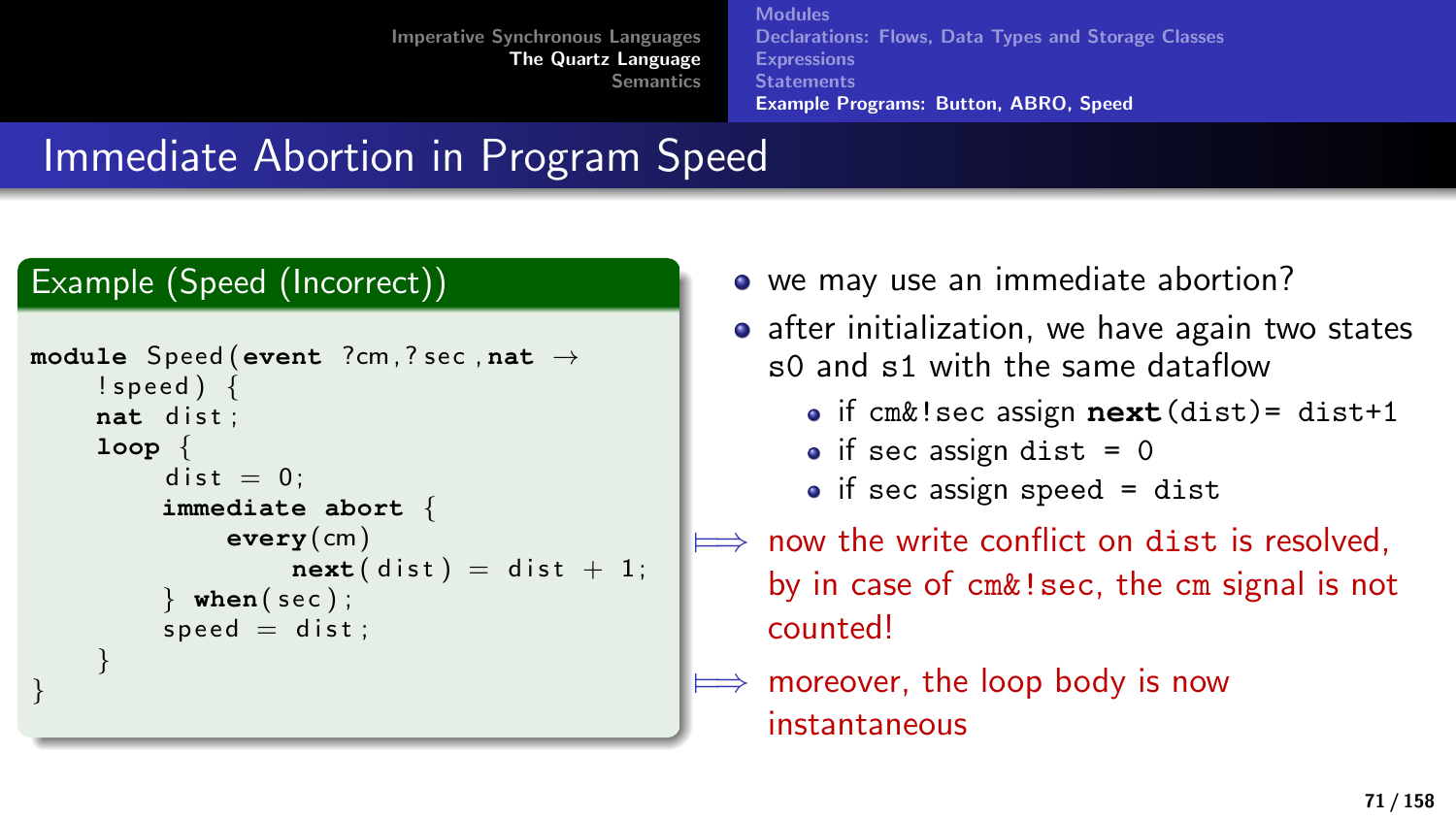[Modules](#page-16-0) [Declarations: Flows, Data Types and Storage Classes](#page-17-0) [Expressions](#page-26-0) **[Statements](#page-29-0)** [Example Programs: Button, ABRO, Speed](#page-61-0)

Fixing the Problem by Reincarnation of Local Variables

#### Example (Speed (Correct))

}

```
module Speed (event ?cm, ? sec , nat →
     ! speed ) {
     loop {
          weak abort {
                nat dist:
                dist = 0:
                \texttt{if}(cm) next(dist) = dist +1;
                do {
                     s 0 : pause ;
                     if(cm) next(dist) = \rightarrowdist +1:
                } while ( ! s e c ) ;
                speed = dist;\mathbf{when}(\mathbf{sec});
     }
```
• the program has then the following actions if cm&!sec, assign **next**(dist)= dist+1 • if cm& sec, assign **next**(dist)= dist@1+1  $\bullet$  if sec, assign dist $@1 = 0$  $\bullet$  if sec, assign speed = dist every cm is counted write conflict on dist is resolved by reincarnation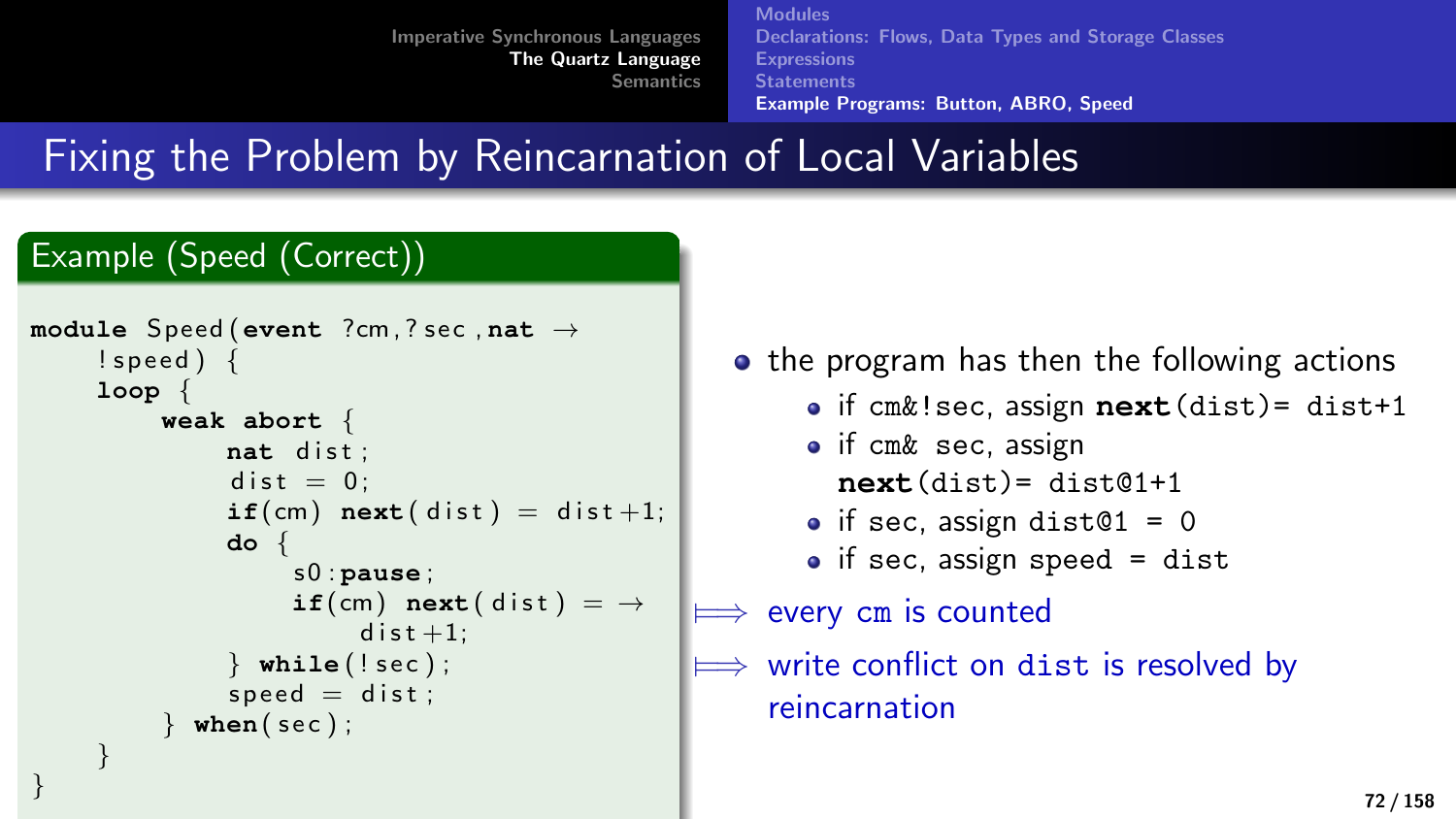[Modules](#page-16-0) [Declarations: Flows, Data Types and Storage Classes](#page-17-0) **[Expressions](#page-26-0) [Statements](#page-29-0)** [Example Programs: Button, ABRO, Speed](#page-61-0)

#### Yet another corrected version

#### Example (Speed (Correct))

}

```
module Speed (event ?cm, ? sec , nat →
    ! speed ) {
  nat dist;
  loop {
    if( sec) speed = dist;case
       (lcm& l sec) do next(dist) = dist;
       (lcm\& sec) do next(dist) = 0;
       ( cm&! sec ) do next(dist) = \rightarrowdist +1:
       (m\& sec) do next(dist) = 1;
    default nothing ;
    s 0 : pause ;
  }
```

| • the program has then the following actions              |
|-----------------------------------------------------------|
| · if !cm&!sec, assign next (dist)= dist                   |
| · if ! cm& sec, assign next (dist)= 0                     |
| · if cm&!sec, assign next (dist)= dist+1                  |
| $\bullet$ if cm& sec, assign next (dist)= 1               |
| $\bullet$ if sec, assign speed = dist                     |
| $\implies$ every cm is counted; reset and increment is    |
| resolved by assigning 1                                   |
| $\implies$ no reincarnation and no additional variable is |
| used                                                      |
|                                                           |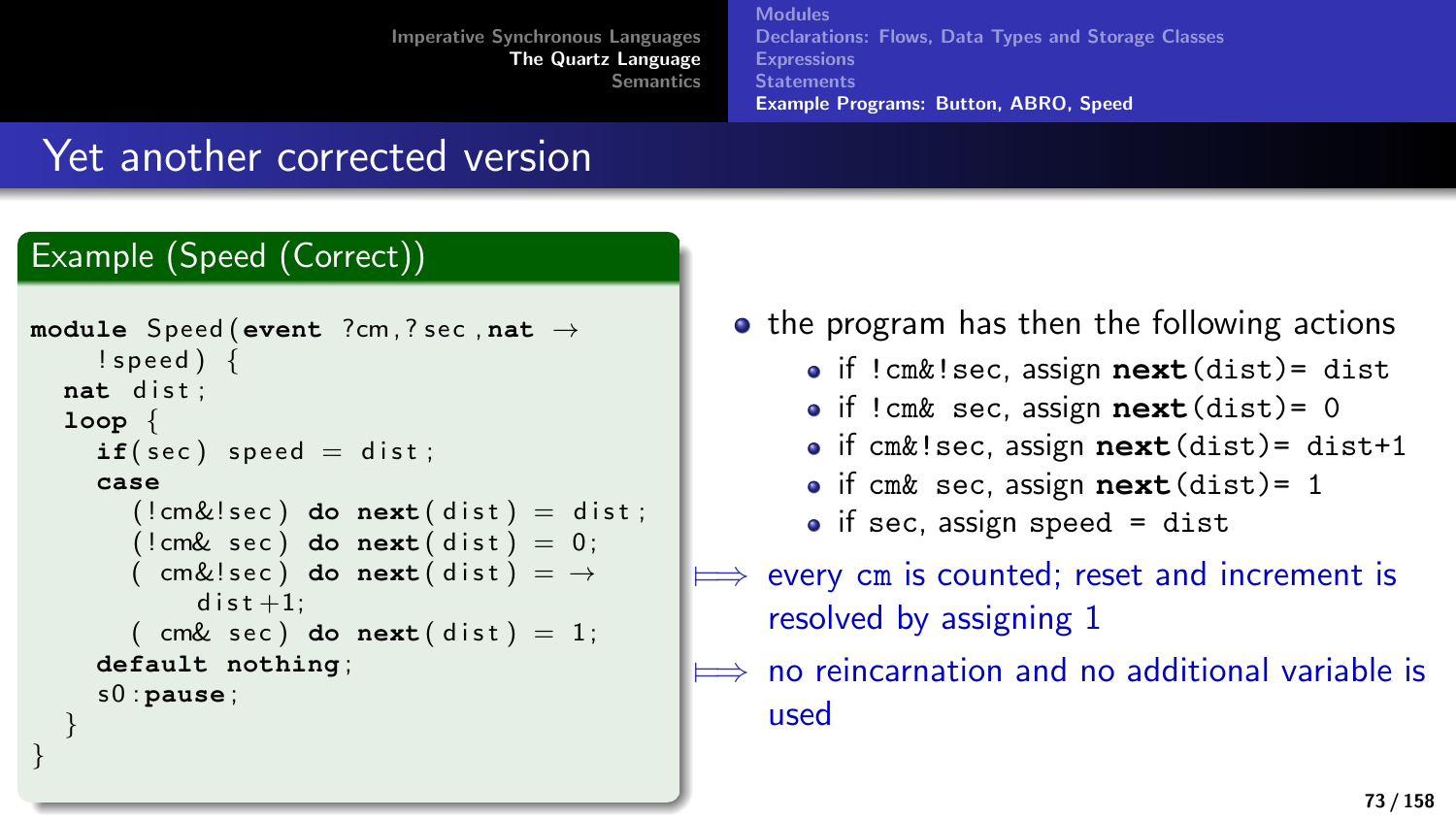[Core Statements](#page-73-0) [SOS Transition Rules](#page-84-0) [SOS Reaction Rules](#page-103-0) [Causality Analysis by an Interpreter](#page-125-0) [Examples for Causality Analysis](#page-134-0)

<span id="page-73-0"></span>

- **•** the informal description of the behavior of statements is way too imprecise
- there is a tight interaction of concurrent control flows
- we have to formally specify the precise behavior of the statements
- in the following, we define an operational semantics
- to this end, we first reduce the set of statements to a smaller set of core statements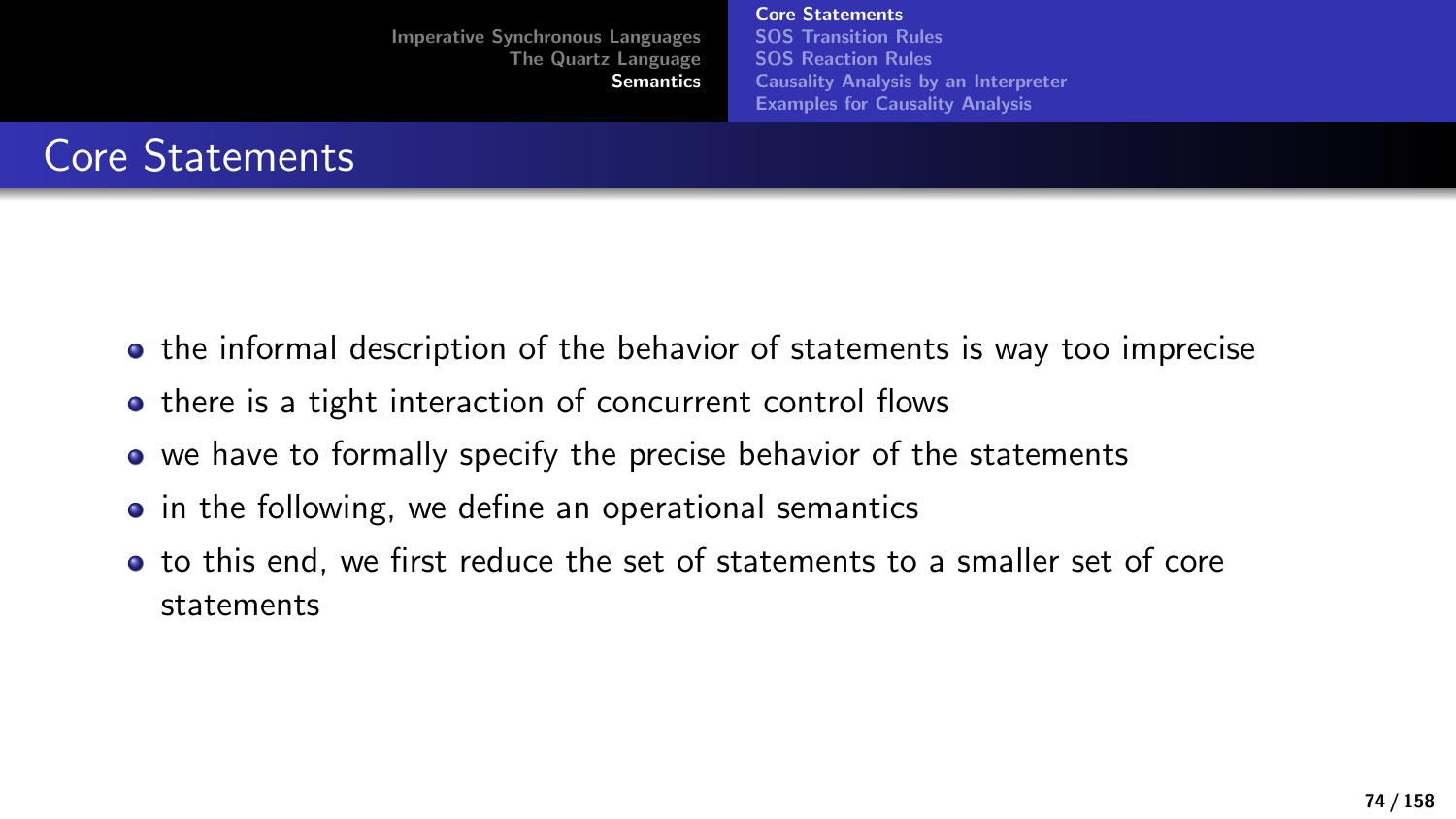[Core Statements](#page-73-0) [SOS Transition Rules](#page-84-0) [SOS Reaction Rules](#page-103-0) [Causality Analysis by an Interpreter](#page-125-0) [Examples for Causality Analysis](#page-134-0)



nothing (empty statement)  $\ell$  : pause (new macro step)  $x = \tau$ , next $(x) = \tau$  (assignments) if( $\sigma$ )  $S_1$  else  $S_2$  (conditional)  $S_1$ :  $S_2$  (sequence)  $S_1 \parallel S_2$  (synchronous concurrency) do S while( $\sigma$ ) (loop) [weak] [immediate] abort S when( $\sigma$ ) (abortion statements) [weak] [immediate] suspend S when( $\sigma$ ) (suspension statements)  $\{\alpha x; S\}$  (local variable declaration)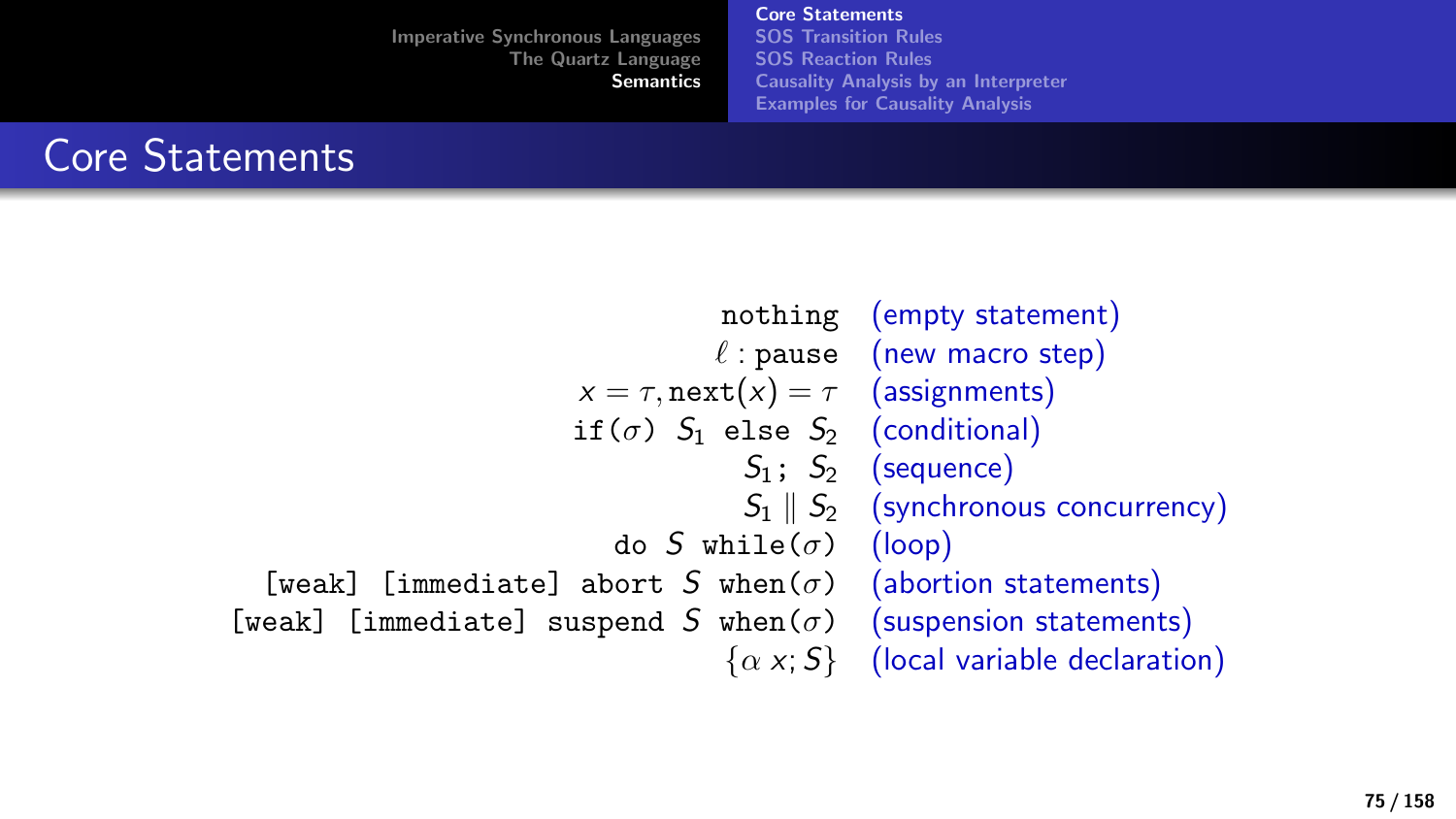[Core Statements](#page-73-0) [SOS Transition Rules](#page-84-0) [SOS Reaction Rules](#page-103-0) [Causality Analysis by an Interpreter](#page-125-0) [Examples for Causality Analysis](#page-134-0)

## Simple Macro Definitions

- $\bullet$  emit(x);  $\equiv$  x = true;
- $\bullet$  emit next(x);  $\equiv$  next(x) = true;
- $\bullet$   $\ell$ :halt : $\equiv$  do  $\ell$ :pause; while(true);
- $\bullet$   $\ell$ :await $(\sigma) :=$  do  $\ell$ :pause; while(! $\sigma$ );
- $\bullet$   $\ell$ :immediate await $(\sigma) :=$  while $(\sigma)$   $\ell$ : pause;
- while( $\sigma$ )  $S \equiv \text{if}(\sigma)$  do S while( $\sigma$ );
- loop  $S \equiv$  do S while(true);
- loop S each( $\sigma$ ) := loop abort {S; halt;} when( $\sigma$ );
- e every( $\sigma$ )  $S \equiv$  await( $\sigma$ ); loop  $S$  each( $\sigma$ );
- **•** immediate every( $\sigma$ ) S := immediate await( $\sigma$ ); loop S each( $\sigma$ );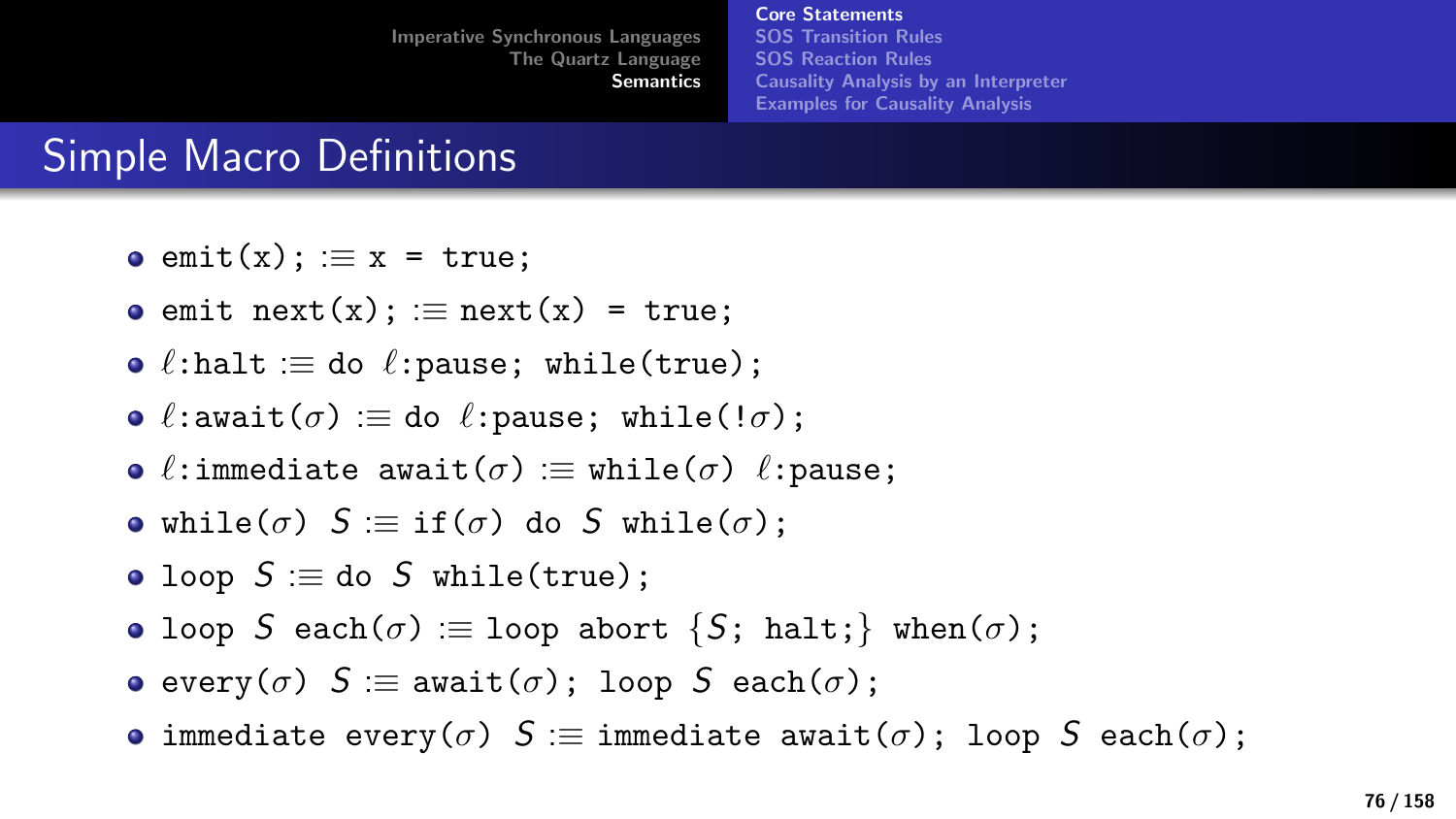[Core Statements](#page-73-0) [SOS Transition Rules](#page-84-0) [SOS Reaction Rules](#page-103-0) [Causality Analysis by an Interpreter](#page-125-0) [Examples for Causality Analysis](#page-134-0)

# Replacing Nondeterminism by Oracles

- the following statements are nondeterministic:
	- choose  $S_1$  else  $S_2$
	- $\bullet$  S<sub>1</sub> | S<sub>2</sub> and S<sub>1</sub> | | | S<sub>2</sub>
	- $\bullet$  S<sub>1</sub>&S<sub>2</sub> and S<sub>1</sub>&&&S<sub>2</sub>
- we can replace them by asking new boolean input variables for the nondeterministic choices
- in case of choose  $S_1$  else  $S_2$ , this is trivial
- for the other statements, we wrap each  $\mathcal{S}_i$  into a suspend statement and ask oracles which of the possible executions should be performed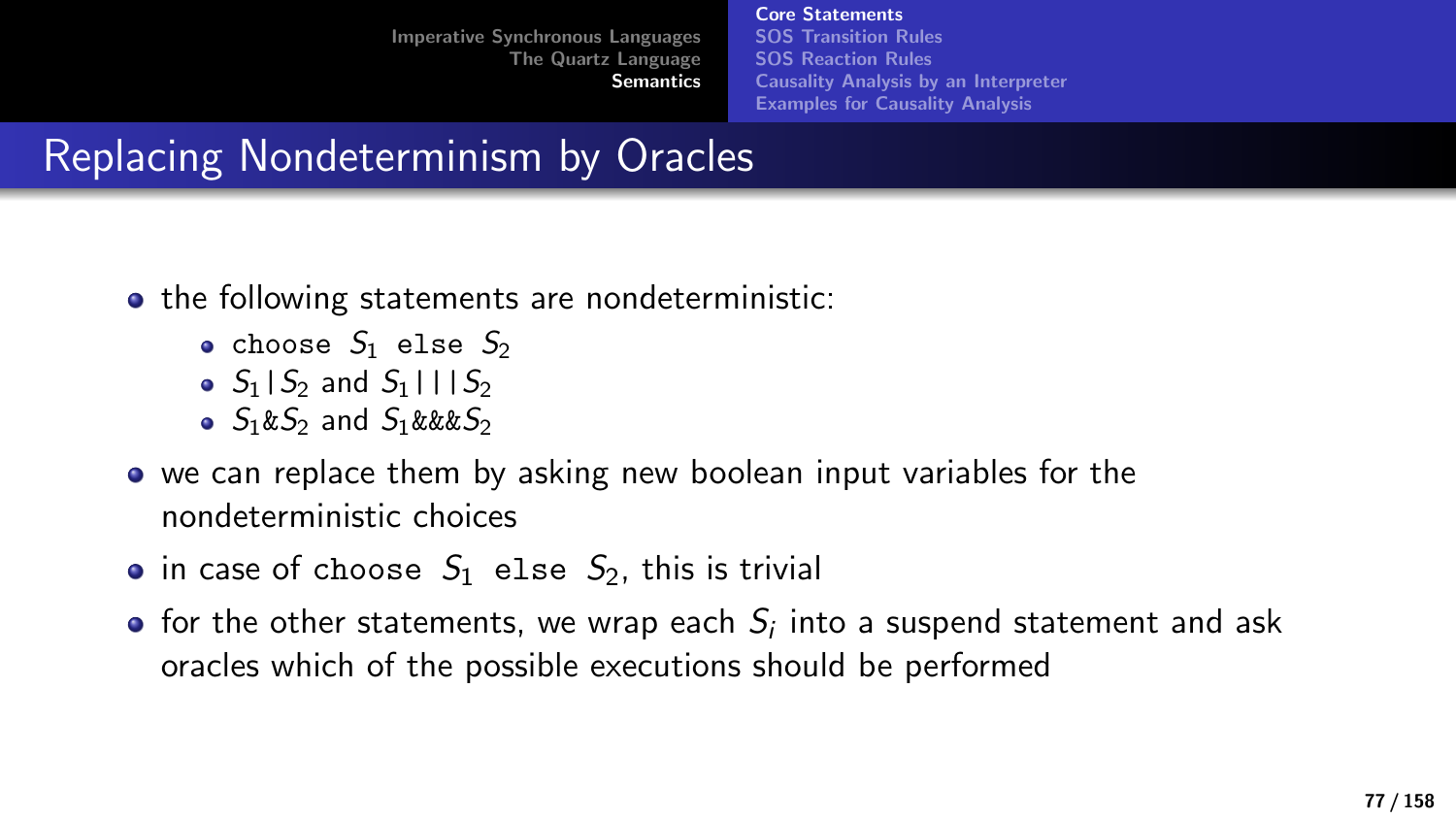[Core Statements](#page-73-0) [SOS Transition Rules](#page-84-0) [SOS Reaction Rules](#page-103-0) [Causality Analysis by an Interpreter](#page-125-0) [Examples for Causality Analysis](#page-134-0)

# Eliminating P&&Q

#### Example (Eliminating P&&Q)

```
event tP , tQ ;
  {weak abort
         P ;
        emit( tP ) ;
   when( tQ )
  }
| \ |{weak abort
         Q:emit( tQ ) ;
   when(tP)}
```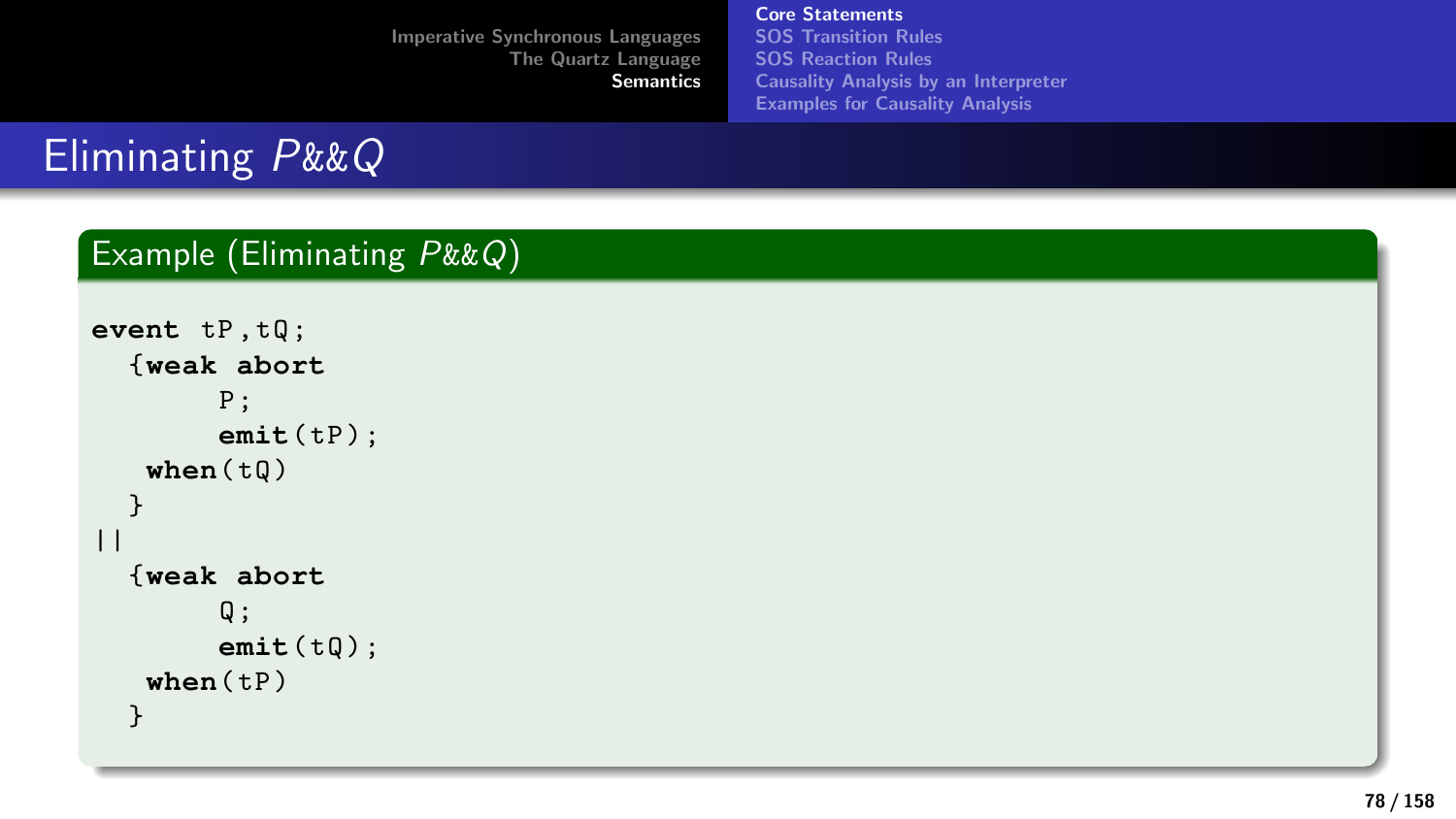[Core Statements](#page-73-0) [SOS Transition Rules](#page-84-0) [SOS Reaction Rules](#page-103-0) [Causality Analysis by an Interpreter](#page-125-0) [Examples for Causality Analysis](#page-134-0)

# Eliminating during  $P$  do  $Q$

#### Example (Eliminating during  $P$  do  $Q$ )

```
{event t ;
   P ;
   emit( t ) ;
  }
||immediate abort
    loop {
      pause;
      Q ;
    }
 when(t)
```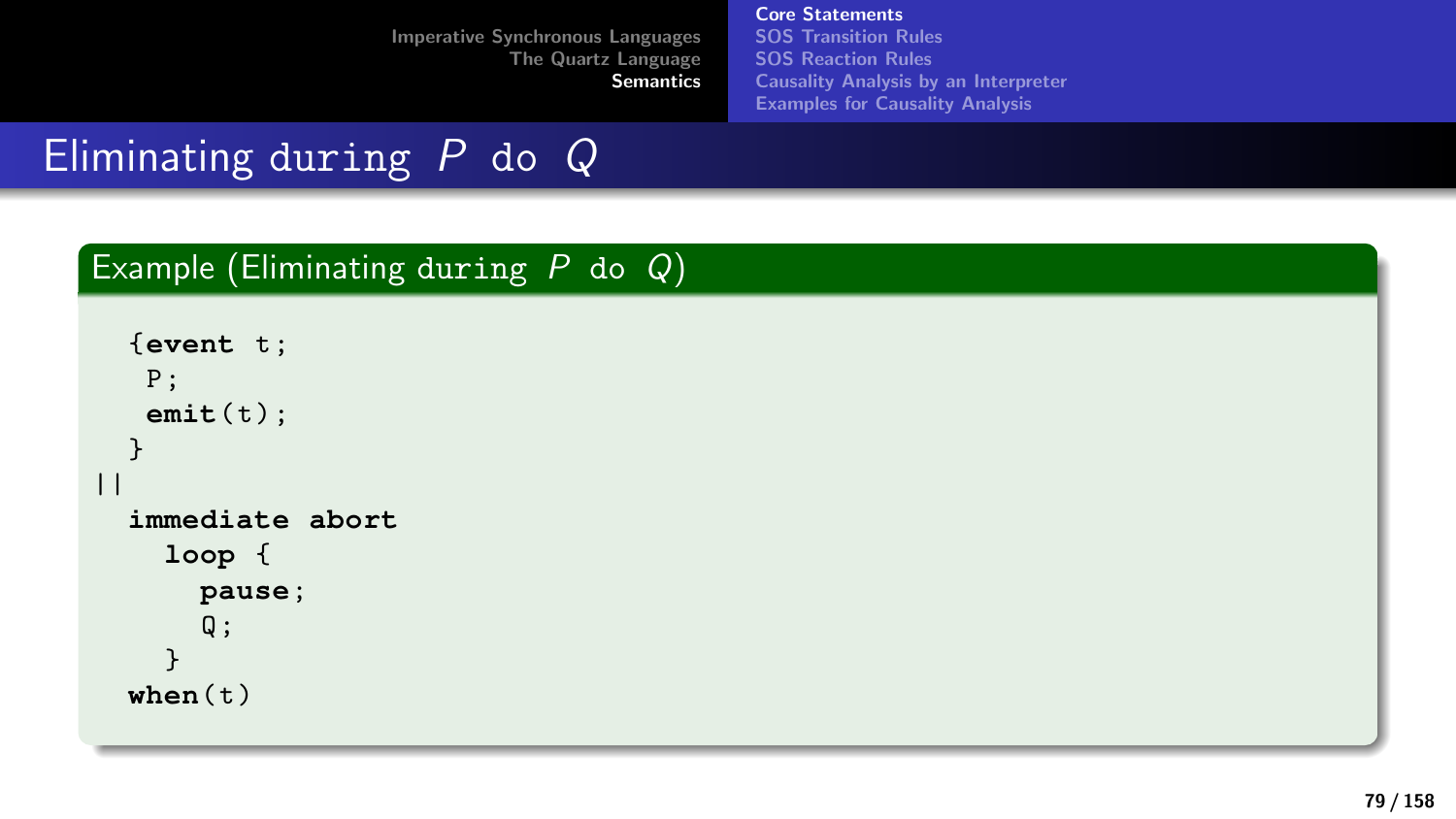[Core Statements](#page-73-0) [SOS Transition Rules](#page-84-0) [SOS Reaction Rules](#page-103-0) [Causality Analysis by an Interpreter](#page-125-0) [Examples for Causality Analysis](#page-134-0)

Eliminating immediate during  $P$  do  $Q$ 

#### Example (Eliminating immediate during P do Q)

```
{event t ;
   P ;
   emit( t ) ;
  }
||{ Q ;
   immediate abort
     loop {
        pause;
        Q;
      }
   when(t)}
```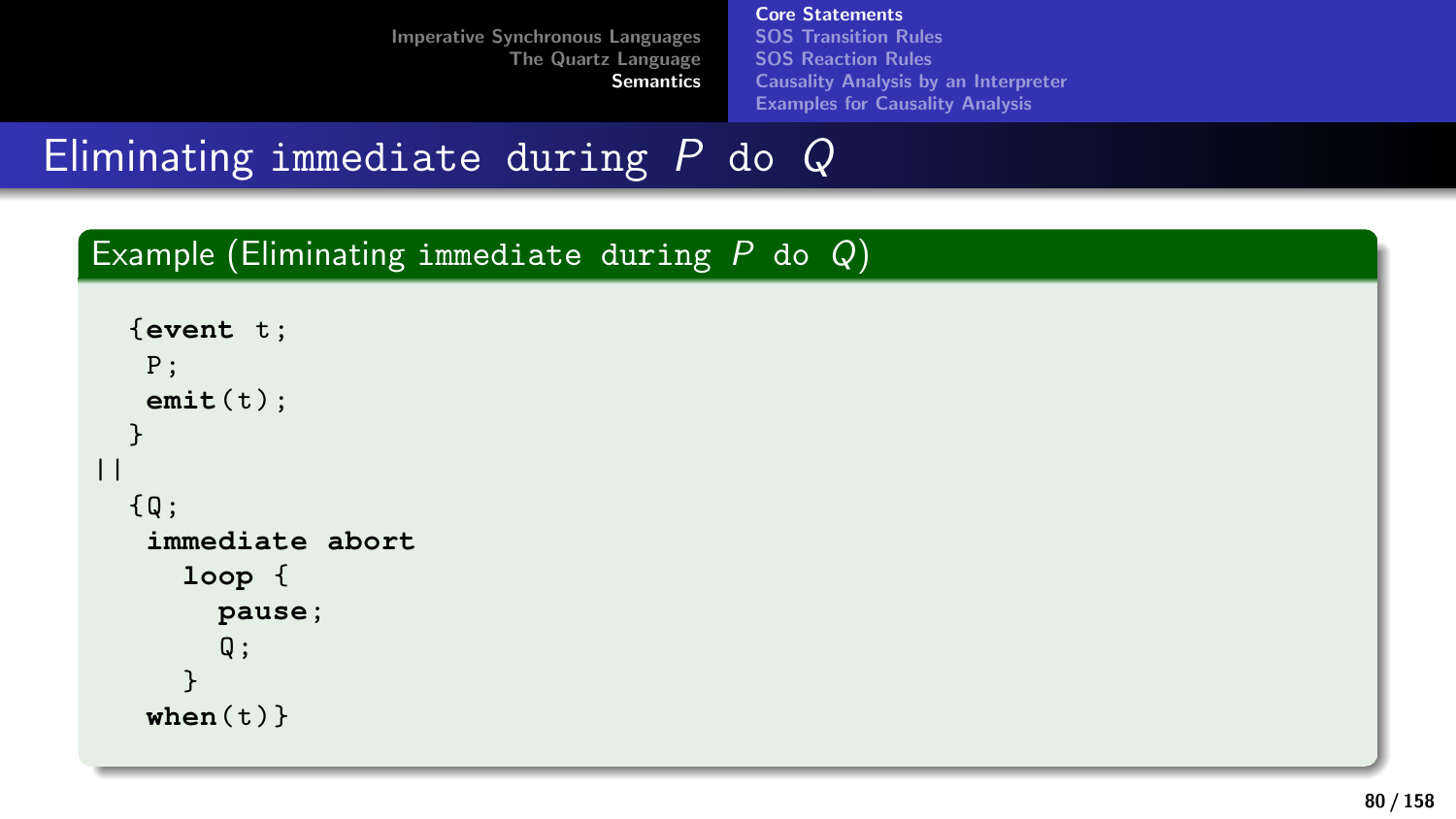[Core Statements](#page-73-0) [SOS Transition Rules](#page-84-0) [SOS Reaction Rules](#page-103-0) [Causality Analysis by an Interpreter](#page-125-0) [Examples for Causality Analysis](#page-134-0)

# Eliminating final during  $\overline{P}$  do  $\overline{Q}$

#### Example (Eliminating final during  $P$  do  $Q$ )

```
{event t ;
   P ;
   emit( t ) ;
  }
||immediate weak abort
    loop {
      pause;
      Q;
    }
 when(t)
```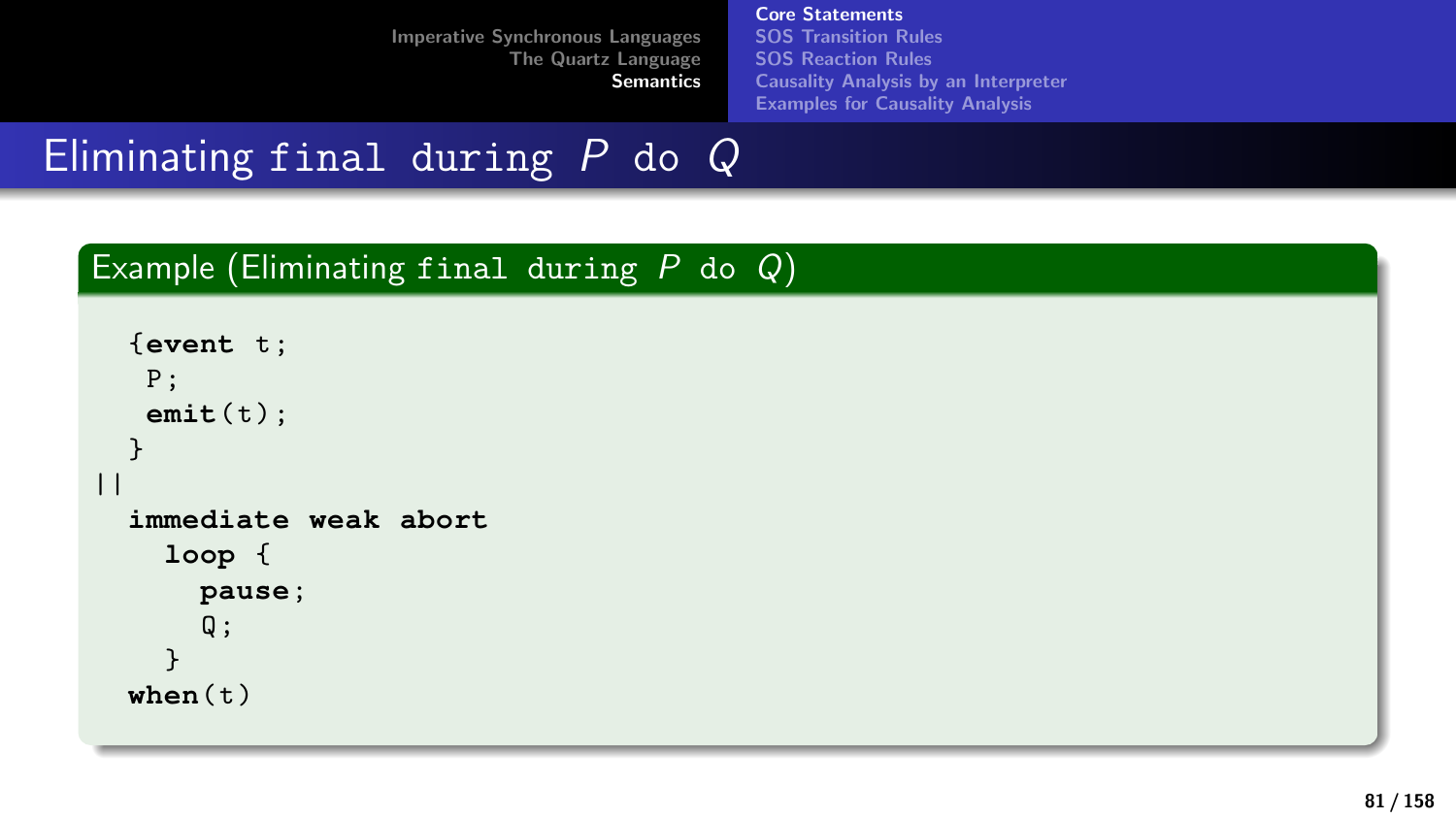[Core Statements](#page-73-0) [SOS Transition Rules](#page-84-0) [SOS Reaction Rules](#page-103-0) [Causality Analysis by an Interpreter](#page-125-0) [Examples for Causality Analysis](#page-134-0)

Eliminating immediate final during  $P$  do  $Q$ 

Example (Eliminating immediate final during  $P$  do  $Q$ )

```
{event t ;
   P ;
   emit( t ) ;
  }
||{Q};
   immediate weak abort
     loop {
        pause;
        Q;
     }
   when(t)}
```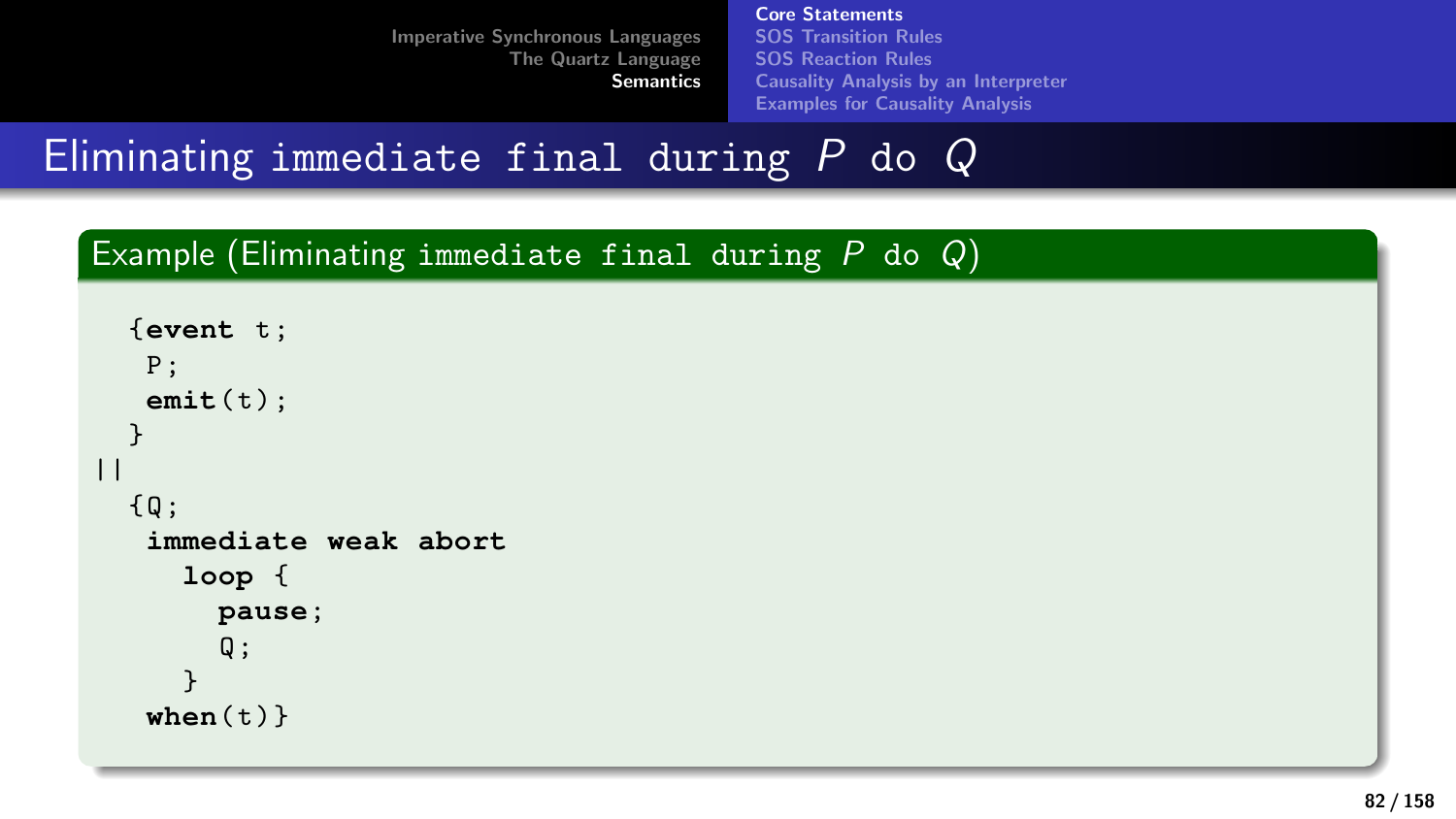[Core Statements](#page-73-0) [SOS Transition Rules](#page-84-0) [SOS Reaction Rules](#page-103-0) [Causality Analysis by an Interpreter](#page-125-0) [Examples for Causality Analysis](#page-134-0)

# Uniqueness of Core Language?

- are there alternatives for defining a core language?
- of course, there are many alternatives, for example:
- pause;  $\equiv$  await(true);
- pause;  $\equiv$  abort halt; when(true)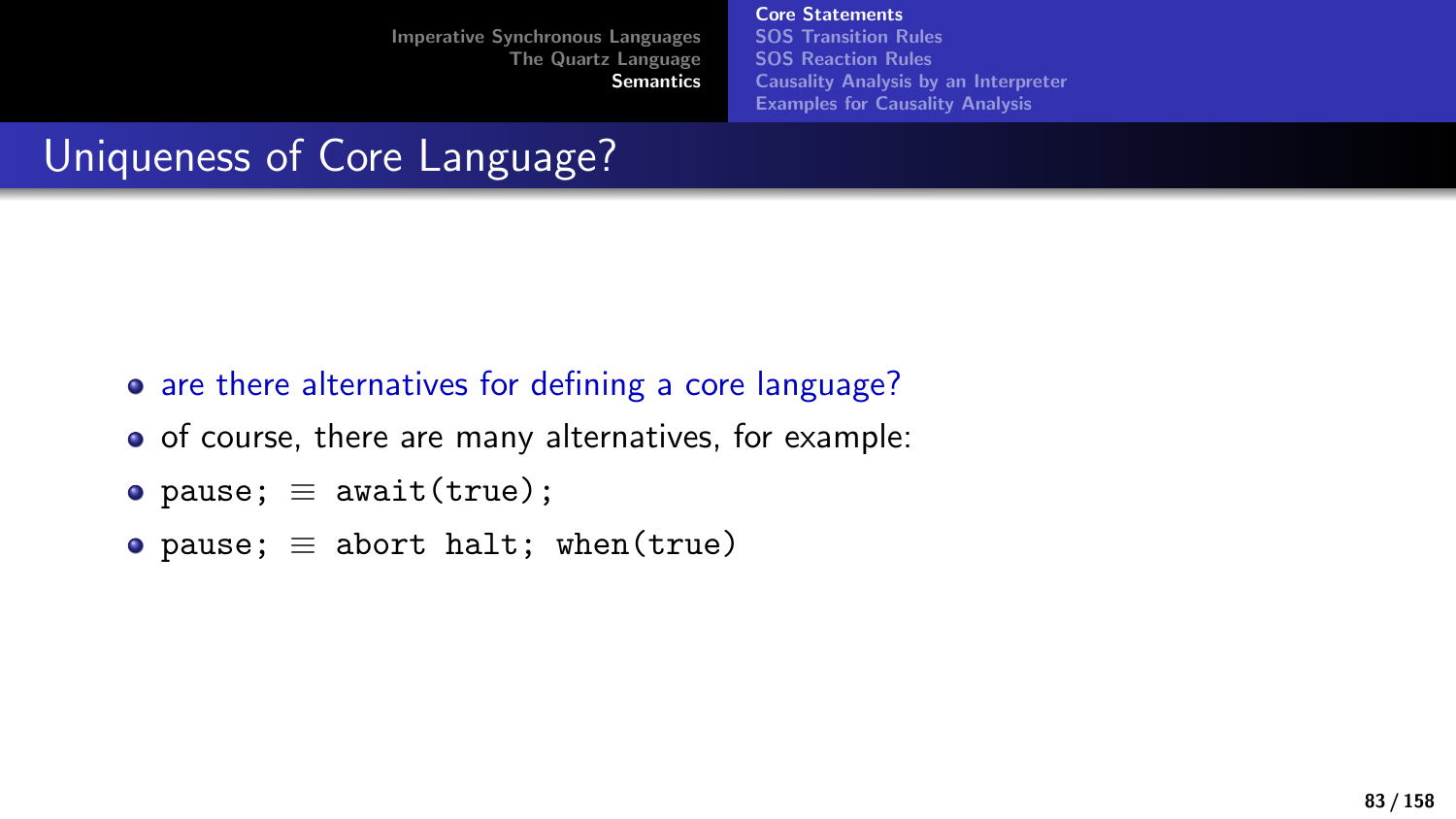[Core Statements](#page-73-0) [SOS Transition Rules](#page-84-0) [SOS Reaction Rules](#page-103-0) [Causality Analysis by an Interpreter](#page-125-0) [Examples for Causality Analysis](#page-134-0)

## Redundancy of Core Language

- some variants of abort and suspend could be eliminated as well
- immediate abort S when( $\sigma$ ) is equivalent to if( $\sigma$ ) nothing else abort S when( $\sigma$ )
- however, this is not so simple with the weak version
- even pause can be eliminated

$$
\texttt{pause} \equiv \left[\begin{array}{c} \texttt{abort} \\ \texttt{immediate suspend} \\ \texttt{nothing} \\ \texttt{when}(\texttt{true}) \\ \texttt{when}(\texttt{true}) \end{array}\right]
$$

• nevertheless, the chosen subset is reasonable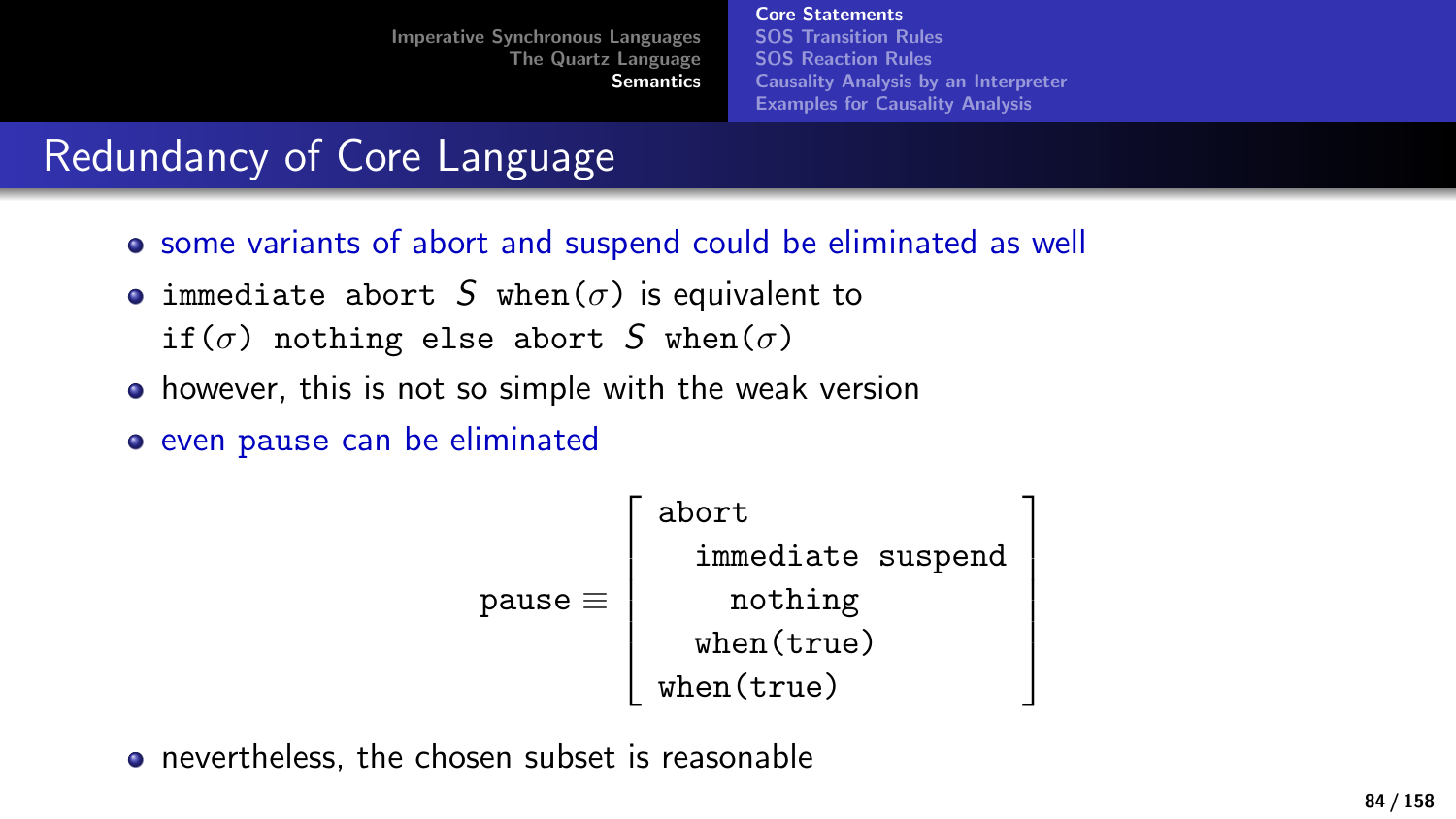[Core Statements](#page-73-0) [SOS Transition Rules](#page-84-0) [SOS Reaction Rules](#page-103-0) [Causality Analysis by an Interpreter](#page-125-0) [Examples for Causality Analysis](#page-134-0)

# <span id="page-84-0"></span>Operational Semantics

- we now formally define the semantics
- $\bullet$  it is an operational semantics, thus an interpreter can be implemented this way
- two steps are formalized
	- transition of the control flow for a full variable environment by SOS transition rules
	- computation of the reaction, i.e. the full variable environment of a macro step by SOS reaction rules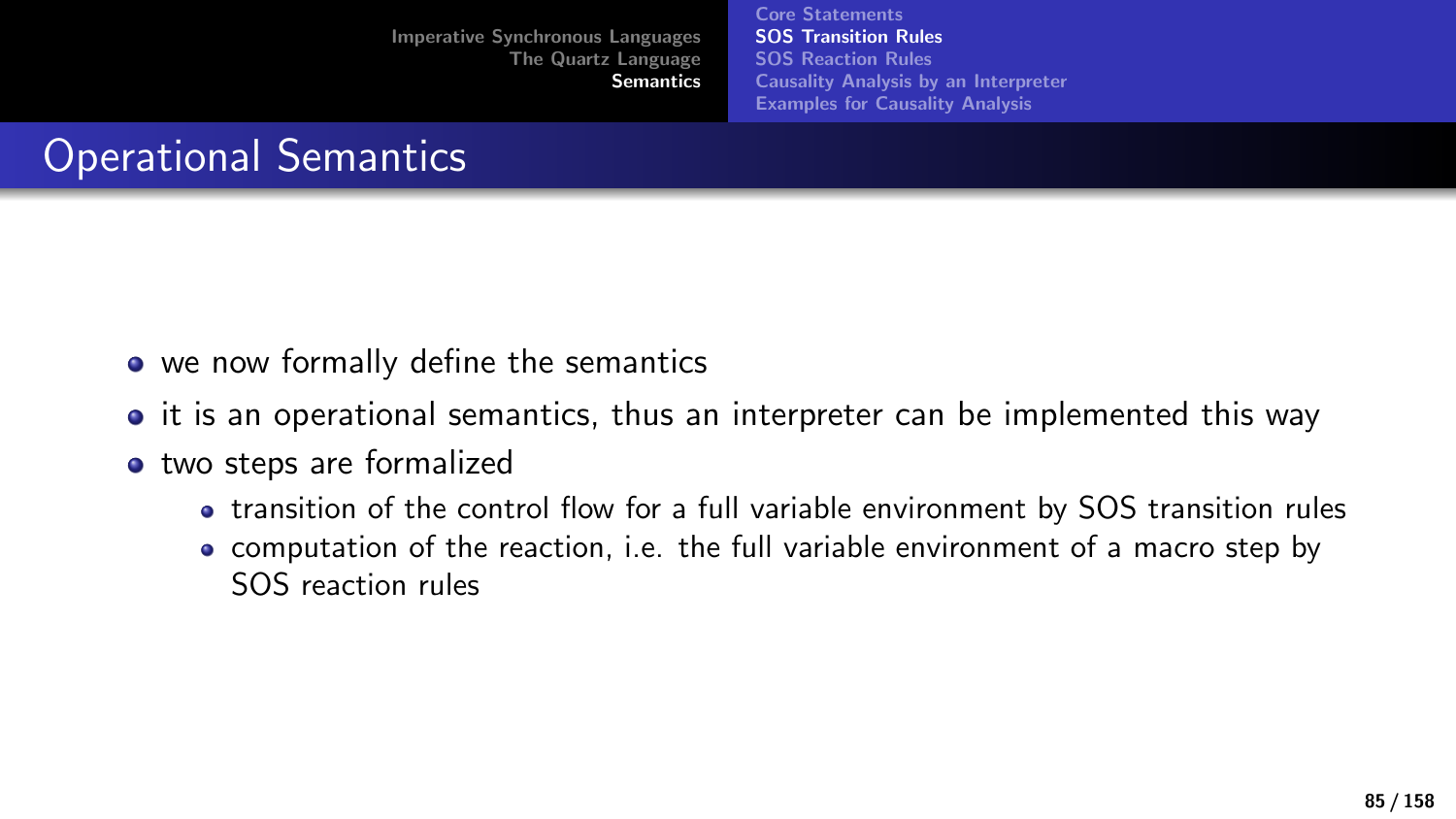[Core Statements](#page-73-0) [SOS Transition Rules](#page-84-0) [SOS Reaction Rules](#page-103-0) [Causality Analysis by an Interpreter](#page-125-0) [Examples for Causality Analysis](#page-134-0)

# SOS Transition Rules

- SOS (structural operational semantics) is a way to describe semantics which goes back to Plotkin [\[14\]](#page-156-0)
- SOS transition rules of Quartz describe the movement of the control flow
	- inputs are
		- a statement S
		- **e** environment  $\mathcal{E}$  (knows the value  $\mathcal{E}(x)$  of each variable x)
	- outputs are
		- statement  $S'$ , which has to be executed next
		- actions  $D$  (assignments) performed by  $S$  in this macro step
		- termination flag  $b \in \{true, false\}$
- $\rightarrow$  problem: to apply the rules, one must know the values of all variables, in particular the values of the output variables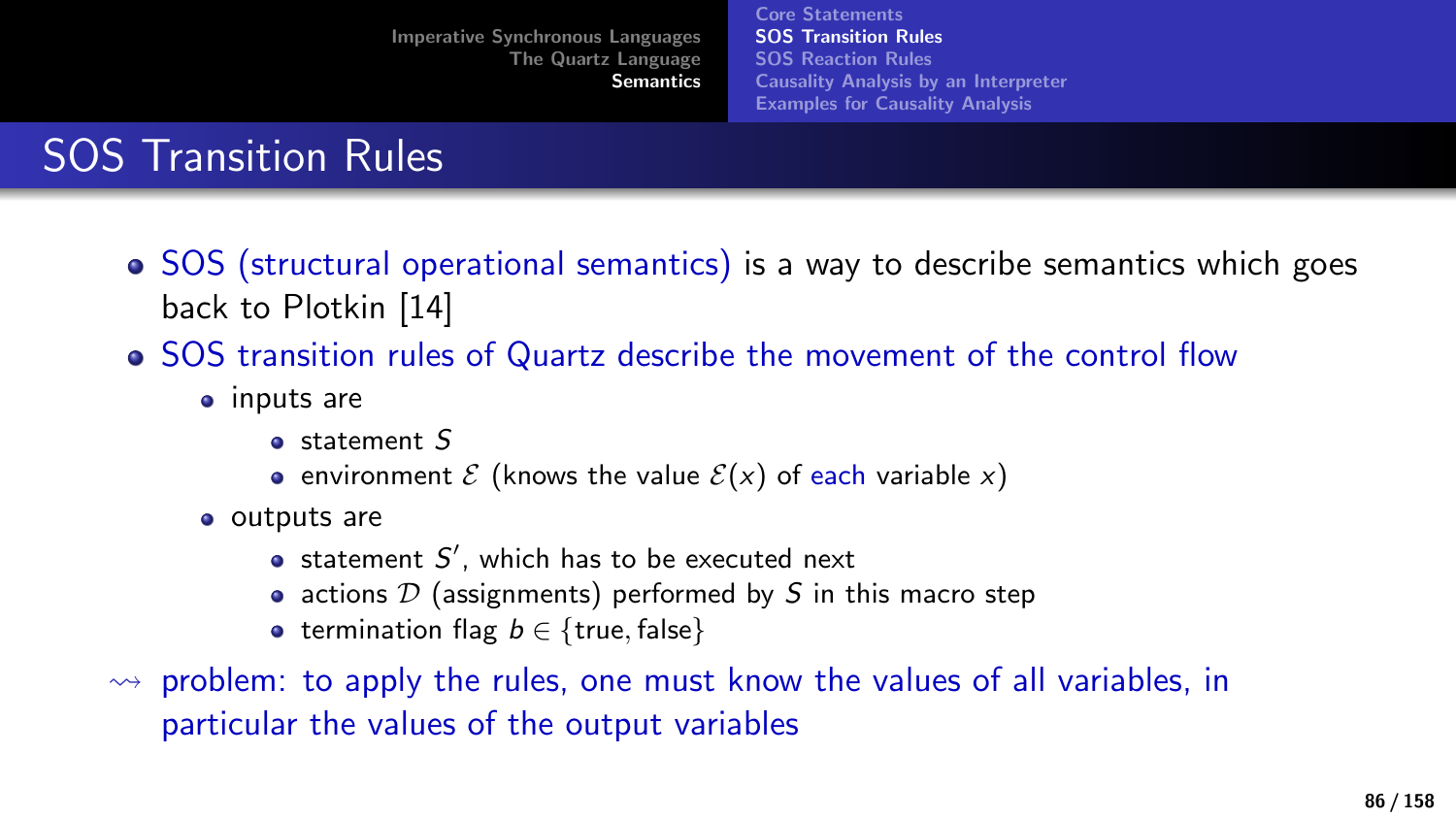[Core Statements](#page-73-0) [SOS Transition Rules](#page-84-0) [SOS Reaction Rules](#page-103-0) [Causality Analysis by an Interpreter](#page-125-0) [Examples for Causality Analysis](#page-134-0)

# SOS Transition Rules

Transition Rule

$$
\langle \mathcal{E}, \mathsf{S} \rangle \twoheadrightarrow_{\mathbb{Q}} \langle \mathsf{S}', \mathcal{D}, \mathsf{t} \rangle
$$

- $\bullet$   $\&$ : environment of the current macro step
- **S:** statement to be executed
- $S'$ : residual statement for the next micro or macro step (depending on t)
- $\bullet$   $\mathcal{D}$ : actions that are executed in the current step
- $\bullet$  t: instantaneous flag; micro step if true, macro step otherwise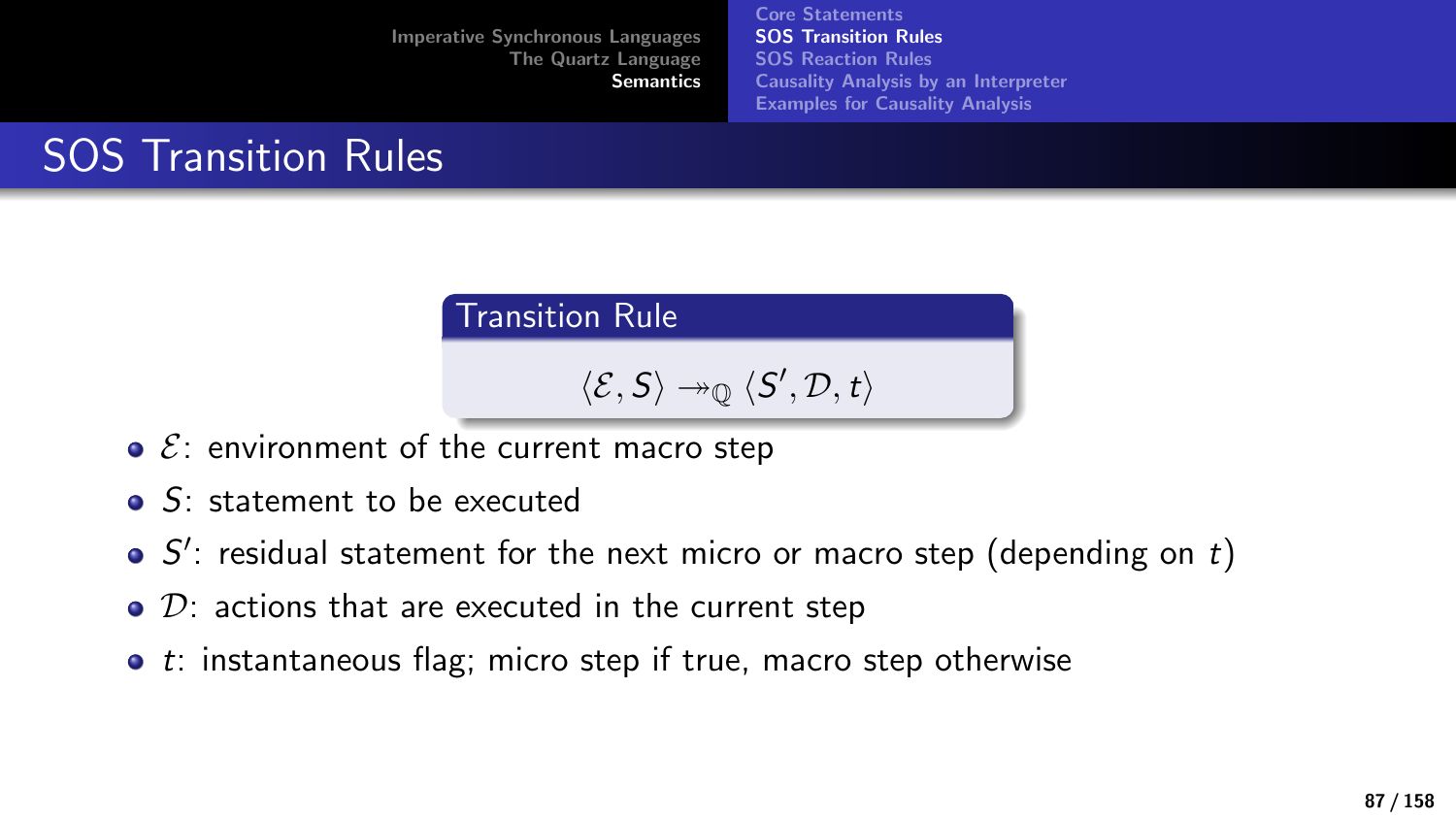[Core Statements](#page-73-0) [SOS Transition Rules](#page-84-0) [SOS Reaction Rules](#page-103-0) [Causality Analysis by an Interpreter](#page-125-0) [Examples for Causality Analysis](#page-134-0)

## SOS Transition Rules with Assumptions



- some transition rules have assumptions
- if conditions  $\varphi_1,\ldots,\varphi_n$  are true, then we can conclude that also  $\langle \mathcal{E}, \mathcal{S} \rangle \rightarrow_{\mathbb{Q}} \langle \mathcal{S}', \mathcal{D}, \mathcal{t} \rangle$  holds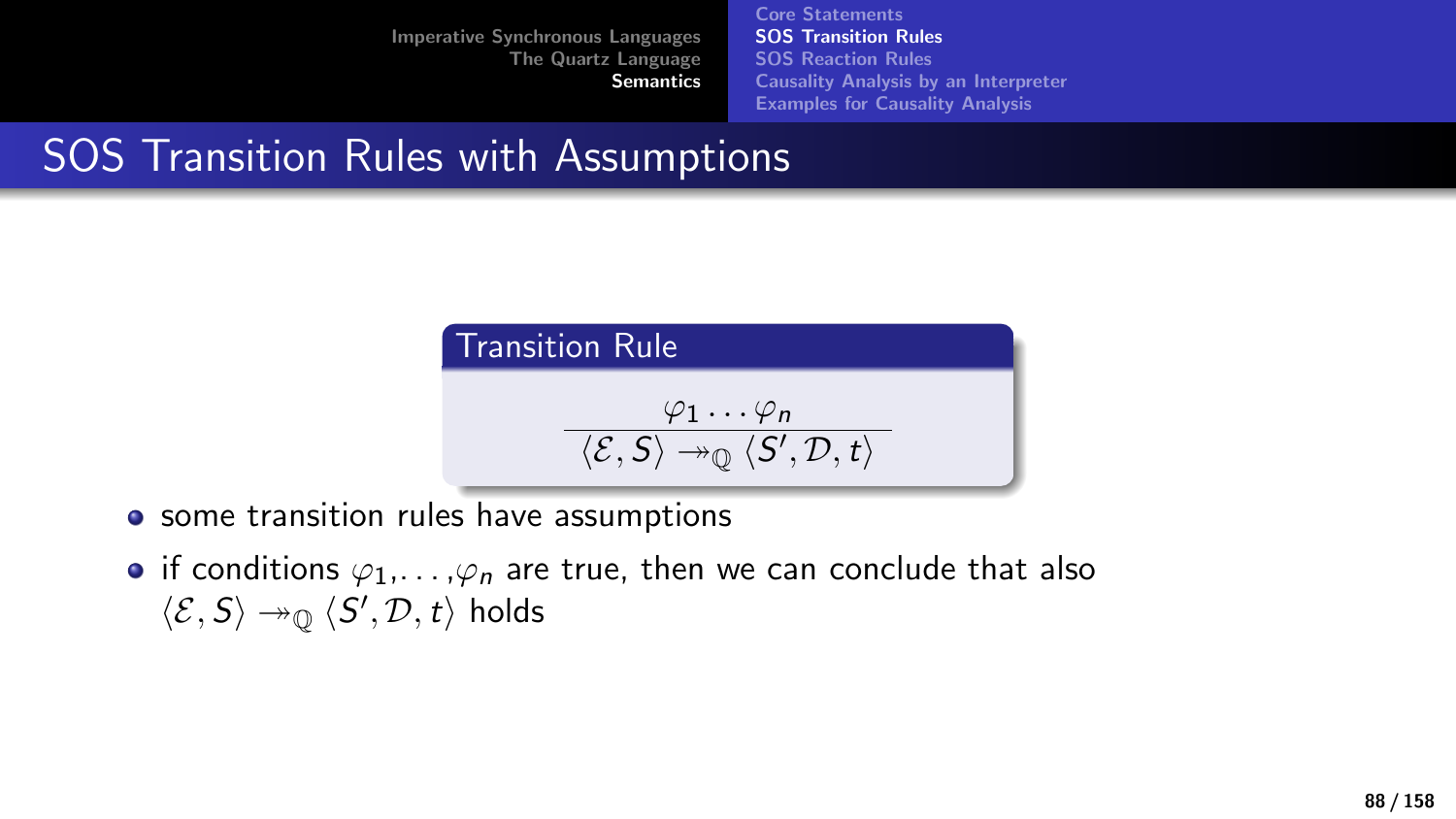[Core Statements](#page-73-0) [SOS Transition Rules](#page-84-0) [SOS Reaction Rules](#page-103-0) [Causality Analysis by an Interpreter](#page-125-0) [Examples for Causality Analysis](#page-134-0)

## Invariant for Instantaneous Executions

Transition Rule

 $\langle \mathcal{E}, S \rangle \rightarrow_{\mathbb{Q}} \langle S', \mathcal{D}, \text{true} \rangle$ 

• the SOS transition rules maintain the following invariant:

if the instantaneous execution flag is true, we know that  $S'$  is equivalent to nothing;

S' could be something like nothing; | | nothing;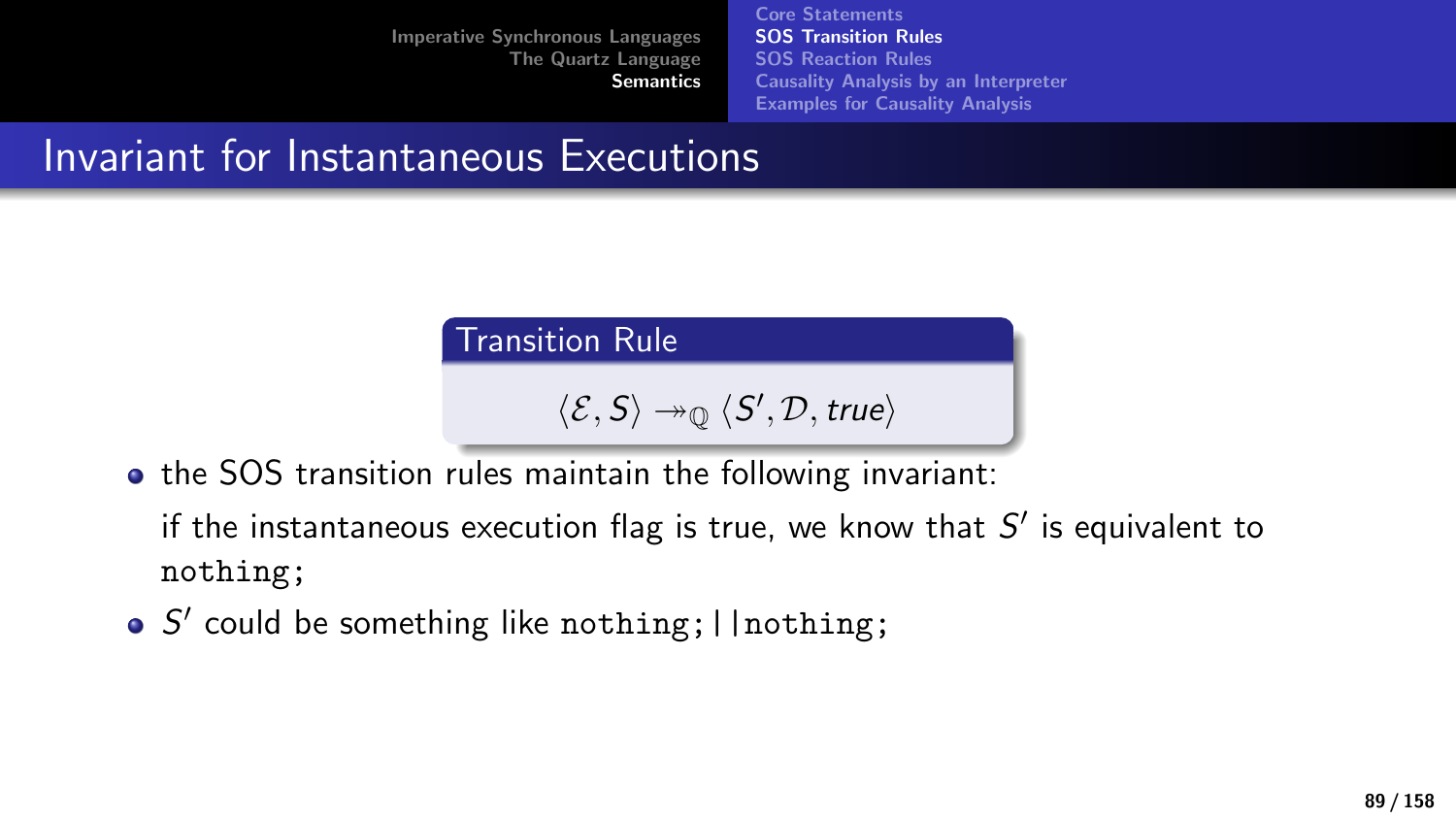[Core Statements](#page-73-0) [SOS Transition Rules](#page-84-0) [SOS Reaction Rules](#page-103-0) [Causality Analysis by an Interpreter](#page-125-0) [Examples for Causality Analysis](#page-134-0)

## Environments and Evaluation of Expressions

- the environment  $\mathcal E$  is a function that maps variables to values
- this models the memory of the program
- we write  $[\![\tau]\!]_{\mathcal{E}}$  to evaluate an expression  $\tau$  in environment  $\mathcal{E}$
- for example,  $\mathcal{E}(x) = 3$  and  $\mathcal{E}(y) = 5$  implies  $||x + y||_{\mathcal{E}} = 8$
- due to synchrony, environments are constant within a macro step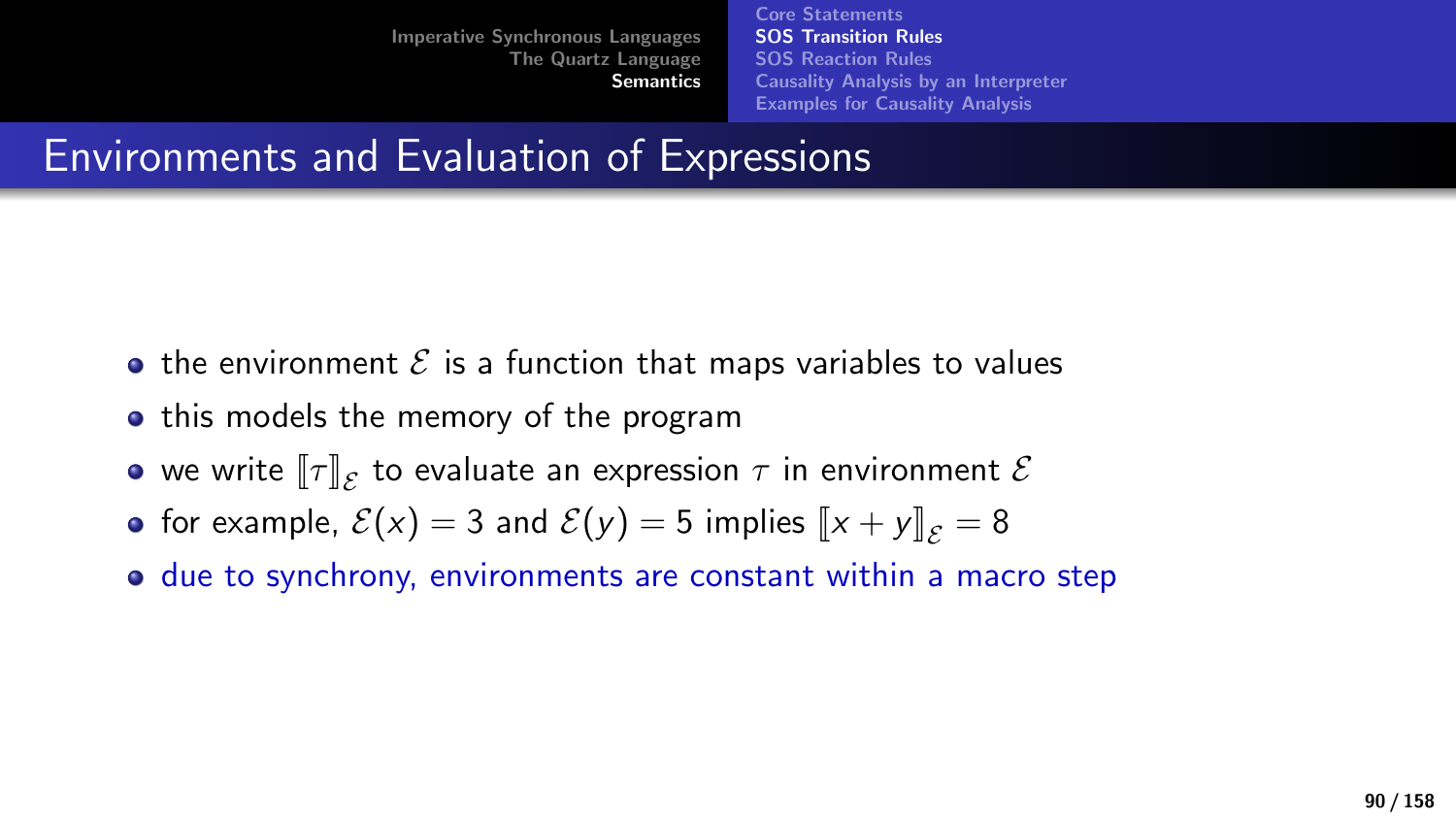[Core Statements](#page-73-0) [SOS Transition Rules](#page-84-0) [SOS Reaction Rules](#page-103-0) [Causality Analysis by an Interpreter](#page-125-0) [Examples for Causality Analysis](#page-134-0)

### Atomic Statements

 $\langle \mathcal{E}, \text{nothing} \rangle \rightarrow_{\mathbb{O}} \langle \text{nothing} \rangle$  $\langle \mathcal{E}, \ell : \text{pause} \rangle \rightarrow_{\mathbb{Q}} \langle \text{nothing, } \{ \} , \text{false} \rangle$  $\langle \mathcal{E}, x=\tau \rangle \rightarrow 0$  (nothing,  $\{x=\tau\}$ , true)  $\langle \mathcal{E}, \text{next}(x)=\tau \rangle \rightarrow 0$  (nothing, {next(x)= $\tau$ }, true)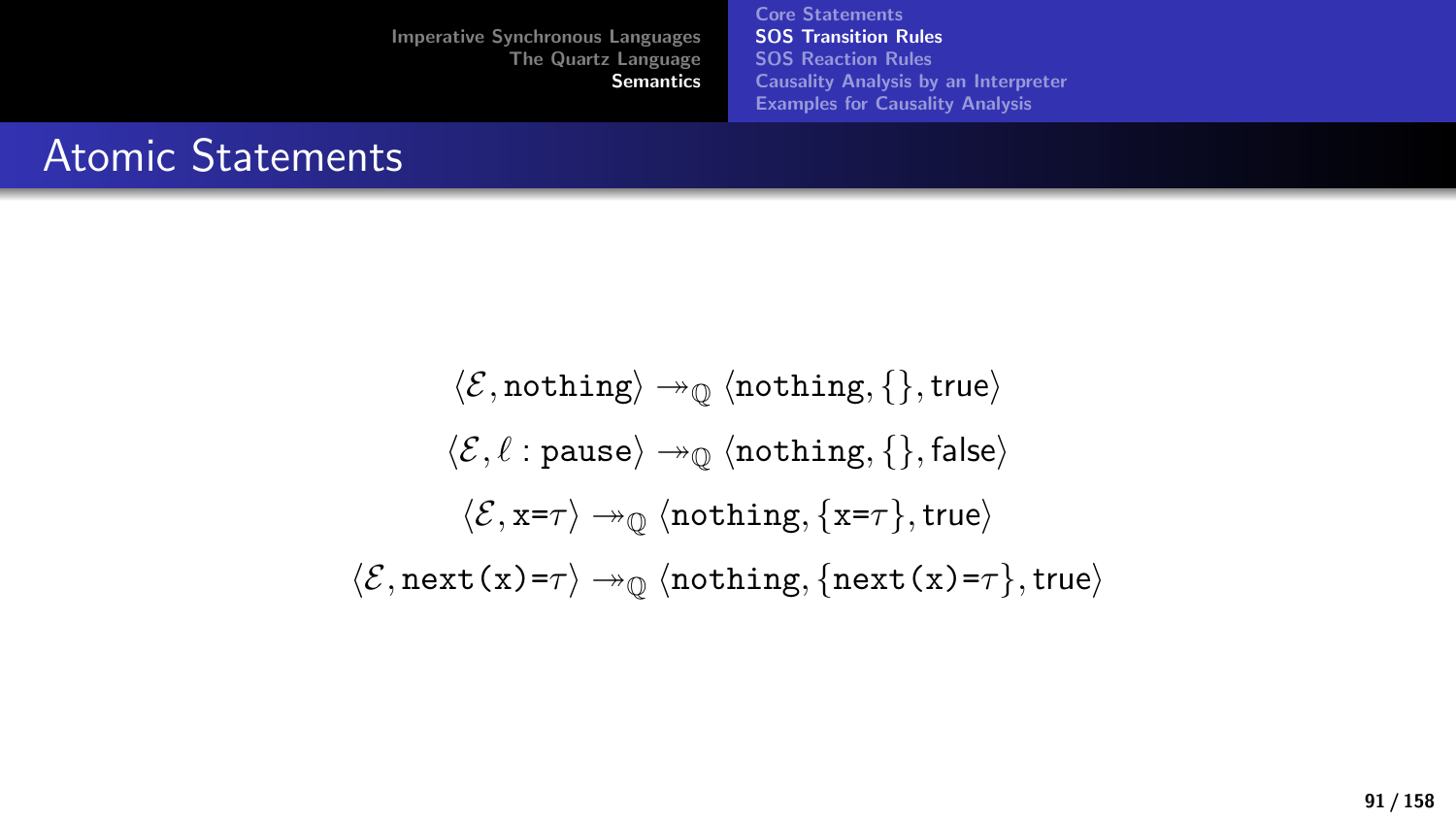[Core Statements](#page-73-0) [SOS Transition Rules](#page-84-0) [SOS Reaction Rules](#page-103-0) [Causality Analysis by an Interpreter](#page-125-0) [Examples for Causality Analysis](#page-134-0)

### **Conditional**

$$
\frac{\llbracket \sigma \rrbracket_{\mathcal{E}} = \text{true and } \langle \mathcal{E}, S_1 \rangle \twoheadrightarrow_{\mathbb{Q}} \langle S_1', \mathcal{D}_1, t_1 \rangle}{\langle \mathcal{E}, \text{if } (\sigma) \ S_1 \text{ else } S_2 \rangle \twoheadrightarrow_{\mathbb{Q}} \langle S_1', \mathcal{D}_1, t_1 \rangle}
$$

$$
\frac{\llbracket \sigma \rrbracket_{\mathcal{E}} = \text{false and } \langle \mathcal{E}, S_2 \rangle \twoheadrightarrow_{\mathbb{Q}} \langle S_2', \mathcal{D}_2, t_2 \rangle}{\langle \mathcal{E}, \text{if } (\sigma) \ S_1 \text{ else } S_2 \rangle \twoheadrightarrow_{\mathbb{Q}} \langle S_2', \mathcal{D}_2, t_2 \rangle}
$$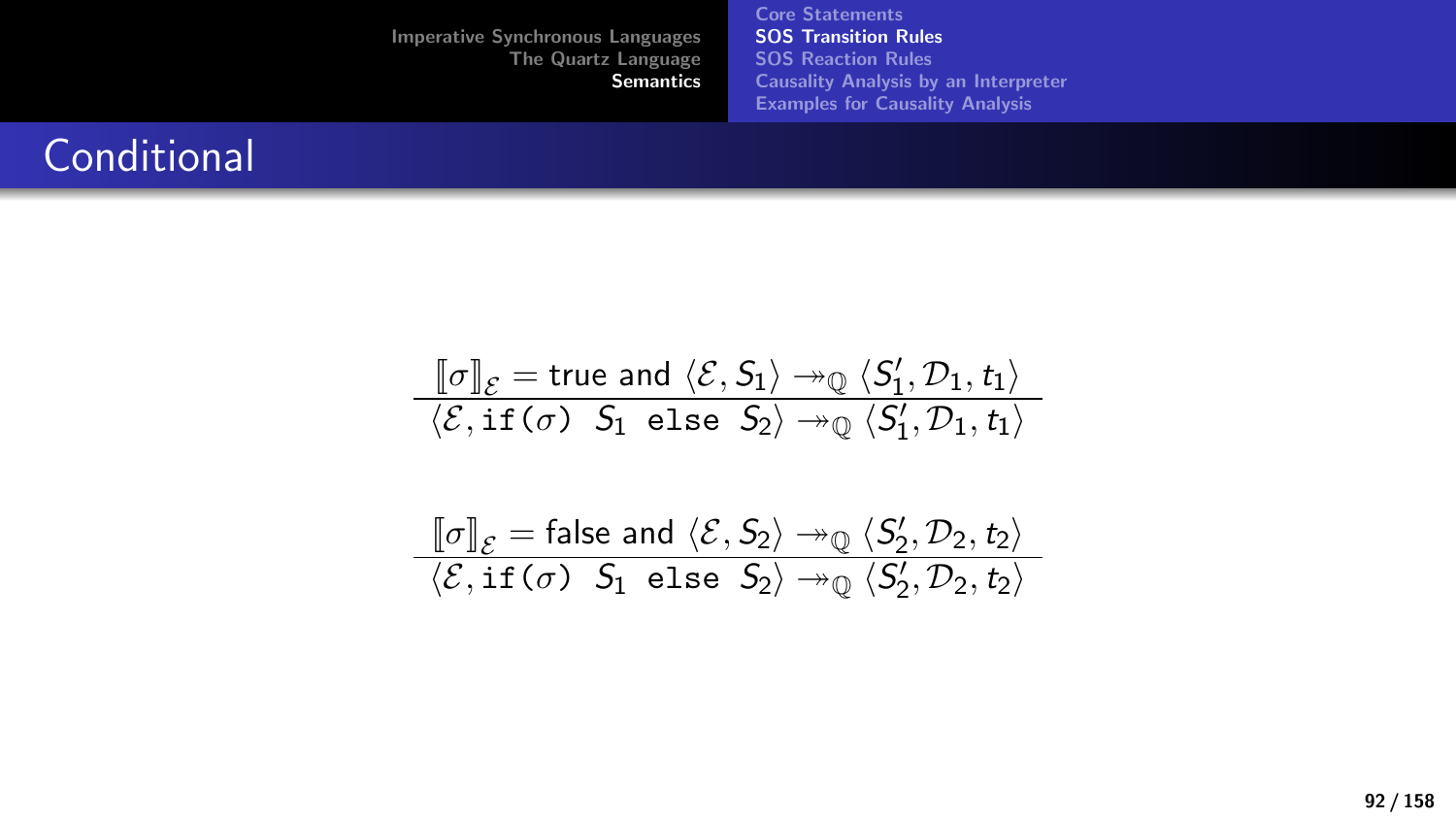[Core Statements](#page-73-0) [SOS Transition Rules](#page-84-0) [SOS Reaction Rules](#page-103-0) [Causality Analysis by an Interpreter](#page-125-0) [Examples for Causality Analysis](#page-134-0)



$$
\frac{\langle \mathcal{E}, \mathsf{S}_1 \rangle \twoheadrightarrow_{\mathbb{Q}} \langle \mathsf{S}'_1, \mathcal{D}_1, \mathsf{false} \rangle}{\langle \mathcal{E}, \{\mathsf{S}_1; \mathsf{S}_2\} \rangle \twoheadrightarrow_{\mathbb{Q}} \langle \{\mathsf{S}'_1; \mathsf{S}_2\}, \mathcal{D}_1, \mathsf{false} \rangle}
$$
\n
$$
\frac{\langle \mathcal{E}, \mathsf{S}_1 \rangle \twoheadrightarrow_{\mathbb{Q}} \langle \mathsf{S}'_1, \mathcal{D}_1, \mathsf{true} \rangle \wedge \langle \mathcal{E}, \mathsf{S}_2 \rangle \twoheadrightarrow_{\mathbb{Q}} \langle \mathsf{S}'_2, \mathcal{D}_2, \mathsf{t}_2 \rangle}{\langle \mathcal{E}, \{\mathsf{S}_1; \mathsf{S}_2\} \rangle \twoheadrightarrow_{\mathbb{Q}} \langle \mathsf{S}'_2, \mathcal{D}_1 \cup \mathcal{D}_2, \mathsf{t}_2 \rangle}
$$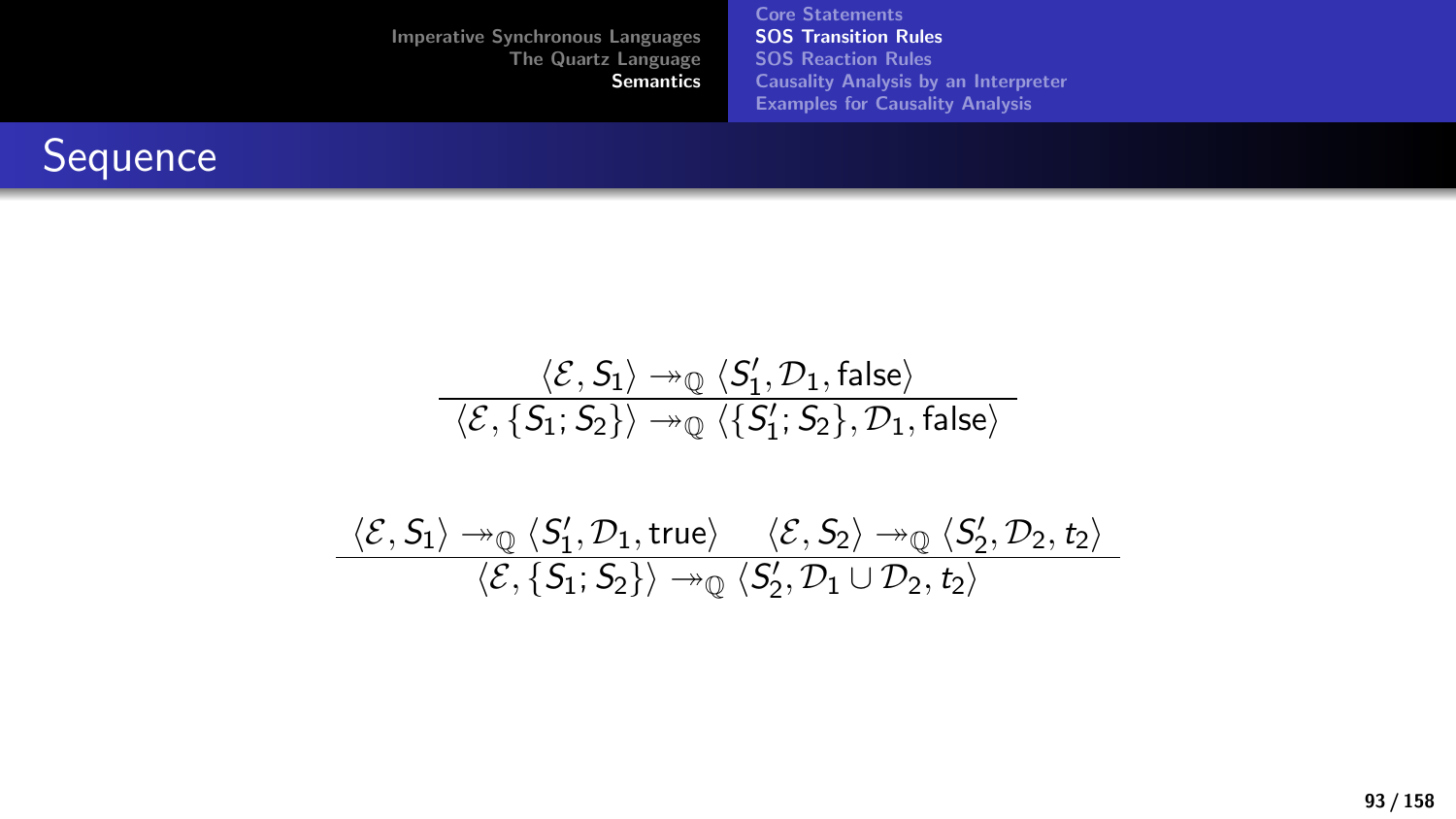[Core Statements](#page-73-0) [SOS Transition Rules](#page-84-0) [SOS Reaction Rules](#page-103-0) [Causality Analysis by an Interpreter](#page-125-0) [Examples for Causality Analysis](#page-134-0)

### Parallel Statement

$$
\frac{\langle \mathcal{E}, S_1 \rangle \twoheadrightarrow_{\mathbb{Q}} \langle S_1', \mathcal{D}_1, t_1 \rangle \quad \langle \mathcal{E}, S_2 \rangle \twoheadrightarrow_{\mathbb{Q}} \langle S_2', \mathcal{D}_2, t_2 \rangle}{\langle \mathcal{E}, \{S_1 \parallel S_2\} \rangle \twoheadrightarrow_{\mathbb{Q}} \langle \{S_1' \parallel S_2'\}, \mathcal{D}_1 \cup \mathcal{D}_2, t_1 \wedge t_2 \rangle}
$$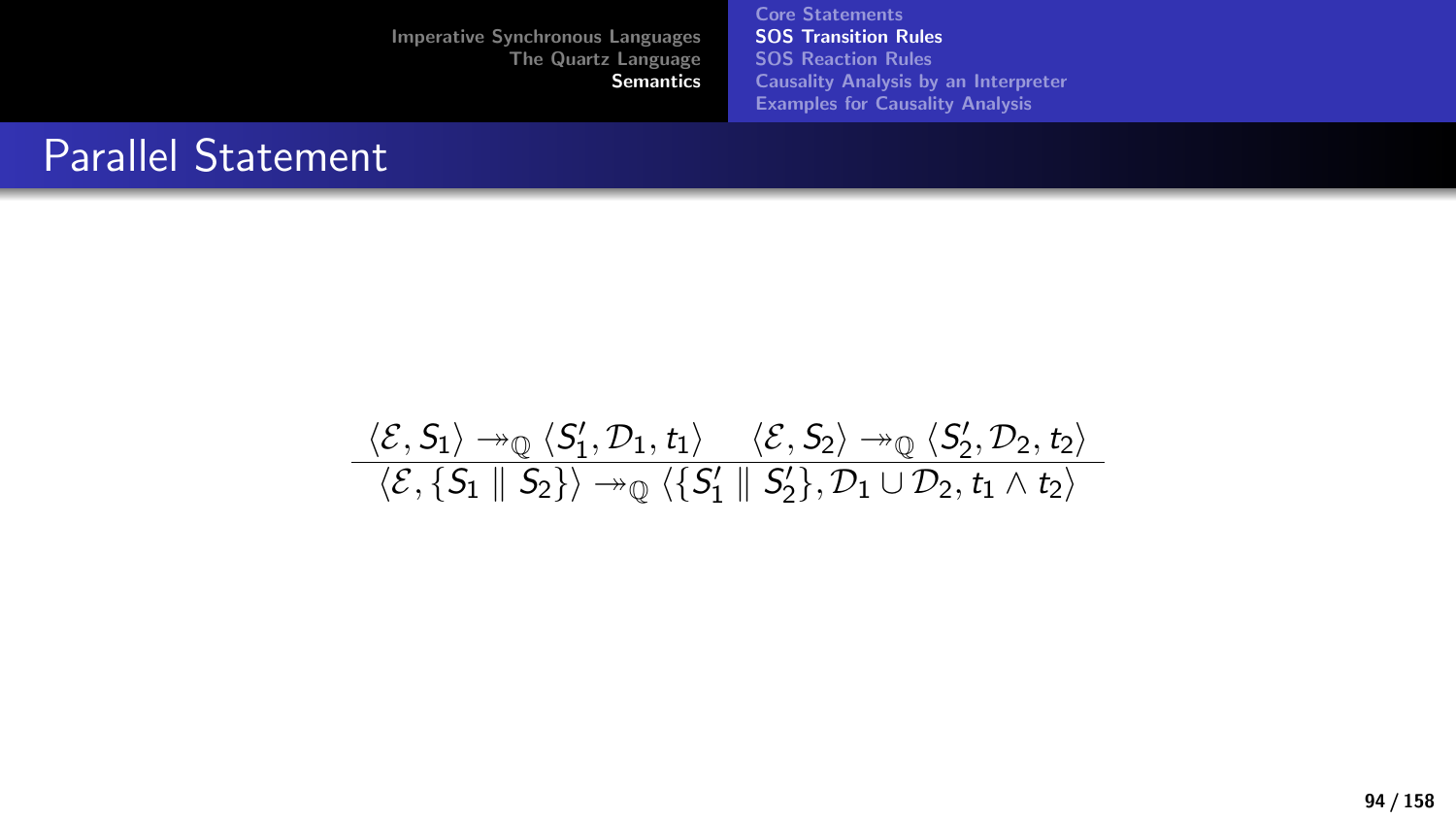[Core Statements](#page-73-0) [SOS Transition Rules](#page-84-0) [SOS Reaction Rules](#page-103-0) [Causality Analysis by an Interpreter](#page-125-0) [Examples for Causality Analysis](#page-134-0)

## do S while( $\sigma$ ) and while( $\sigma$ ) S

$$
\frac{\langle \mathcal{E}, \mathsf{S} \rangle \rightarrow_{\mathbb{Q}} \langle \mathsf{S}', \mathcal{D}, \mathsf{false} \rangle}{\langle \mathcal{E}, \mathsf{do} \ \mathsf{S} \ \text{while}(\sigma) \rangle \rightarrow_{\mathbb{Q}} \langle \{\mathsf{S}'; \ \text{while}(\sigma) \ \mathsf{S}\}, \mathcal{D}, \mathsf{false} \rangle}
$$

$$
\frac{\llbracket \sigma \rrbracket_{\mathcal{E}} = \mathsf{false}}{\langle \mathcal{E}, \mathsf{while}(\sigma) \mid S \rangle \rightarrow_{\mathbb{Q}} \langle \mathsf{nothinging}, \{\}, \mathsf{true} \rangle}
$$

$$
\textcolor{blue}{ \textcolor{blue}{ \big[ \sigma \big]_{\mathcal{E}} = \text{true and }\langle \mathcal{E}, \mathsf{S} \rangle \twoheadrightarrow_{\mathbb{Q}} \langle \mathsf{S}', \mathcal{D}, \mathsf{false} \rangle } } \textcolor{blue}{ \big\langle \mathcal{E}, \text{while} \text{ } (\sigma) \text{ } \mathsf{S} \big\rangle \twoheadrightarrow_{\mathbb{Q}} \big\langle \{\mathsf{S}'; \text{ while } (\sigma) \text{ } \mathsf{S}\}, \mathcal{D}, \mathsf{false} \big\rangle }
$$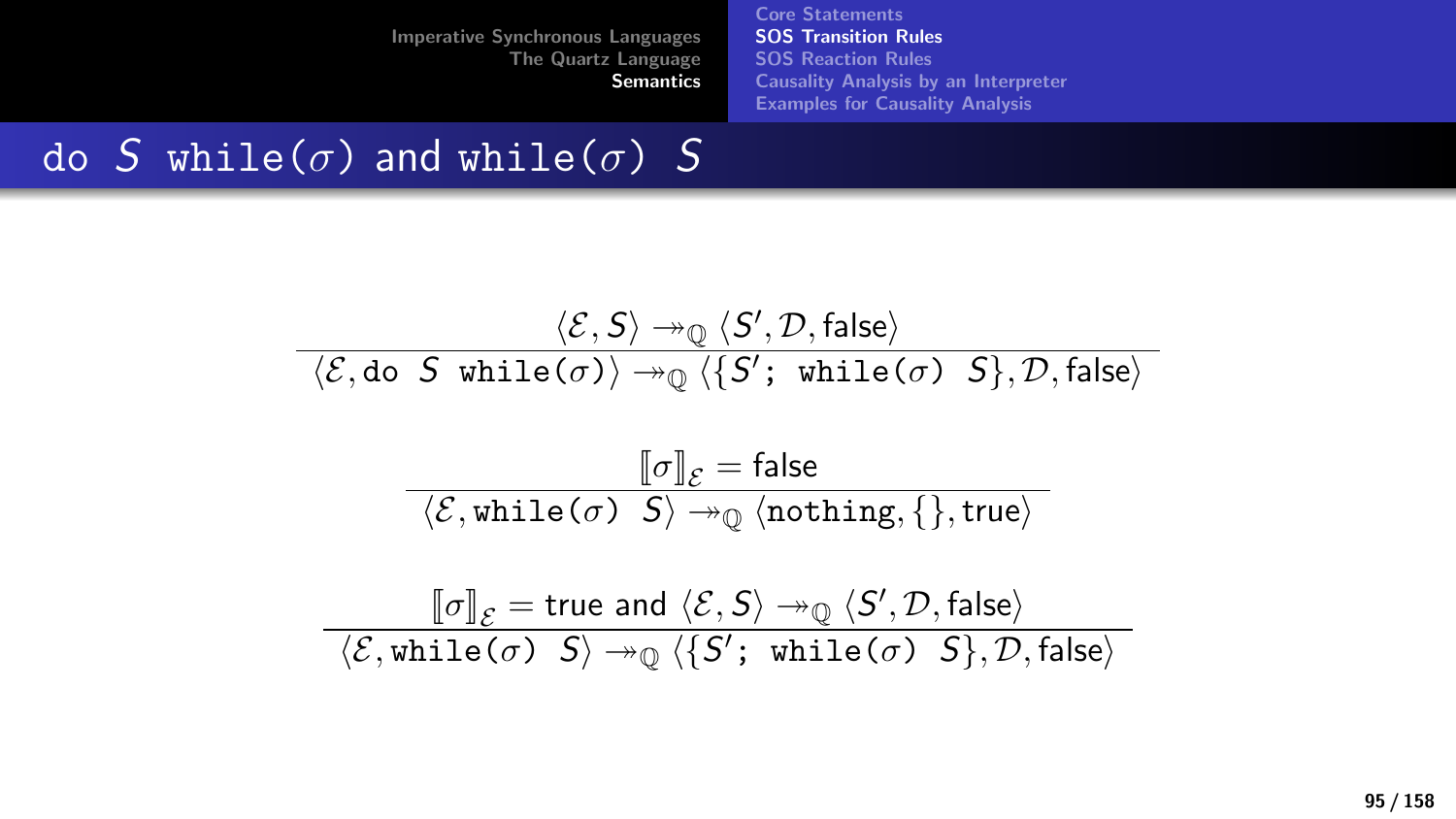[Core Statements](#page-73-0) [SOS Transition Rules](#page-84-0) [SOS Reaction Rules](#page-103-0) [Causality Analysis by an Interpreter](#page-125-0) [Examples for Causality Analysis](#page-134-0)

## Strong Delayed Abort

$$
\dfrac{\langle \mathcal{E}, \mathsf{S} \rangle \twoheadrightarrow_{\mathbb{Q}} \langle \mathsf{S}', \mathcal{D}, \mathsf{true} \rangle}{\langle \mathcal{E}, \mathsf{abort} \ \ \mathsf{S} \ \ \mathsf{when}(\sigma) \rangle \twoheadrightarrow_{\mathbb{Q}} \langle \mathsf{nothing} \mathsf{inning}, \mathcal{D}, \mathsf{true} \rangle}
$$

$$
\dfrac{\langle \mathcal{E}, S \rangle \twoheadrightarrow_{\mathbb{Q}} \langle S', \mathcal{D}, \text{false} \rangle}{\langle \mathcal{E}, \text{abort } S \text{ when}(\sigma) \rangle \twoheadrightarrow_{\mathbb{Q}} \langle \begin{bmatrix} \text{immediate abort } S' \\ \text{when}(\sigma) \end{bmatrix}, \mathcal{D}, \text{false} \rangle}
$$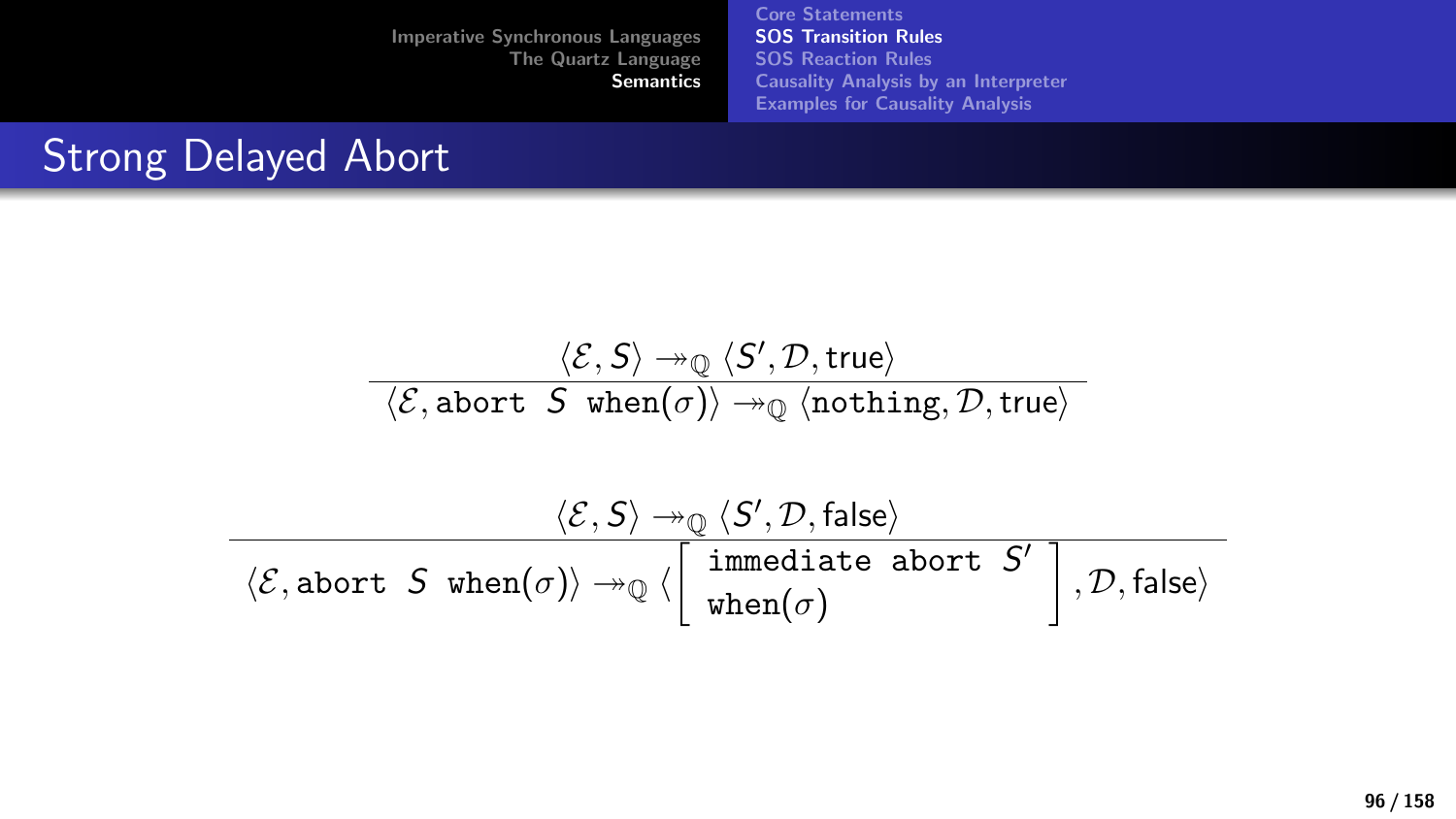[Core Statements](#page-73-0) [SOS Transition Rules](#page-84-0) [SOS Reaction Rules](#page-103-0) [Causality Analysis by an Interpreter](#page-125-0) [Examples for Causality Analysis](#page-134-0)

## Strong Immediate Abort

| $[\![\sigma]\!]_{\mathcal{E}} = \mathsf{true}$                                                                                                                                                                                                                                                                                                                                                                                                                                                                                          |  |  |  |
|-----------------------------------------------------------------------------------------------------------------------------------------------------------------------------------------------------------------------------------------------------------------------------------------------------------------------------------------------------------------------------------------------------------------------------------------------------------------------------------------------------------------------------------------|--|--|--|
| $\overline{\langle \mathcal{E}, \begin{bmatrix} \text{immediate abort } S \\ \text{when}(\sigma) \end{bmatrix}} \rangle \rightarrow_{\mathbb{Q}} \langle \text{nothing}, \{\}, \text{true}\rangle$                                                                                                                                                                                                                                                                                                                                      |  |  |  |
|                                                                                                                                                                                                                                                                                                                                                                                                                                                                                                                                         |  |  |  |
| $\label{eq:21} \begin{array}{c} \quad \  \  \, \left\  \sigma \right\ _{\mathcal{E}}=\text{false and }\left\langle \mathcal{E},\mathsf{S} \right\rangle \twoheadrightarrow_{\mathbb{Q}} \left\langle \mathsf{S}',\mathcal{D},\textsf{true} \right\rangle \\ \text{\hspace{0.5cm}} \left\langle \mathcal{E}, \left\lceil \begin{array}{cl} \text{immediate abort } \mathsf{S} \\ \text{when}(\sigma) \end{array} \right\rceil \right\rangle \twoheadrightarrow_{\mathbb{Q}} \left\langle \text{nothing, true} \right\rangle \end{array}$ |  |  |  |
|                                                                                                                                                                                                                                                                                                                                                                                                                                                                                                                                         |  |  |  |
| $[\![\sigma]\!]_{\mathcal{E}} = \text{false}$ and $\langle \mathcal{E}, \mathcal{S} \rangle \rightarrow_{\mathbb{Q}} \langle \mathcal{S}', \mathcal{D}, \mathsf{false} \rangle$                                                                                                                                                                                                                                                                                                                                                         |  |  |  |
| $\overline{\langle \mathcal{E}, \begin{array}{ l }\end{array}}\xspace{1mmediate abort S}\nightharpoonup\overline{\mathcal{S}}\xspace{1mmediate abort S'\nightharpoonup\overline{\mathcal{S}}\xspace{1mmediate abort S'\nightharpoonup\overline{\mathcal{S}}\xspace}\n\overline{\langle \mathcal{D}, \mathsf{false} \rangle}\xspace{1mmediate abort S'\nightharpoonup\overline{\mathcal{S}}\xspace\n\end{array}\n\right \xspace{1mm}$                                                                                                    |  |  |  |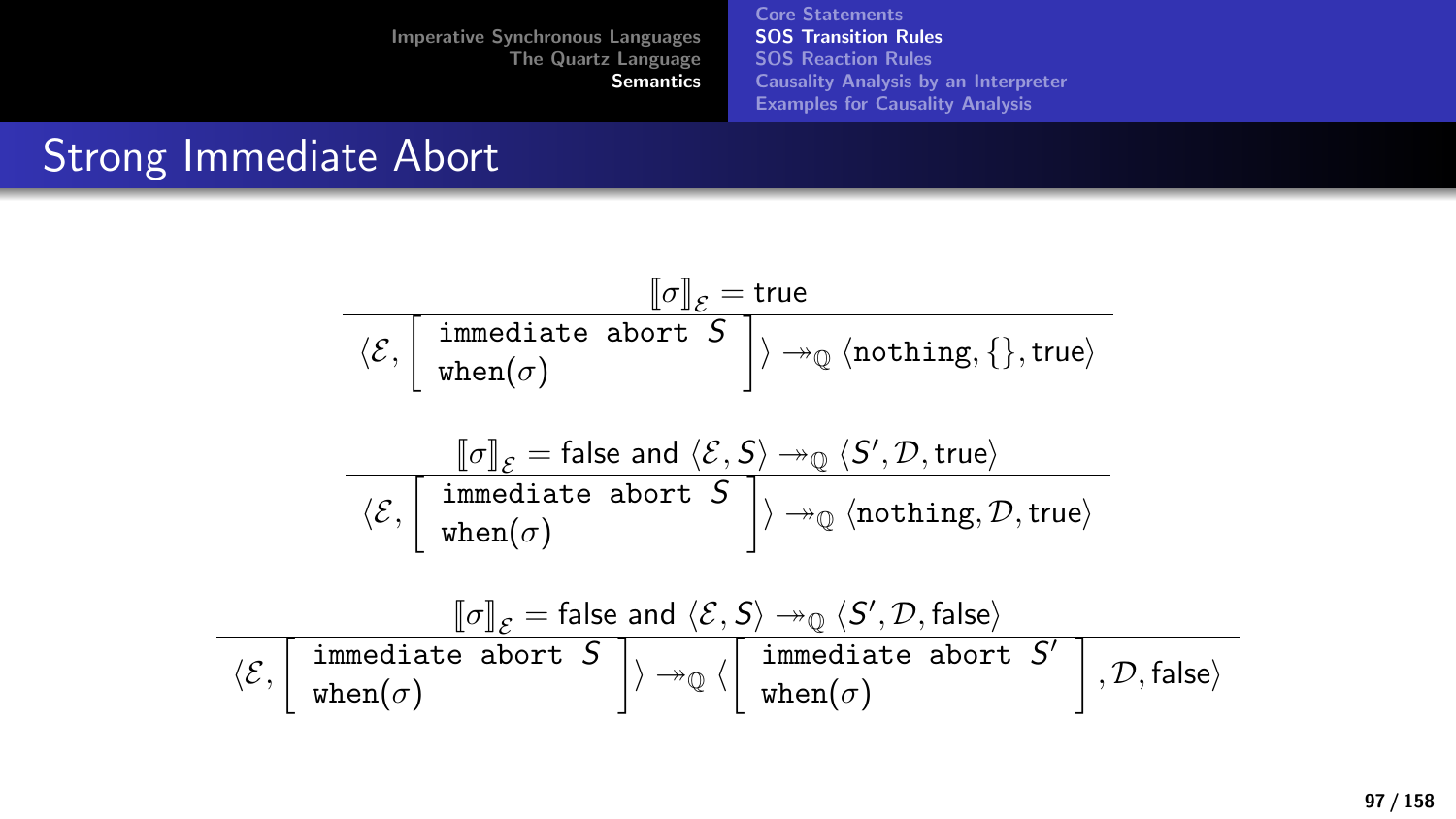[Core Statements](#page-73-0) [SOS Transition Rules](#page-84-0) [SOS Reaction Rules](#page-103-0) [Causality Analysis by an Interpreter](#page-125-0) [Examples for Causality Analysis](#page-134-0)

## Weak Delayed Abort

$$
\frac{\langle \mathcal{E}, \mathsf{S} \rangle \twoheadrightarrow_{\mathbb{Q}} \langle \mathsf{S}', \mathcal{D}, \mathsf{true} \rangle}{\langle \mathcal{E}, \begin{bmatrix} \text{ weak abort } \mathsf{S} \\ \text{when}(\sigma) \end{bmatrix} \rangle \twoheadrightarrow_{\mathbb{Q}} \langle \text{nothing, True} \rangle}
$$

$$
\overline{\langle \mathcal{E}, \left[\begin{array}{c}\text{weak abort } \mathcal{S} \\ \text{when}(\sigma)\end{array}\right]\rangle \xrightarrow[]{} \mathbb{Q}} \langle \left[\begin{array}{c}\langle \mathcal{E}, \mathcal{S}\rangle \xrightarrow[]{} \mathbb{Q} \langle \mathcal{S}', \mathcal{D}, \text{false}\rangle\\\text{weak immediate abort } \mathcal{S}'\end{array}\right], \mathcal{D}, \text{false}\rangle}
$$

98 / 158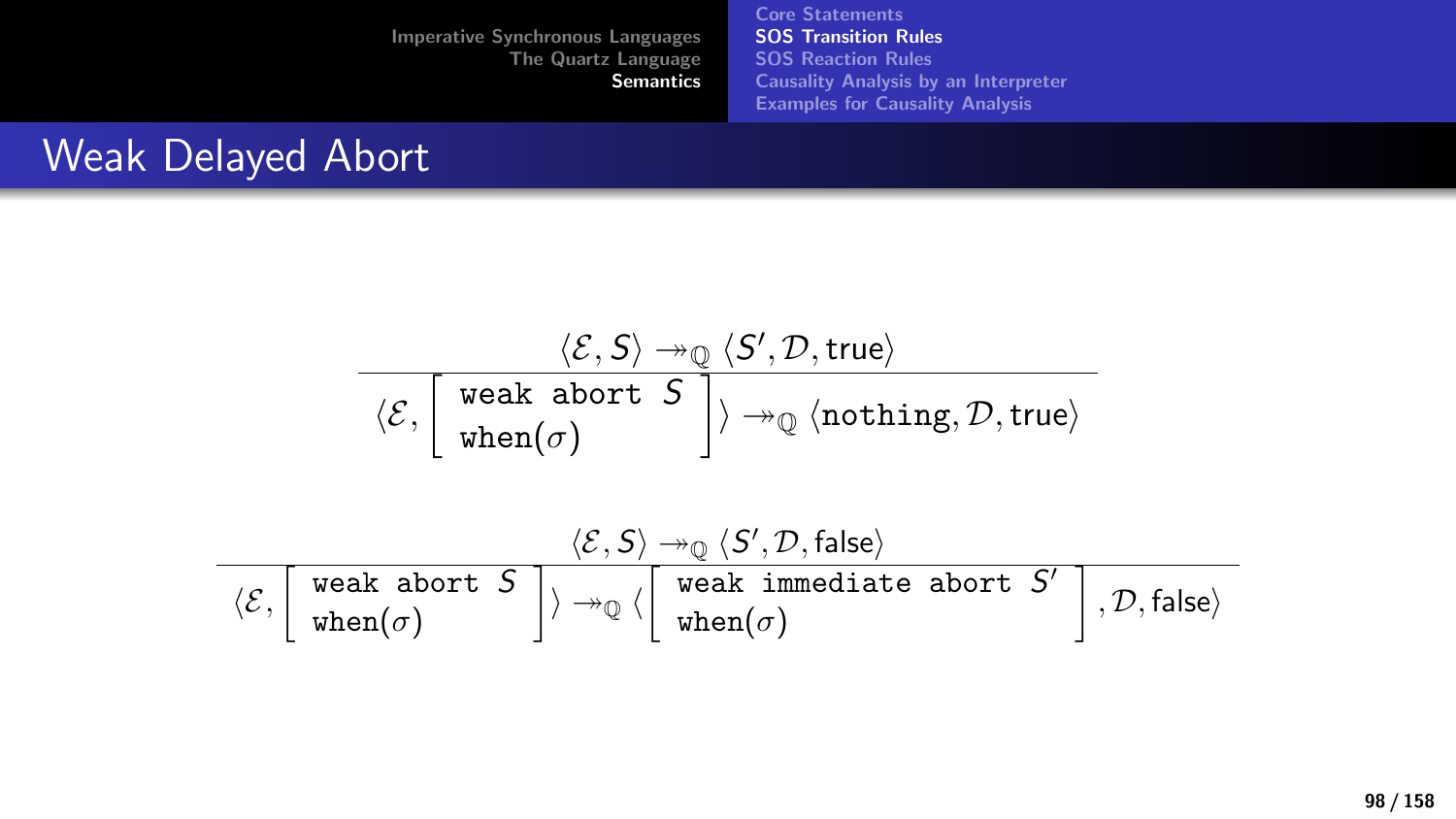[Core Statements](#page-73-0) [SOS Transition Rules](#page-84-0) [SOS Reaction Rules](#page-103-0) [Causality Analysis by an Interpreter](#page-125-0) [Examples for Causality Analysis](#page-134-0)

## Weak Immediate Abort

$$
\begin{array}{c}\n\boxed{[\sigma]_{\mathcal{E}} = \text{true and } \langle \mathcal{E}, \mathsf{S} \rangle \twoheadrightarrow_{\mathbb{Q}} \langle \mathsf{S}', \mathcal{D}, \mathsf{t} \rangle} \\
\boxed{\langle \mathcal{E}, \boxed{\text{weak immediate abort S}} \rangle \twoheadrightarrow_{\mathbb{Q}} \langle \text{nothing, \mathsf{F}} \rangle} \\
\boxed{\langle \mathcal{E}, \boxed{\text{weak immediate abort S}} \rangle \twoheadrightarrow_{\mathbb{Q}} \langle \mathsf{S}', \mathcal{D}, \mathsf{true} \rangle} \\
\boxed{\langle \mathcal{E}, \boxed{\text{weak immediate abort S}} \rangle \twoheadrightarrow_{\mathbb{Q}} \langle \text{nothing, \mathsf{F}} \rangle} \\
\boxed{\langle \mathcal{E}, \boxed{\text{weak immediate abort S}} \rangle \twoheadrightarrow_{\mathbb{Q}} \langle \text{nothing, \mathsf{F}} \rangle} \\
\boxed{\langle \mathcal{E}, \boxed{\text{weak immediate abort S}} \rangle \twoheadrightarrow_{\mathbb{Q}} \langle \mathsf{S}', \mathcal{D}, \mathsf{false} \rangle} \\
\boxed{\langle \mathcal{E}, \boxed{\text{weak immediate abort S}} \rangle \twoheadrightarrow_{\mathbb{Q}} \langle \boxed{\text{weak immediate abort S}^{'}} \rangle, \mathcal{D}, \mathsf{false}} \\
\boxed{\langle \mathcal{E}, \boxed{\text{when}(\sigma)}}\n\end{array}
$$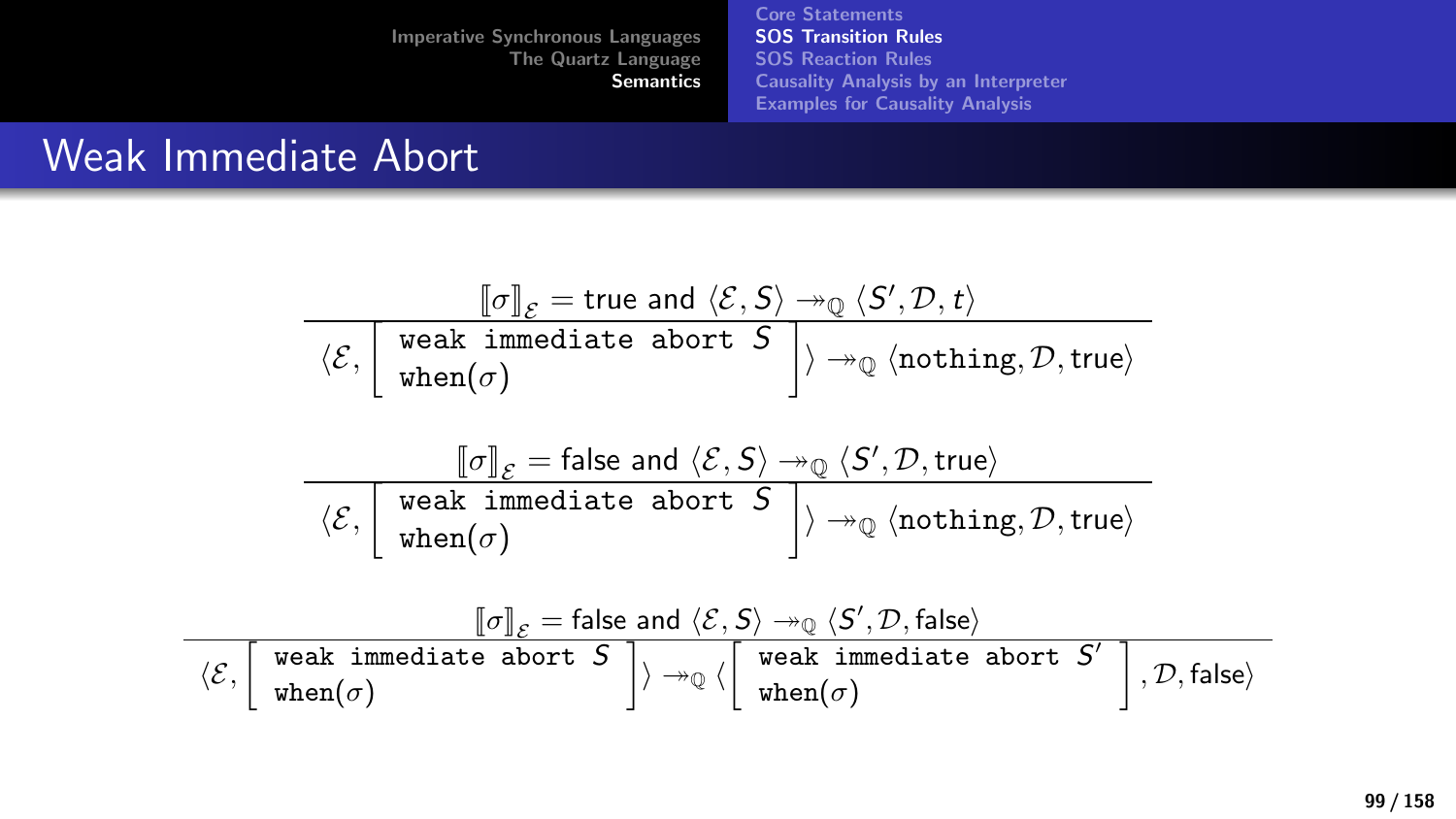[Core Statements](#page-73-0) [SOS Transition Rules](#page-84-0) [SOS Reaction Rules](#page-103-0) [Causality Analysis by an Interpreter](#page-125-0) [Examples for Causality Analysis](#page-134-0)

## Strong Delayed Suspend

$$
\frac{\langle \mathcal{E}, \mathsf{S} \rangle \rightarrow_{\mathbb{Q}} \langle \mathsf{S}', \mathcal{D}, \mathsf{true} \rangle}{\langle \mathcal{E}, \text{suspended } \mathsf{S} \text{ when}(\sigma) \rangle \rightarrow_{\mathbb{Q}} \langle \text{nothing,} \mathcal{D}, \mathsf{true} \rangle}
$$

$$
\dfrac{\langle \mathcal{E}, \mathsf{S} \rangle \twoheadrightarrow_{\mathbb{Q}} \langle \mathsf{S}', \mathcal{D}, \mathsf{false} \rangle}{\langle \mathcal{E}, \text{suspend } \mathsf{S} \text{ when}(\sigma) \rangle \twoheadrightarrow_{\mathbb{Q}} \langle \begin{bmatrix} \text{immediate suspend } \mathsf{S}' \\ \text{when}(\sigma) \end{bmatrix}, \mathcal{D}, \mathsf{false} \rangle}
$$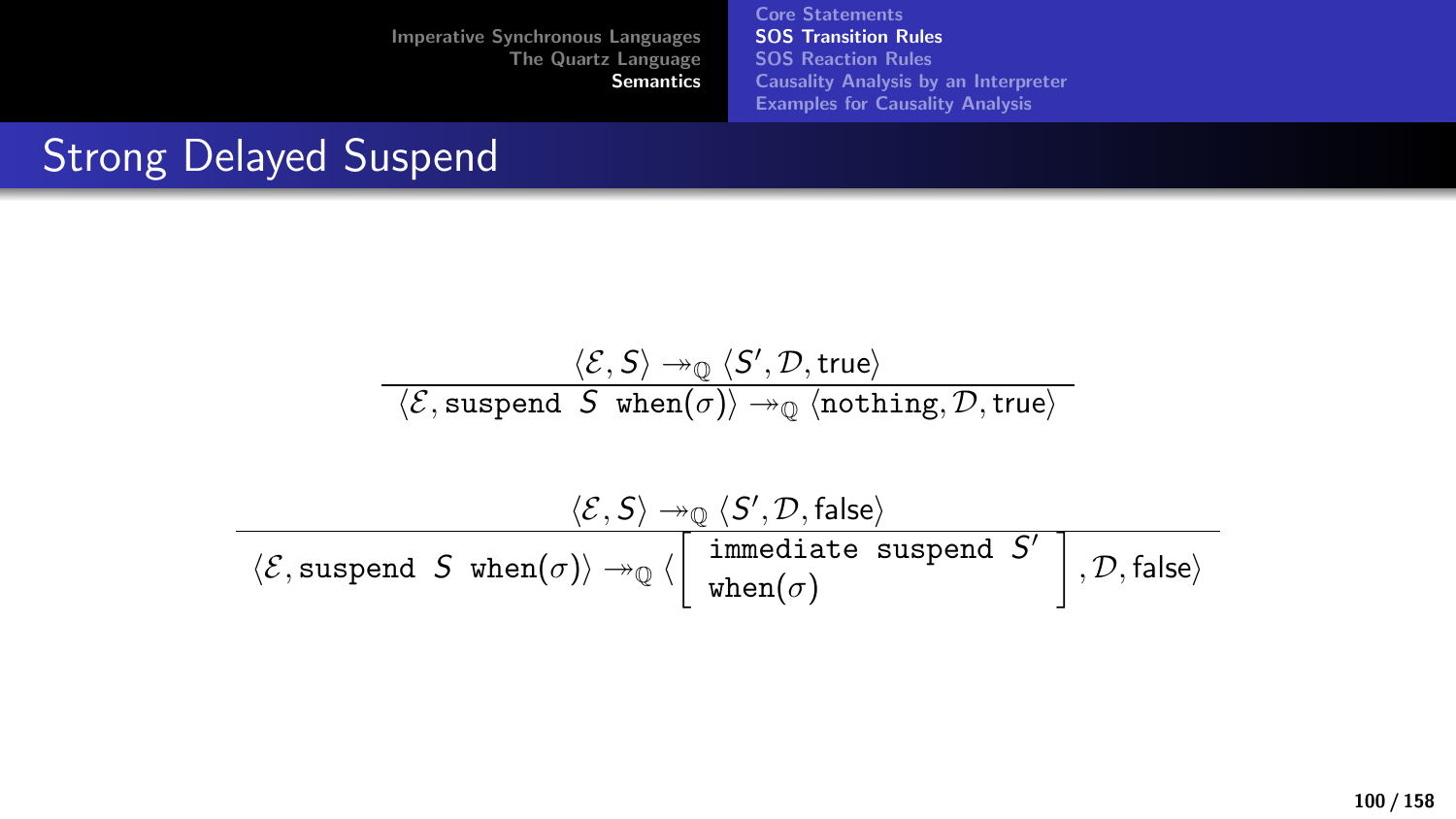[Core Statements](#page-73-0) [SOS Transition Rules](#page-84-0) [SOS Reaction Rules](#page-103-0) [Causality Analysis by an Interpreter](#page-125-0) [Examples for Causality Analysis](#page-134-0)

## Strong Immediate Suspend

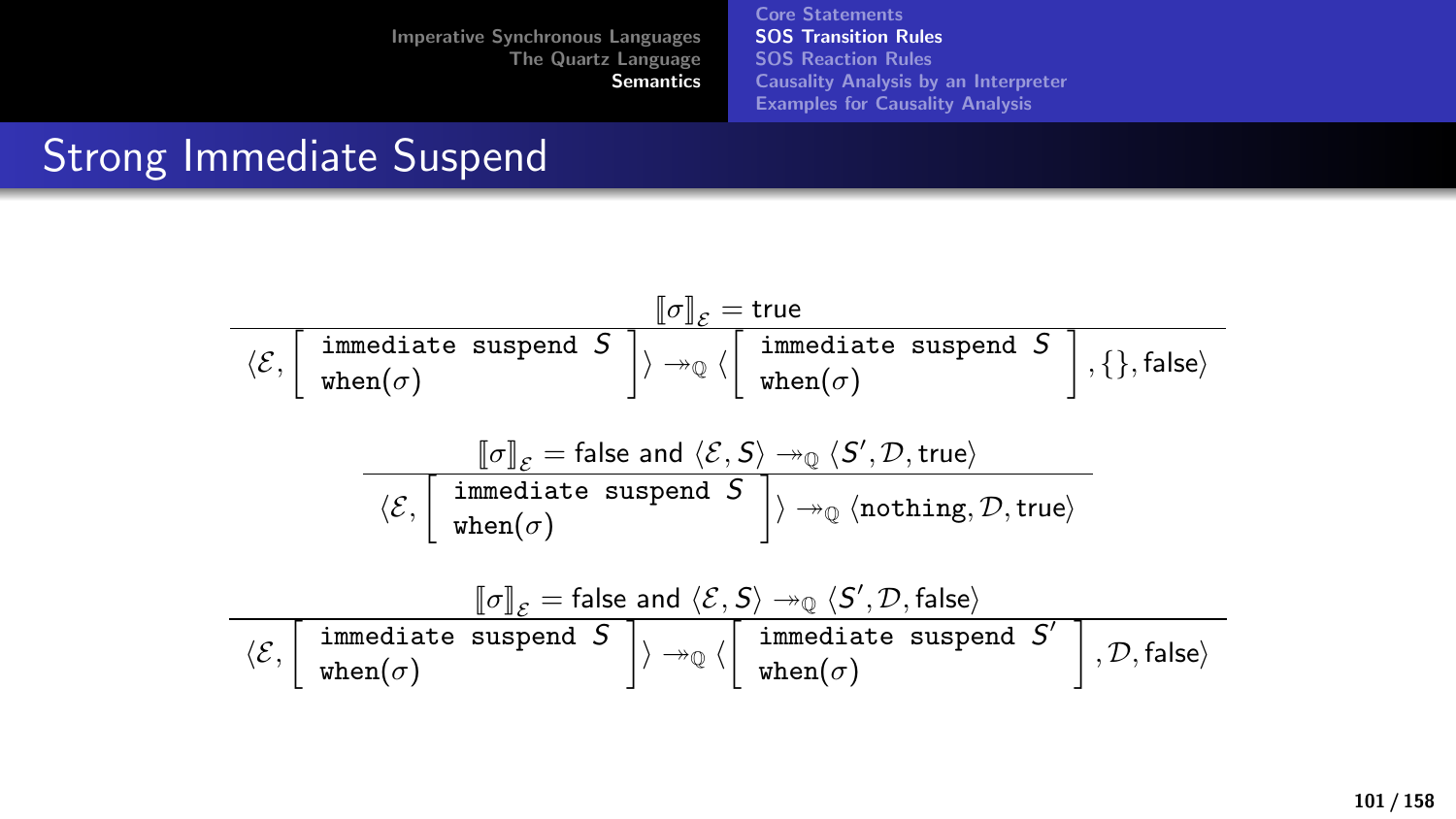[Core Statements](#page-73-0) [SOS Transition Rules](#page-84-0) [SOS Reaction Rules](#page-103-0) [Causality Analysis by an Interpreter](#page-125-0) [Examples for Causality Analysis](#page-134-0)

## Weak Delayed Suspend

$$
\dfrac{\langle \mathcal{E}, \mathsf{S} \rangle \twoheadrightarrow_{\mathbb{Q}} \langle \mathsf{S}', \mathcal{D}, \mathsf{true} \rangle}{\langle \mathcal{E}, \left[ \begin{array}{c} \mathsf{weak}\ \mathsf{supend}\ \mathsf{S} \\\mathsf{when}(\sigma) \end{array} \right] \rangle \twoheadrightarrow_{\mathbb{Q}} \langle \mathsf{nothinging}, \mathcal{D}, \mathsf{true} \rangle}
$$

$$
\dfrac{\langle \mathcal{E}, \mathsf{S} \rangle \twoheadrightarrow_{\mathbb{Q}} \langle \mathsf{S}', \mathcal{D}, \mathsf{false} \rangle}{\langle \mathcal{E}, \begin{bmatrix} \text{ weak }\text{supend } \mathsf{S} \end{bmatrix} \rangle \twoheadrightarrow_{\mathbb{Q}} \langle \begin{bmatrix} \text{weak }\text{immediate }\text{supend } \mathsf{S}' \end{bmatrix}, \mathcal{D}, \mathsf{false} \rangle}
$$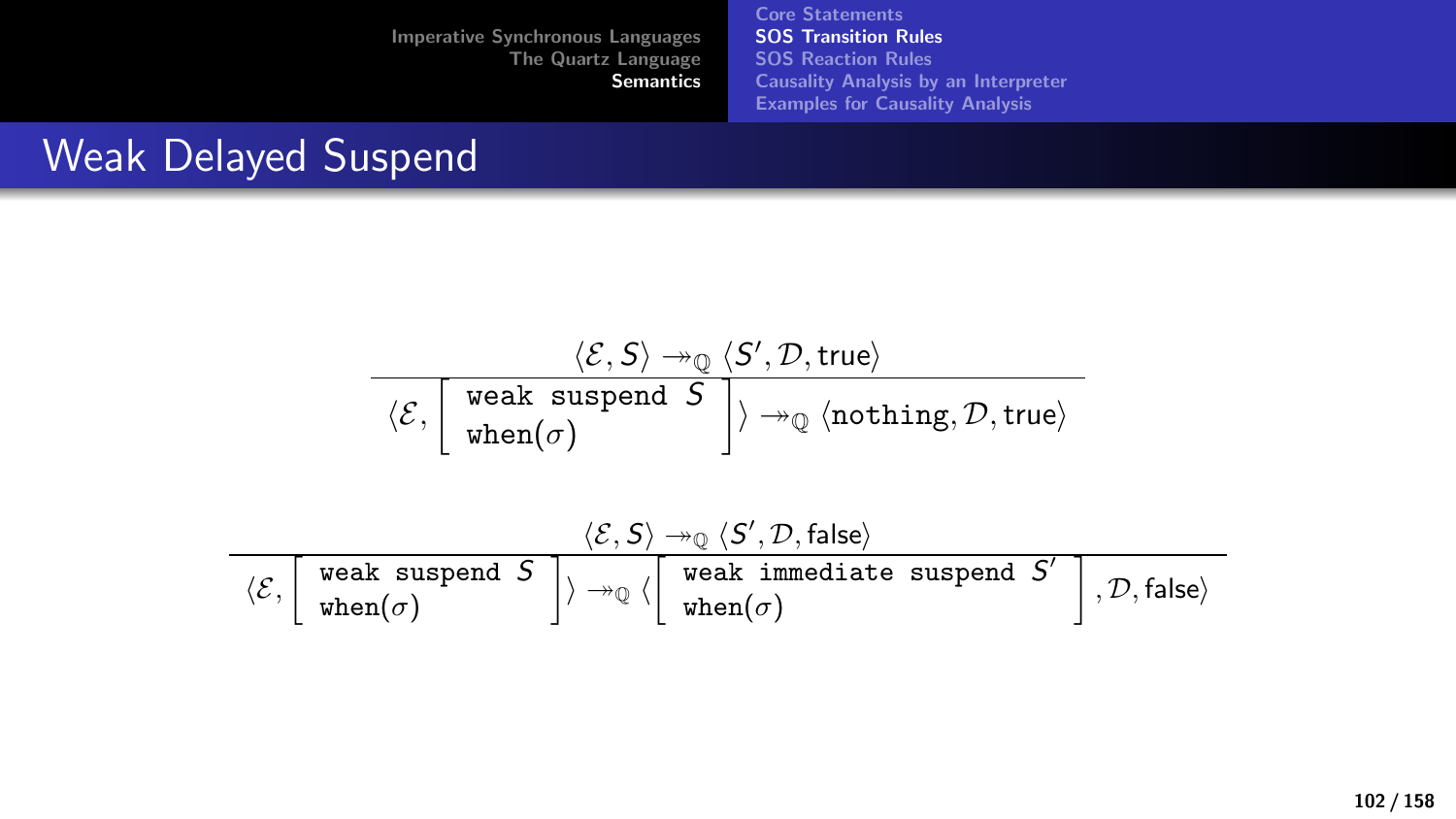[Core Statements](#page-73-0) [SOS Transition Rules](#page-84-0) [SOS Reaction Rules](#page-103-0) [Causality Analysis by an Interpreter](#page-125-0) [Examples for Causality Analysis](#page-134-0)

## Weak Immediate Suspend

÷,

$$
\begin{array}{c}\n\left[\sigma\right]_{\mathcal{E}} = \text{true and } \langle \mathcal{E}, \mathsf{S} \rangle \rightarrow_{\mathbb{Q}} \langle \mathsf{S}', \mathcal{D}, t \rangle \\
\langle \mathcal{E}, \left[\begin{array}{c} \text{weak immediate suspend } \mathsf{S} \\ \text{when}(\sigma) \end{array}\right] \rangle \rightarrow_{\mathbb{Q}} \langle \left[\begin{array}{c} \text{weak immediate suspend } \mathsf{S} \\ \text{when}(\sigma) \end{array}\right], \mathcal{D}, \text{false} \rangle \\
\hline\n\left[\sigma\right]_{\mathcal{E}} = \text{false and } \langle \mathcal{E}, \mathsf{S} \rangle \rightarrow_{\mathbb{Q}} \langle \mathsf{S}', \mathcal{D}, \text{true} \rangle \\
\hline\n\left[\sigma\right]_{\mathcal{E}} = \text{false and } \langle \mathcal{E}, \mathsf{S} \rangle \rightarrow_{\mathbb{Q}} \langle \mathsf{S}', \mathcal{D}, \text{true} \rangle \\
\hline\n\left[\begin{array}{c} \text{weak immediate suspend } \mathsf{S} \\ \text{when}(\sigma) \end{array}\right] \rangle \rightarrow_{\mathbb{Q}} \langle \text{nothing, } \mathsf{Infinite} \rangle \\
\hline\n\left[\begin{array}{c} \langle \mathcal{E}, \left[\begin{array}{c} \text{weak immediate suspend } \mathsf{S}, \mathsf{S} \rangle \rightarrow_{\mathbb{Q}} \langle \mathsf{S}', \mathcal{D}, \text{false} \rangle \\ \mathsf{S}' \end{array}\right], \mathsf{true} \rangle \\
\hline\n\left[\begin{array}{c} \text{weak immediate suspend } \mathsf{S}' \\ \mathsf{S}' \\ \text{when}(\sigma) \end{array}\right] \rangle \rightarrow_{\mathbb{Q}} \langle \left[\begin{array}{c} \text{weak immediate suspend } \mathsf{S}' \\ \mathsf{S}' \\ \text{when}(\sigma) \end{array}\right], \mathcal{D}, \text{false} \rangle\n\end{array}\right]\n\end{array}
$$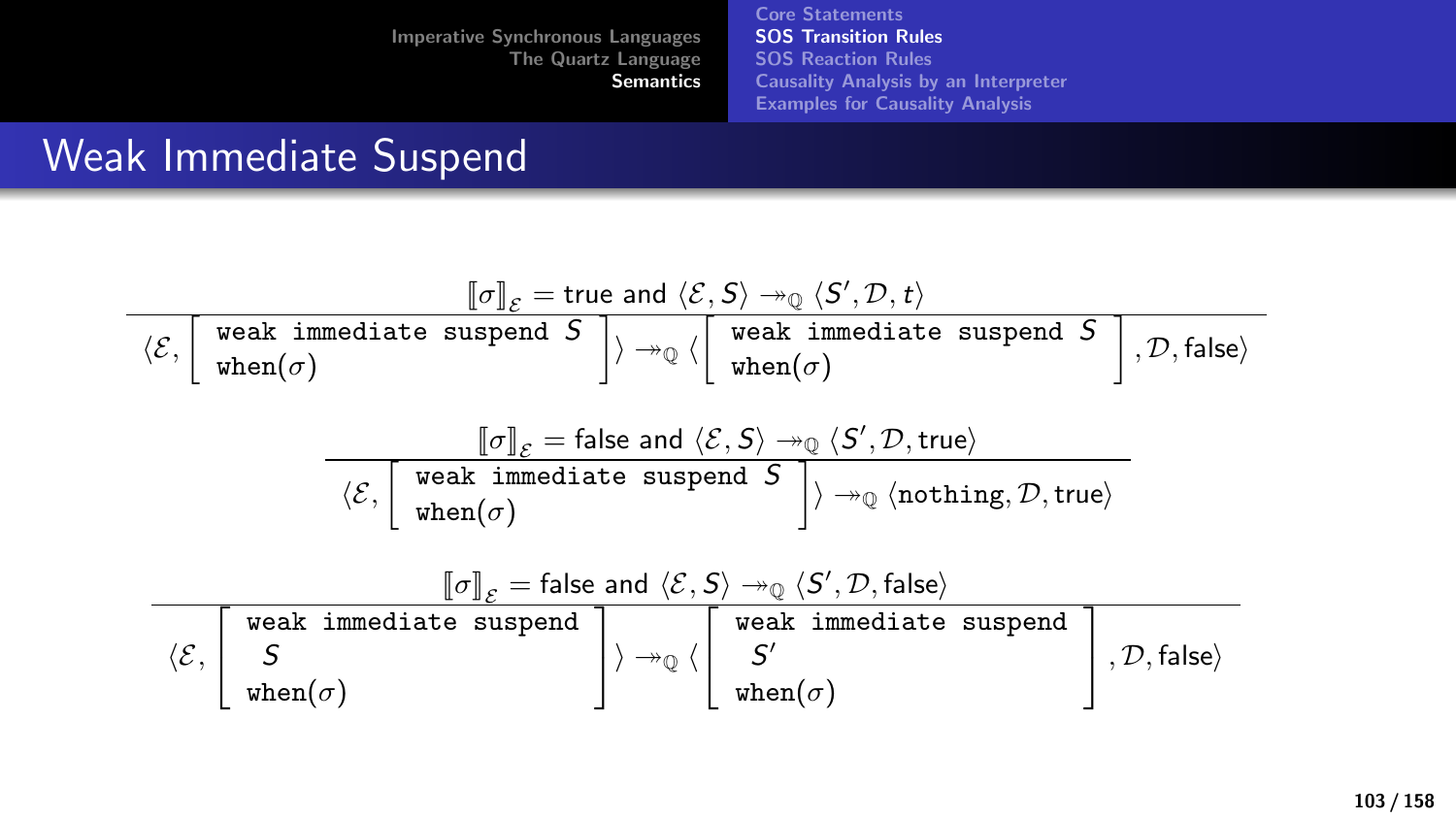[Core Statements](#page-73-0) [SOS Transition Rules](#page-84-0) [SOS Reaction Rules](#page-103-0) [Causality Analysis by an Interpreter](#page-125-0) [Examples for Causality Analysis](#page-134-0)

# <span id="page-103-0"></span>Computing the Reaction

- using the SOS transition rules, we can compute the statement that has to be executed in the next macro step
- this is the update of the internal control flow state
- it remains to determine the outputs for given inputs and a given statement
- to this end, we make use of SOS reaction rules
- these rules work with an incomplete environment  $\mathcal E$
- this environment  $\mathcal E$  is then completed step by step
- $\bullet$  to this end, we estimate the sets of assignments that must/can be executed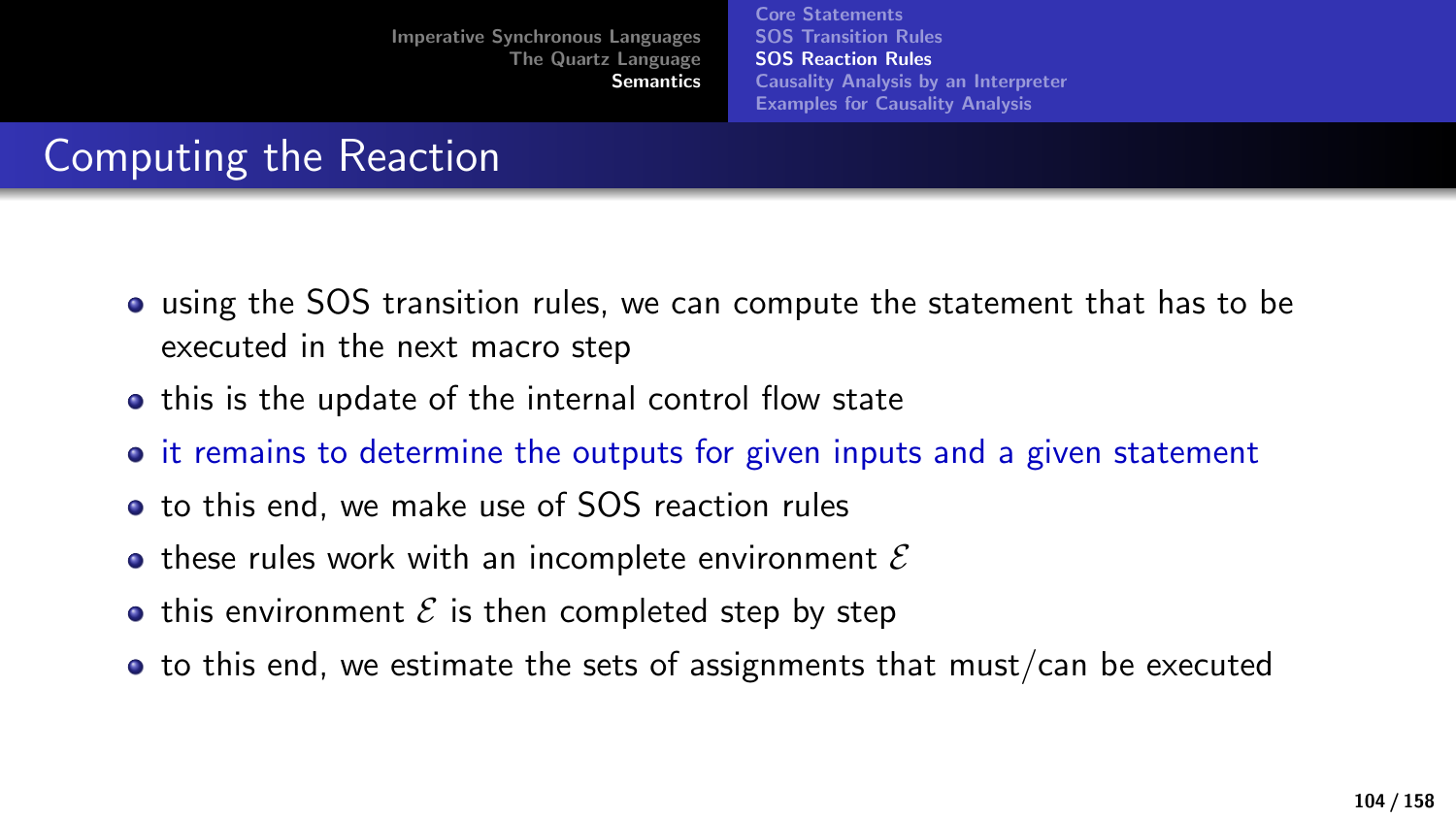[Core Statements](#page-73-0) [SOS Transition Rules](#page-84-0) [SOS Reaction Rules](#page-103-0) [Causality Analysis by an Interpreter](#page-125-0) [Examples for Causality Analysis](#page-134-0)

# Incomplete Environments

• to compute the reactions.

we start with an incomplete environment  $\mathcal{E}_0$ 

- $\bullet$   $\mathcal{E}_0$  has known values for all inputs
- but has no values for the outputs
- to this end, we make use of the value  $\perp$  that indicates that a value is not yet known
- initially, we thus have  $\mathcal{E}_0(x) = \perp$  for all outputs
- $\bullet$  we also introduce  $\top$  meaning that the value cannot be computed due to a runtime error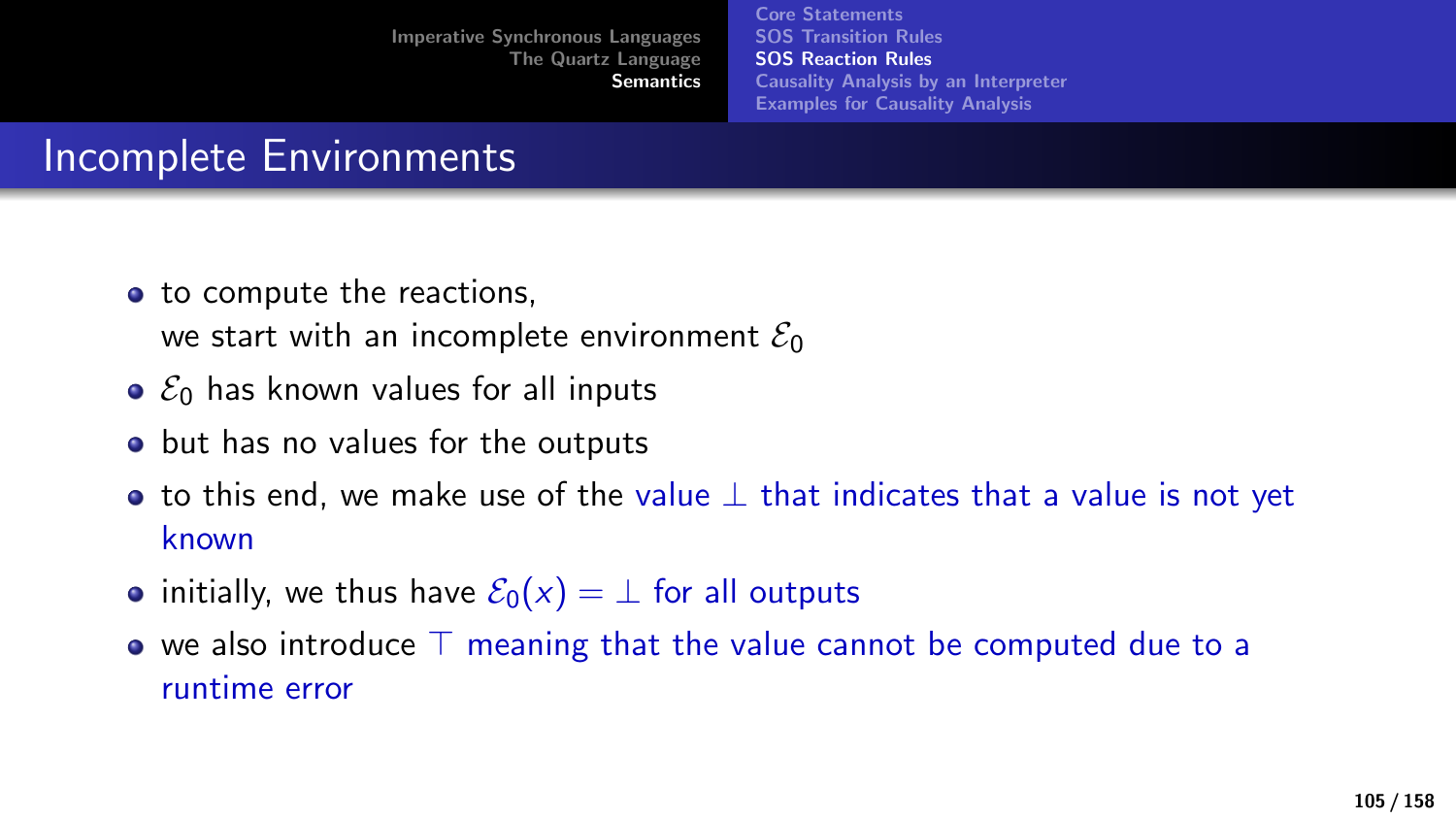[Core Statements](#page-73-0) [SOS Transition Rules](#page-84-0) [SOS Reaction Rules](#page-103-0) [Causality Analysis by an Interpreter](#page-125-0) [Examples for Causality Analysis](#page-134-0)

# Information Ordering

• on  $\mathcal{D} \cup \{\perp,\perp\}$ , we introduce a partial order relation  $\prec$  as follows

$$
x \preceq y :\Leftrightarrow (x = \bot) \vee (x = y) \vee (y = \top)
$$

- $x \preceq y$  means that y contains more information than x
- $\preceq$  is not a total order (e.g. neither  $0 \preceq 1$  nor  $1 \preceq 0$  holds)
- $\bullet \preceq$  is a lattice, since for all elements x, y, we have  $\sup(\{x, y\})$  and  $\inf(\{x, y\})$

⊥

 $\top$ 

e.g. for booleans, we have

$$
0 \leftarrow 1 \qquad \begin{array}{c} \text{sup}() \perp \text{ 0 1 T} \\ \perp \text{ 0 0 T T} \\ 0 \qquad \text{ 0 0 T T} \\ \perp \end{array}
$$

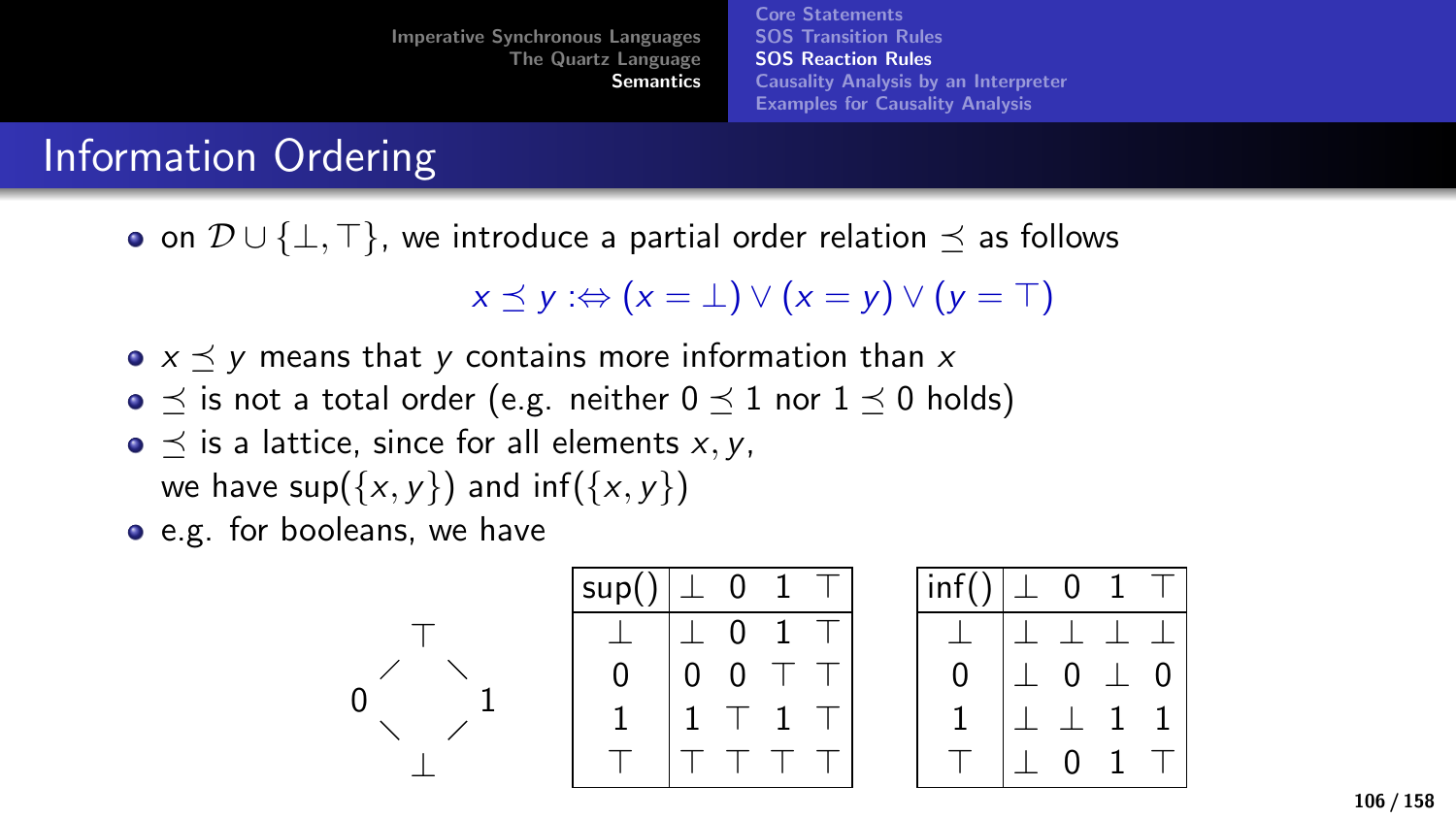[Imperative Synchronous Languages](#page-2-0) [The Quartz Language](#page-15-0) **[Semantics](#page-73-0)** [Core Statements](#page-73-0) [SOS Transition Rules](#page-84-0) [SOS Reaction Rules](#page-103-0) [Causality Analysis by an Interpreter](#page-125-0) [Examples for Causality Analysis](#page-134-0)

## Four-Valued Logic

- we extend all operations on  $\mathcal{D} \cup \{\perp, \top\}$
- typically  $\perp \circledast x = \perp$
- however, sometimes  $\perp \circledast x \neq \perp$ , since the result is already determined by one of the arguments, e.g.:



Why are these four-valued extensions of the boolean operations chosen?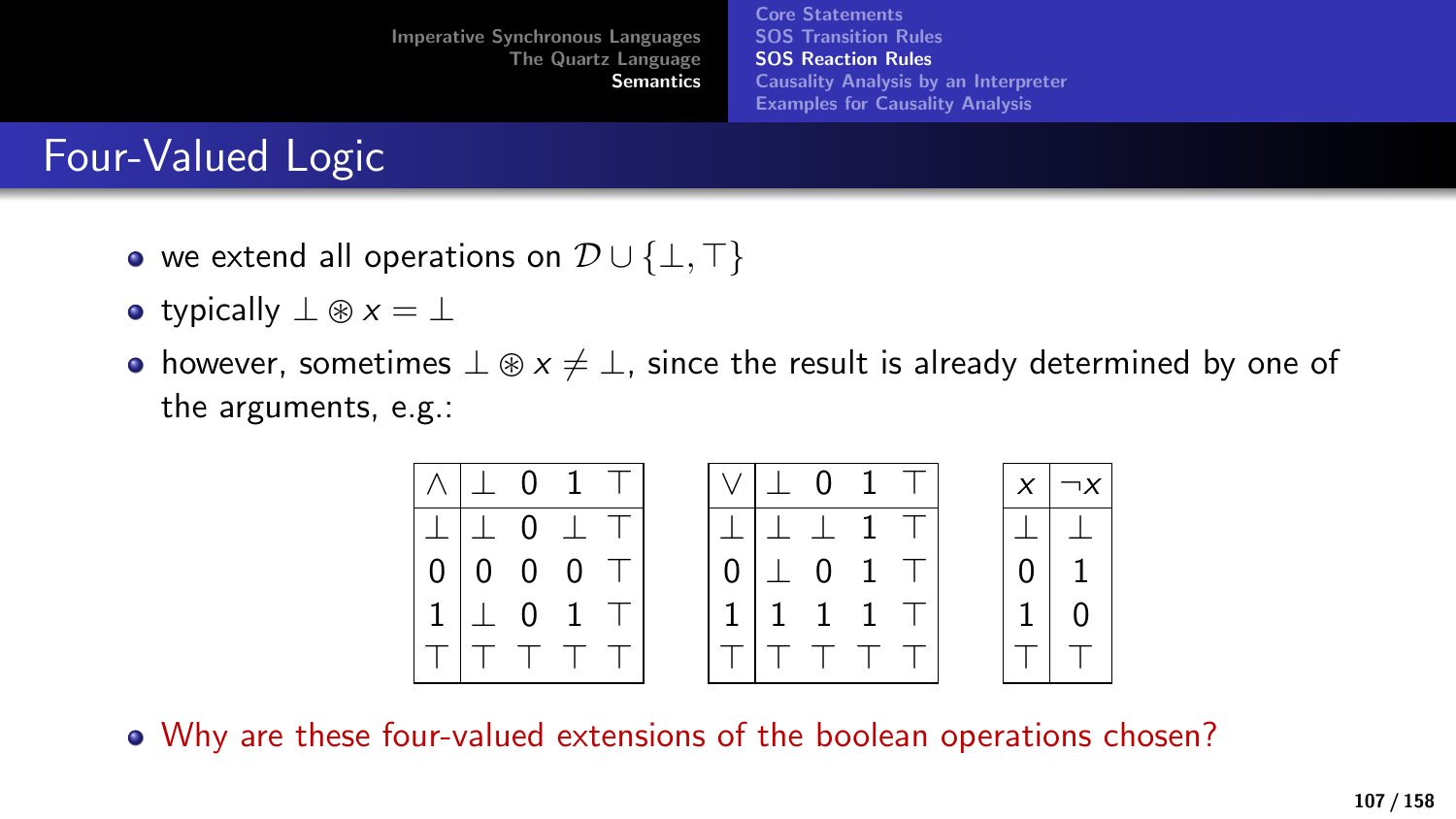[Core Statements](#page-73-0) [SOS Transition Rules](#page-84-0) [SOS Reaction Rules](#page-103-0) [Causality Analysis by an Interpreter](#page-125-0) [Examples for Causality Analysis](#page-134-0)

Four-Valued Logic

- Are the definitions of the four-valued functions unique?
- we have to maintain the values for boolean operands, and we have to enforce monotonicity:

$$
x_1 \preceq x_2 \wedge y_1 \preceq y_2 \rightarrow x_1 \circledast y_1 \preceq x_2 \circledast y_2
$$

- to allow progress of information, we also want  $\perp \wedge 0 = 0 \wedge \perp = 0$  and analogously  $1 \vee 1 = 1 \vee 1 = 1$
- based on these requirements, still many definitions are possible (see next slide)
- $\implies$  the greatest ones are chosen
	- further enforcing commutativity for conjunction and disjunction reduces this to nine definitions (greatest ones are retained)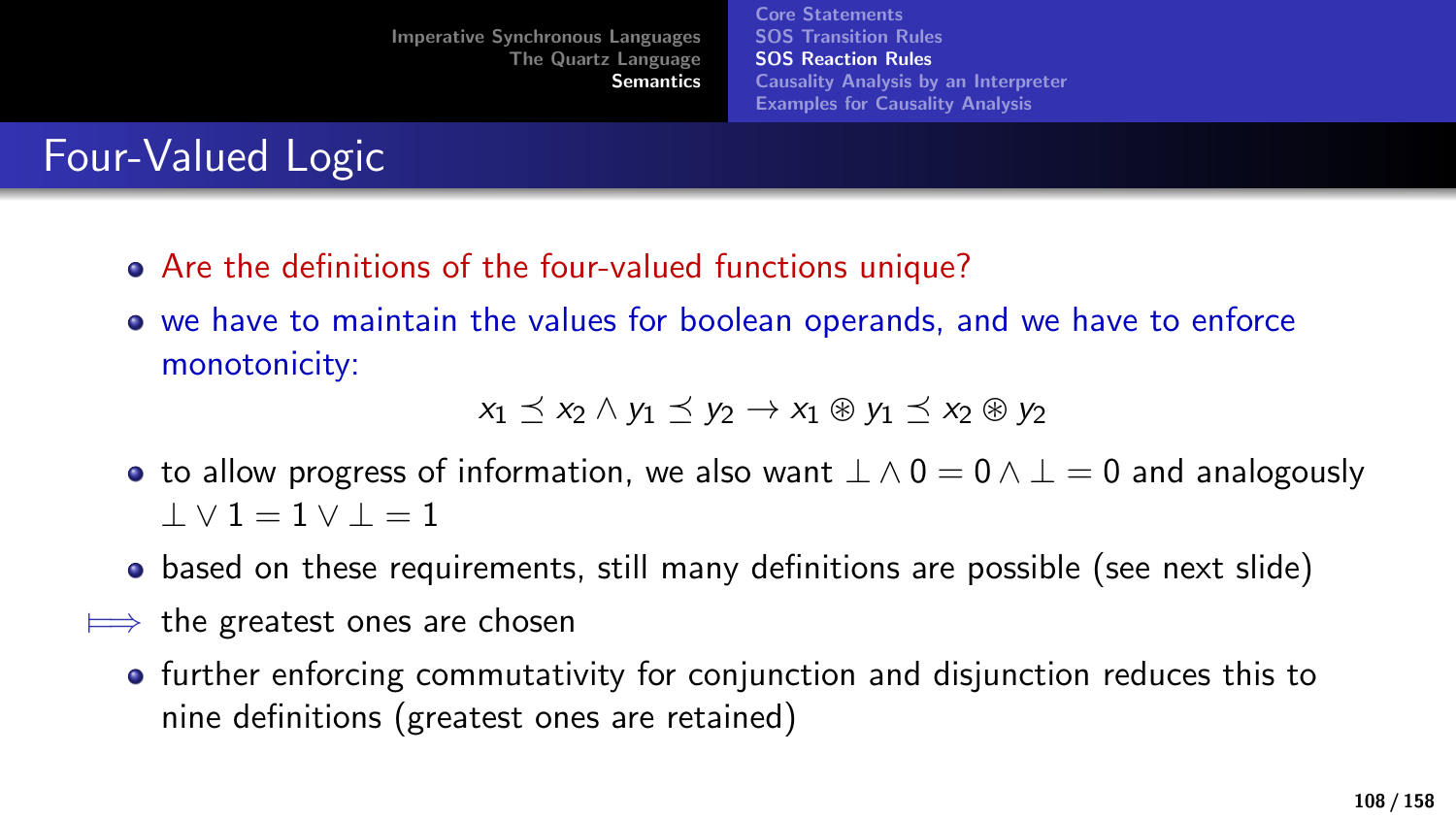[Core Statements](#page-73-0) [SOS Transition Rules](#page-84-0) [SOS Reaction Rules](#page-103-0) [Causality Analysis by an Interpreter](#page-125-0) [Examples for Causality Analysis](#page-134-0)

## Four-Valued Logic (81 Solutions for Conjunction)

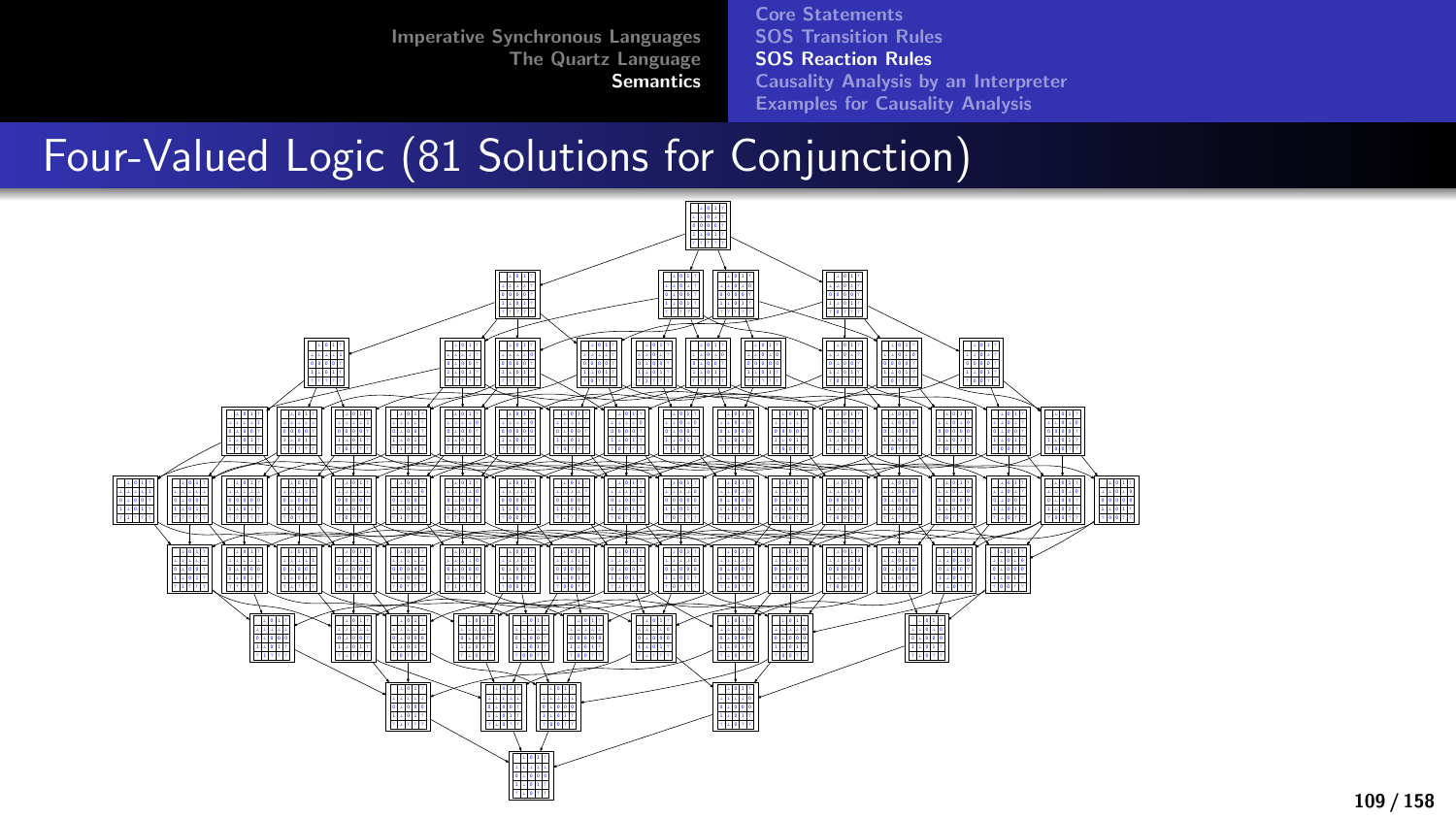[Core Statements](#page-73-0) [SOS Transition Rules](#page-84-0) [SOS Reaction Rules](#page-103-0) [Causality Analysis by an Interpreter](#page-125-0) [Examples for Causality Analysis](#page-134-0)

## Four-Valued Logic (81 Solutions for Disjunction and Conjunction)

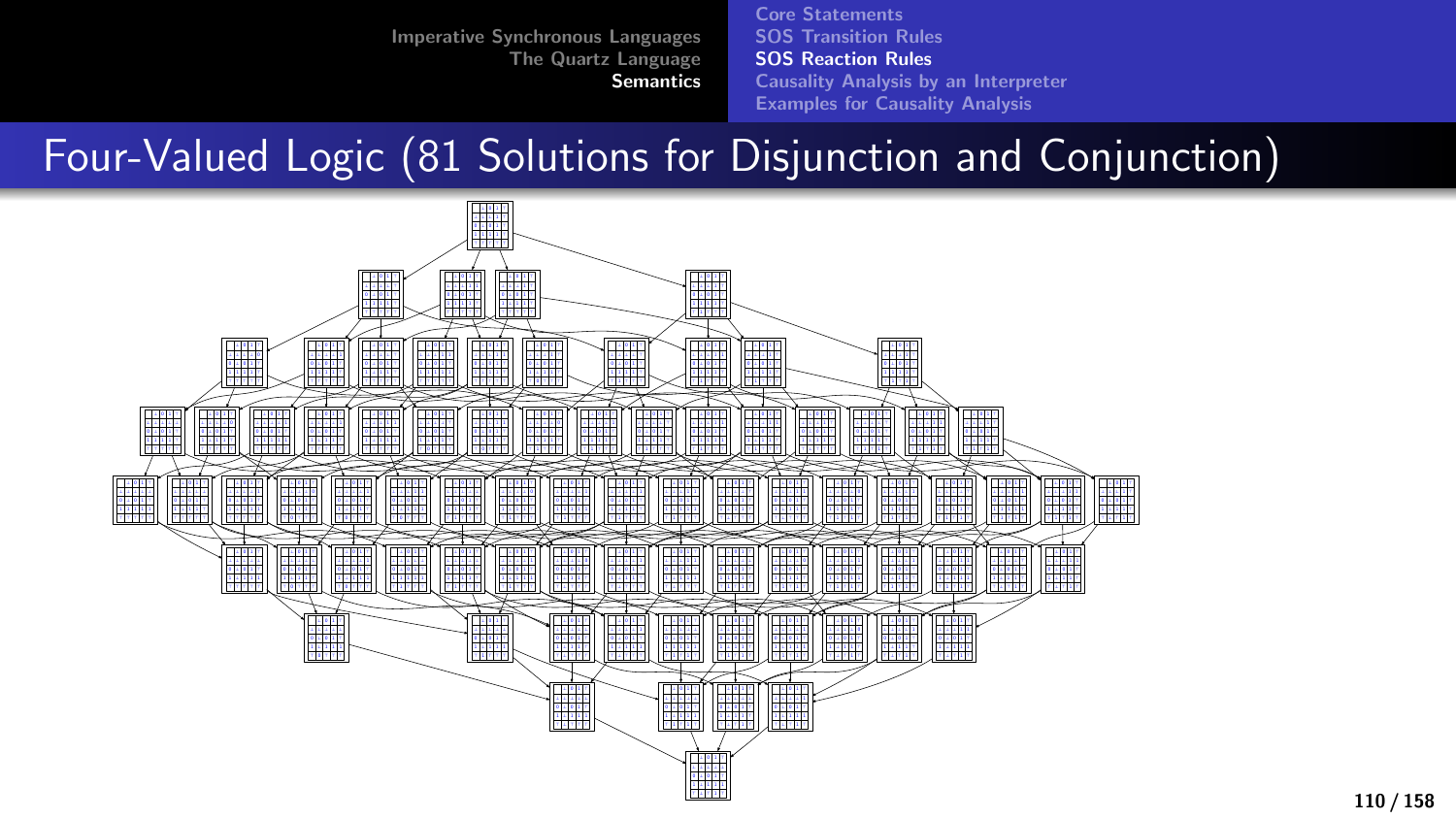[Core Statements](#page-73-0) [SOS Transition Rules](#page-84-0) [SOS Reaction Rules](#page-103-0) [Causality Analysis by an Interpreter](#page-125-0) [Examples for Causality Analysis](#page-134-0)

# Four-Valued Logic (All Solutions for Commutative Con-/Disjunction)



- **o** there are nine solutions
- **a** these form a lattice
- hence, there is a greatest and a least four-valued extension
- o one could prefer the one that contains most boolean values (as we did)
- o or the greatest solution which is strict in the sense that one operand's failed evaluation is not overwritten by the other operand
- in what follows, the particular choice does not matter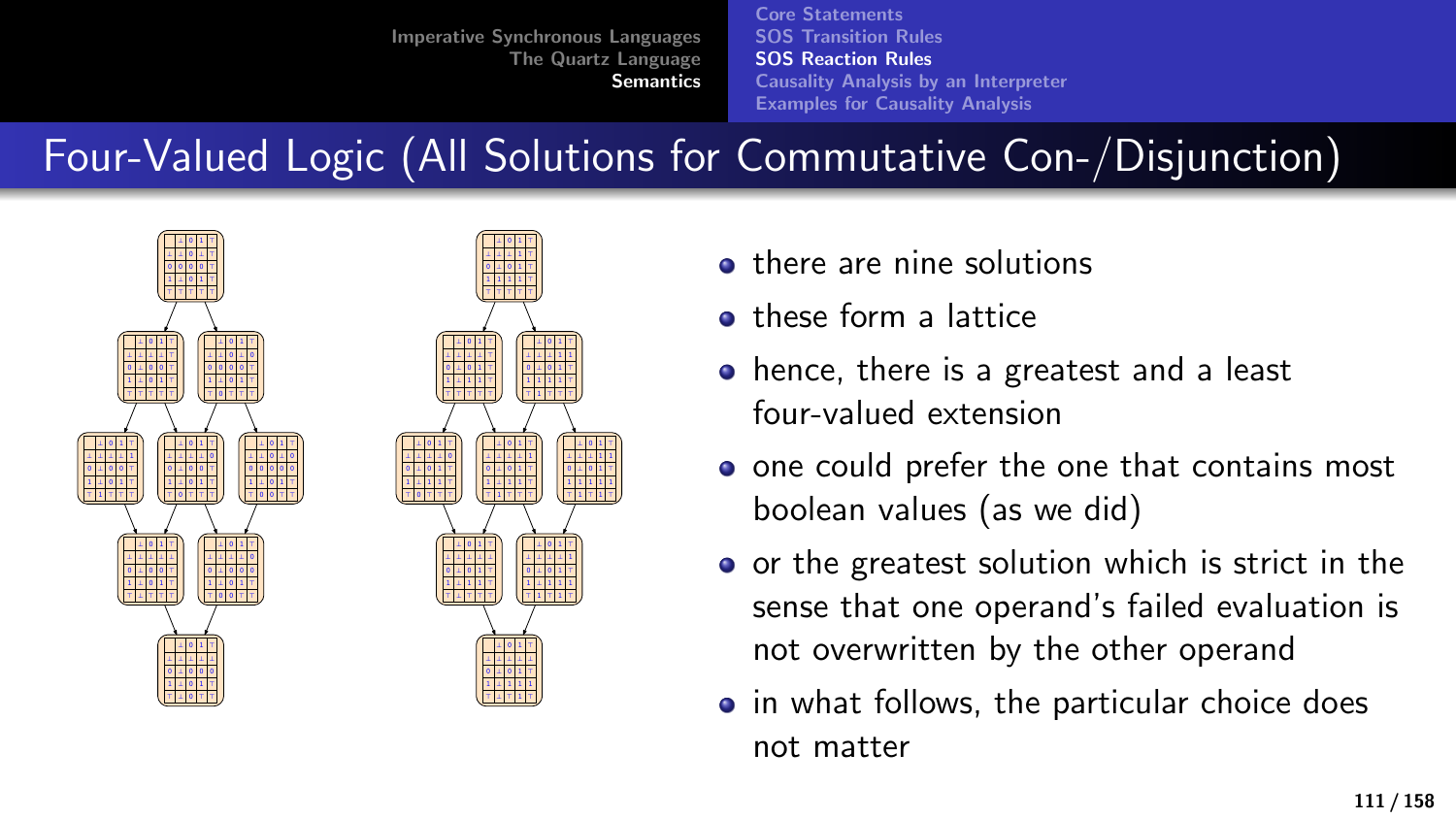[Core Statements](#page-73-0) [SOS Transition Rules](#page-84-0) [SOS Reaction Rules](#page-103-0) [Causality Analysis by an Interpreter](#page-125-0) [Examples for Causality Analysis](#page-134-0)

## Lattice of Incomplete Environments

- for a given program P, we consider the set  $\mathfrak{E}_P$  of all incomplete environments  $\mathcal E$ mapping the variables of P to values according to their types including  $\perp$  and  $\perp$
- we also introduce a partial order relation on environments as follows

### $\mathcal{E}_1 \sqsubset \mathcal{E}_2 : \Leftrightarrow \forall x \in \mathcal{V}$ .  $\mathcal{E}_1(x) \prec \mathcal{E}_2(x)$

- $\bullet \mathcal{E}_1 \sqsubset \mathcal{E}_2$  means that  $\mathcal{E}_2$  contains more information than  $\mathcal{E}_1$
- $\bullet$  ( $\mathfrak{E}_P$ ,  $\Box$ ) is a lattice:
	- $\mathcal{E}_{\text{sun}}(x) := \sup(\{\mathcal{E}_1(x), \mathcal{E}_2(x)\})$
	- $\epsilon$   $\mathcal{E}_{\text{inf}}(x) := \inf(\{\mathcal{E}_1(x), \mathcal{E}_2(x)\})$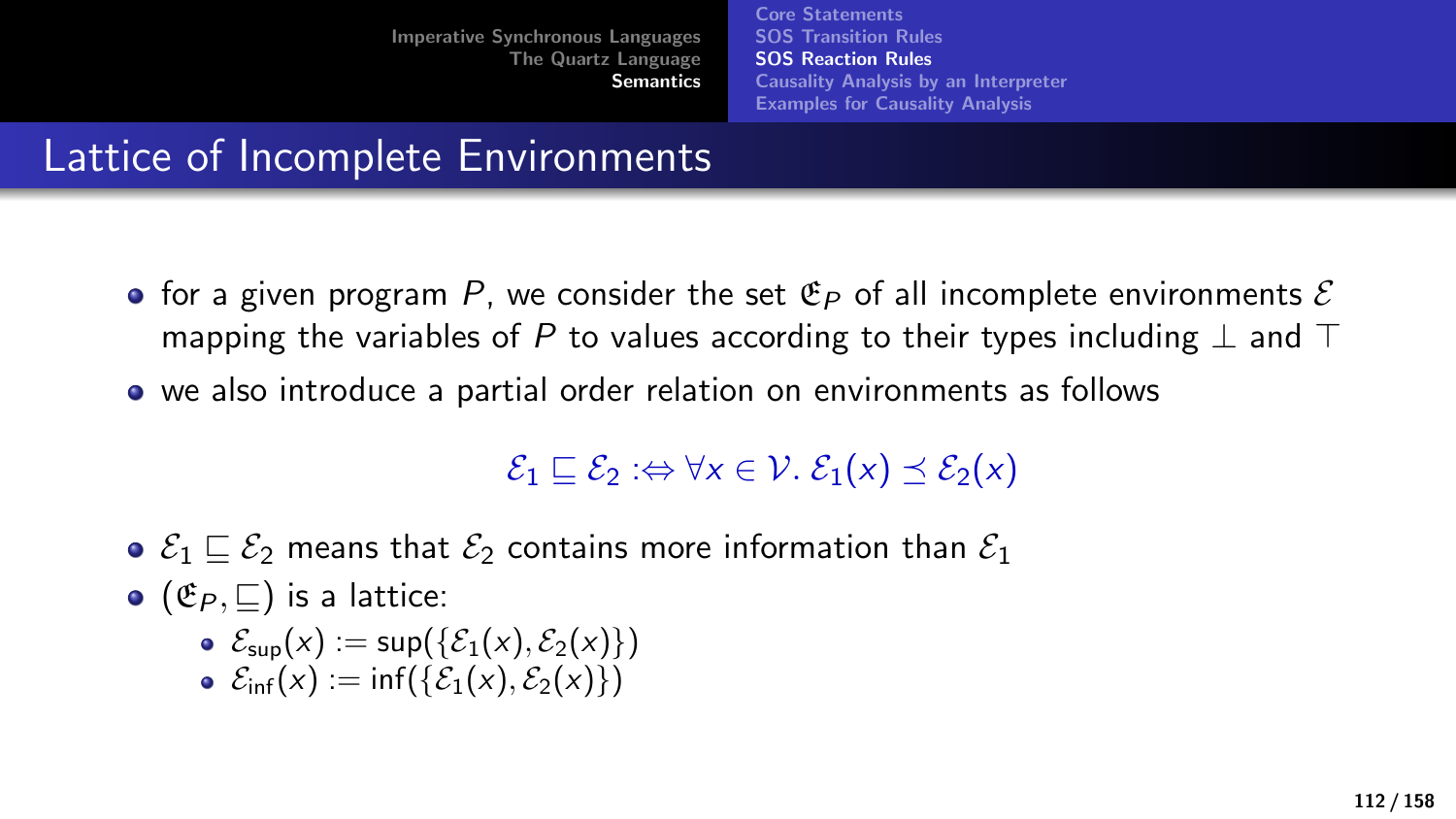[Core Statements](#page-73-0) [SOS Transition Rules](#page-84-0) [SOS Reaction Rules](#page-103-0) [Causality Analysis by an Interpreter](#page-125-0) [Examples for Causality Analysis](#page-134-0)

## Evaluation of Expressions using incomplete Environments

- **e** given an incomplete environment  $\mathcal{E}$ , and a program expression  $\sigma$ , we define its evaluation  $[\![\sigma]\!]_{\mathcal{E}}$  as expected, i.e.,<br>as for variables  $\kappa$  , we define  $[\![\omega]\!]$ 
	- for variables x, we define  $\llbracket x \rrbracket_{\mathcal{E}} := \mathcal{E}(x)$ <br>for operators  $\circledast$ , we define  $\llbracket \sigma_x \circledast \sigma_y \rrbracket$
	- for operators  $\circledast$ , we define  $\llbracket \sigma_1 \circledast \sigma_2 \rrbracket_{\mathcal{E}} := \llbracket \sigma_1 \rrbracket_{\mathcal{E}} \circledast \llbracket \sigma_2 \rrbracket_{\mathcal{E}}$
- to this end, we make use of the function tables
- and can thus sometimes evaluate expressions where one argument is  $\perp$  to values different to ⊥
- this way, we can evaluate expressions to known values even though the environment is incomplete
- this can be used to obtain a progress in information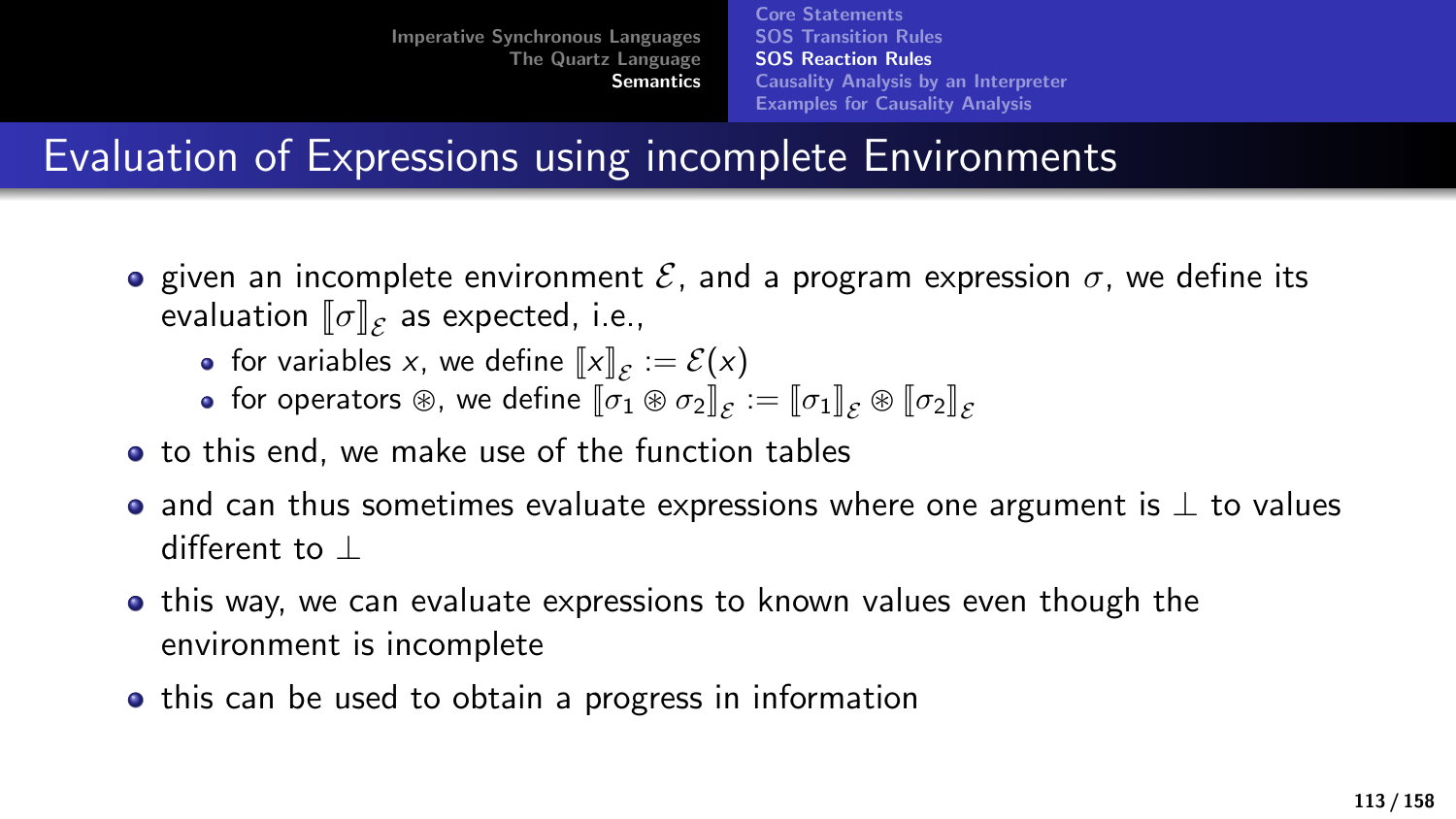[Core Statements](#page-73-0) [SOS Transition Rules](#page-84-0) [SOS Reaction Rules](#page-103-0) [Causality Analysis by an Interpreter](#page-125-0) [Examples for Causality Analysis](#page-134-0)

## Current Reactions as Fixpoints

- for a program P, we will define a function  $f_P$  that maps an environment  $\mathcal{E} \in \mathfrak{E}_P$ to another environment  $f_P(\mathcal{E}) \in \mathfrak{E}_P$
- f<sub>P</sub> will be continuous w.r.t.  $\Box$ , and thus, we can compute its least fixpoint
- the current reaction  $\mathcal E$  of P is the least fixpoint of  $f_P$
- $\bullet$  P is causally correct iff all variables have known values in  $\mathcal E$
- the definition of  $f_P$  is however not that easy
- $\bullet$  we first have to consider SOS reaction rules and will then define  $f_P$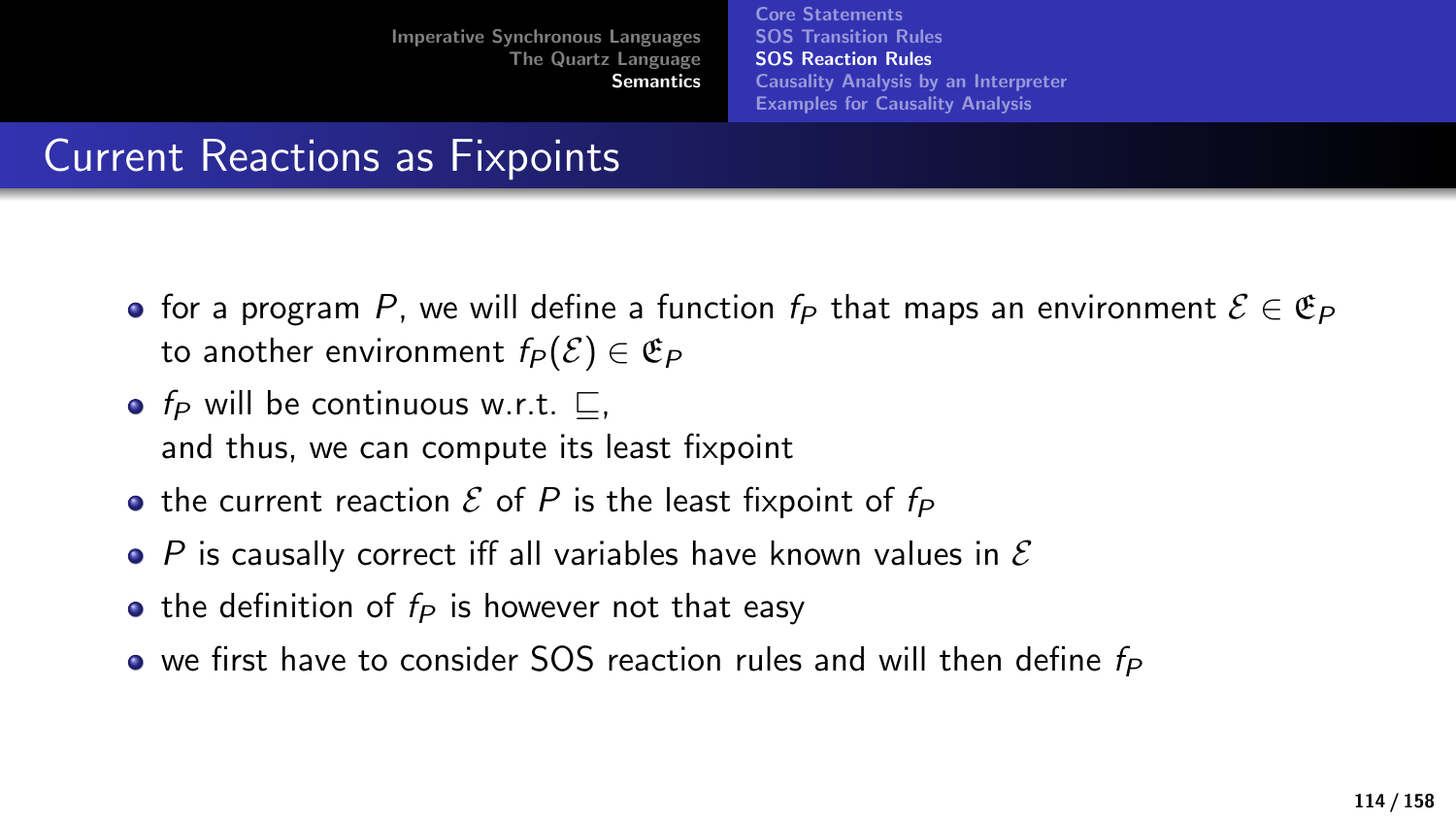[Core Statements](#page-73-0) [SOS Transition Rules](#page-84-0) [SOS Reaction Rules](#page-103-0) [Causality Analysis by an Interpreter](#page-125-0) [Examples for Causality Analysis](#page-134-0)

# SOS Reaction Rules

### SOS Reaction Rule

$$
\langle \mathcal{E}, \mathsf{S} \rangle \looparrowright_{\mathbb{Q}} \langle \mathcal{D}_{\mathsf{must}}, \mathcal{D}_{\mathsf{can}}, \mathit{t}_{\mathsf{must}}, \mathit{t}_{\mathsf{can}} \rangle
$$

- $\bullet$   $\&$ : environment of the current macro step
- **o** S: statement to be executed
- $\bullet$   $\mathcal{D}_{\text{must}}$ : immediate actions that must be executed
- $\bullet$   $\mathcal{D}_{\text{can}}$ : immediate actions that can be executed
- $\bullet$   $t_{\text{must}}$ : holds iff S must be instantaneously executed
- $\bullet$  t<sub>can</sub>: holds iff S can be instantaneously executed
- note  $\mathcal{D}_{\text{must}} \subset \mathcal{D}_{\text{can}}$  and  $t_{\text{must}} \to t_{\text{can}}$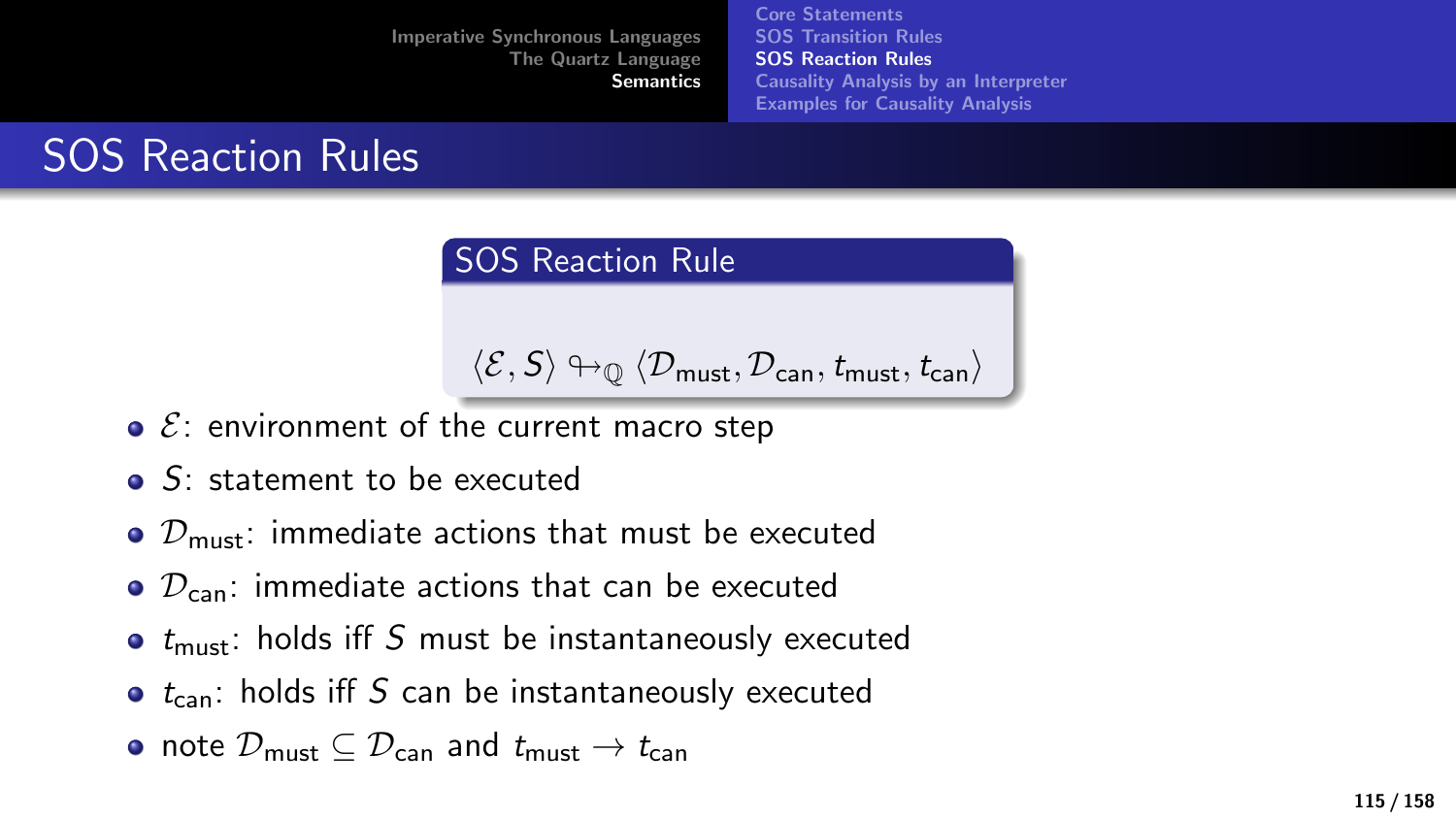[Core Statements](#page-73-0) [SOS Transition Rules](#page-84-0) [SOS Reaction Rules](#page-103-0) [Causality Analysis by an Interpreter](#page-125-0) [Examples for Causality Analysis](#page-134-0)

## SOS Reaction Rules

- SOS reaction rules are recursively defined for the statements
- analogously to the SOS transition rules, we have assumptions and conclusions
- we now consider the SOS reaction rules for all core statements
- and then continue with the definition of the current reaction as a least fixpoint
- $\bullet$  t<sub>must</sub> and  $t_{\text{can}}$  encode instantaneous execution as follows:

| $t_{\rm must}$ | $t_{\rm can}$ | instant |
|----------------|---------------|---------|
| false          | false         | false   |
| false          | true          |         |
| true           | false         |         |
| true           | true          | true    |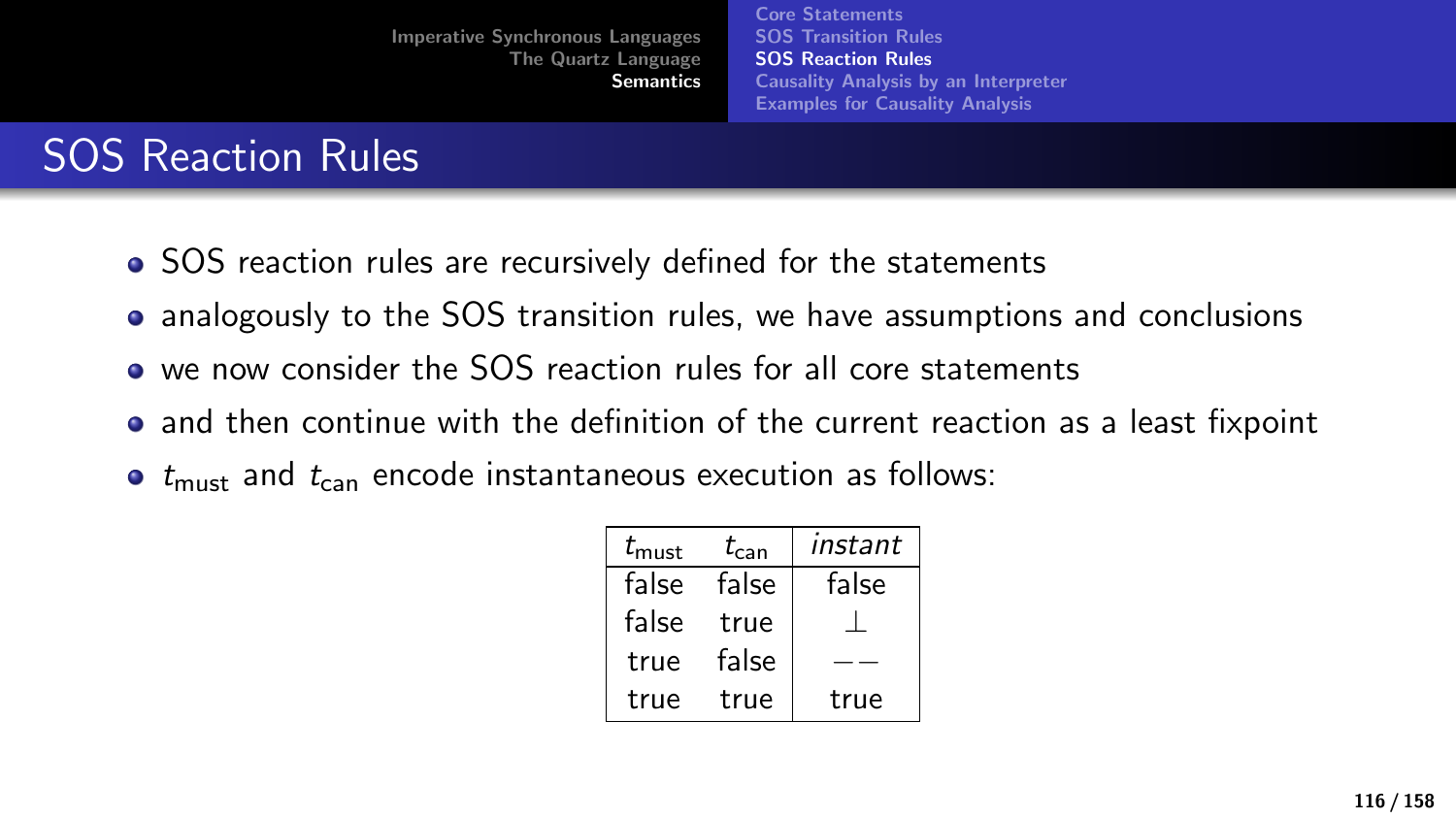[Core Statements](#page-73-0) [SOS Transition Rules](#page-84-0) [SOS Reaction Rules](#page-103-0) [Causality Analysis by an Interpreter](#page-125-0) [Examples for Causality Analysis](#page-134-0)

## Atomic Statements

$$
\langle \mathcal{E}, \mathtt{nothing} \rangle \looparrowright \mathbb{Q} \ \langle \{\}, \{\}, \mathsf{true}, \mathsf{true} \rangle
$$

$$
\langle \mathcal{E}, \ell : \texttt{pause} \rangle \looparrowright_{\mathbb{Q}} \langle \{\}, \{\}, \texttt{false}, \texttt{false} \rangle
$$

$$
\langle \mathcal{E}, x = \tau \rangle \leftrightarrow_{\mathbb{Q}} \langle \{ (x = \tau) \}, \{ (x = \tau) \}, \text{true}, \text{true} \rangle
$$

$$
\langle \mathcal{E}, \texttt{next(x)}\texttt{=}\tau \rangle \looparrowright \mathbb{Q} \ \langle \{\}, \{\}, \texttt{true}, \texttt{true} \rangle
$$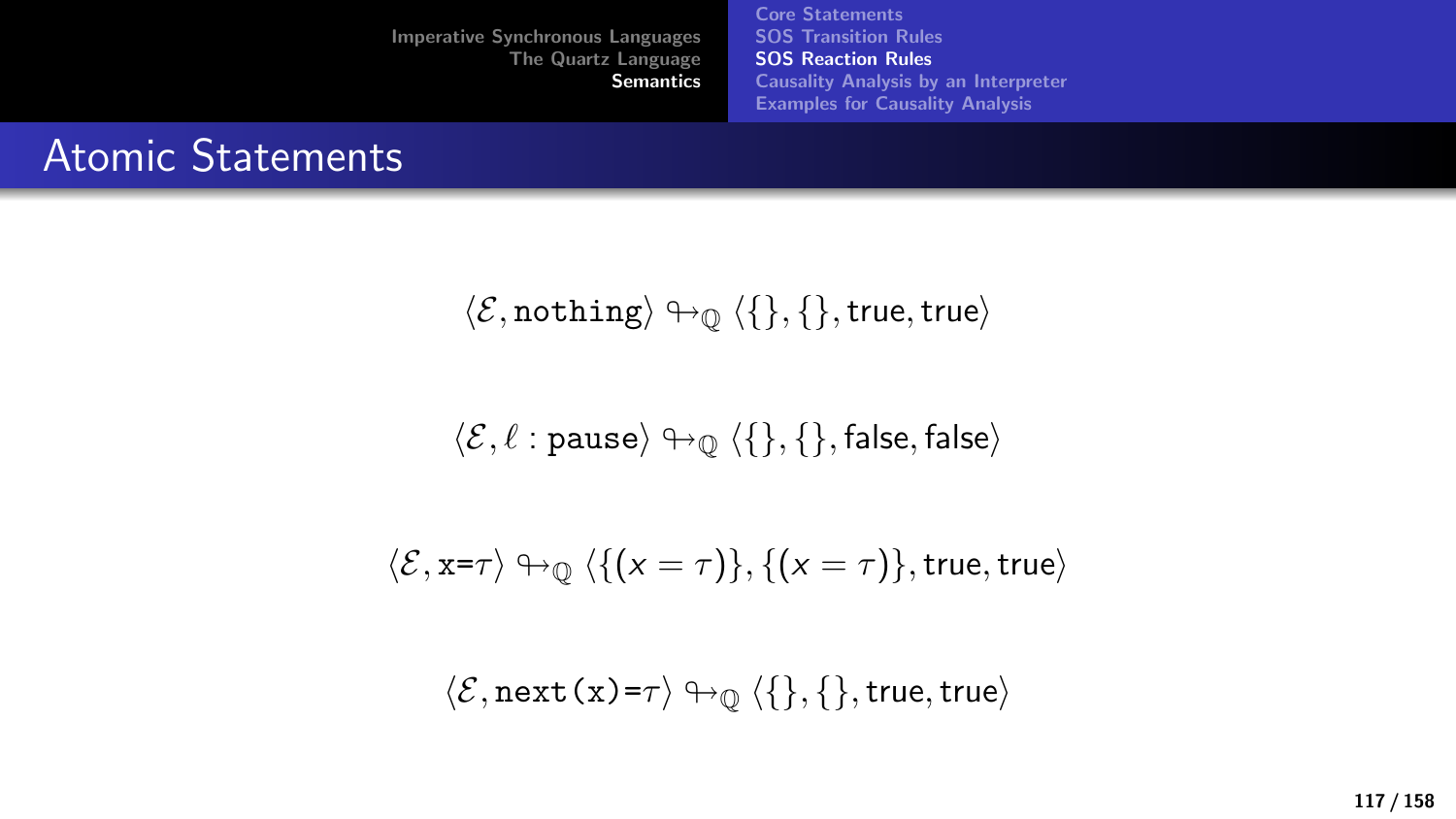[Core Statements](#page-73-0) [SOS Transition Rules](#page-84-0) [SOS Reaction Rules](#page-103-0) [Causality Analysis by an Interpreter](#page-125-0) [Examples for Causality Analysis](#page-134-0)

## **Conditional**

$$
\frac{\llbracket \sigma \rrbracket_{\mathcal{E}} = true \quad \langle \mathcal{E}, \mathsf{S}_1 \rangle \looparrowright_Q \langle \mathcal{D}_{\text{must}}^1, \mathcal{D}_{\text{can}}^1, t_{\text{must}}^1, t_{\text{can}}^1 \rangle}{\langle \mathcal{E}, \text{if } (\sigma) \ \mathsf{S}_1 \text{ else } \mathsf{S}_2 \rangle \looparrowright_Q \langle \mathcal{D}_{\text{must}}^1, \mathcal{D}_{\text{can}}^1, t_{\text{must}}^1, t_{\text{can}}^1 \rangle} \\ \frac{\llbracket \sigma \rrbracket_{\mathcal{E}} = \text{false} \quad \langle \mathcal{E}, \mathsf{S}_2 \rangle \looparrowright_Q \langle \mathcal{D}_{\text{must}}^2, \mathcal{D}_{\text{can}}^2, t_{\text{must}}^2, t_{\text{can}}^2 \rangle}{\langle \mathcal{E}, \text{if } (\sigma) \ \mathsf{S}_1 \text{ else } \mathsf{S}_2 \rangle \looparrowright_Q \langle \mathcal{D}_{\text{must}}^2, \mathcal{D}_{\text{can}}^2, t_{\text{must}}^2, t_{\text{can}}^2 \rangle} \\ \frac{\llbracket \sigma \rrbracket_{\mathcal{E}} = \bot \quad \langle \mathcal{E}, \mathsf{S}_1 \rangle \looparrowright_Q \langle \mathcal{D}_{\text{must}}^1, \mathcal{D}_{\text{can}}^1, t_{\text{can}}^1 \rangle \quad \langle \mathcal{E}, \mathsf{S}_2 \rangle \looparrowright_Q \langle \mathcal{D}_{\text{must}}^2, \mathcal{D}_{\text{can}}^2, t_{\text{must}}^2, \mathcal{D}_{\text{can}}^2, t_{\text{rens}}^2, t_{\text{can}}^2 \rangle}{\langle \mathcal{E}, \text{if } (\sigma) \ \mathsf{S}_1 \text{ else } \mathsf{S}_2 \rangle \looparrowright_Q \langle \mathcal{D}_{\text{must}}^1 \cap \mathcal{D}_{\text{must}}^2, \mathcal{D}_{\text{can}}^1, t_{\text{must}}^1 \land t_{\text{must}}^2, t_{\text{can}}^2 \rangle} \\
$$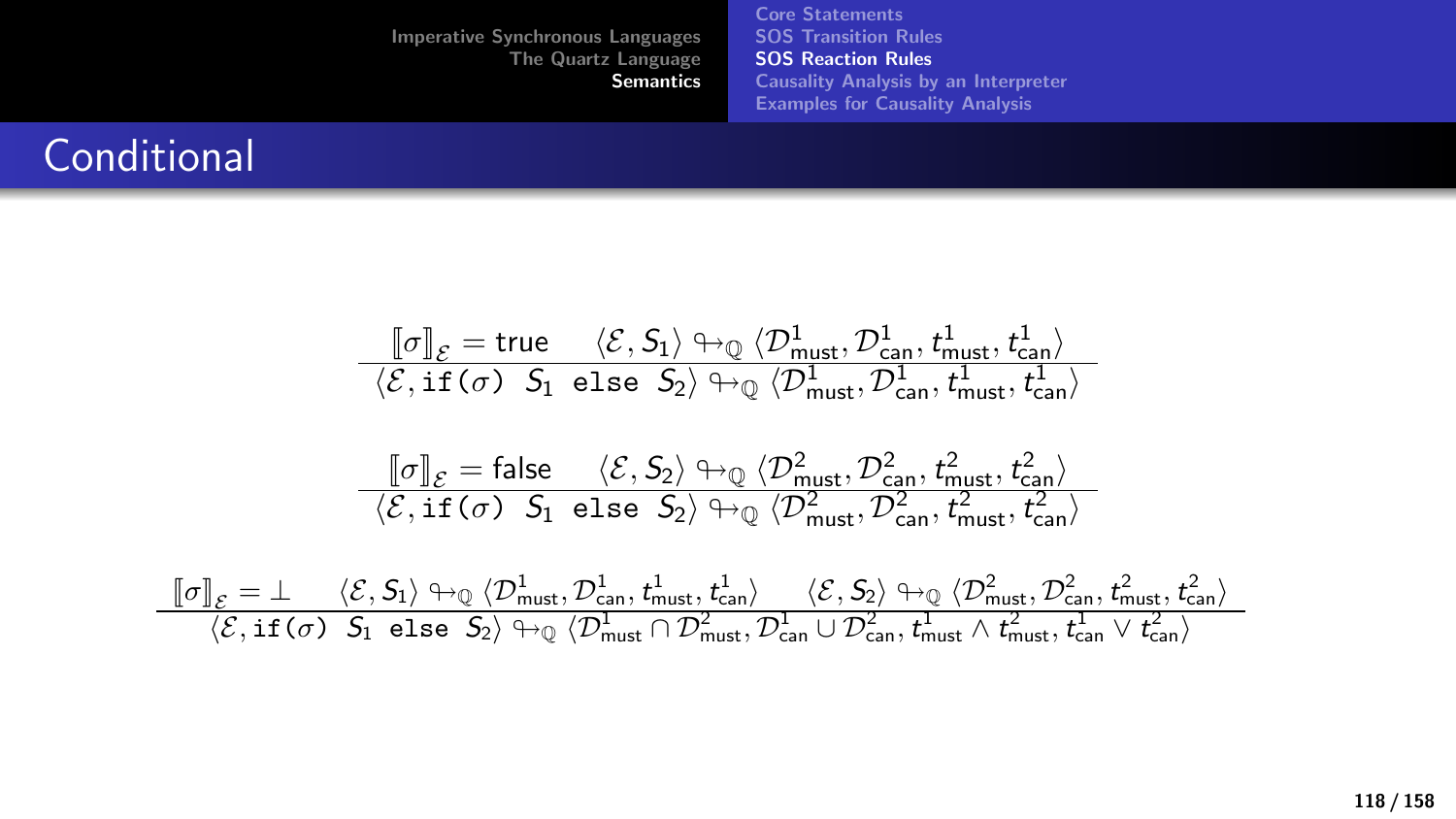[Imperative Synchronous Languages](#page-2-0) [The Quartz Language](#page-15-0) **[Semantics](#page-73-0)** [Core Statements](#page-73-0) [SOS Transition Rules](#page-84-0) [SOS Reaction Rules](#page-103-0) [Causality Analysis by an Interpreter](#page-125-0) [Examples for Causality Analysis](#page-134-0)



$$
\frac{\langle \mathcal{E}, \mathsf{S}_1 \rangle \looparrowright \langle \mathcal{D}^1_\mathsf{must}, \mathcal{D}^1_\mathsf{can}, \mathsf{false}, \mathsf{false} \rangle}{\langle \mathcal{E}, \{\mathsf{S}_1; \mathsf{S}_2\} \rangle \looparrowright \langle \mathcal{D}^1_\mathsf{must}, \mathcal{D}^1_\mathsf{can}, \mathsf{false}, \mathsf{false} \rangle}
$$

$$
\frac{\langle \mathcal{E}, S_1 \rangle \looparrowright \mathbb{Q}}{\langle \mathcal{E}, \{S_1; S_2\} \rangle \looparrowright \mathbb{Q}} \frac{\langle \mathcal{D}_\text{must}^1, \mathcal{D}_\text{can}^1, \text{false}, \text{true} \rangle}{\langle \mathcal{E}, \{S_1; S_2\} \rangle \looparrowright \mathbb{Q}} \frac{\langle \mathcal{E}, S_2 \rangle \looparrowright \mathbb{Q}}{\langle \mathcal{D}_\text{must}^1, \mathcal{D}_\text{can}^2 \cup \mathcal{D}_\text{can}^2, \text{false}, \, t_\text{can}^2 \rangle}.
$$

$$
\frac{\langle \mathcal{E}, S_1 \rangle \looparrowright \langle \mathcal{D}_\text{must}^1, \mathcal{D}_\text{can}^1, \text{true}, \text{true} \rangle}{\langle \mathcal{E}, \{S_1; S_2\} \rangle \looparrowright \langle \mathcal{D}_\text{must}^1 \cup \mathcal{D}_\text{must}^2, \mathcal{D}_\text{can}^1, \mathcal{D}_\text{can}^2, \mathit{t}_\text{start}^2, \mathit{t}_\text{can}^2 \rangle}}{\langle \mathcal{E}, \{S_1; S_2\} \rangle \looparrowright \langle \mathcal{D}_\text{must}^1 \cup \mathcal{D}_\text{must}^2, \mathcal{D}_\text{can}^1, \mathit{t}_\text{must}^2, \mathit{t}_\text{can}^2 \rangle}}
$$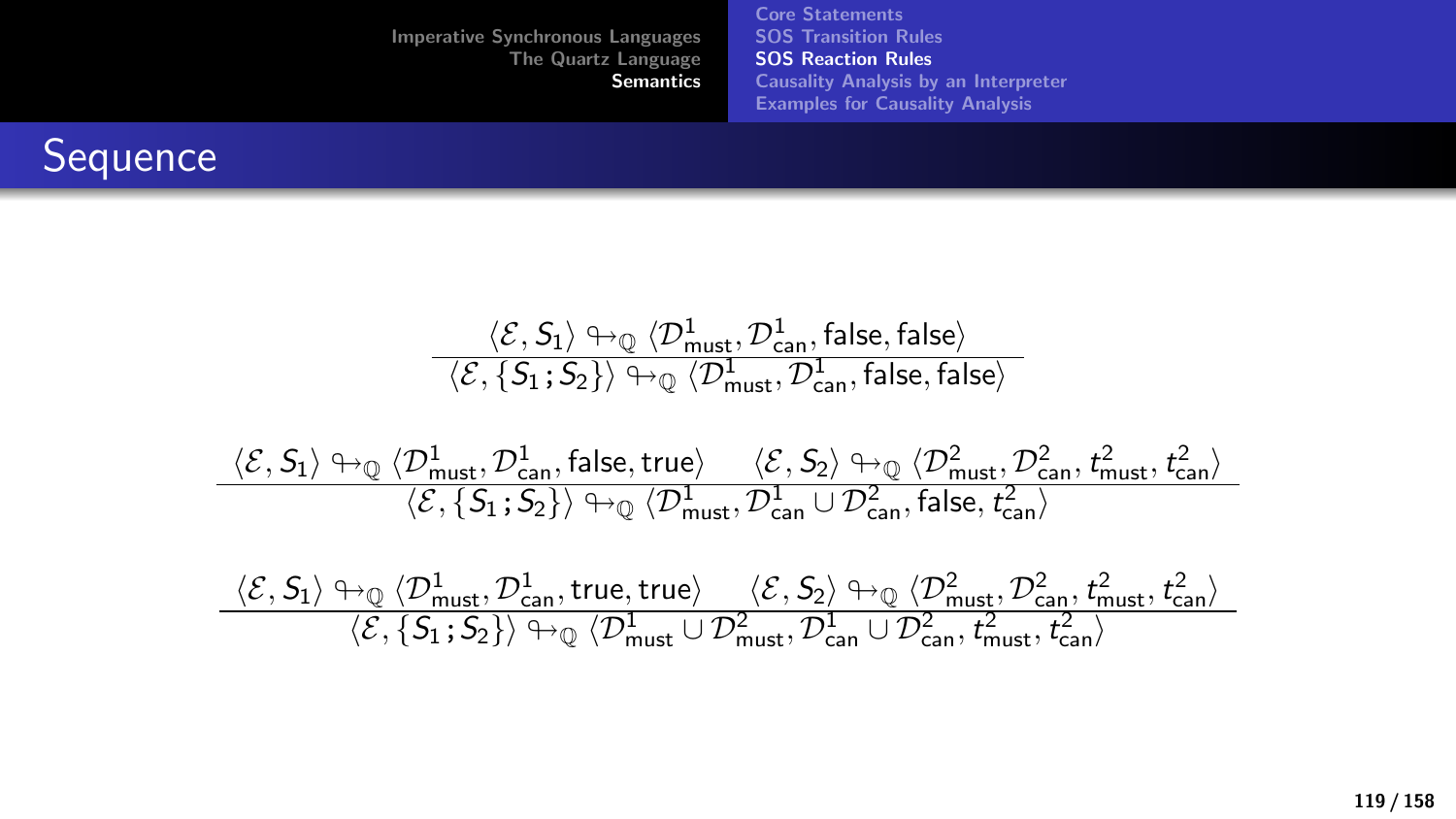[Core Statements](#page-73-0) [SOS Transition Rules](#page-84-0) [SOS Reaction Rules](#page-103-0) [Causality Analysis by an Interpreter](#page-125-0) [Examples for Causality Analysis](#page-134-0)

### Parallel Statement

 $\langle \mathcal{E}, \mathcal{S}_1 \rangle \leftrightarrow_{\mathbb{Q}} \langle \mathcal{D}_{\text{must}}^1, \mathcal{D}_{\text{can}}^1, t_{\text{must}}^1, t_{\text{can}}^1 \rangle \quad \langle \mathcal{E}, \mathcal{S}_2 \rangle \leftrightarrow_{\mathbb{Q}} \langle \mathcal{D}_{\text{must}}^2, \mathcal{D}_{\text{can}}^2, t_{\text{must}}^2, t_{\text{can}}^2 \rangle$  $\langle \mathcal{E}, \{ \mathsf{S}_1 \parallel \mathsf{S}_2 \} \rangle \looparrowright_{\mathbb{Q}} \langle \mathcal{D}_{\mathsf{must}}^1 \cup \mathcal{D}_{\mathsf{must}}^2, \mathcal{D}_{\mathsf{can}}^1 \cup \mathcal{D}_{\mathsf{can}}^2, t_{\mathsf{must}}^1 \wedge t_{\mathsf{must}}^2, t_{\mathsf{can}}^1 \wedge t_{\mathsf{can}}^2 \rangle$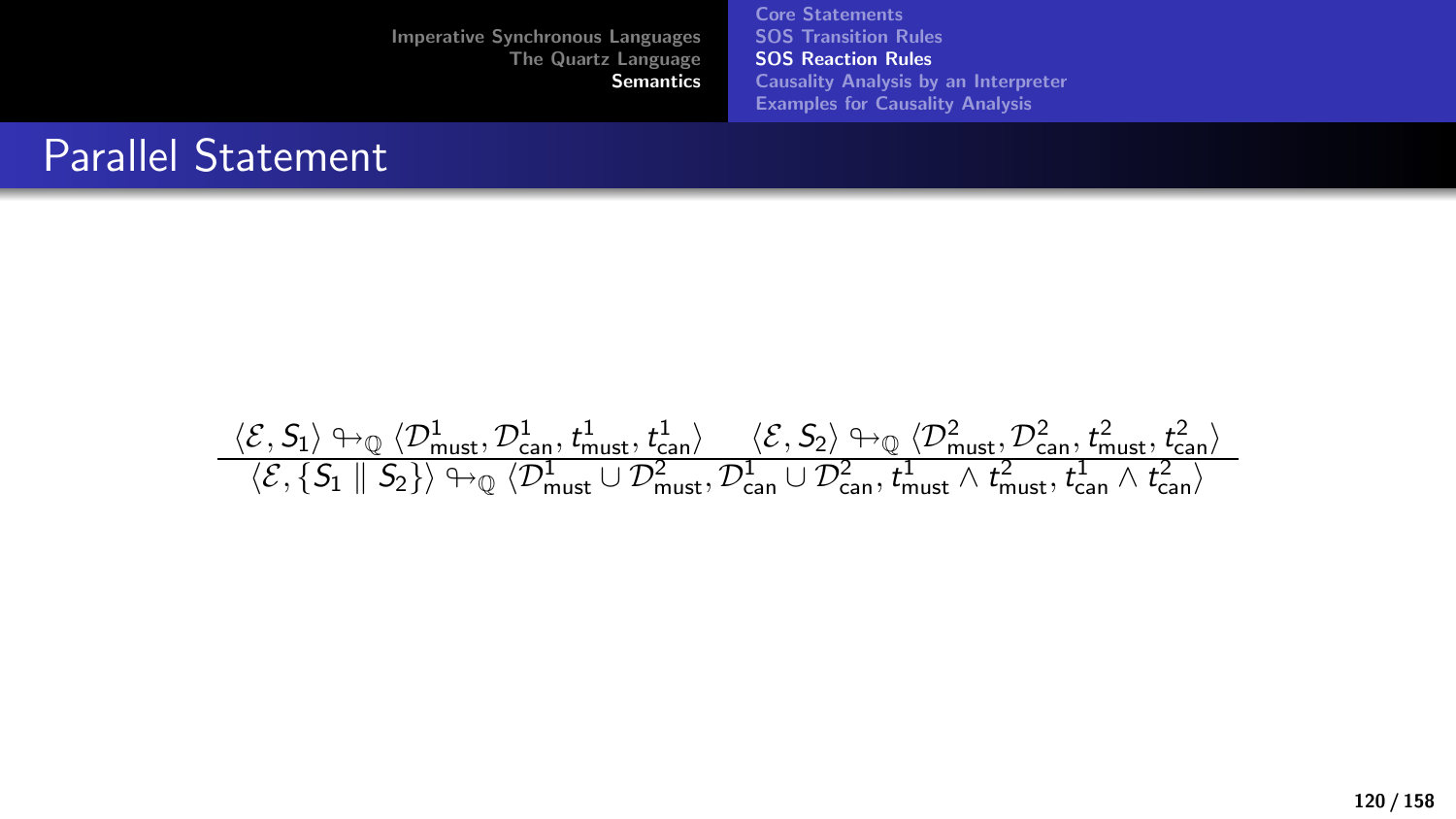[Imperative Synchronous Languages](#page-2-0) [The Quartz Language](#page-15-0) **[Semantics](#page-73-0)** [Core Statements](#page-73-0) [SOS Transition Rules](#page-84-0) [SOS Reaction Rules](#page-103-0) [Causality Analysis by an Interpreter](#page-125-0) [Examples for Causality Analysis](#page-134-0)

### Loops

$$
\frac{\langle \mathcal{E}, S \rangle \oplus_{\mathbb{Q}} \langle \mathcal{D}_{\text{must}}, \mathcal{D}_{\text{can}}, t_{\text{must}}, t_{\text{can}} \rangle}{\langle \mathcal{E}, do \ S \ while(\sigma) \rangle \oplus_{\mathbb{Q}} \langle \mathcal{D}_{\text{must}}, \mathcal{D}_{\text{can}}, t_{\text{must}}, t_{\text{can}} \rangle}
$$
\n
$$
\frac{\llbracket \sigma \rrbracket_{\mathcal{E}} = \text{false}}{\langle \mathcal{E}, \text{while}(\sigma) \ S \rangle \oplus_{\mathbb{Q}} \langle \{\}, \{\}, \text{true}, \text{true} \rangle}
$$
\n
$$
\frac{\llbracket \sigma \rrbracket_{\mathcal{E}} = \text{true} \quad \langle \mathcal{E}, S \rangle \oplus_{\mathbb{Q}} \langle \mathcal{D}_{\text{must}}, \mathcal{D}_{\text{can}}, t_{\text{must}}, t_{\text{can}} \rangle}{\langle \mathcal{E}, \text{while}(\sigma) \ S \rangle \oplus_{\mathbb{Q}} \langle \mathcal{D}_{\text{must}}, \mathcal{D}_{\text{can}}, t_{\text{must}}, t_{\text{can}} \rangle}
$$
\n
$$
\llbracket \sigma \rrbracket = \frac{1}{\langle S, S \rangle \oplus_{\mathbb{Q}} \langle \mathcal{D}, \mathcal{D}, t_{\text{start}} \rangle} \quad \text{and} \quad t_{\text{start}} \rangle
$$

 $\P[\![\sigma]\!]_{\mathcal{E}} = \bot \quad \langle \mathcal{E}, S \rangle \looparrowright_{\mathbb{Q}} \langle \mathcal{D}_{\mathsf{must}}, \mathcal{D}_{\mathsf{can}}, t_{\mathsf{must}}, t_{\mathsf{can}} \rangle$ <br> $\langle \mathcal{E}, \mathsf{while}(\sigma) \mid S \rangle \looparrowright_{\mathbb{Q}} \langle \{\}, \mathcal{D}_{\mathsf{can}}, \mathsf{false}, \mathsf{true} \rangle$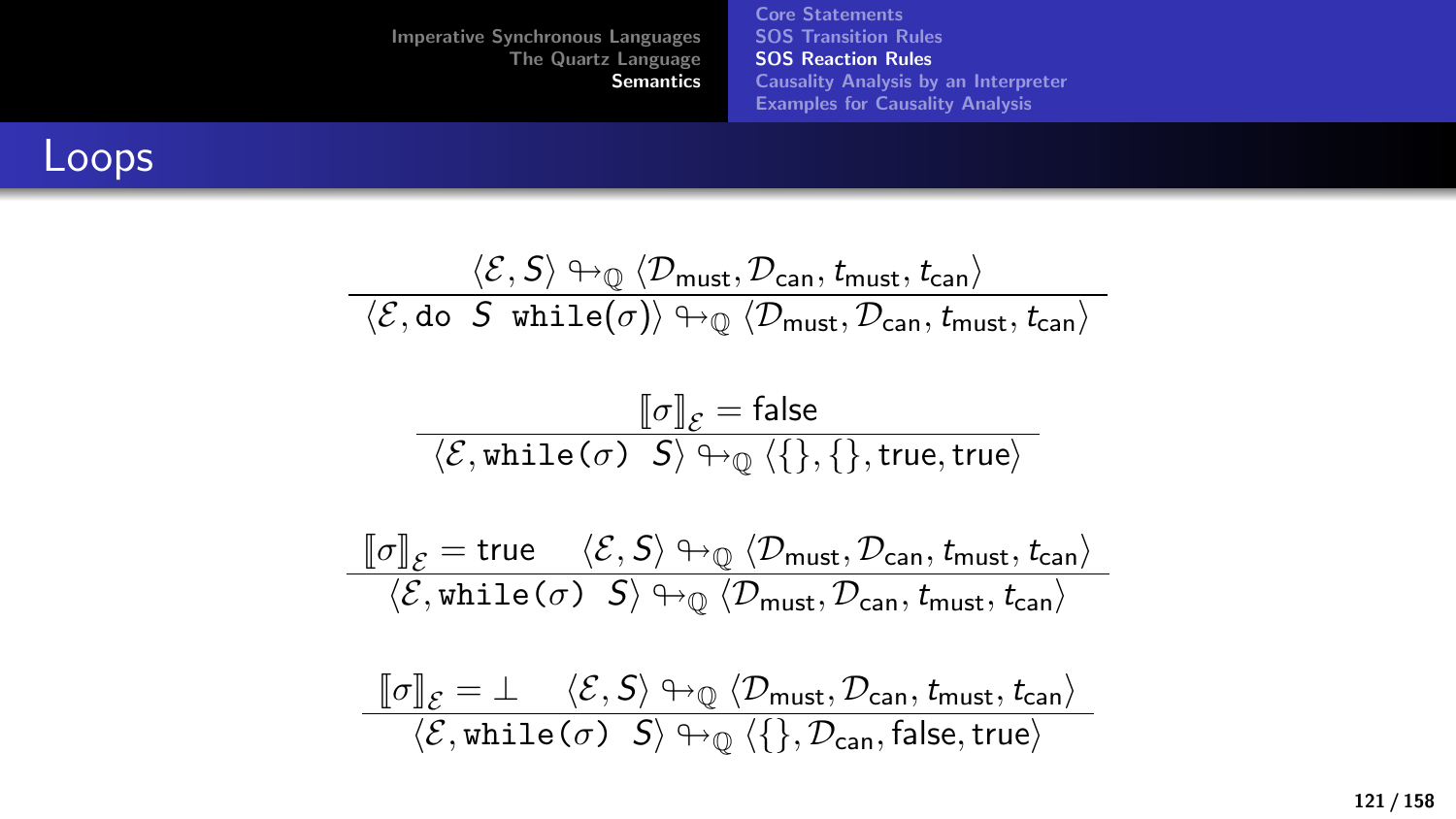[Imperative Synchronous Languages](#page-2-0) [The Quartz Language](#page-15-0) **[Semantics](#page-73-0)** [Core Statements](#page-73-0) [SOS Transition Rules](#page-84-0) [SOS Reaction Rules](#page-103-0) [Causality Analysis by an Interpreter](#page-125-0) [Examples for Causality Analysis](#page-134-0)



$$
\frac{\langle \mathcal{E}, S \rangle \leftrightarrow_{\mathbb{Q}} \langle \mathcal{D}_{\text{must}}, \mathcal{D}_{\text{can}}, t_{\text{must}}, t_{\text{can}} \rangle}{\langle \mathcal{E}, \text{ [weak] abort } S \text{ when}(\sigma) \rangle \leftrightarrow_{\mathbb{Q}} \langle \mathcal{D}_{\text{must}}, \mathcal{D}_{\text{can}}, t_{\text{must}}, t_{\text{can}} \rangle}
$$
  

$$
\|\sigma\|_{\mathcal{E}} = \text{false} \quad \langle \mathcal{E}, S \rangle \leftrightarrow_{\mathbb{Q}} \langle \mathcal{D}_{\text{must}}, \mathcal{D}_{\text{can}}, t_{\text{must}}, t_{\text{can}} \rangle
$$

 $\lbrack\!\lbrack\sigma\rbrack\!\rbrack_\mathcal{E}=\mathsf{false}~~\langle\mathcal{E},\mathsf{S}\rangle\looparrowright_\mathbb{Q}\langle\mathcal{D}_\mathsf{must},\mathcal{D}_\mathsf{can},\mathit{t_\mathsf{must}},\mathit{t_\mathsf{can}}\rangle\ \langle\mathcal{E},\lbrack\mathsf{weak}\rbrack\;\mathsf{immediate}\;\mathsf{abort}\;\mathcal{S}\;\mathsf{when}(\sigma)\rangle\looparrowright_\mathbb{Q}\langle\mathcal{D}_\mathsf{must},\mathcal{D}_\mathsf{can},\mathit{t_\mathsf{must}},\mathit{t_\mathsf{can}}\rangle$ 

$$
\frac{\llbracket \sigma \rrbracket_{\mathcal{E}} = \text{true} \quad \langle \mathcal{E}, \mathsf{S} \rangle \looparrowright \mathbb{Q} \langle \mathcal{D}_{\text{must}}, \mathcal{D}_{\text{can}}, \mathit{t}_\text{must}, \mathit{t}_\text{can} \rangle}{\langle \mathcal{E}, \text{weak immediate abort } \mathsf{S} \text{ when}(\sigma) \rangle \looparrowright \mathbb{Q} \langle \mathcal{D}_{\text{must}}, \mathcal{D}_{\text{can}}, \text{true}, \text{true} \rangle}
$$

$$
\frac{\llbracket \sigma \rrbracket_{\mathcal{E}} = \mathsf{true}}{\langle \mathcal{E}, \mathsf{immediate~abort~} S~\mathtt{when}(\sigma) \rangle \looparrowright \mathbb{Q}~\langle \{\}, \{\}, \mathsf{true}, \mathsf{true} \rangle}
$$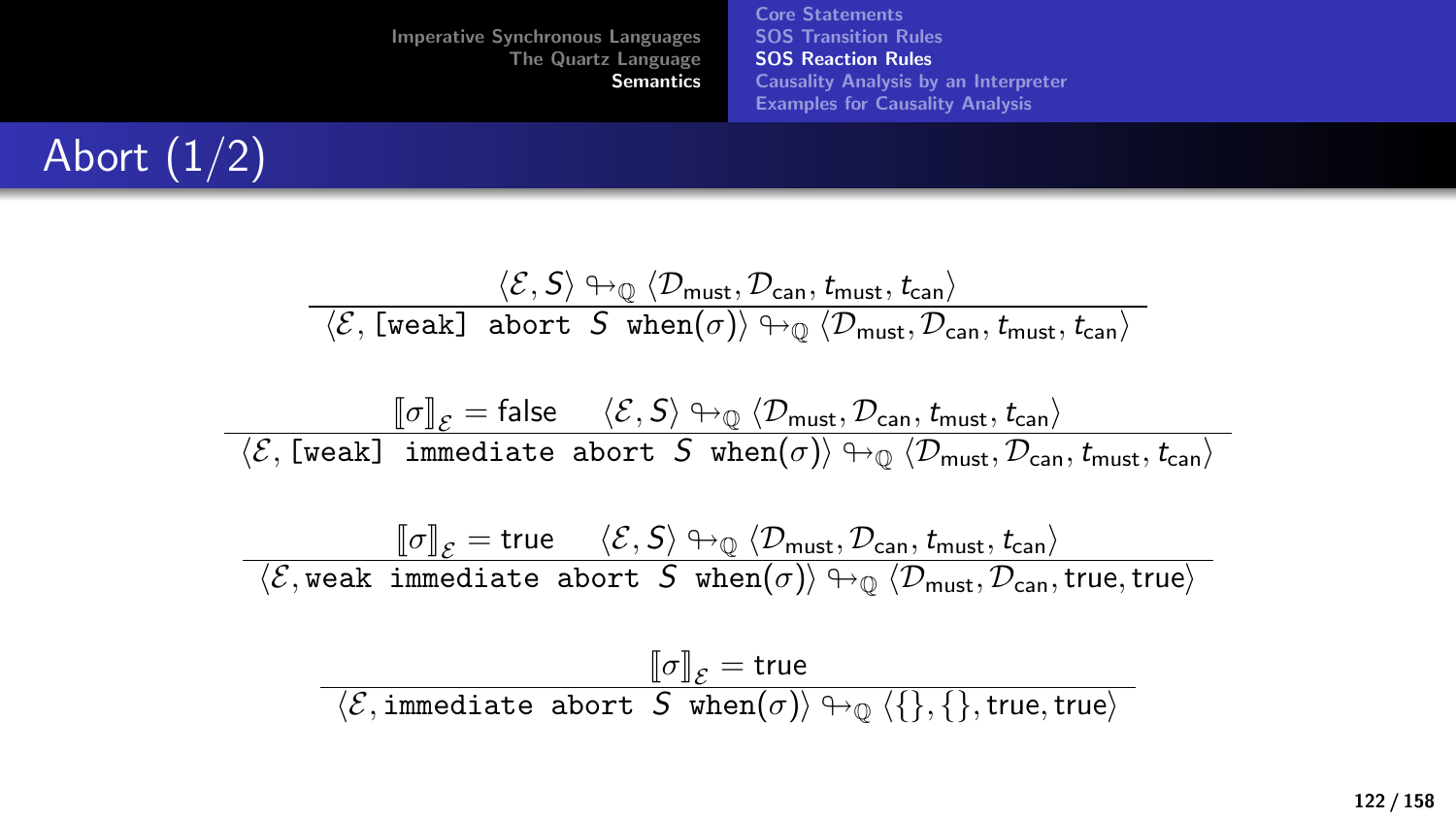[Core Statements](#page-73-0) [SOS Transition Rules](#page-84-0) [SOS Reaction Rules](#page-103-0) [Causality Analysis by an Interpreter](#page-125-0) [Examples for Causality Analysis](#page-134-0)



$$
\frac{\llbracket \sigma \rrbracket_{\mathcal{E}} = \bot \quad \langle \mathcal{E}, \mathsf{S} \rangle \looparrowright \mathbb{Q} \langle \mathcal{D}_{\mathsf{must}}, \mathcal{D}_{\mathsf{can}}, \mathit{t}_{\mathsf{must}}, \mathit{t}_{\mathsf{can}} \rangle}{\langle \mathcal{E}, \text{weak immediate abort } \mathsf{S} \text{ when}(\sigma) \rangle \looparrowright \mathbb{Q} \langle \mathcal{D}_{\mathsf{must}}, \mathcal{D}_{\mathsf{can}}, \mathit{t}_{\mathsf{must}}, \mathsf{true} \rangle}
$$

$$
\frac{\llbracket \sigma \rrbracket_{\mathcal{E}} = \bot \quad \langle \mathcal{E}, \mathsf{S} \rangle \looparrowright \mathbb{Q} \langle \mathcal{D}_{\text{must}}, \mathcal{D}_{\text{can}}, \mathit{t}_{\text{must}}, \mathit{t}_{\text{can}} \rangle}{\langle \mathcal{E}, \text{immediate abort } \mathsf{S} \text{ when}(\sigma) \rangle \looparrowright \mathbb{Q} \langle \{\}, \mathcal{D}_{\text{can}}, \mathit{t}_{\text{must}}, \text{true} \rangle}
$$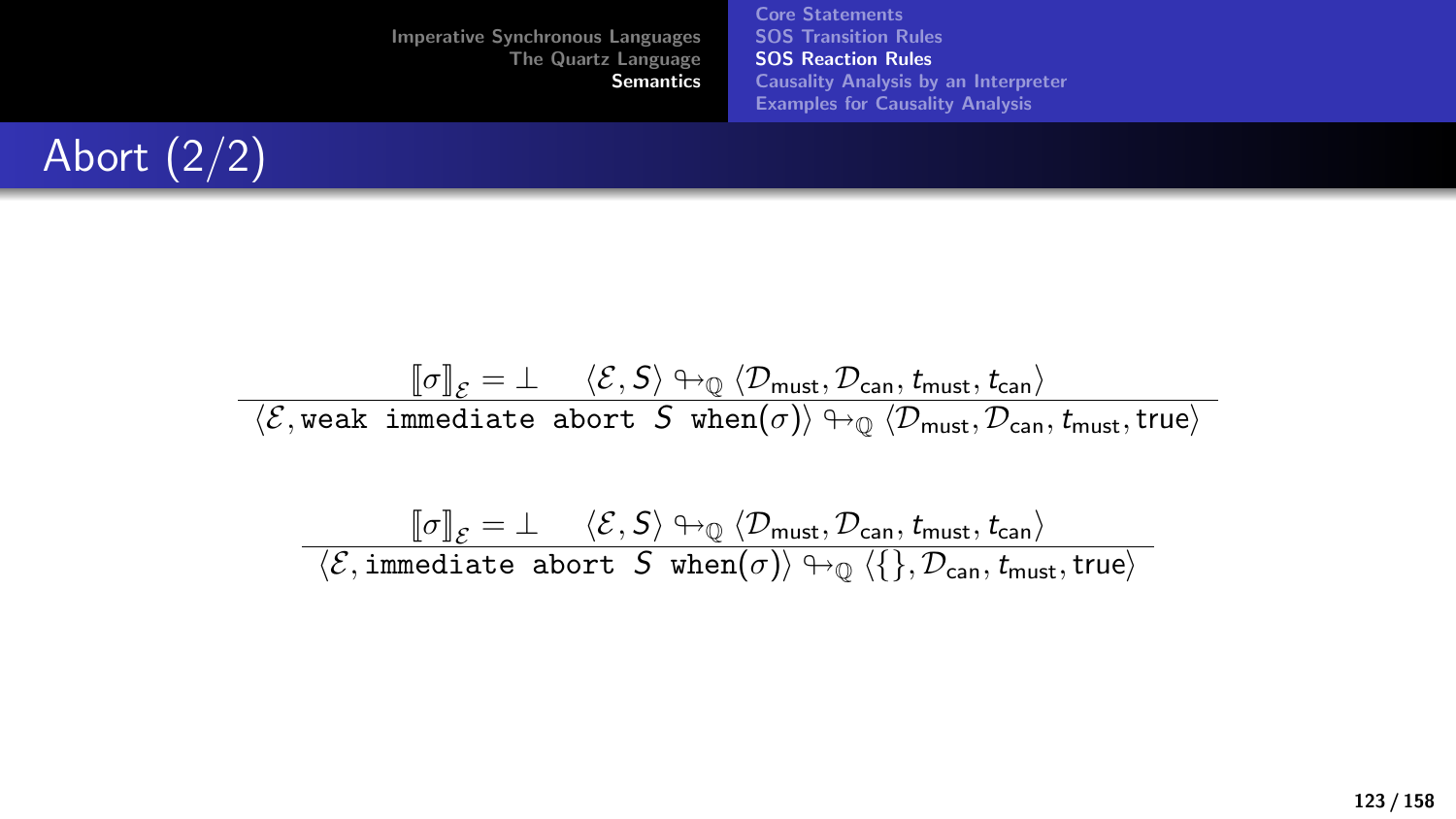[Imperative Synchronous Languages](#page-2-0) [The Quartz Language](#page-15-0) **[Semantics](#page-73-0)** [Core Statements](#page-73-0) [SOS Transition Rules](#page-84-0) [SOS Reaction Rules](#page-103-0) [Causality Analysis by an Interpreter](#page-125-0) [Examples for Causality Analysis](#page-134-0)



$$
\frac{\langle \mathcal{E}, S \rangle \looparrowright_{\mathbb{Q}} \langle \mathcal{D}_{\text{must}}, \mathcal{D}_{\text{can}}, t_{\text{must}}, t_{\text{can}} \rangle}{\langle \mathcal{E}, [\text{weak}] \text{ suspend } S \text{ when}(\sigma) \rangle \looparrowright_{\mathbb{Q}} \langle \mathcal{D}_{\text{must}}, \mathcal{D}_{\text{can}}, t_{\text{must}}, t_{\text{can}} \rangle}
$$

$$
\frac{\llbracket \sigma \rrbracket_{\mathcal{E}} = \mathsf{false} \quad \langle \mathcal{E}, \mathsf{S} \rangle \looparrowright \mathbb{Q} \langle \mathcal{D}_{\mathsf{must}}, \mathcal{D}_{\mathsf{can}}, \mathsf{t}_{\mathsf{must}}, \mathsf{t}_{\mathsf{can}} \rangle}{\langle \mathcal{E}, \llbracket \mathsf{weak} \rrbracket \mathsf{ immediate\; suspend} \mathsf{S\; when}(\sigma) \rangle \looparrowright \mathbb{Q} \langle \mathcal{D}_{\mathsf{must}}, \mathcal{D}_{\mathsf{can}}, \mathsf{t}_{\mathsf{must}}, \mathsf{t}_{\mathsf{can}} \rangle}
$$

$$
\dfrac{[\![\sigma]\!]_{\mathcal{E}} = \mathsf{true} \quad \ \langle \mathcal{E}, \mathsf{S} \rangle \looparrowright \langle \mathcal{D}_{\mathsf{must}}, \mathcal{D}_{\mathsf{can}}, \mathsf{t}_{\mathsf{must}}, \mathsf{t}_{\mathsf{can}} \rangle}{\langle \mathcal{E}, \mathsf{weak\ immediate\ suspend\ S\ when}(\sigma) \rangle \looparrowright \langle \mathcal{D}_{\mathsf{must}}, \mathcal{D}_{\mathsf{can}}, \mathsf{false}, \mathsf{false} \rangle}
$$

$$
\frac{\llbracket \sigma \rrbracket_{\mathcal{E}} = \mathsf{true}}{\langle \mathcal{E}, \mathsf{immediate\,\,suspend\,\,} \mathcal{S} \text{ when}(\sigma) \rangle \looparrowright \mathbb{Q} \langle \{\}, \{\}, \mathsf{false}, \mathsf{false} \rangle}
$$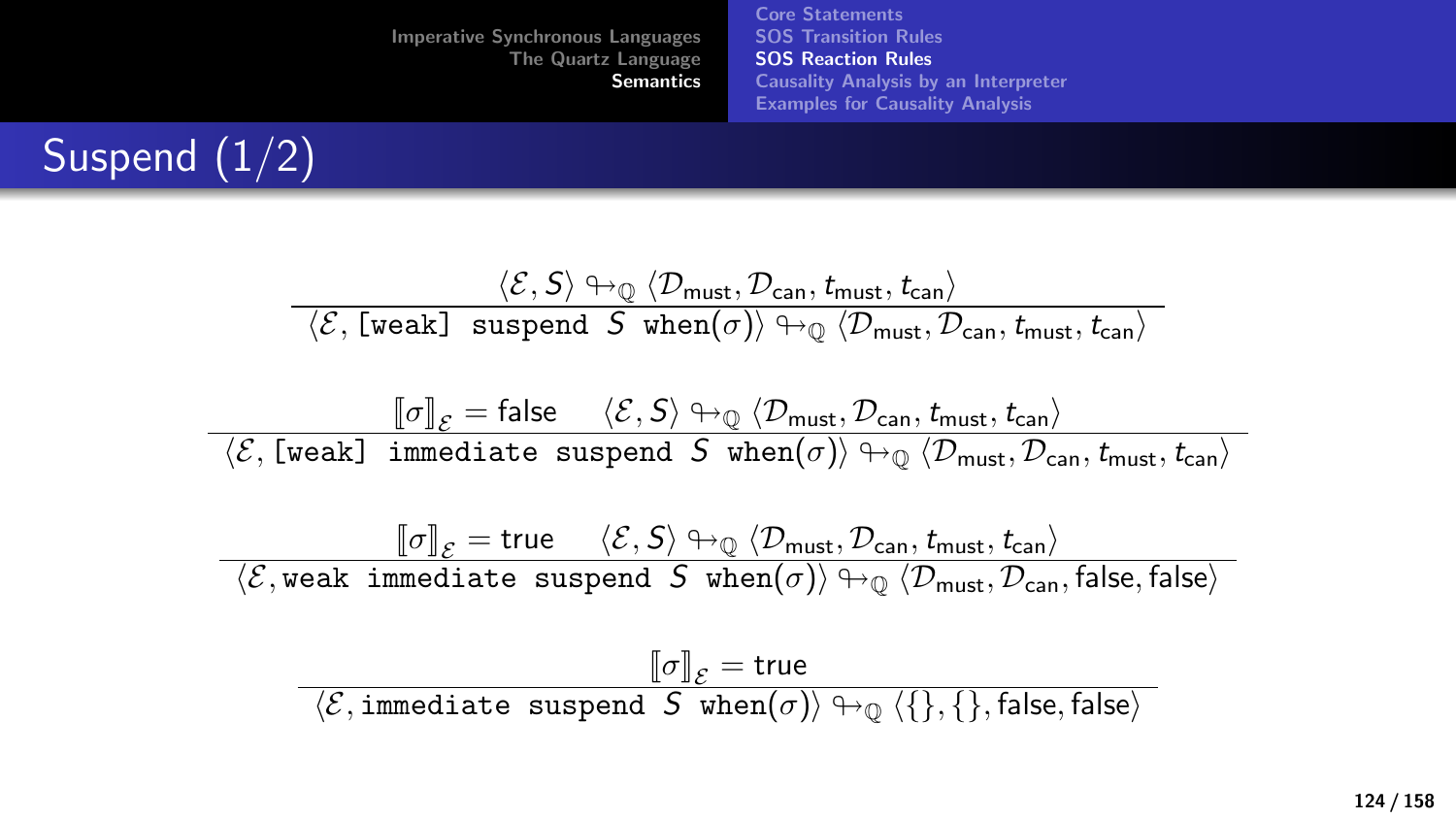[Core Statements](#page-73-0) [SOS Transition Rules](#page-84-0) [SOS Reaction Rules](#page-103-0) [Causality Analysis by an Interpreter](#page-125-0) [Examples for Causality Analysis](#page-134-0)



$$
\frac{\llbracket \sigma \rrbracket_{\mathcal{E}} = \bot \quad \langle \mathcal{E}, \mathsf{S} \rangle \looparrowright \mathbb{Q} \langle \mathcal{D}_{\mathsf{must}}, \mathcal{D}_{\mathsf{can}}, \mathit{t}_{\mathsf{must}}, \mathit{t}_{\mathsf{can}} \rangle}{\langle \mathcal{E}, \texttt{immediate suspend } \mathsf{S when}(\sigma) \rangle \looparrowright \mathbb{Q} \langle \{\}, \mathcal{D}_{\mathsf{can}}, \mathsf{false}, \mathit{t}_{\mathsf{can}} \rangle}
$$

$$
\frac{\llbracket \sigma \rrbracket_{\mathcal{E}} = \bot \quad \langle \mathcal{E}, \mathsf{S} \rangle \looparrowright \mathbb{Q} \langle \mathcal{D}_{\text{must}}, \mathcal{D}_{\text{can}}, \mathit{t}_{\text{must}}, \mathit{t}_{\text{can}} \rangle}{\langle \mathcal{E}, \text{weak immediate suspend } \mathsf{S} \text{ when}(\sigma) \rangle \looparrowright \mathbb{Q} \langle \mathcal{D}_{\text{must}}, \mathcal{D}_{\text{can}}, \text{false}, \mathit{t}_{\text{can}} \rangle}
$$

125 / 158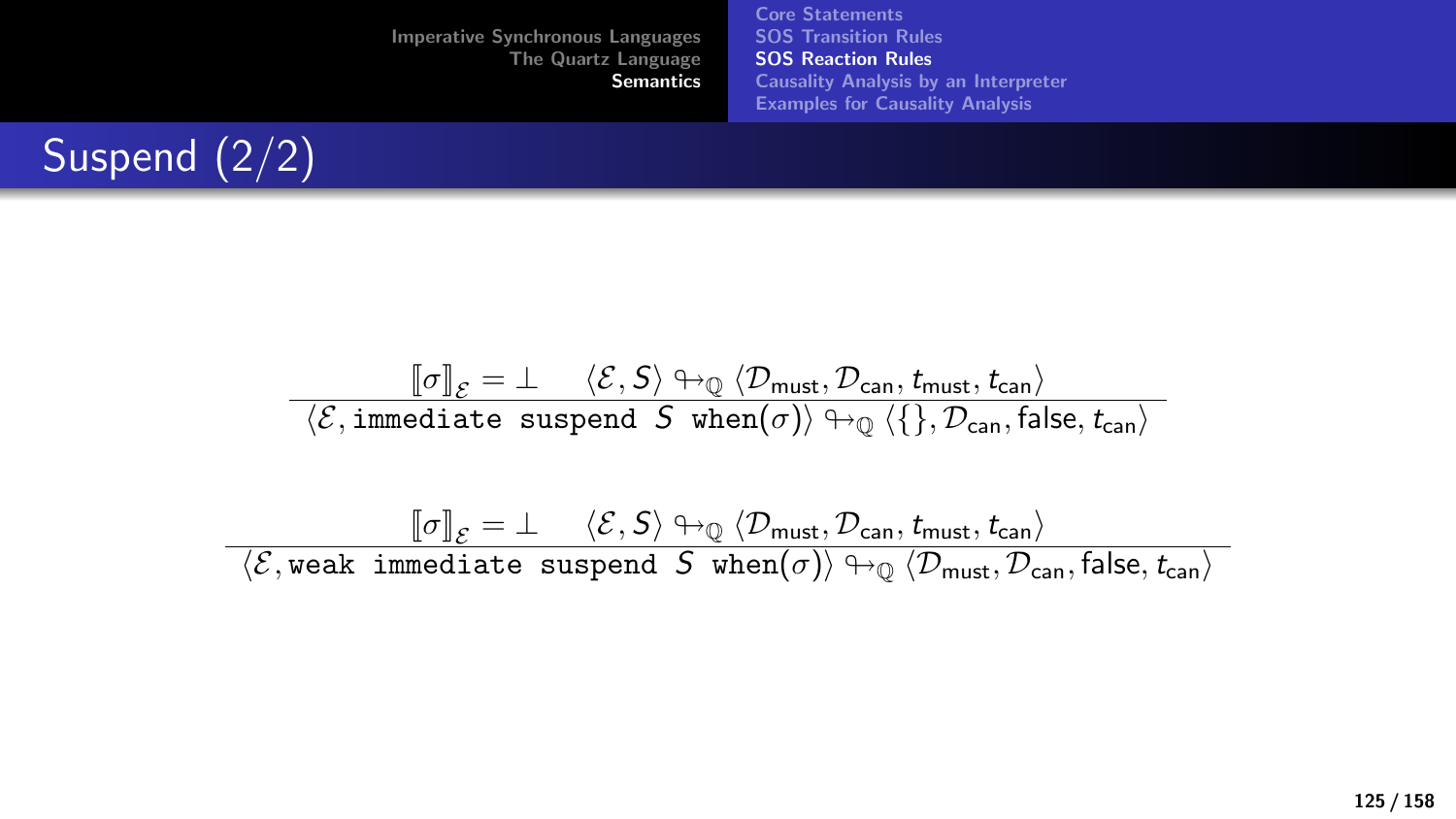[Core Statements](#page-73-0) [SOS Transition Rules](#page-84-0) [SOS Reaction Rules](#page-103-0) [Causality Analysis by an Interpreter](#page-125-0) [Examples for Causality Analysis](#page-134-0)

## <span id="page-125-0"></span>Current Reactions as Fixpoints

- recall that we wanted to define a function  $f_P$  for a program P that maps environments to environments so that  $\mathcal{E} \sqsubset f_P(\mathcal{E})$  holds
- to this end, we will make use of the SOS reaction rules
- we assume that the SOS reaction rules are implemented in a function ReactSOS that computes for inputs  $(\mathcal{E}, S)$  the pair  $(\mathcal{D}_{\text{must}}, \mathcal{D}_{\text{can}})$  (we do not need  $t_{\text{must}}, t_{\text{can}}$ )
- by  $\mathcal{D}_{\mathsf{must}}$  and  $\mathcal{D}_{\mathsf{can}}$ , we then determine a new environment  $\mathcal{E}'$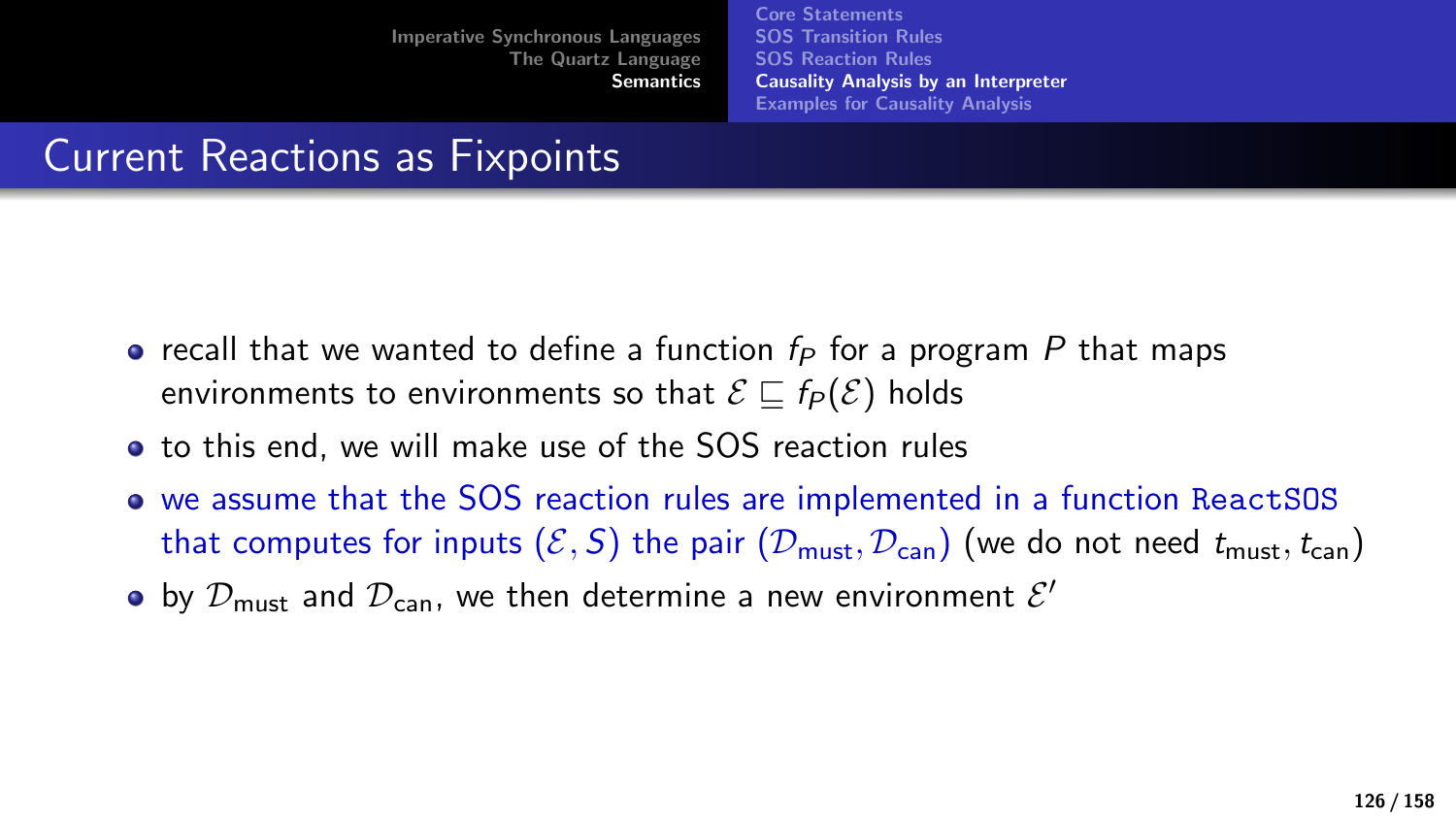[Core Statements](#page-73-0) [SOS Transition Rules](#page-84-0) [SOS Reaction Rules](#page-103-0) [Causality Analysis by an Interpreter](#page-125-0) [Examples for Causality Analysis](#page-134-0)

# Completing Environments – Function  $f_P$

- by  $\mathcal{D}_{\mathsf{must}}$  and  $\mathcal{D}_{\mathsf{can}}$ , we then determine a new environment  $\mathcal{E}'$  as follows:
- define  $\mathcal{D}^{\mathbf{X}}_{\text{must}}$  as the assignments  $\mathbf{x}$ = $\tau$  of  $\mathcal{D}_{\text{must}}$  writing to  $\mathbf{x}$ 
	- let  $\mathcal{D}_{\text{must}}^{\mathbf{X}} = \{\mathbf{x} = \tau_1, \dots, \mathbf{x} = \tau_n\} \neq \{\}$
	- update  $\mathcal E$  such that  $\mathcal E(x) := \sup \{ [x]_{\mathcal E}, [T_1]_{\mathcal E}, \ldots, [T_n]_{\mathcal E} \}$
	- note that writing  $\perp$  and a known value v yields  $\mathcal{E}(x) = v$
	- note that writing value  $v_1 \neq v_2$  with  $v_i \neq \perp$  yields  $\mathcal{E}(x) = \top$
- define  $\mathcal{D}^{\mathbf{x}}_{\mathsf{can}}$  as the assignments  $\mathbf{x}\texttt{=}\tau$  of  $\mathcal{D}_{\mathsf{can}}$  writing to  $\mathbf{x}$ 
	- assume  $\mathcal{D}_{\text{can}}^{\text{X}} = \{\}\Longrightarrow$  no immediate assignment can write to x<br>if  $\llbracket x \rrbracket = \bot$  x already has a value due to delayed assignments of
	- if  $\llbracket x \rrbracket_{\mathcal{E}} \neq \bot$ , x already has a value due to delayed assignments of the previous step<br>thus, we annly the reaction to absence if  $\mathcal{D}^{\mathbf{X}} = \{\} \wedge \llbracket x \rrbracket = \bot$
	- thus, we apply the reaction to absence if  $\mathcal{D}_{\text{can}}^{\mathbf{x}} = \{\}\wedge \llbracket x \rrbracket_{\mathcal{E}} = \bot$ :
		- if x is an event variable, set  $\mathcal{E}(x)$  to its default value
		- if x is a memorized variable, set  $\mathcal{E}(x)$  to the previous value (or the default value when the initial reaction is computed)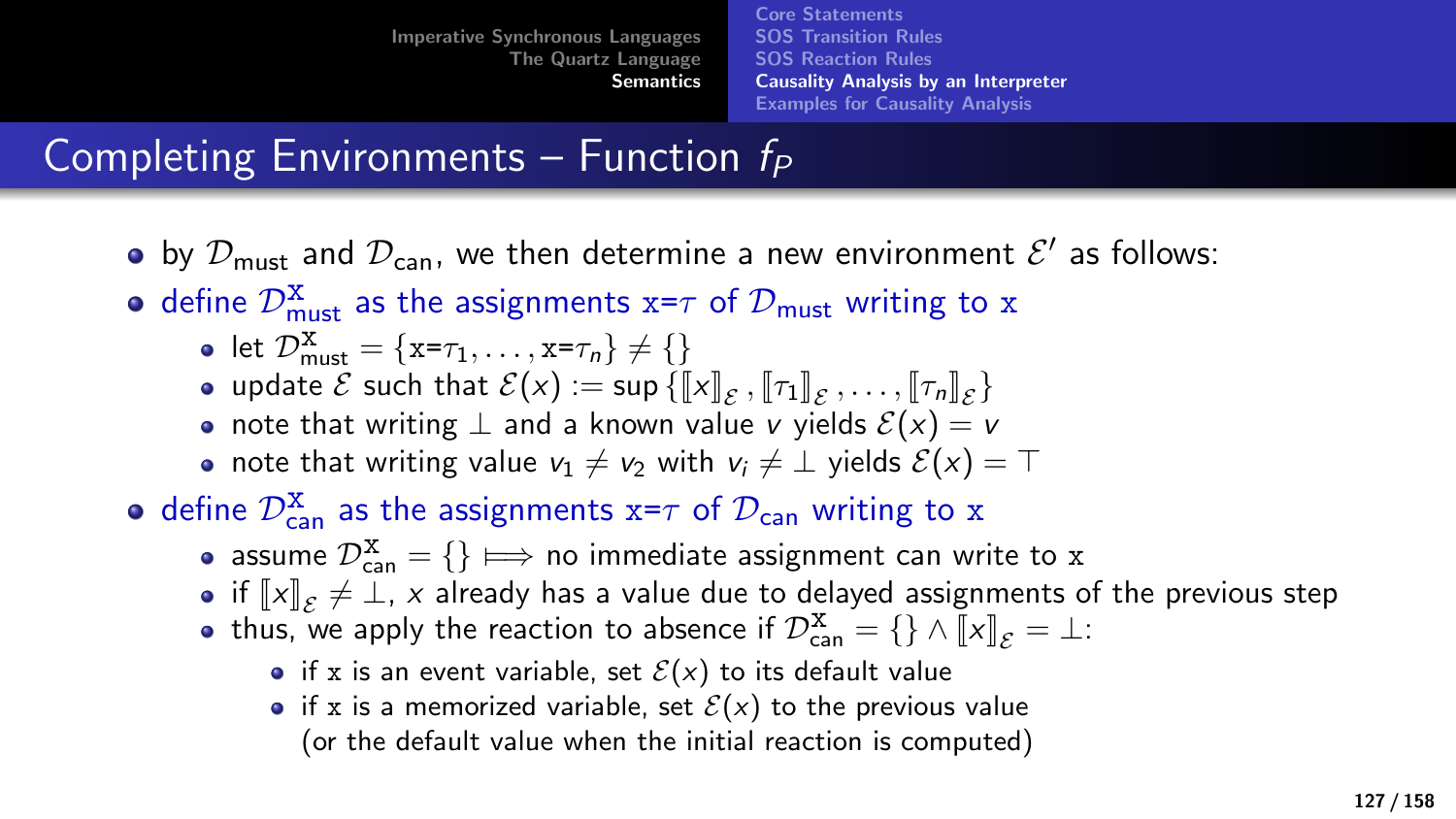[Core Statements](#page-73-0) [SOS Transition Rules](#page-84-0) [SOS Reaction Rules](#page-103-0) [Causality Analysis by an Interpreter](#page-125-0) [Examples for Causality Analysis](#page-134-0)

# Current Reaction as Least Fixpoint

- the updates described on the previous slide define a function UpdateEnv (which is the previously mentioned function  $f_P$ )
- recall our partial orders
	- $\bullet x \prec y : \Leftrightarrow (x = \bot) \vee (x = y) \vee (y = \top)$  $\mathcal{E}_1 \sqsubset \mathcal{E}_2 : \Leftrightarrow \forall x \in \mathcal{V}$ .  $\mathcal{E}_1(x) \prec \mathcal{E}_2(x)$
- it is easily seen that UpdateEnv is monotonous
- $\bullet$  since P has only finitely many variables, we have a finite lattice
- and therefore UpdateEnv is continuous, and thus, we can compute its least fixpoint by the Tarski-Knaster iteration
- **o** current reaction is the least fixpoint of UpdateEnv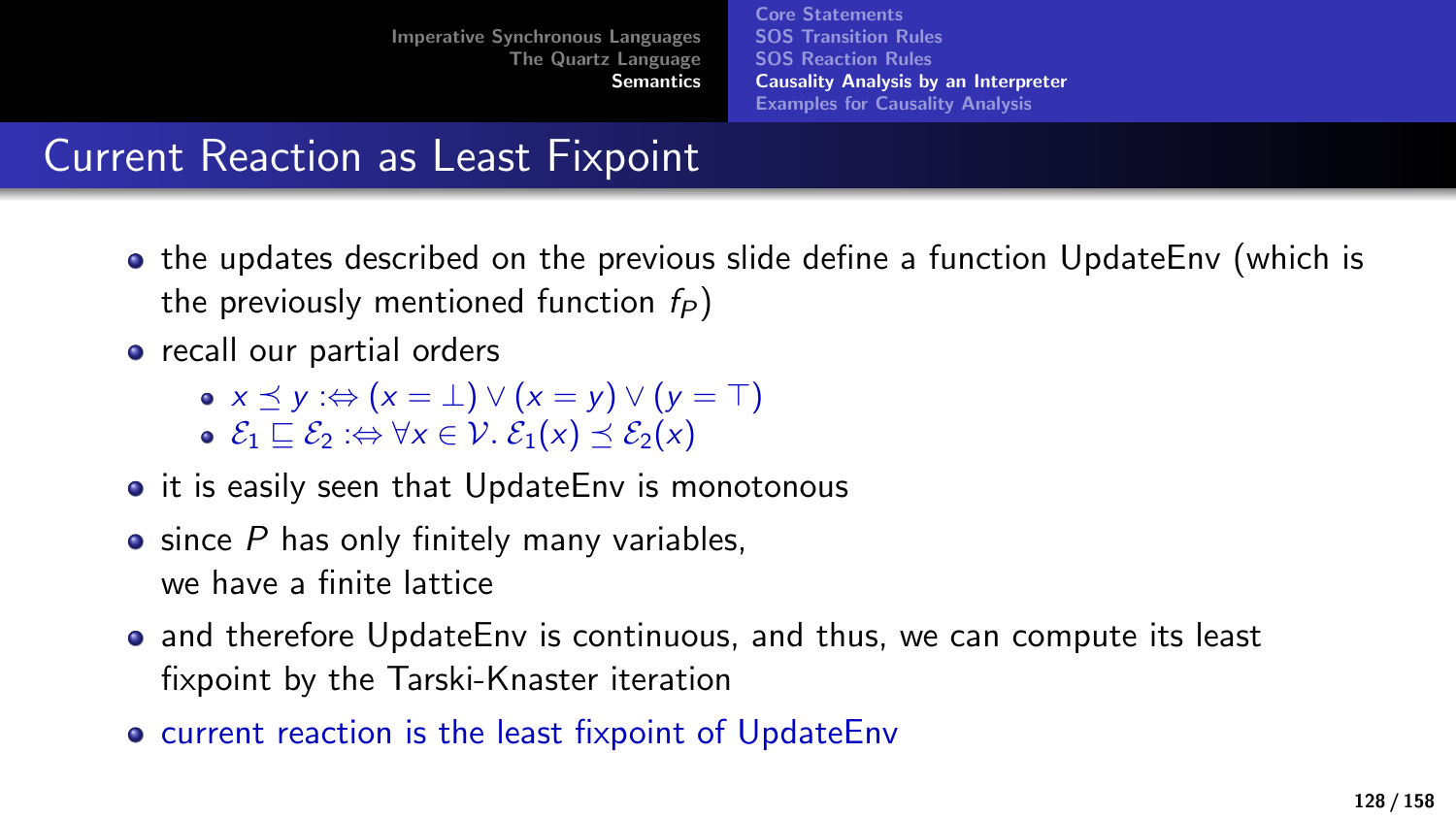[Core Statements](#page-73-0) [SOS Transition Rules](#page-84-0) [SOS Reaction Rules](#page-103-0) [Causality Analysis by an Interpreter](#page-125-0) [Examples for Causality Analysis](#page-134-0)

## Compute Current Reaction

```
function ComputeReaction(\mathcal{E}, \mathcal{S}, \mathcal{E}_{pre})
       do
              \mathcal{E}_{\text{old}} := \mathcal{E}:
               (\mathcal{D}_{\text{must}}, \mathcal{D}_{\text{can}}) := \text{ReactSOS}(\mathcal{E}, S);\mathcal{E} := \mathsf{UpdateEnv}(\mathcal{D}_{\text{must}}, \mathcal{D}_{\text{can}}, \mathcal{E}_{\text{old}}, \mathcal{E}_{\text{pre}})while \mathcal{E}_{\text{old}} \neq \mathcal{E}return \mathcal E
```
- **•** starting with an incomplete environment  $\mathcal{E}$  and the previous environment  $\mathcal{E}_{pre}$ , we compute  $\mathcal{D}_{\text{must}}$  and  $\mathcal{D}_{\text{can}}$  by the SOS reaction rules
- then, we update the environment  $\mathcal E$  by  $\mathcal D_{\text{must}}$  and  $\mathcal D_{\text{can}}$
- and repeat this until a fixpoint is obtained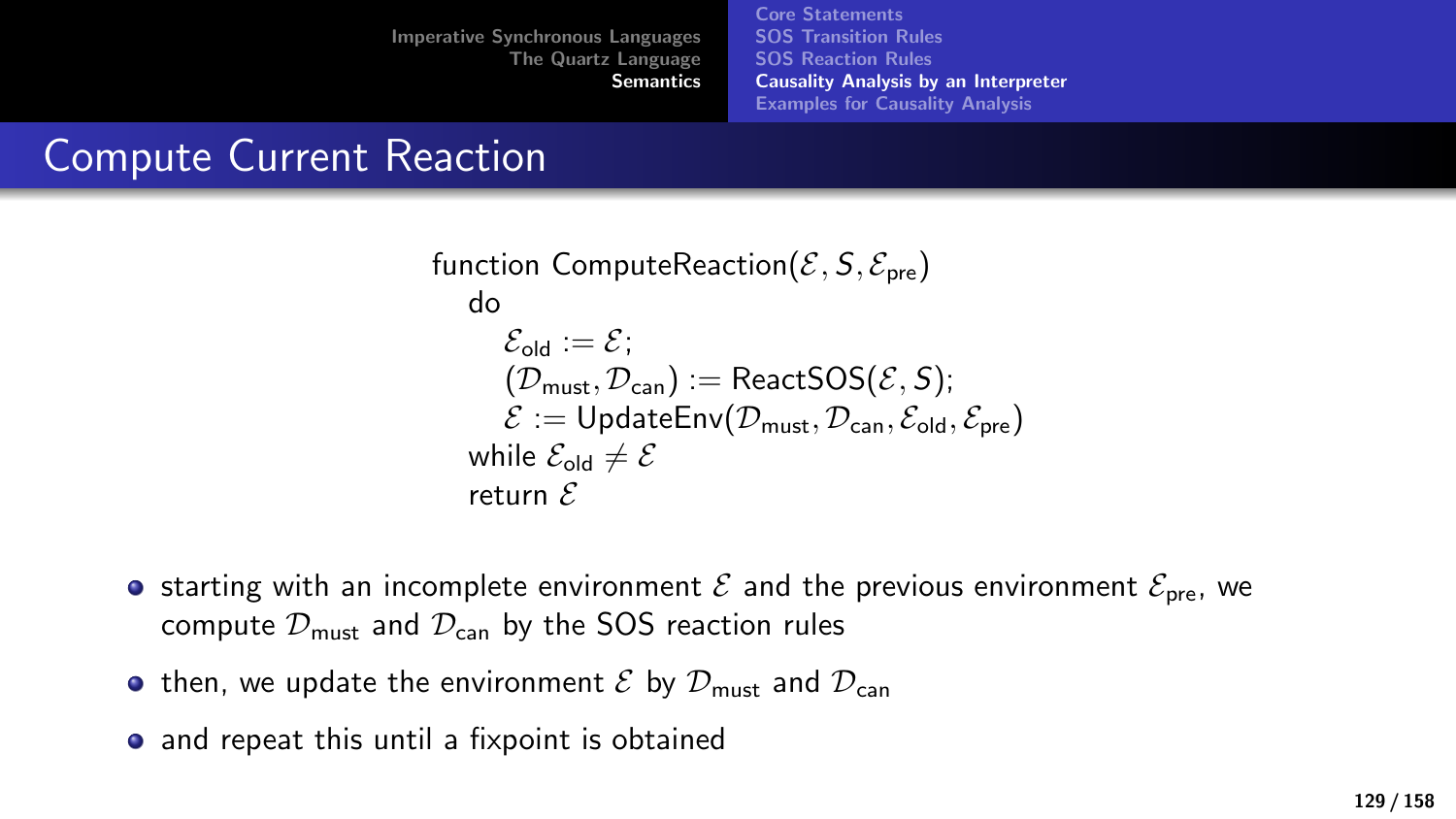[Core Statements](#page-73-0) [SOS Transition Rules](#page-84-0) [SOS Reaction Rules](#page-103-0) [Causality Analysis by an Interpreter](#page-125-0) [Examples for Causality Analysis](#page-134-0)

### Quartz Interpreter

function *InterpretQuartz(S)*  $\mathcal{E}_{pre} := \mathcal{E}_{def}$ ; // default values for all variables  $\mathcal{D}_{\text{del}} := \{\}\;/\;$  no delayed actions at the beginning do  $\mathcal{E}_{\text{in}} :=$  ReadInputs();  $\mathcal{E}_{init} := \text{UpdateDelayedActs}(\mathcal{D}_{del}, \mathcal{E}_{pre});$  $\mathcal{E}$  := ComputeReaction( $\mathcal{E}_{init}$ , S,  $\mathcal{E}_{pre}$ ); if  $\exists x \in \mathcal{V}$ .  $\mathcal{E}(x) \in \{\perp, \top\}$  then fail;  $(S', \mathcal{D}, t) :=$ TransSOS $(S, \mathcal{E})$ ;  $\mathcal{D}_{\text{del}} :=$  delayed actions of  $\mathcal{D}$ ;  $S := S'$ ;  $\mathcal{E}_{pre} := \mathcal{E}$ ; while( $\neg t$ );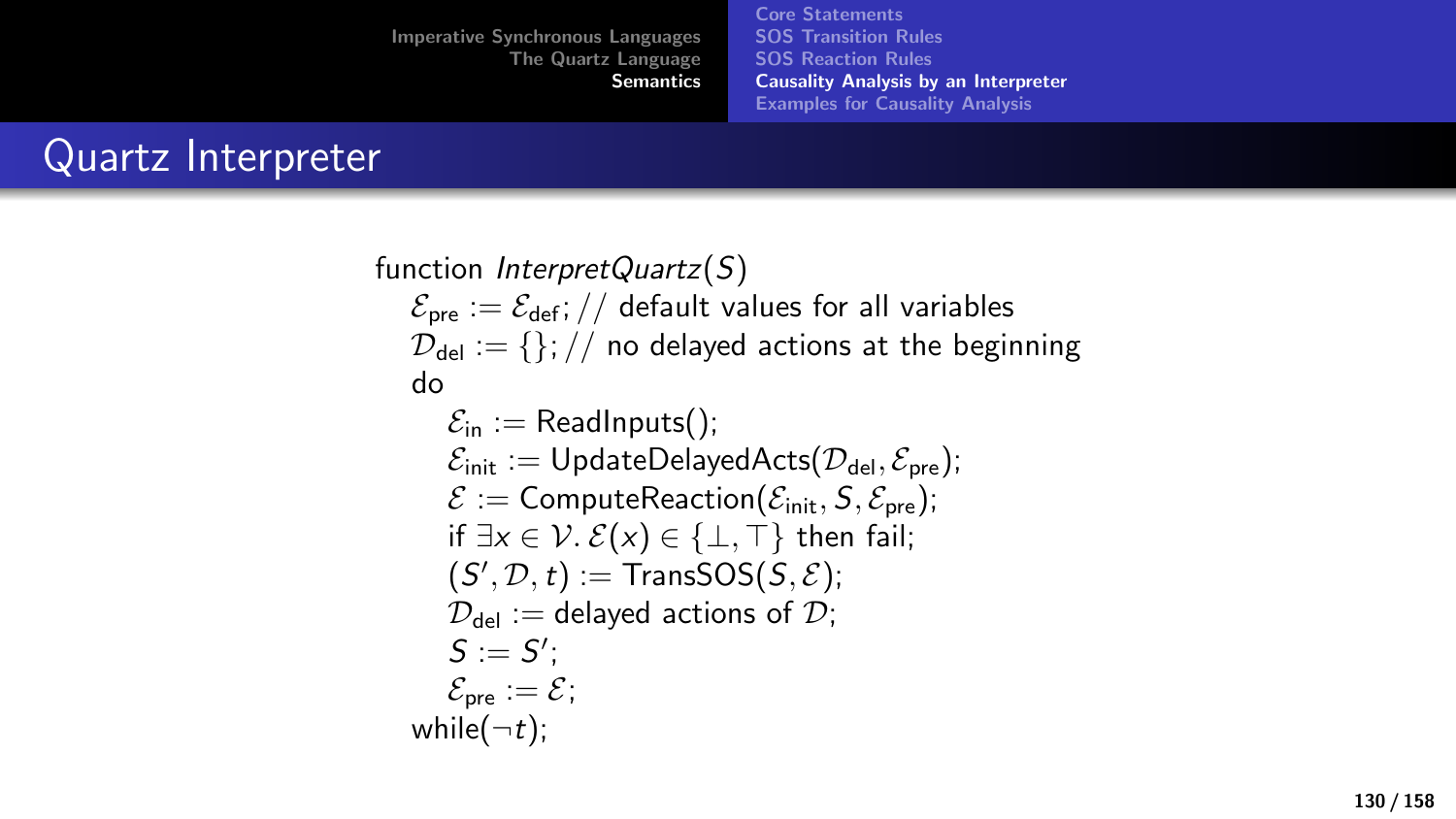[Core Statements](#page-73-0) [SOS Transition Rules](#page-84-0) [SOS Reaction Rules](#page-103-0) [Causality Analysis by an Interpreter](#page-125-0) [Examples for Causality Analysis](#page-134-0)

# Constructive Programs

- the interpreter on the previous slide computes the reactions and control flow updates for any constructive program
	- after reading new inputs, we have  $\mathcal{E}_{in}$
	- we then evaluate the delayed assignments  $\mathcal{D}_{\text{del}}$  obtained by SOS transition rules of the previous reaction in the previous environment  $\mathcal{E}_{pre}$  and update  $\mathcal{E}_{in}$  thereby to  $\mathcal{E}_{init}$
	- using  $\mathcal{E}_{init}$ , we compute  $\mathcal{E}$  by ComputeReaction (i.e. SOS reaction rules)
	- using  $\mathcal{E}$ , we compute  $(S', \mathcal{D}, t)$  by the SOS transition rules
	- we repeat this until the program terminates
- programs where the least fixpoint contains either  $\perp$  or  $\top$  are not causally correct
- therefore the interpreter fails in these cases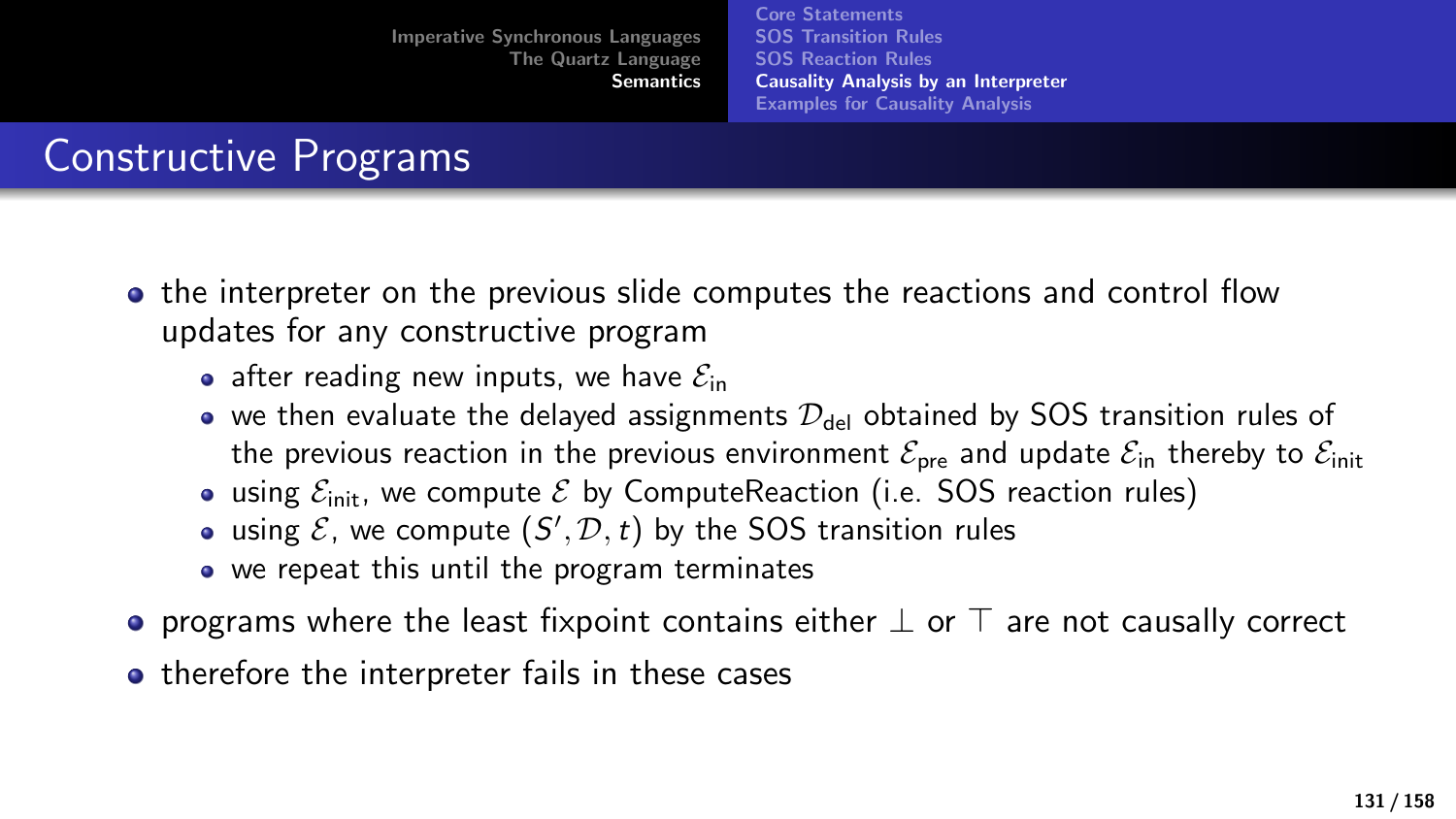[Core Statements](#page-73-0) [SOS Transition Rules](#page-84-0) [SOS Reaction Rules](#page-103-0) [Causality Analysis by an Interpreter](#page-125-0) [Examples for Causality Analysis](#page-134-0)

## Relationship between 2-Value and 4-Valued Solutions

- consider any function  $f(x_0, \ldots, x_{n-1}) = (\varphi_0, \ldots, \varphi_{n-1})$  with propositional logic formulas  $\varphi$  on the variables  $x_0, \ldots, x_{n-1}$
- let  $\check{x} = (\check{x}_0, \ldots, \check{x}_{n-1})$  be the least fixpoint, i.e.,  $\check{x} = f(\check{x})$
- Theorem: If  $\check{x}_i \in \mathbb{B}$ , then we have for all  $y \in \mathbb{B}^n$  with  $y = f(y)$  that  $y_i = \check{x}_i$ . The converse is however false.
- proof:
	- consider any boolean solution  $y \in \mathbb{B}^n$  with  $y = f(y)$
	- $\check{x} \prec y$  since y is a fixpoint and  $\check{x}$  is the least fixpoint
	- hence,  $\check{x}_i \prec y_i$  holds for  $i = 0, \ldots, n 1$
	- if both  $\check{x}_i \in \mathbb{B}$  and  $y_i \in \mathbb{B}$  holds, this implies  $\check{x}_i = y_i$
- Corollary: If  $\check{x}$  is the least fixpoint of f, and  $\check{x} \in \mathbb{B}^n$  holds, then this is the unique boolean solution of  $x = f(x)$ .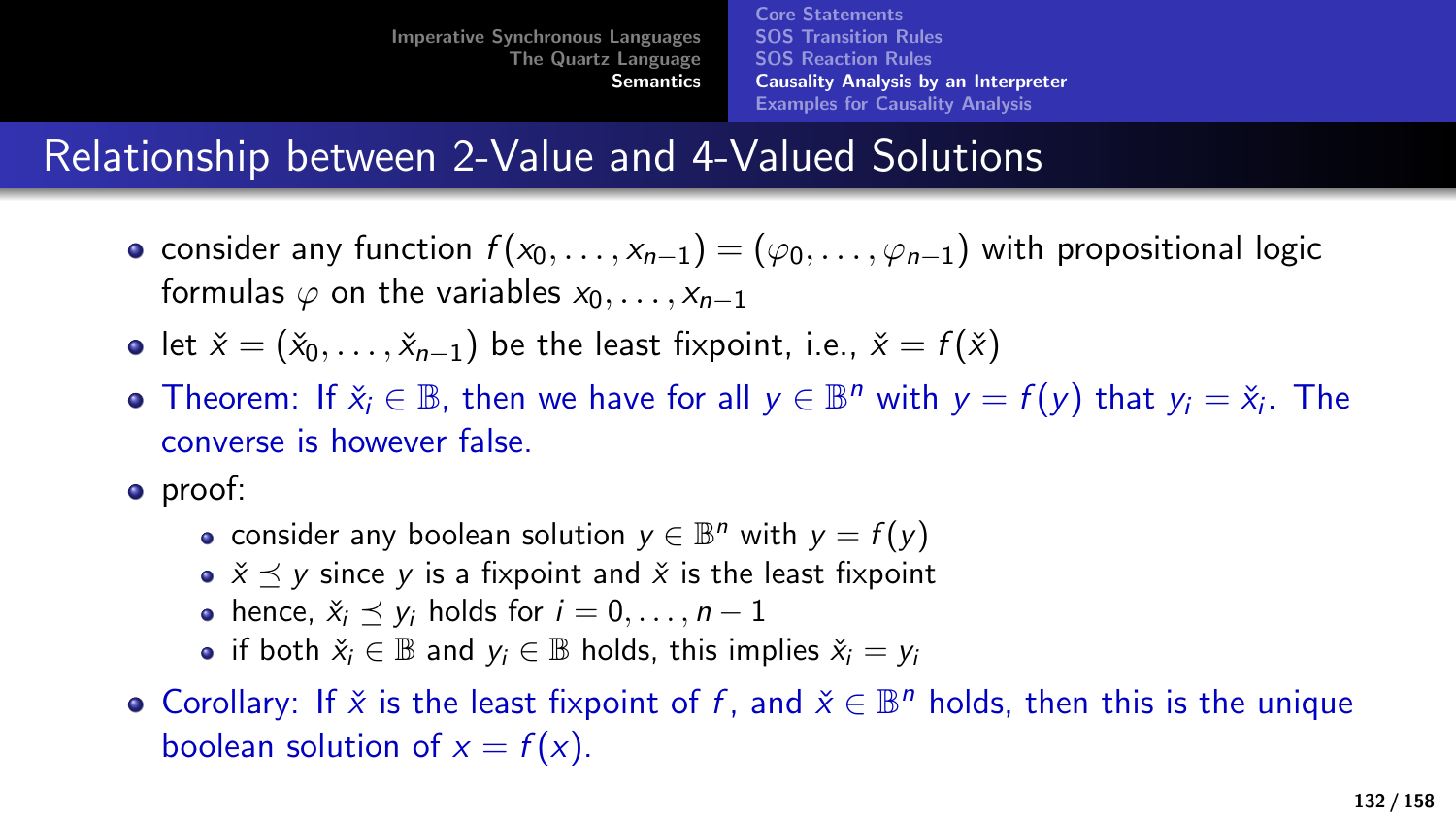[Core Statements](#page-73-0) [SOS Transition Rules](#page-84-0) [SOS Reaction Rules](#page-103-0) [Causality Analysis by an Interpreter](#page-125-0) [Examples for Causality Analysis](#page-134-0)

## Relationship between 2-Value and 4-Valued Solutions

- we have proved that boolean values in the least fixpoint enforce that value also in all boolean solutions
- the converse does not hold: there are functions f where all solutions of  $x = f(x)$ share the same boolean value  $\mathsf{x}_i$ , but still the least fixpoint is not that value
- consider the example (left hand side) and its boolean solutions (right hand side)

$$
\left\{\n\begin{array}{l}\nx_0 = \neg x_0 \land \neg x_1 \\
x_1 = x_2 \lor x_3 \\
x_2 = x_2 \\
x_3 = x_3\n\end{array}\n\right.\n\quad\n\left.\n\begin{array}{l}\n\boxed{x_0 \quad x_1 \quad x_2 \quad x_3} \\
\hline\n0 \quad 1 \quad 0 \quad 1 \\
0 \quad 1 \quad 1 \quad 0 \\
0 \quad 1 \quad 1 \quad 1\n\end{array}\n\right.
$$

- the least fixpoint is  $\check{x} = (\perp, \perp, \perp, \perp)$
- but all boolean solutions (as shown above) agree on  $x_0 = 0$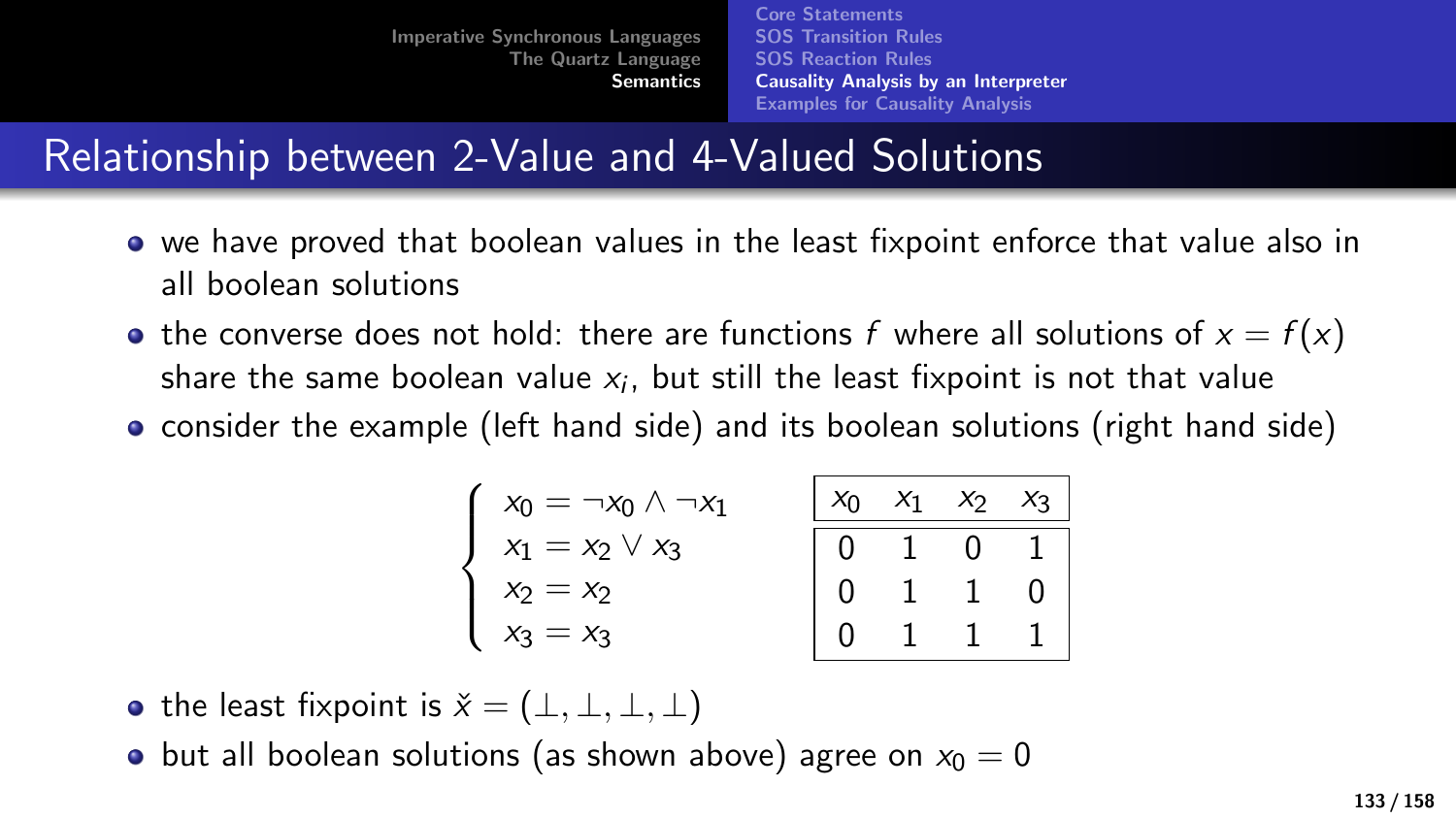[Core Statements](#page-73-0) [SOS Transition Rules](#page-84-0) [SOS Reaction Rules](#page-103-0) [Causality Analysis by an Interpreter](#page-125-0) [Examples for Causality Analysis](#page-134-0)

Relationship between 2-Value and 4-Valued Solutions

- so, we know that boolean values in  $\check{x}$  are unique for all boolean solutions
- Can we say anything about boolean solutions in case  $\check{x}_i = \perp$ ?
- $\bullet$  the following examples show that we have no further information, in particular:
	- there may be no boolean solution
	- there may be a unique boolean solution
	- there may be many boolean solutions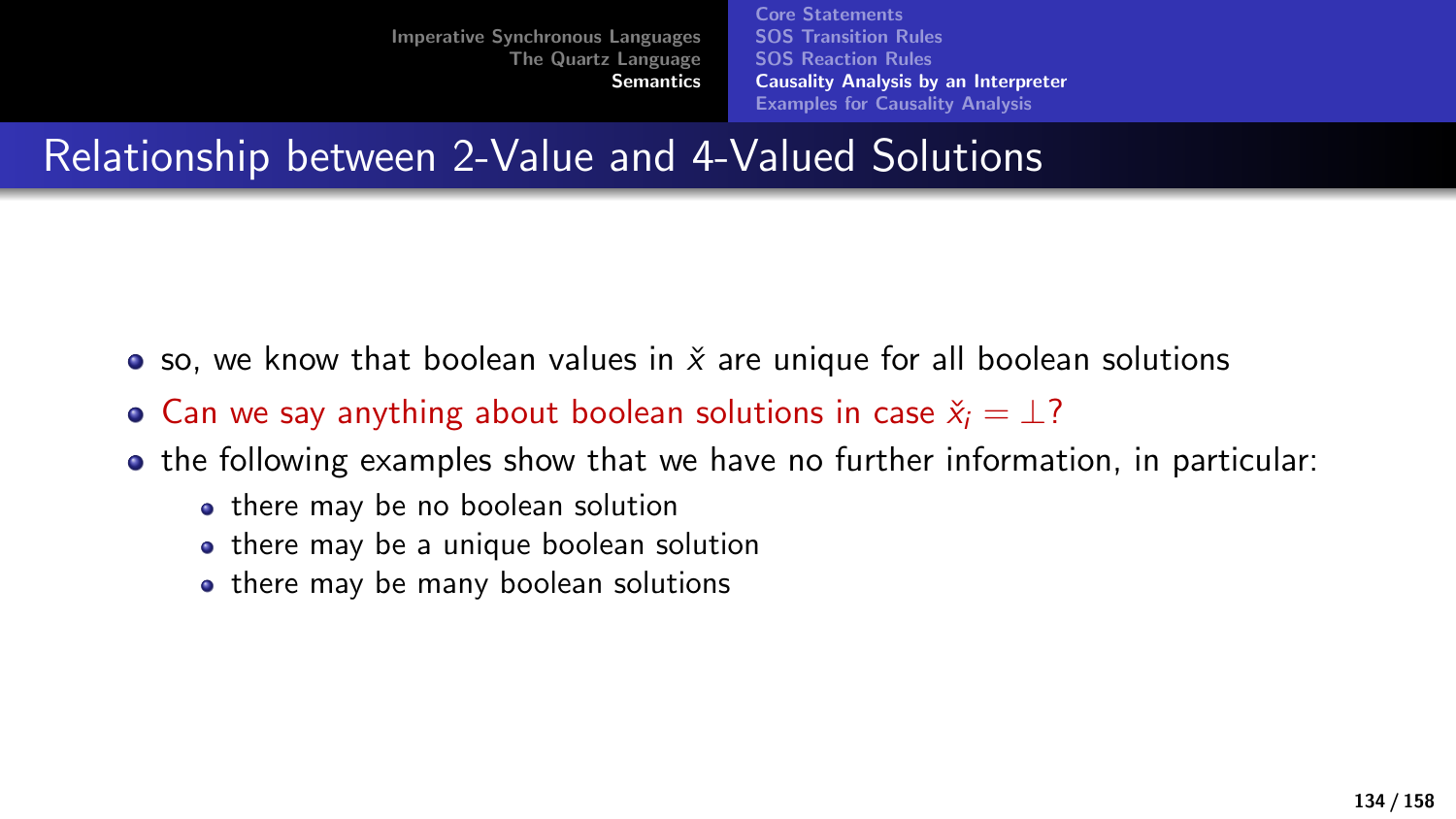[Imperative Synchronous Languages](#page-2-0) [The Quartz Language](#page-15-0) **[Semantics](#page-73-0)** [Core Statements](#page-73-0) [SOS Transition Rules](#page-84-0) [SOS Reaction Rules](#page-103-0) [Causality Analysis by an Interpreter](#page-125-0) [Examples for Causality Analysis](#page-134-0)

## <span id="page-134-0"></span>Module P01

#### Example

```
module P01 (event ?i , o1 , o2 , o3 ) {
  if(i) emit(o1);
  if(!o1) emit(o2);
  if(o2) emit(o3);
}
```
if i is 0, then

|                   |                     |  | i o1 o2 o3 $D_{\text{must}}$                       | $\sqrt{2}$ can                          |
|-------------------|---------------------|--|----------------------------------------------------|-----------------------------------------|
| $\mathcal{E}_0$   |                     |  |                                                    | $\{\text{emit}(o2), \text{emit}(o3)\}\$ |
|                   |                     |  | $\mathcal{E}_1$   0 0 $\perp$ $\perp$   {emit(02)} | $\{\text{emit}(o2), \text{emit}(o3)\}\$ |
|                   | $\mathcal{E}_2$ 0 0 |  | 1 $\perp$ {emit(o2), emit(o3)}                     | $\{\text{emit}(o2), \text{emit}(o3)\}\$ |
| $\mathcal{E}_3$ 0 | 0                   |  | 1 1 $\{$ emit(o2), emit(o3) \}                     | $\{\text{emit}(o2), \text{emit}(o3)\}\$ |

with transition  $\langle \mathcal{E}_3, \mathcal{S} \rangle \rightarrow_0 \langle \text{nothing}, \{\text{emit}(o2), \text{emit}(o3)\}, \text{true} \rangle$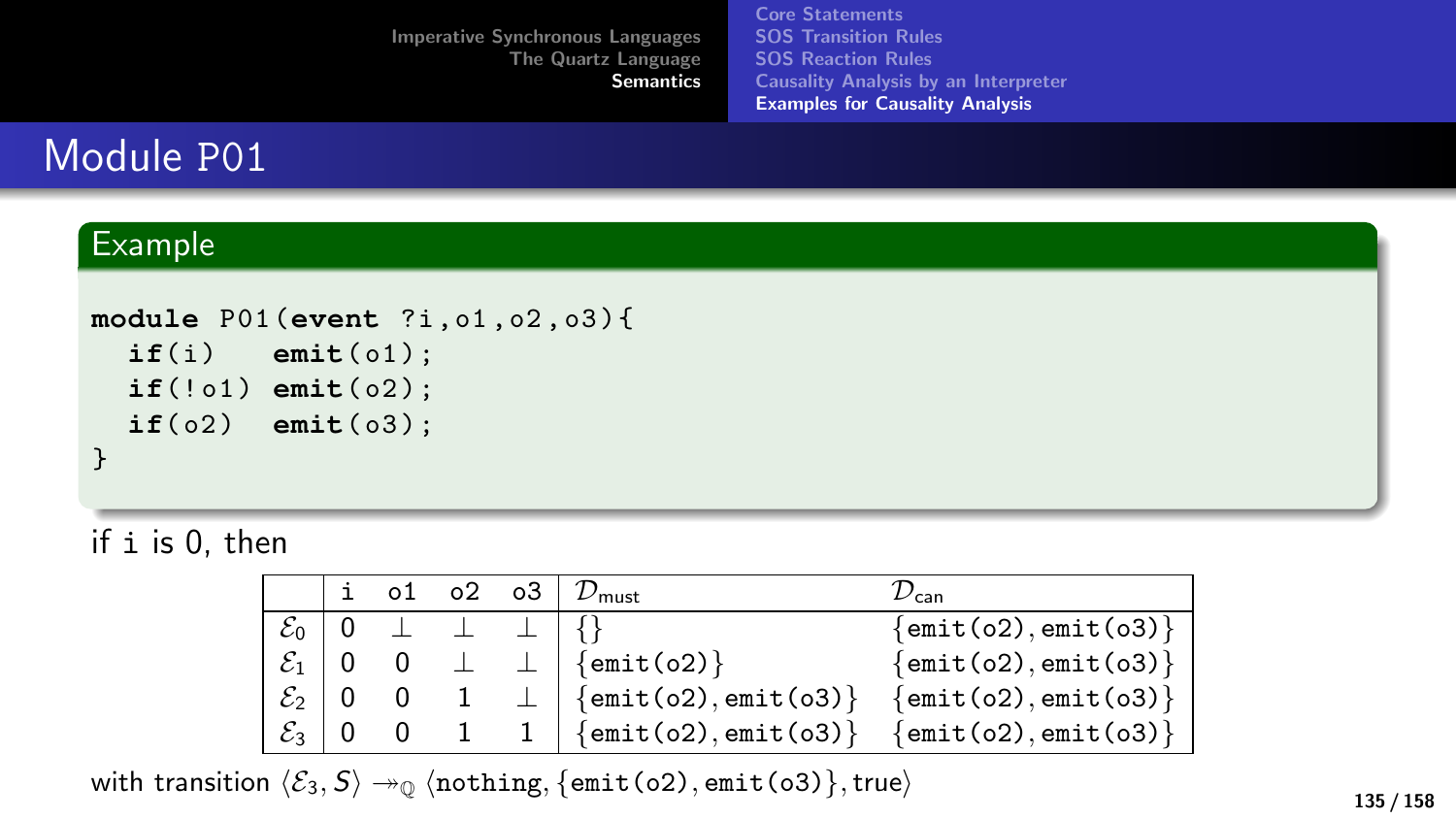[Imperative Synchronous Languages](#page-2-0) [The Quartz Language](#page-15-0) **[Semantics](#page-73-0)** [Core Statements](#page-73-0) [SOS Transition Rules](#page-84-0) [SOS Reaction Rules](#page-103-0) [Causality Analysis by an Interpreter](#page-125-0) [Examples for Causality Analysis](#page-134-0)

## Module P01

#### Example

```
module P01 (event ?i , o1 , o2 , o3 ) {
  if(i) emit(o1);if(!o1) emit(o2);
  if(o2) emit(o3);
}
```
if i is 1, then

|  |  | i o1 o2 o3 $D_{\text{must}}$                            | $\nu_{\rm can}$                                                                 |
|--|--|---------------------------------------------------------|---------------------------------------------------------------------------------|
|  |  |                                                         | $\mathcal{E}_0$   1 $\perp$ $\perp$   {emit(o1)} {emit(o1), emit(o2), emit(o3)} |
|  |  |                                                         | $\mathcal{E}_1$   1 1 $\perp$   {emit(o1)} {emit(o1), emit(o3)}                 |
|  |  | $\mathcal{E}_2$   1 1 0 $\perp$   {emit(o1)} {emit(o1)} |                                                                                 |
|  |  | $\mathcal{E}_3$   1 1 0 0   {emit(o1)} {emit(o1)}       |                                                                                 |

with transition  $\langle \mathcal{E}_3, \mathcal{S} \rangle \rightarrow \mathcal{O}$  (nothing, {emit(o1)}, true)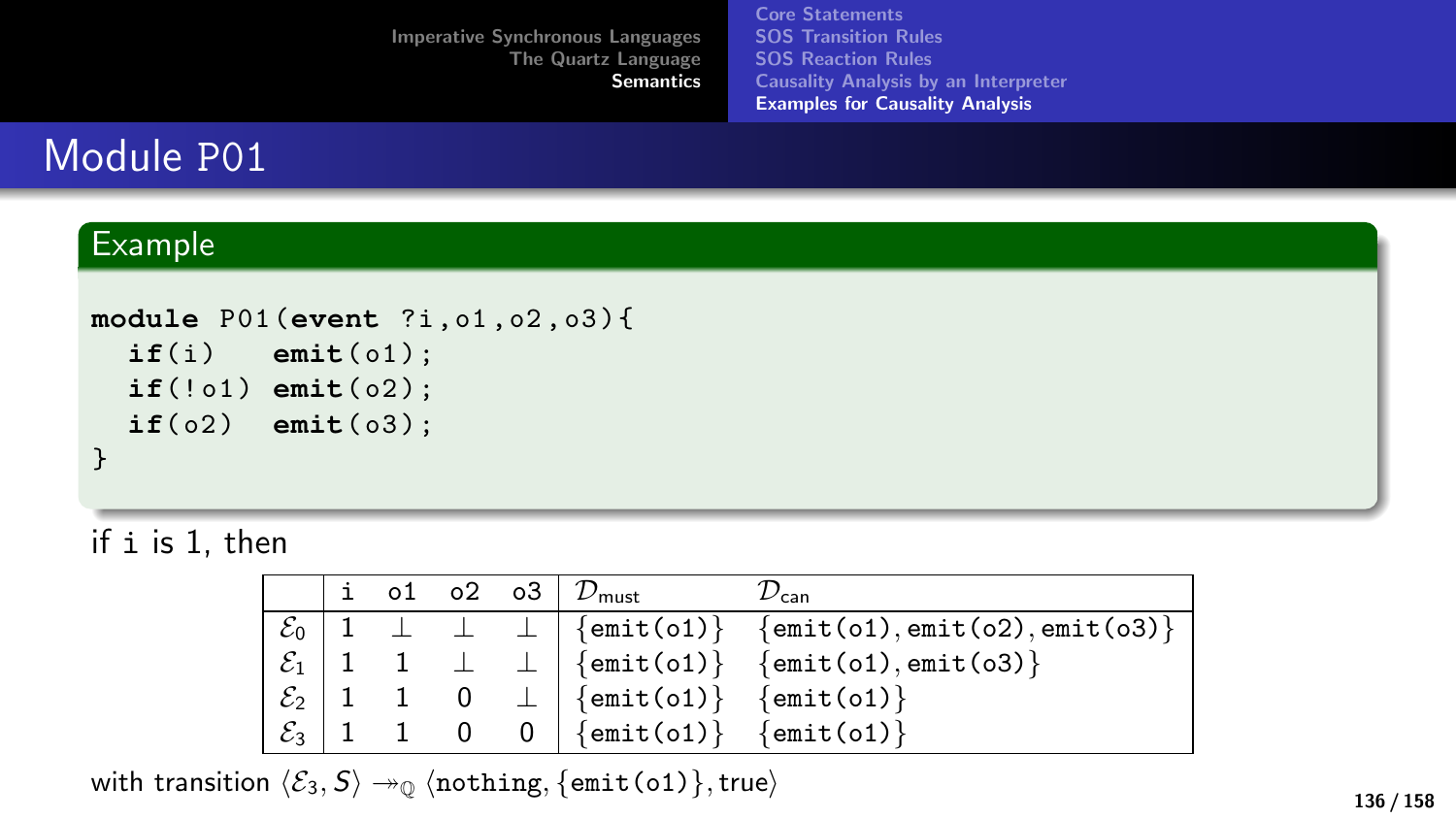[Core Statements](#page-73-0) [SOS Transition Rules](#page-84-0) [SOS Reaction Rules](#page-103-0) [Causality Analysis by an Interpreter](#page-125-0) [Examples for Causality Analysis](#page-134-0)

## Module P02

### Example

```
module P02 (event →
    01,02) {
    emit( o2 ) ;
    if('01) {
         if( o2 ) w : pause;
         emit( o1 ) ;
    }
}
```
#### initial reaction:

|                                    |  | 02   $\mathcal{D}_{\mathsf{must}}$ | 'can                                    |
|------------------------------------|--|------------------------------------|-----------------------------------------|
|                                    |  | $\perp$ $\{$ emit(o2) $\}$         | $\{\text{emit}(o1), \text{emit}(o2)\}\$ |
| $\mathcal{E}_0$<br>$\mathcal{E}_1$ |  | $\frac{1}{2}$ {emit(o2)}           | $\{$ emit(o2) $\}$                      |
| $\mathcal{E}_2$                    |  | $\{\text{emit}(o2)\}\$             | $\{$ emit(o2) $\}$                      |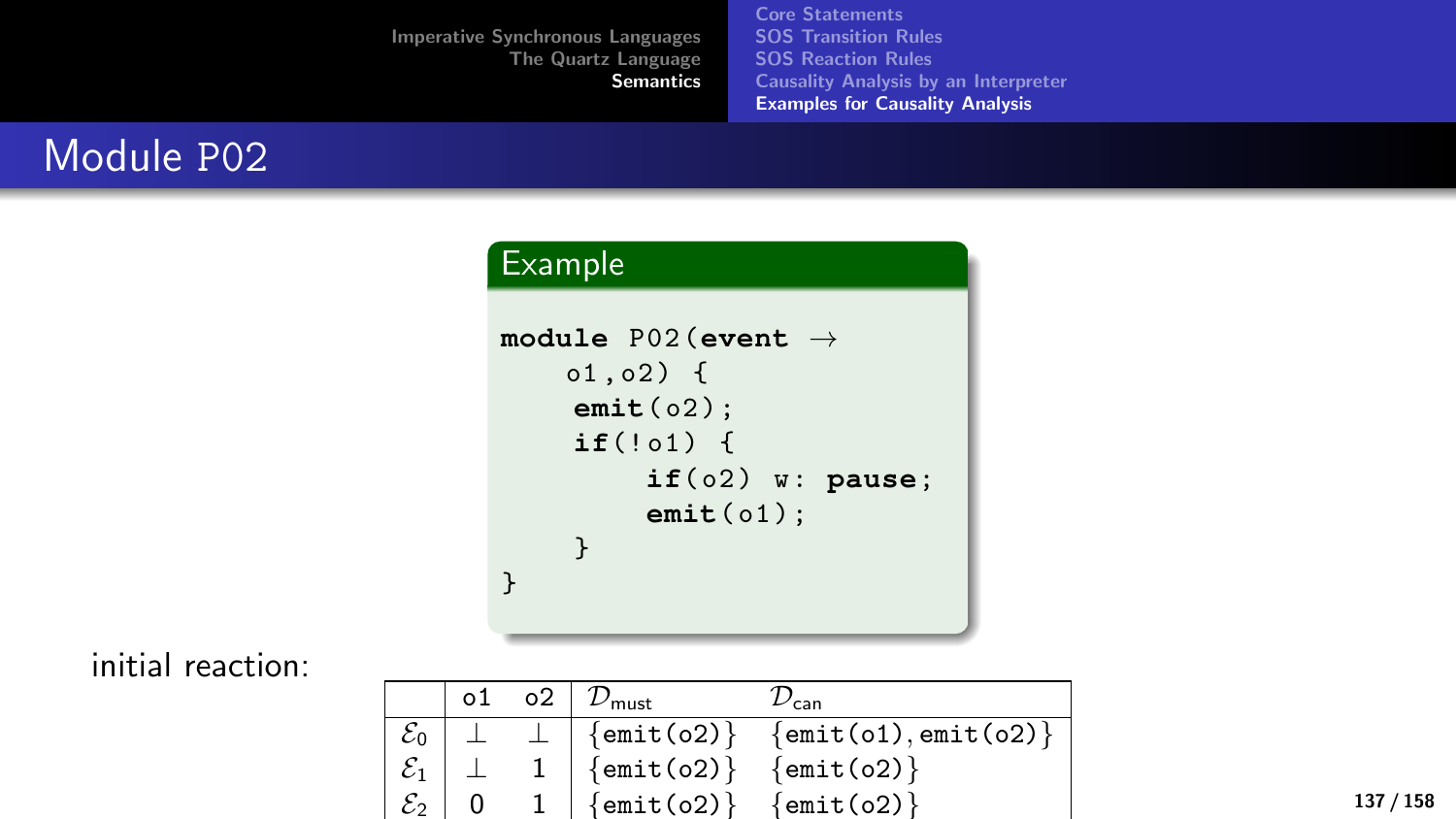[Core Statements](#page-73-0) [SOS Transition Rules](#page-84-0) [SOS Reaction Rules](#page-103-0) [Causality Analysis by an Interpreter](#page-125-0) [Examples for Causality Analysis](#page-134-0)

## Module P02

### Example

```
module P02 (event →
    01, 02) {
    emit( o2 ) ;
    if('01) {
         if( o2 ) w : pause;
         emit( o1 ) ;
    }
}
```
second reaction (executing  $S' = \texttt{emit}(o1))$ :

|  | о2 | $D_{\mathsf{must}}$    | can                |
|--|----|------------------------|--------------------|
|  |    | $\{$ emit $($ o $1)$ } | $\{$ emit(o1) $\}$ |
|  |    | $\{\text{emit}(o1)\}\$ | $\{$ emit(o1) $\}$ |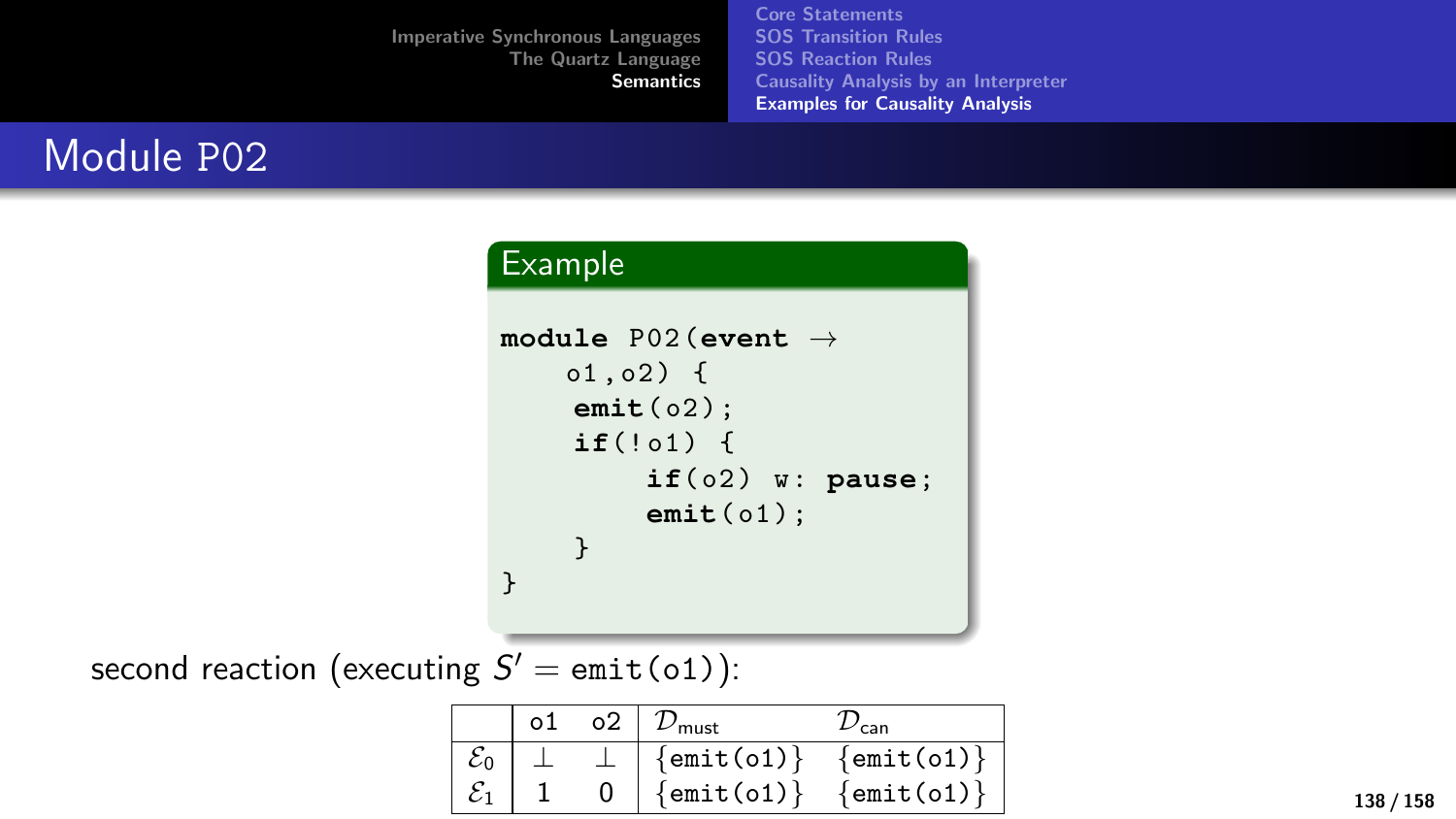[Core Statements](#page-73-0) [SOS Transition Rules](#page-84-0) [SOS Reaction Rules](#page-103-0) [Causality Analysis by an Interpreter](#page-125-0) [Examples for Causality Analysis](#page-134-0)

## Modules P03 and P04

```
module P03 (event o) {
    if('o) emit(o);
}
module P04 (event o) {
    if(0) emit(0);
}
```
- there is no way to run these programs!
- P03 does not even have satisfying behaviors
- P04 could be satisfied by both o=true and o=false
- none of the programs is causally correct

| n | must | ran                    |
|---|------|------------------------|
|   |      | $\{\texttt{emit}(o)\}$ |
|   |      | $\{$ emit(o) $\}$      |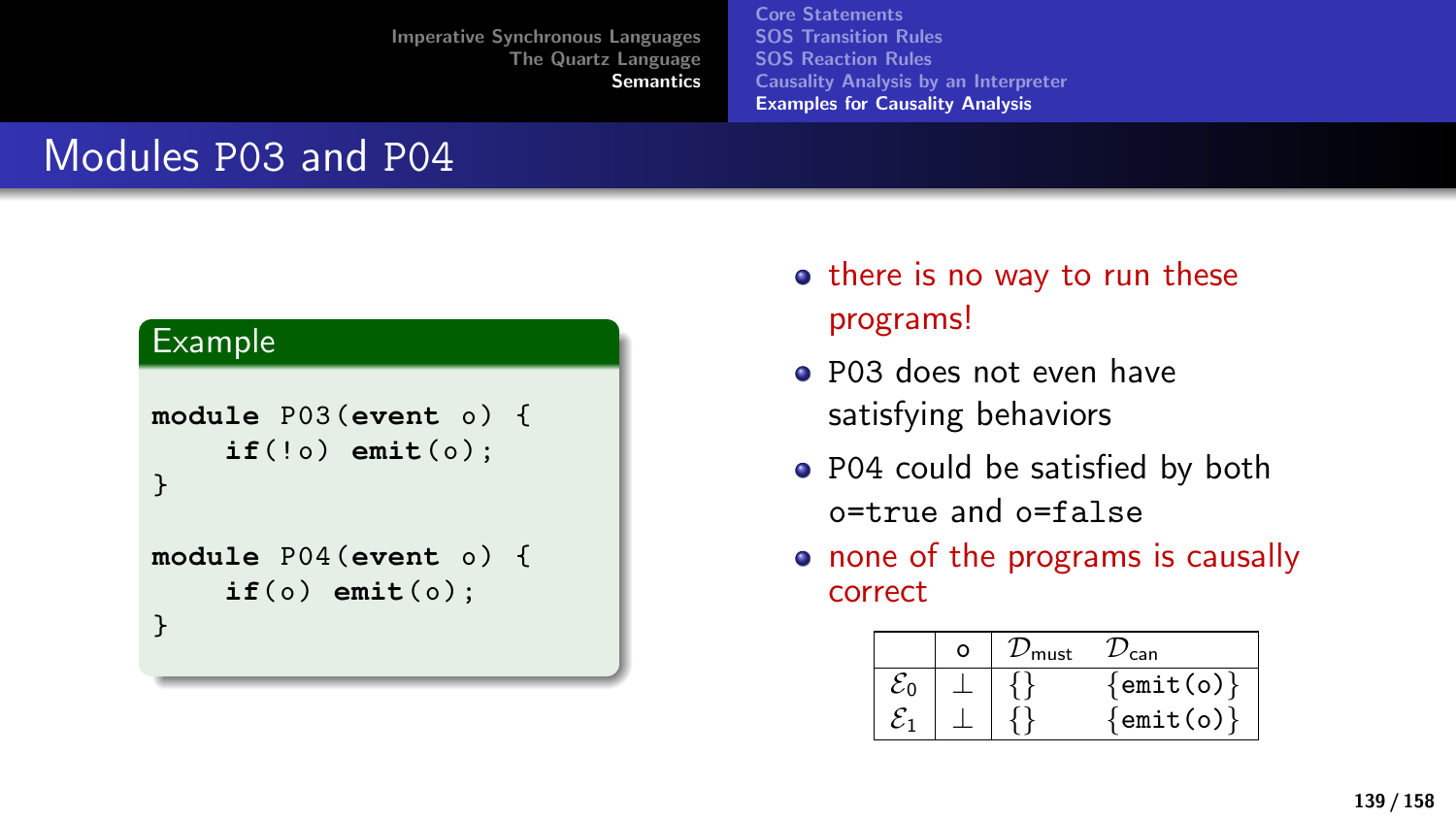[Core Statements](#page-73-0) [SOS Transition Rules](#page-84-0) [SOS Reaction Rules](#page-103-0) [Causality Analysis by an Interpreter](#page-125-0) [Examples for Causality Analysis](#page-134-0)

## Modules P05 and P06

```
module P05 (event →
   01, 02) {
    if(o1) emit(o1);
    if(!02) emit(02);
}
module P06 (event →
   01, 02) {
    if(o1) emit(o2);
    if(o2) emit(o1);
}
```
- there is no way to run these programs!
- P05 does not even have satisfying behaviors
- P06 could be satisfied by both o1=o2=true and o1=o2=false
- none of the programs is causally correct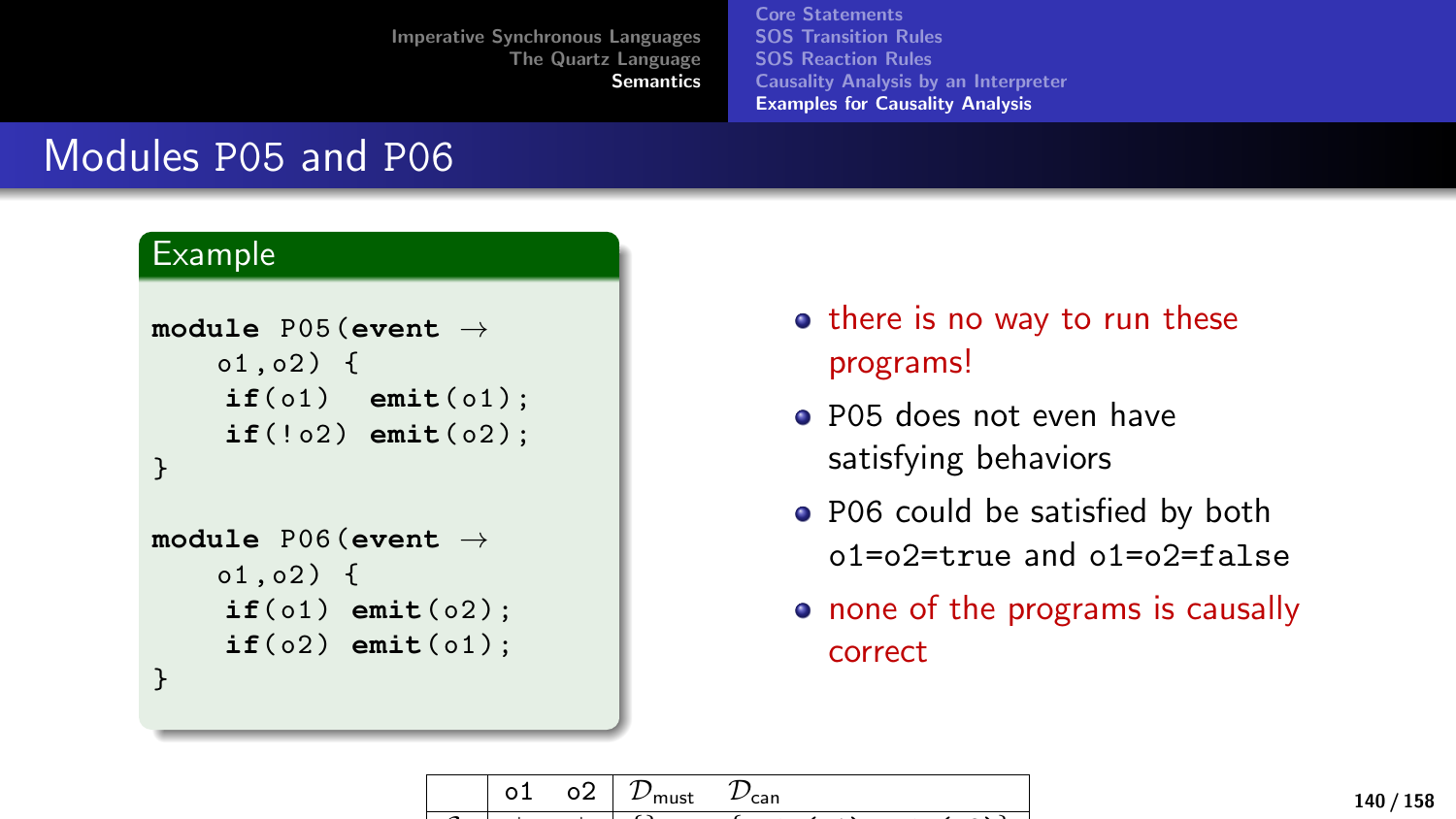[Core Statements](#page-73-0) [SOS Transition Rules](#page-84-0) [SOS Reaction Rules](#page-103-0) [Causality Analysis by an Interpreter](#page-125-0) [Examples for Causality Analysis](#page-134-0)

## Modules P07a and P07b

#### P07a has no behavior

- assume o would be false, then
	- the control would not stop at label w
	- and thus would execute  $emit(o)$
	- but then, o would be true
- assume o would be true, then
	- the control would stop at label w
	- $\bullet$  and thus would not execute  $\epsilon$  emit(o)
	- but then, o would be false

 $\implies$  there is no behavior (same with P07b)

|    | о | must | can               |
|----|---|------|-------------------|
| δ٥ |   |      | $\{$ emit $(o)$ } |
|    |   |      | $\{$ emit(o) $\}$ |

```
module P07a (event o) {
    if(0) w: pause;emit( o ) ;
}
module P07b (event o) {
    if(!o) w: pause;
    emit( o ) ;
}
```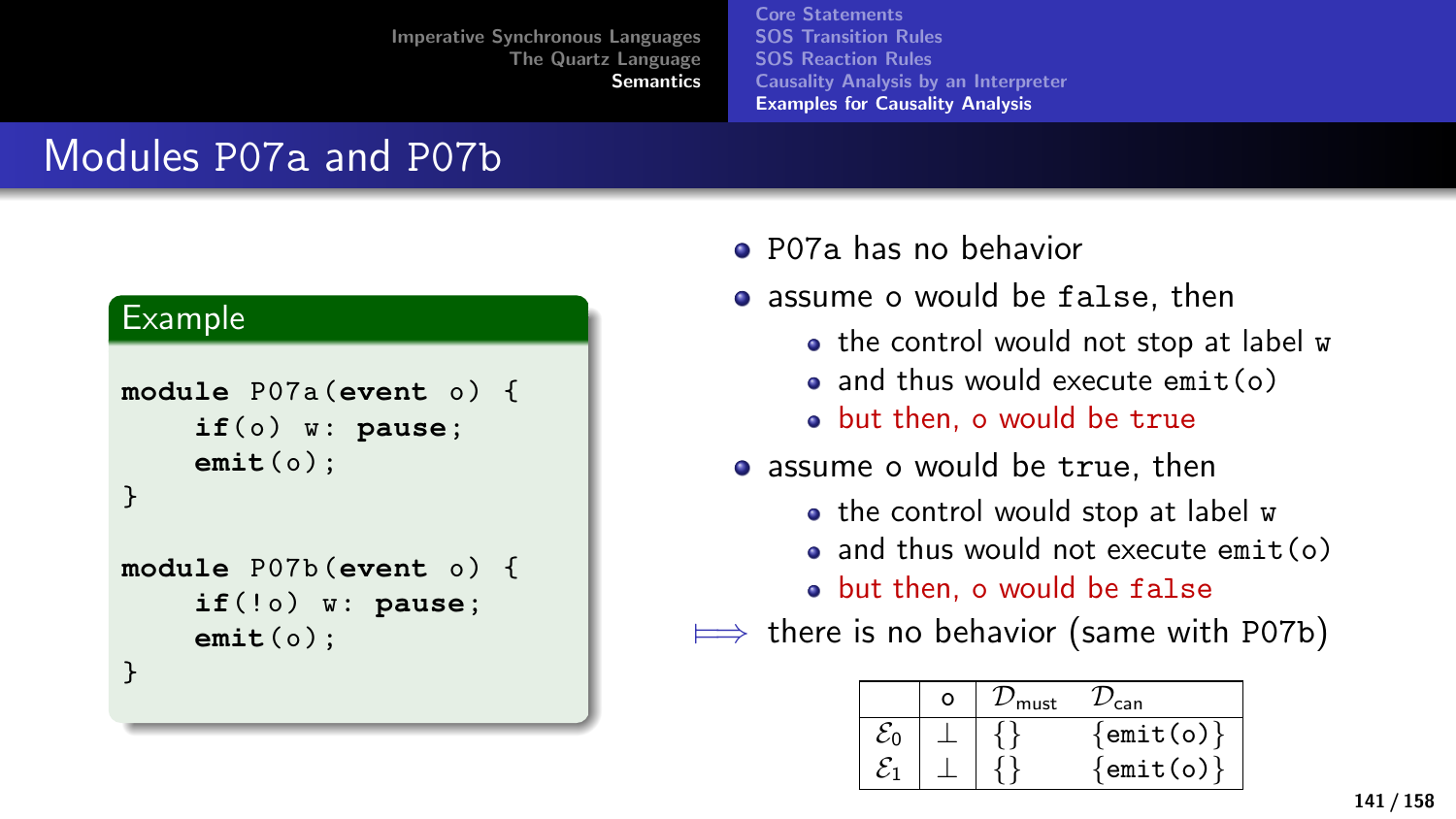[Core Statements](#page-73-0) [SOS Transition Rules](#page-84-0) [SOS Reaction Rules](#page-103-0) [Causality Analysis by an Interpreter](#page-125-0) [Examples for Causality Analysis](#page-134-0)

## Module P08

#### Example

```
module P08 (event →
     ?i, o1, o2) {
     weak immediate abort {
                {
               if(!i) w: \rightarrowpause;
               emit( o1 );
                }
          ||if(01) \rightarrowemit( o2 );
     } when( o2 );
     emit( o1 );
}
```
the program is not program in the program in

- assume i would be false, then
	- the control would stop at label w
	- a and thus would not execute the first  $emit(o1)$
	- at this stage, we have to speculate about the value of o1
	- assume o1 would be false, then
		- we would not execute emit(o2)
		- no abortion takes place, and the control will remain at label w
	- assume o1 would be true, then
		- we would execute emit(o2)
		- the abortion takes place, and the control will leave label w
		- $\bullet$  thus, the second emit(o1) is

142 / 158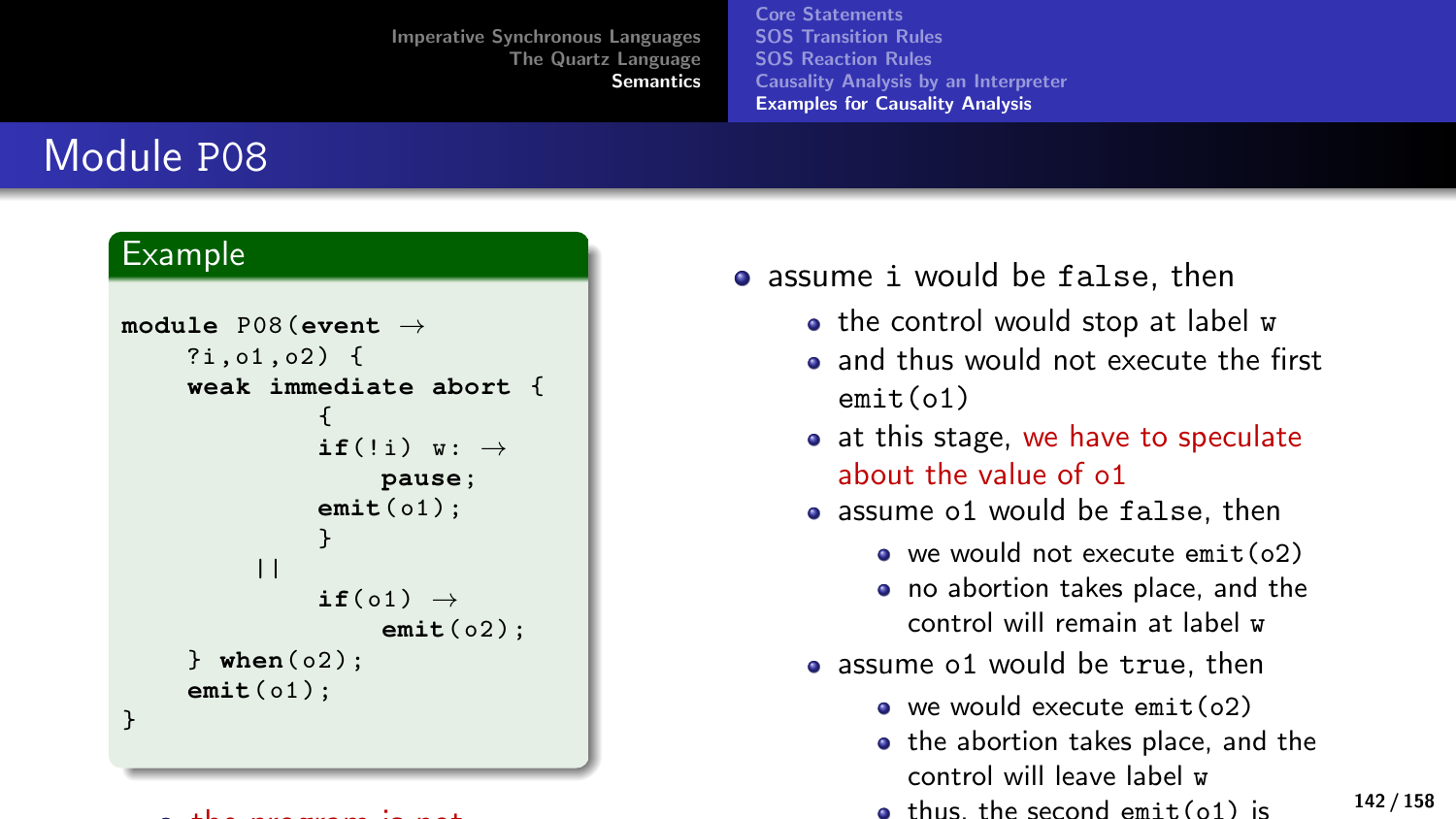[Core Statements](#page-73-0) [SOS Transition Rules](#page-84-0) [SOS Reaction Rules](#page-103-0) [Causality Analysis by an Interpreter](#page-125-0) [Examples for Causality Analysis](#page-134-0)

## Module P08

```
module P08 (event →
     ?i, o1, o2) {
     weak immediate abort {
                {
               if(!i) w: \rightarrowpause;
               emit( o1 );
                }
          ||if(01) \rightarrowemit( o2 );
     } when( o2 );
     emit( o1 );
}
```
- assume i would be true, then
	- the control would not stop at label w and instead executes emit(o1)
	- $\bullet$  thus, also emit( $o2$ ) is executed
	- the weak abortion takes place, but has no effect
	- we then execute the second emit(o1)
	- thus, o1=o2=true and nothing is left for further macro steps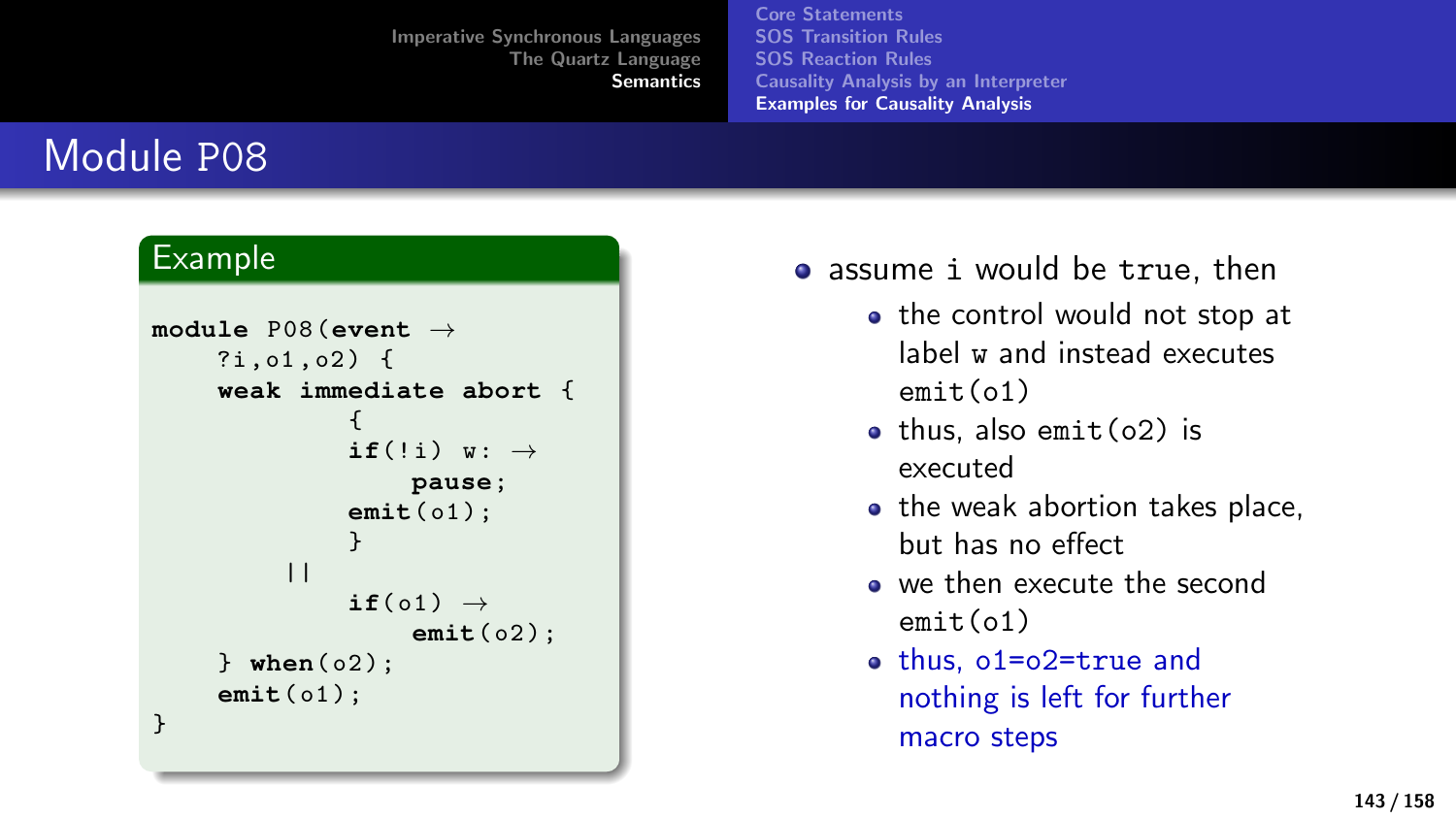[Core Statements](#page-73-0) [SOS Transition Rules](#page-84-0) [SOS Reaction Rules](#page-103-0) [Causality Analysis by an Interpreter](#page-125-0) [Examples for Causality Analysis](#page-134-0)

## Module P09

```
module P09 (event →
    01, 02) {
       if(01) emit(01);
     ||if(01)if('02) \rightarrowemit( o2 ) ;
}
```
- **P09** is not constructive
- note that if( $!o2$ ) emit( $o2$ ); is a contradiction
- thus, o1=true would lead to a contradiction
- thus logically only o1=o2=false makes sense
- however, this is not constructively found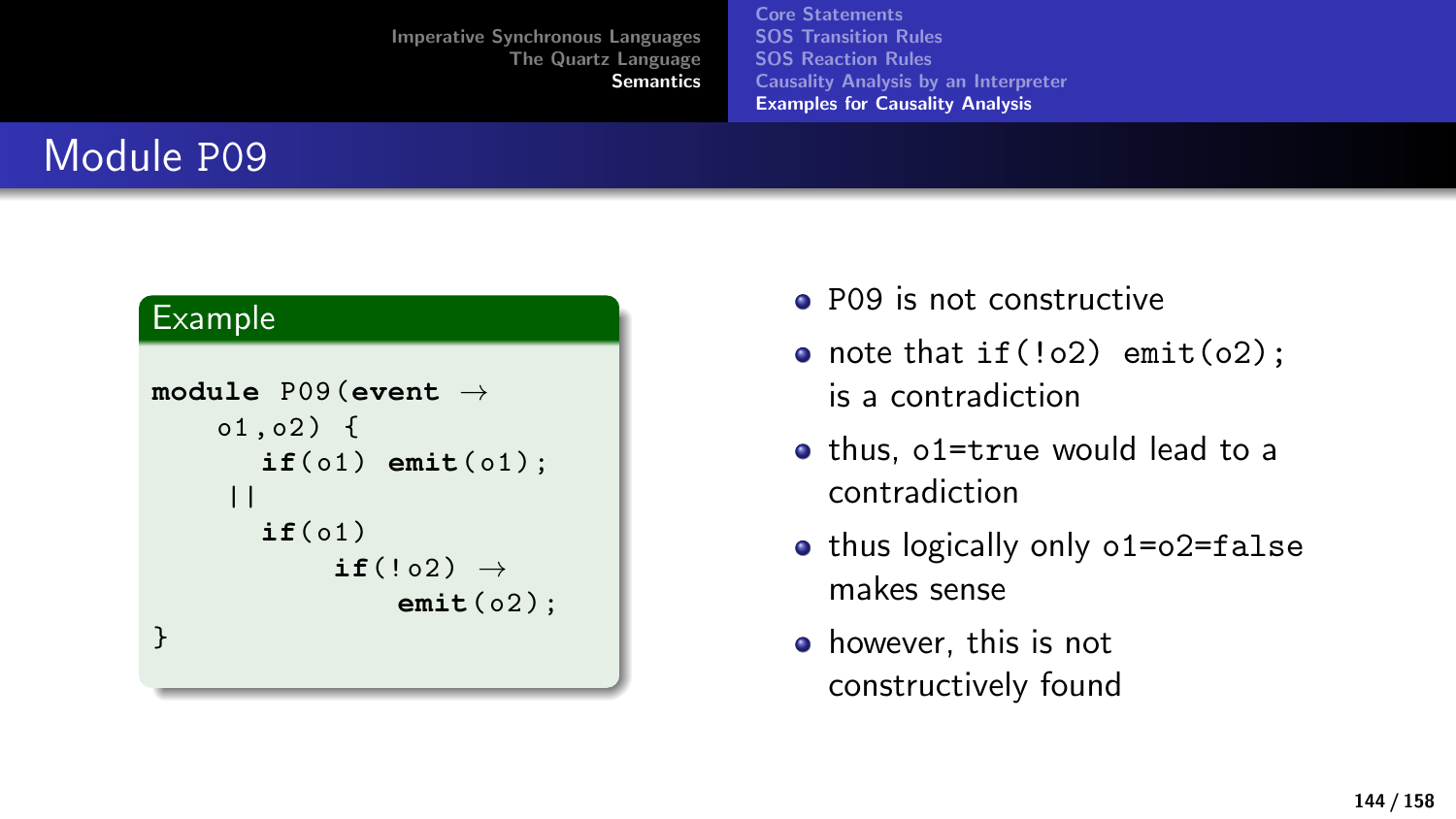[Core Statements](#page-73-0) [SOS Transition Rules](#page-84-0) [SOS Reaction Rules](#page-103-0) [Causality Analysis by an Interpreter](#page-125-0) [Examples for Causality Analysis](#page-134-0)

## Module P<sub>10</sub>

#### Example

```
module P10 (event o) {
    if(o) nothing;
    emit(o);
}
```
• in Quartz, P10 is constructive, while in Esterel, it is not

 $\bullet$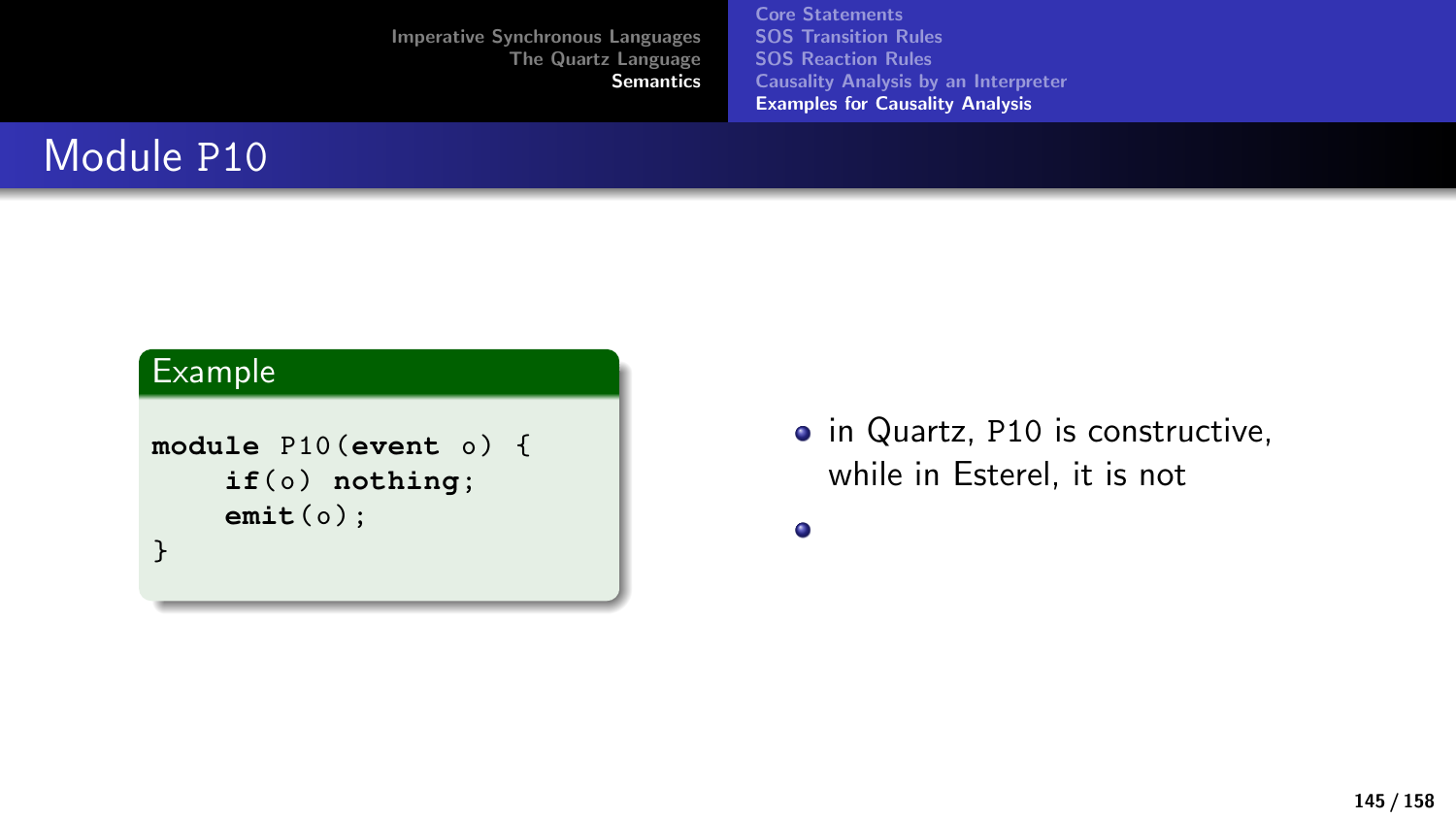[Core Statements](#page-73-0) [SOS Transition Rules](#page-84-0) [SOS Reaction Rules](#page-103-0) [Causality Analysis by an Interpreter](#page-125-0) [Examples for Causality Analysis](#page-134-0)

# Module P11

### Example

```
module P11 (event →
    01, 02) {
    if(01) {
         emit( o2 ) ;
         if( o2 ) w : pause;
         emit( o1 ) ;
    }
}
```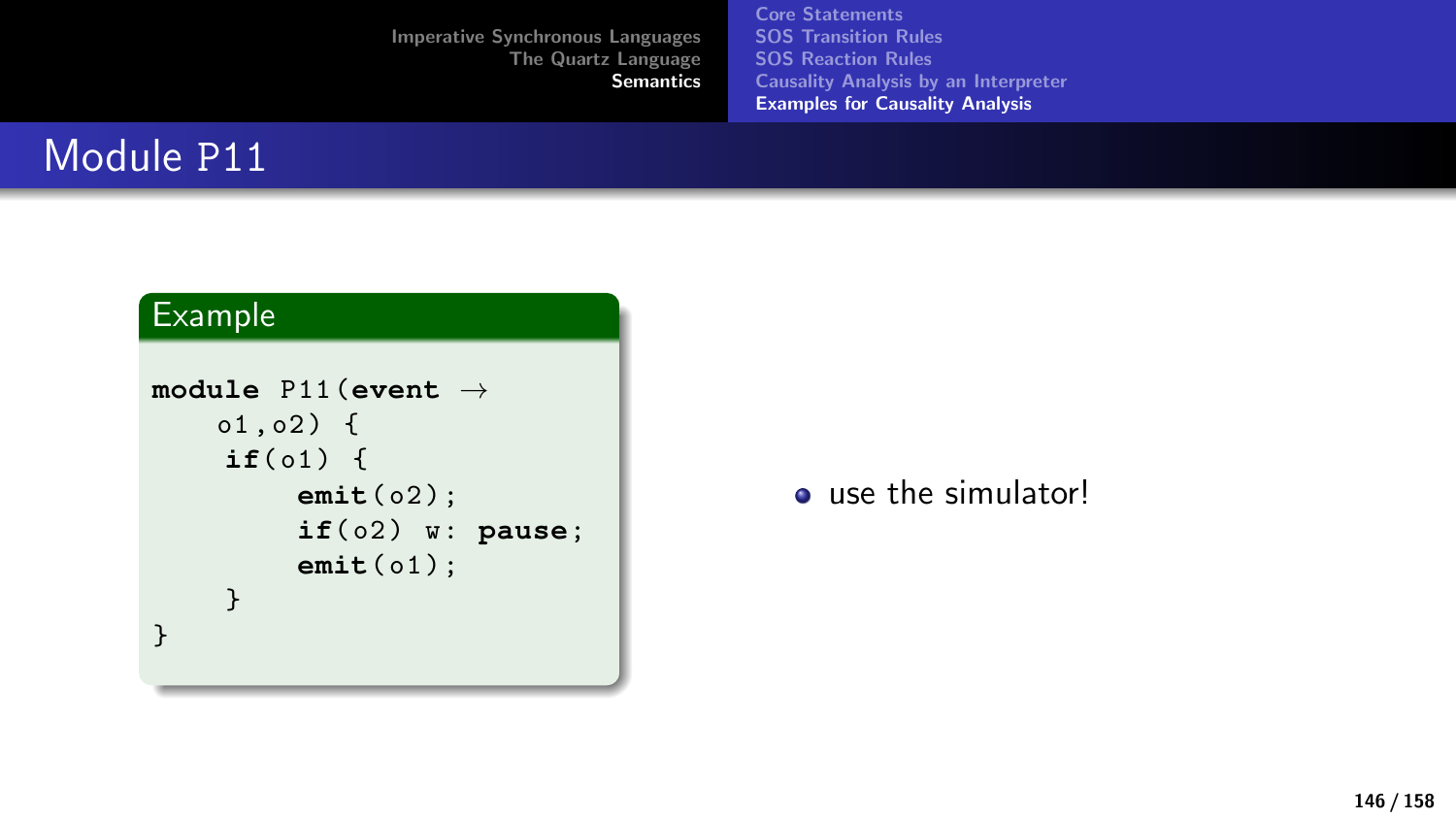[Core Statements](#page-73-0) [SOS Transition Rules](#page-84-0) [SOS Reaction Rules](#page-103-0) [Causality Analysis by an Interpreter](#page-125-0) [Examples for Causality Analysis](#page-134-0)

## Module P<sub>12</sub>

#### Example

```
module P12 (event o) {
    if(o) emit(o);
    else emit(o);
}
```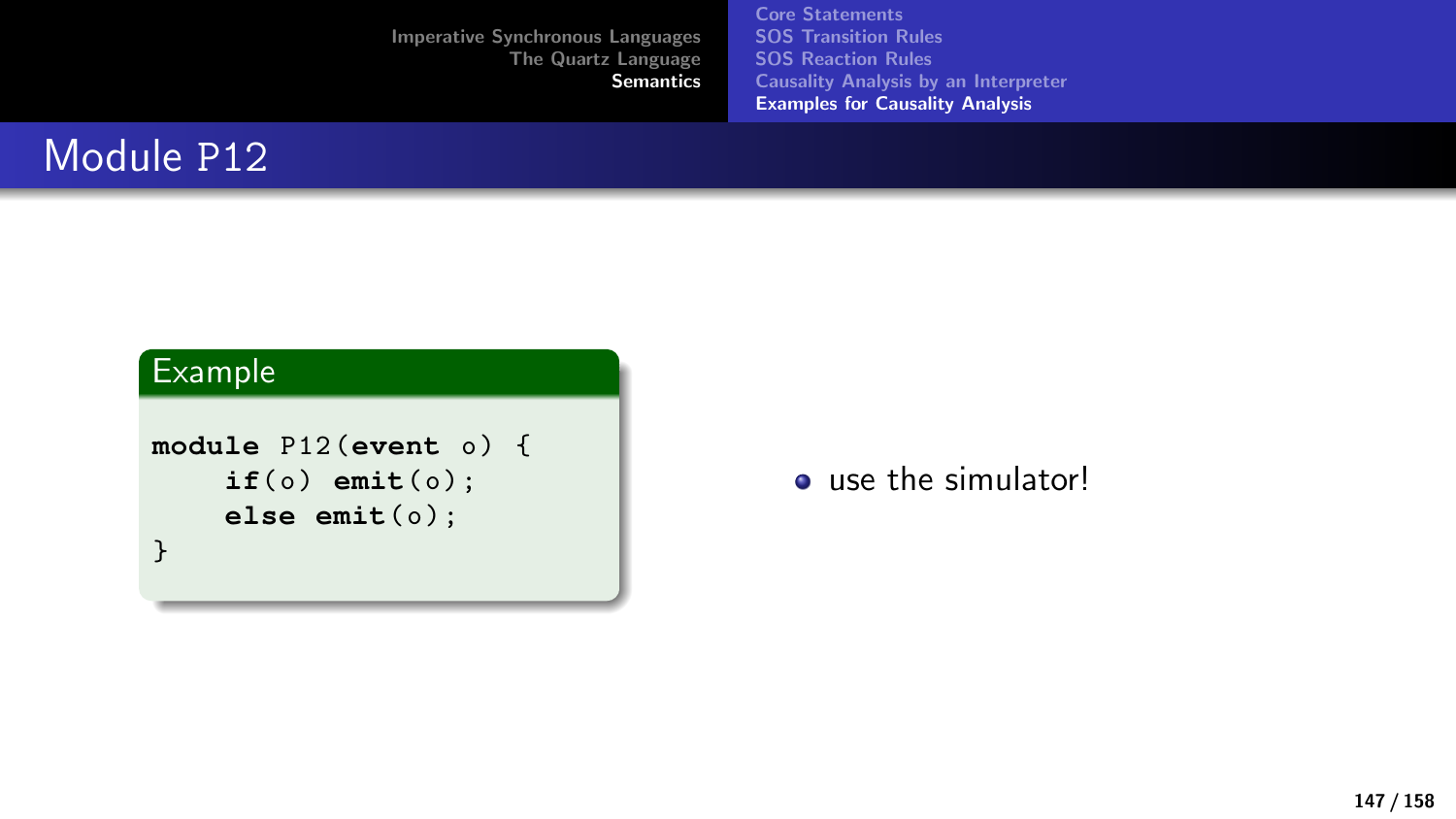[Core Statements](#page-73-0) [SOS Transition Rules](#page-84-0) [SOS Reaction Rules](#page-103-0) [Causality Analysis by an Interpreter](#page-125-0) [Examples for Causality Analysis](#page-134-0)

## Module P13

### Example

```
module P13 (event →
   ?i, o1, o2) {
    if(i) {
        if(o1) emit(o2);
    } else {
        if(o2) emit(o1);
    }
}
```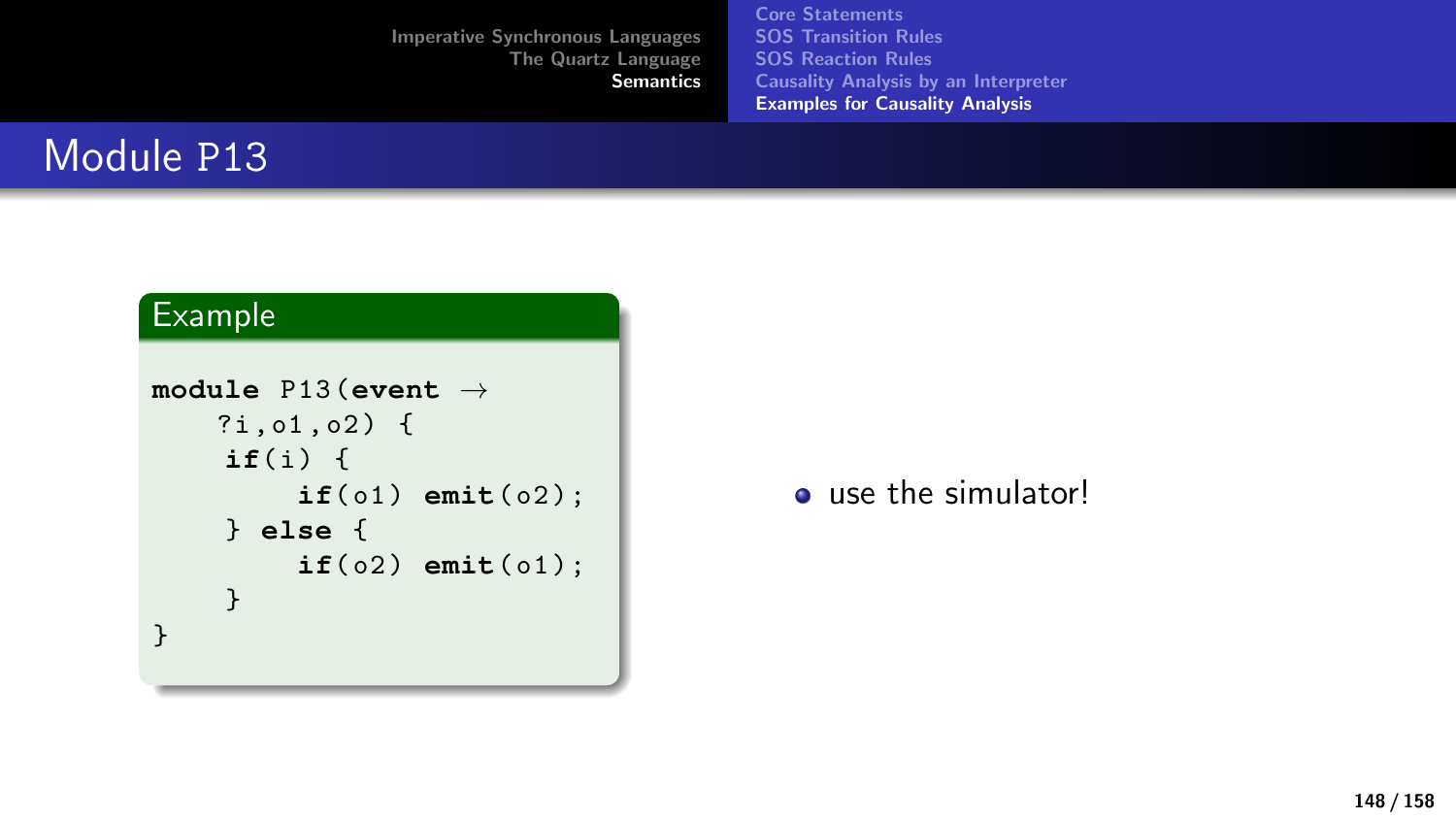[Core Statements](#page-73-0) [SOS Transition Rules](#page-84-0) [SOS Reaction Rules](#page-103-0) [Causality Analysis by an Interpreter](#page-125-0) [Examples for Causality Analysis](#page-134-0)

## Module P14

#### Example

```
module P14 (event →
   01,02) {
    if(01) emit(02);
    w : pause;
    if('02) emit(01);
}
```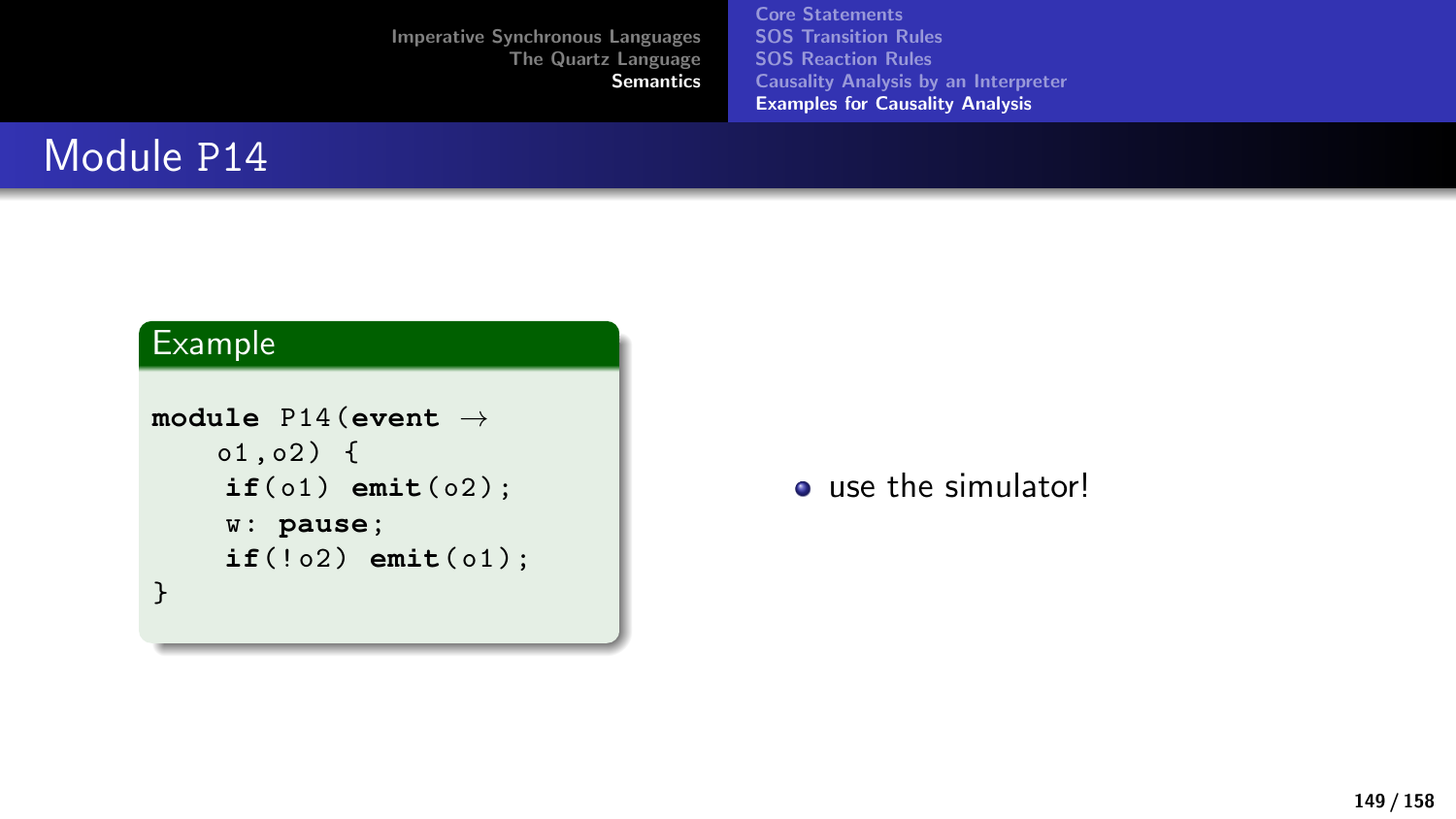[Core Statements](#page-73-0) [SOS Transition Rules](#page-84-0) [SOS Reaction Rules](#page-103-0) [Causality Analysis by an Interpreter](#page-125-0) [Examples for Causality Analysis](#page-134-0)

## Module P15

#### Example

```
module P15 (event →
   01,02) {
    emit( o2 ) ;
    if( o1 )
         if(!02) emit(01);
}
```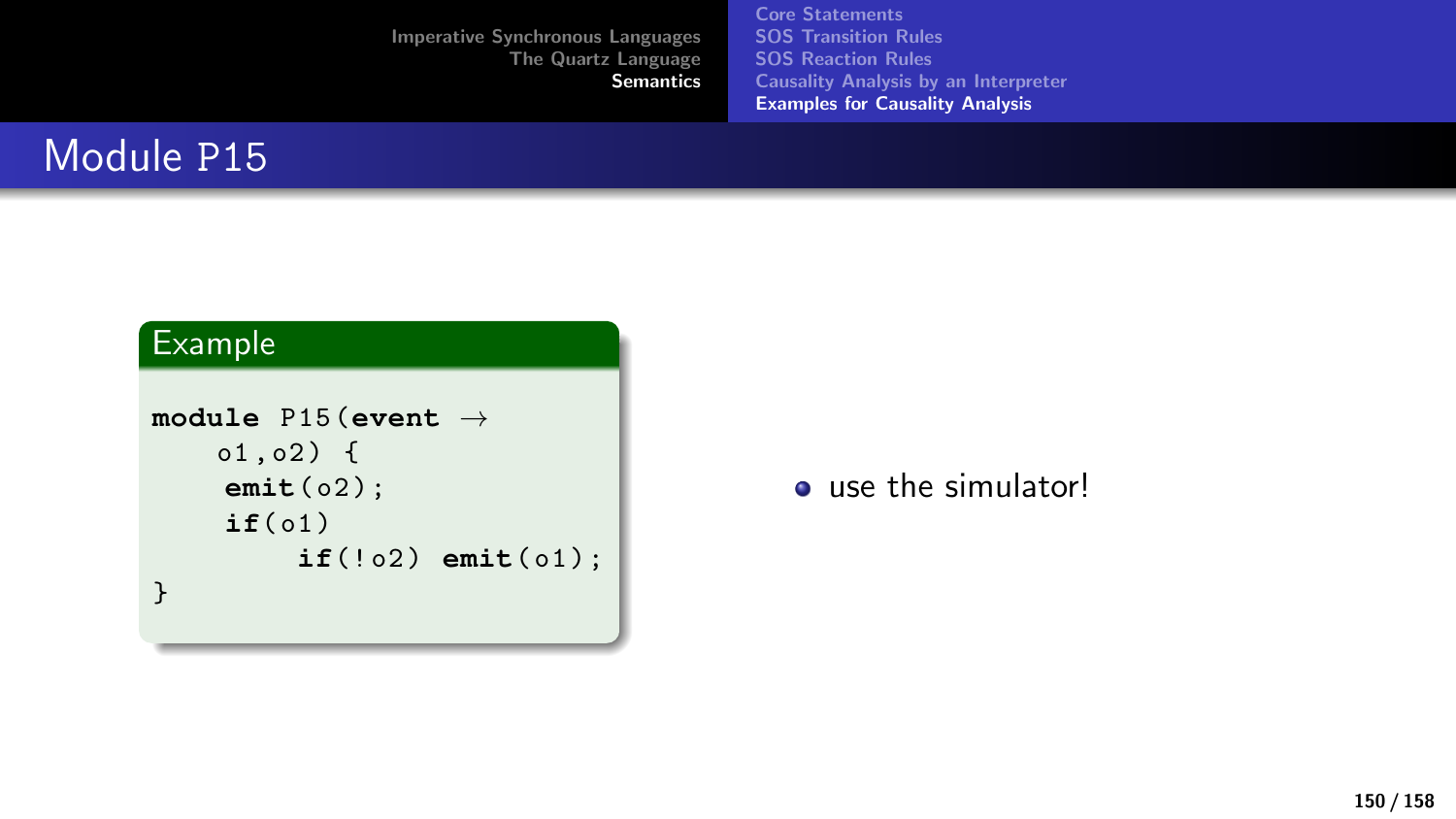[Core Statements](#page-73-0) [SOS Transition Rules](#page-84-0) [SOS Reaction Rules](#page-103-0) [Causality Analysis by an Interpreter](#page-125-0) [Examples for Causality Analysis](#page-134-0)

## Module P<sub>16</sub>

### Example

```
module P16 (event o) {
    if(0)if(!o) emit(o);
}
```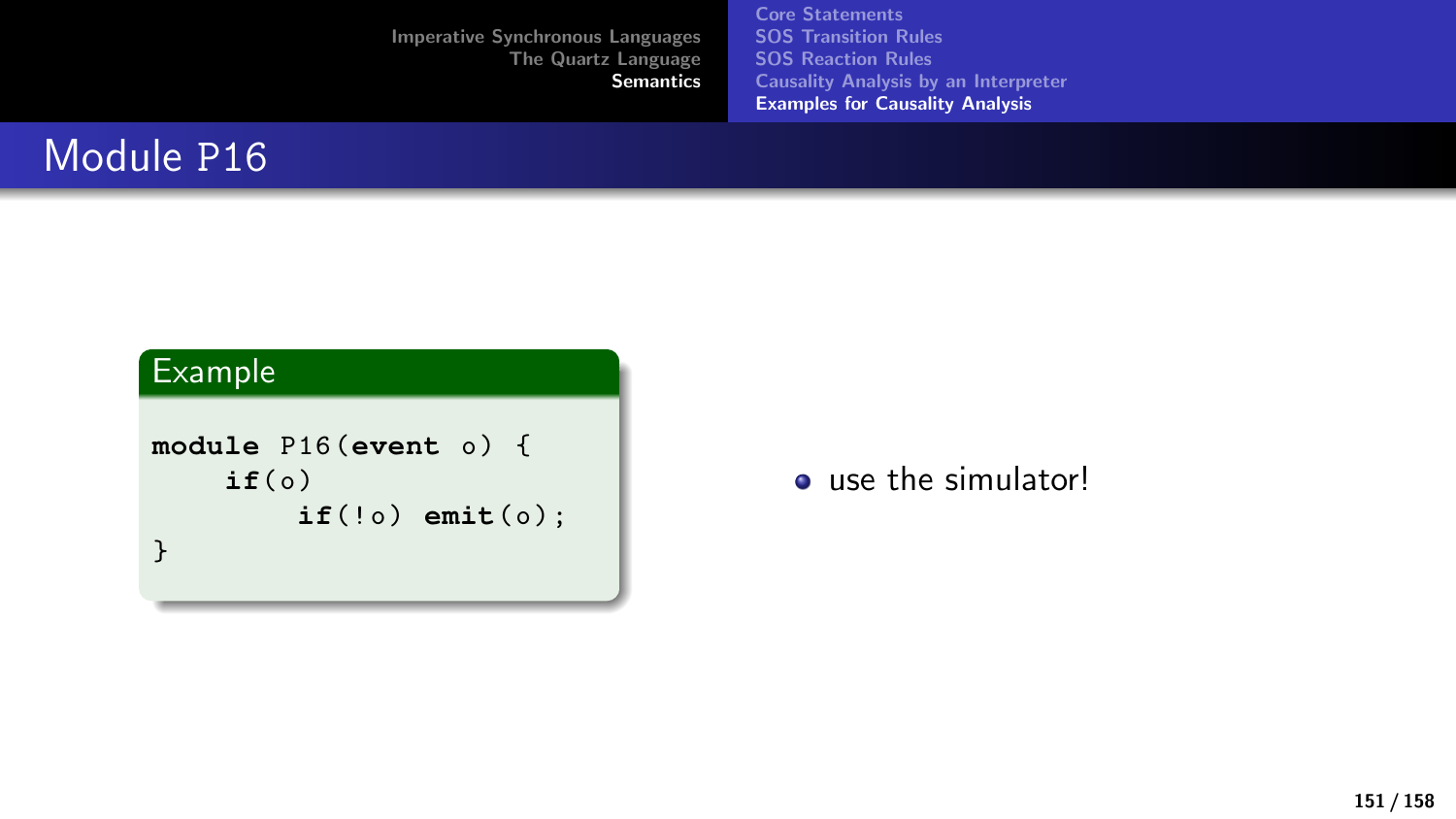[Core Statements](#page-73-0) [SOS Transition Rules](#page-84-0) [SOS Reaction Rules](#page-103-0) [Causality Analysis by an Interpreter](#page-125-0) [Examples for Causality Analysis](#page-134-0)

# Module P17

#### Example

```
module P17 (event →
   01,02) {
    if(01) {
        emit( o2 ) ;
        if(!02) emit(01);
    }
}
```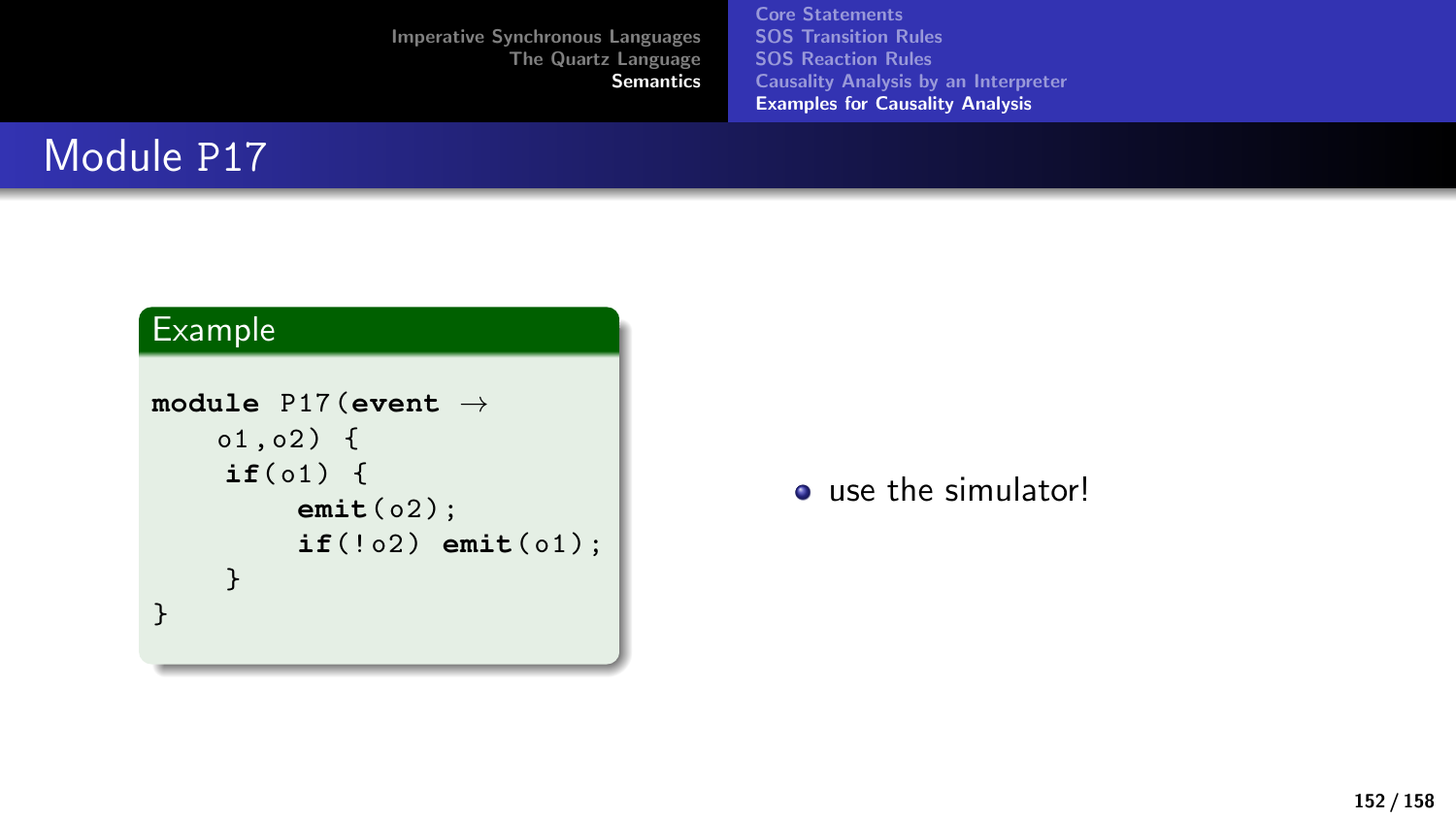[Core Statements](#page-73-0) [SOS Transition Rules](#page-84-0) [SOS Reaction Rules](#page-103-0) [Causality Analysis by an Interpreter](#page-125-0) [Examples for Causality Analysis](#page-134-0)

## Module P18

### Example

```
module P18 (event →
   01, 02) {
    if(01) {
         emit( o2 ) ;
         ||if(!02) emit(01);
    }
}
```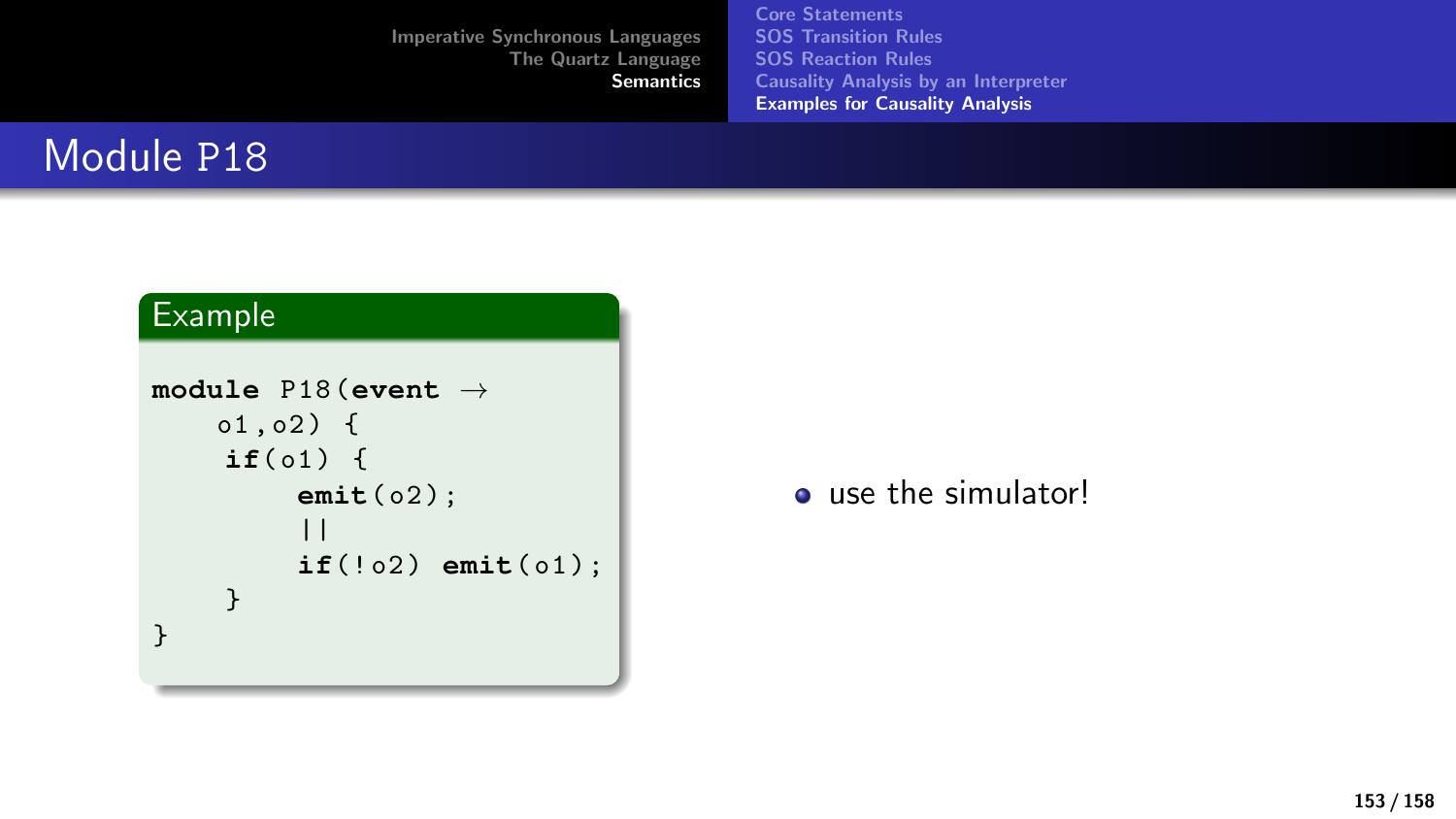[Core Statements](#page-73-0) [SOS Transition Rules](#page-84-0) [SOS Reaction Rules](#page-103-0) [Causality Analysis by an Interpreter](#page-125-0) [Examples for Causality Analysis](#page-134-0)

### Module P19

### Example

```
module P19 (event →
   01, 02) {
    if(01) {
         emit( o2 ) ;
         ||if(o2) emit(o1);
    }
}
```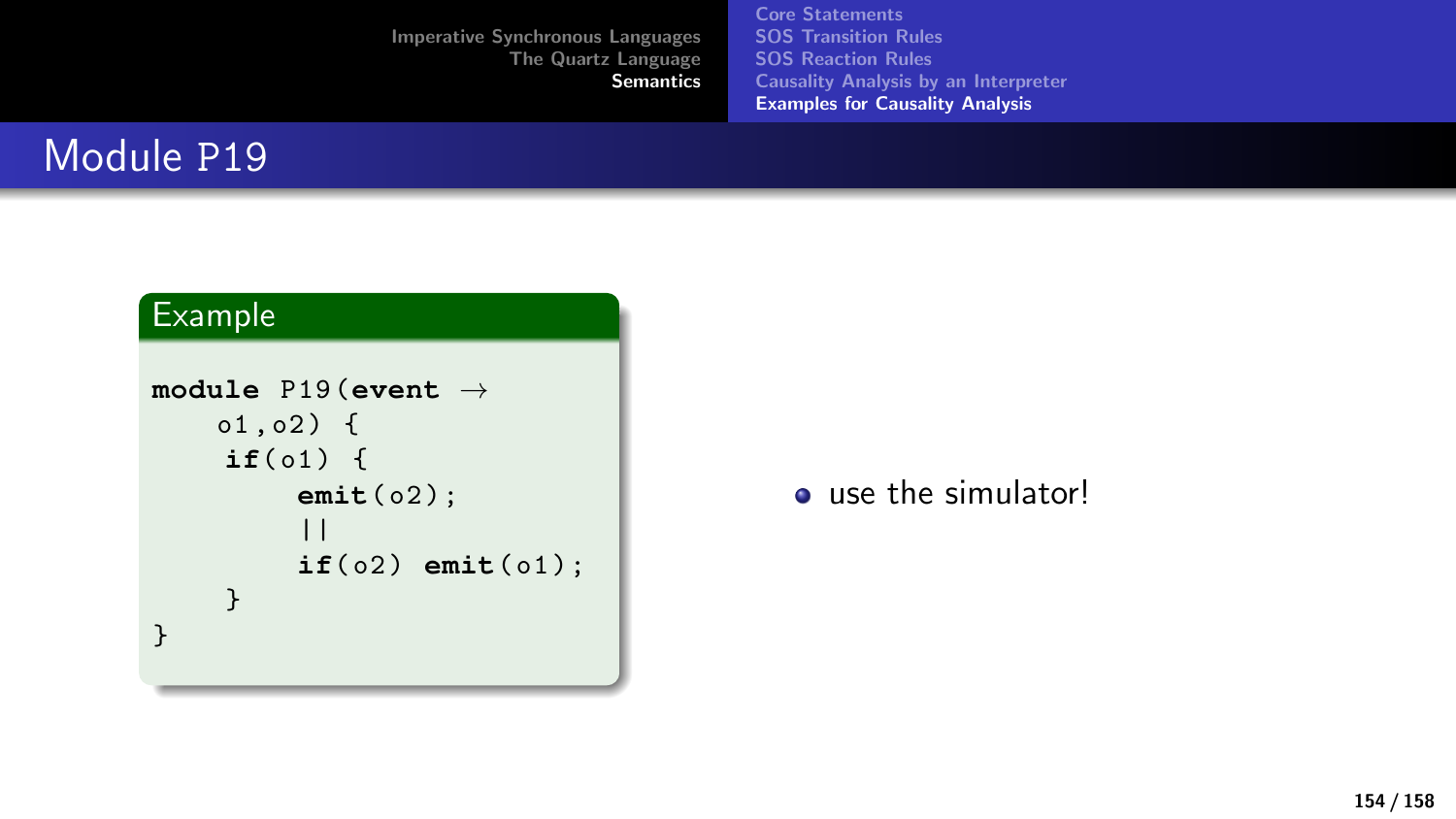[Core Statements](#page-73-0) [SOS Transition Rules](#page-84-0) [SOS Reaction Rules](#page-103-0) [Causality Analysis by an Interpreter](#page-125-0) [Examples for Causality Analysis](#page-134-0)

### Module P20

#### Example

```
module P20 (event →
     01, 02, 03, 04 {
         if(02) emit(01);
      ||if(o1 & o3) \rightarrowemit( o2 ) ;
      ||\texttt{if}(!\texttt{o1} \& \texttt{o4}) \rightarrowemit( o2 ) ;
      ||emit( o3 ) ;
      ||emit( o4 ) ;
}
```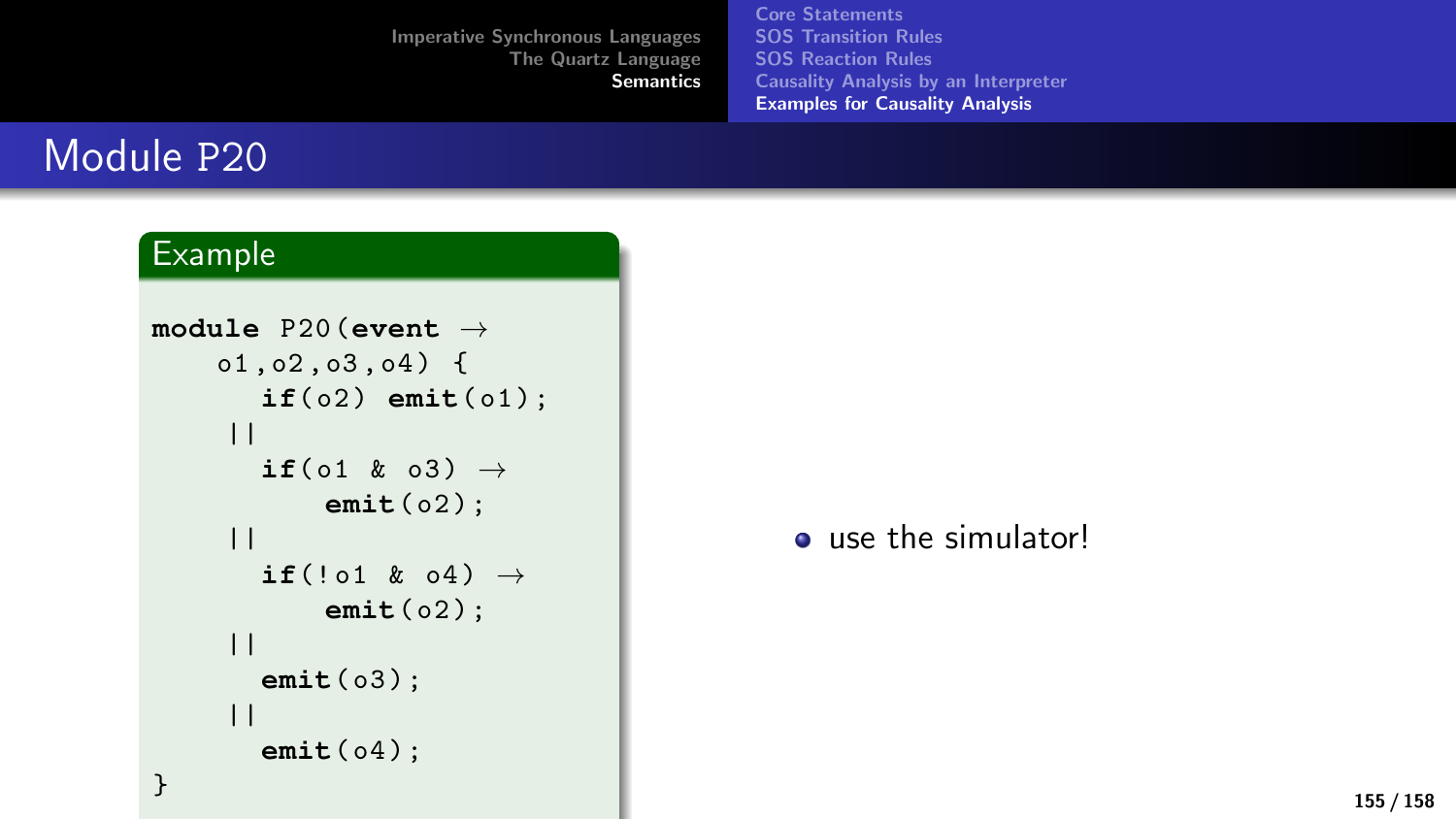[Core Statements](#page-73-0) [SOS Transition Rules](#page-84-0) [SOS Reaction Rules](#page-103-0) [Causality Analysis by an Interpreter](#page-125-0) [Examples for Causality Analysis](#page-134-0)

## Module P21

### Example

```
module P21 (event →
     ? i1 ,? i2 , o1 , o2 ) {
     {
           if(o1 & i1) \rightarrowemit( o2 ) ;
      ||if(o2 & i2) \rightarrowemit( o1 ) ;
     }
}
```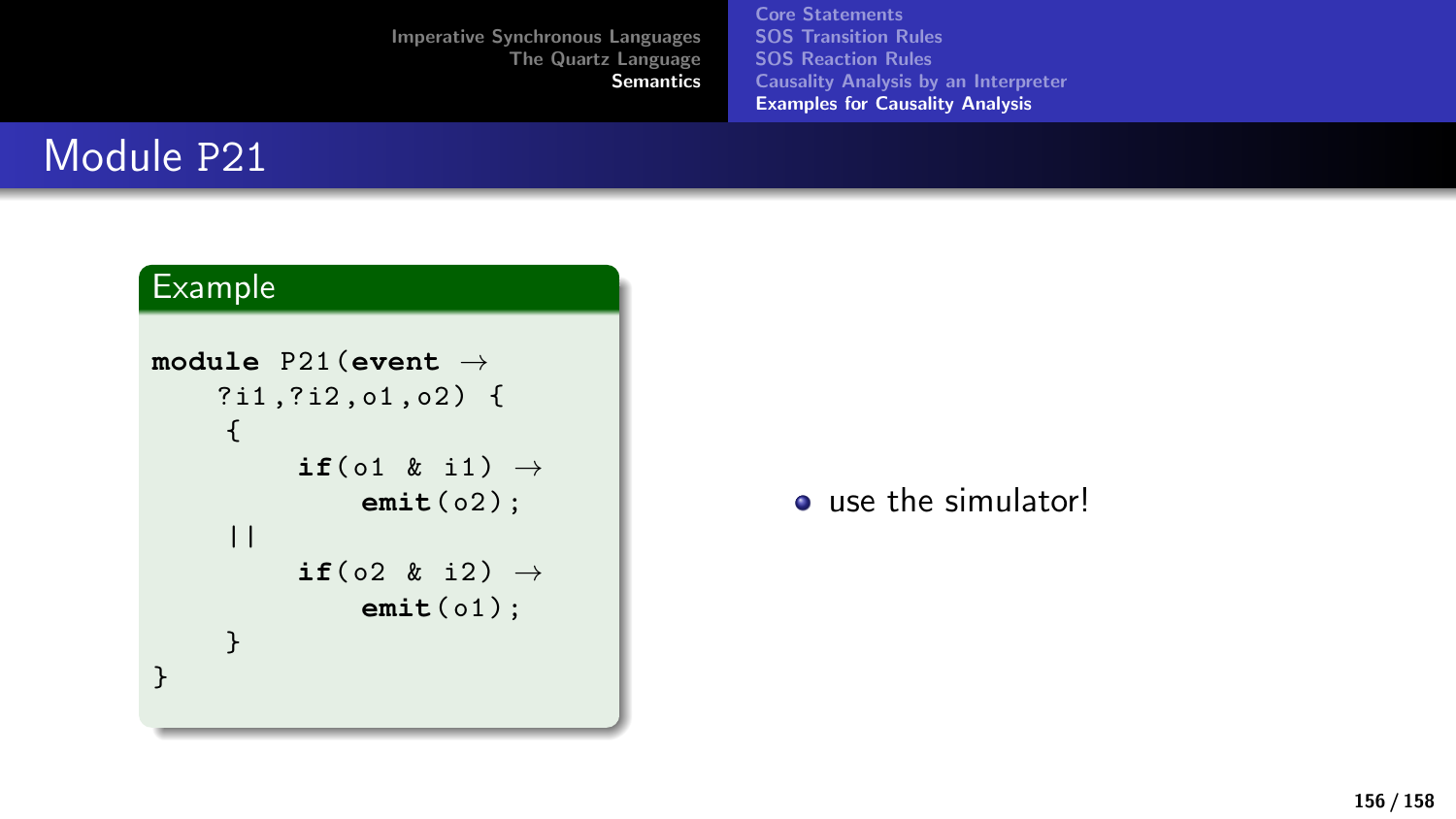### References and Further Reading I

- [1] A. Benveniste, P. Caspi, S. Edwards, et al. The synchronous languages twelve years later. Proceedings of the IEEE, 91(1):64–83, 2003.
- [2] G. Berry. The Esterel v5 language primer. http://www.inria.fr/meije/esterel/, 1997.
- [3] G. Berry. A quick guide to Esterel, 1997.
- [4] G. Berry. The constructive semantics of pure Esterel, 1999.
- [5] G. Berry. The Esterel v5 language primer, 2000.
- [6] G. Berry. The Esterel v5.91 system manual, 2000.
- [7] G. Berry, L. Cosserat. The Esterel synchronous programming language and its mathematical semantics. Seminar on Concurrency (CONCUR), vol. 197 of LNCS, 389–448, 1985.
- [8] F. Boussinot. SugarCubes implementation of causality. Research Report 3487, Institut National de Recherche en Informatique et en Automatique (INRIA), 1998.
- [9] F. Boussinot, R. de Simone. The Esterel language. Proceedings of the IEEE, 79(9):1293–1304, 1991.
- [10] J. Brandt, K. Schneider. Static data-flow analysis of synchronous programs. Formal Methods and Models for Codesign (MEMOCODE), 161–170, 2009.
- [11] A. Gamatie. Designing Embedded Systems with the SIGNAL Programming Language, 2010.
- [12] N. Halbwachs. Synchronous programming of reactive systems, 1993.
- [13] D. Huffman. Combinational circuits with feedback. Recent Developments in Switching Theory, 27–55, 1971.
- [14] G. Plotkin. A structural approach to operational semantics. Tech. Rep. FN-19, DAIMI, 1981.
- [15] D. Potop-Butucaru, S. Edwards, G. Berry. Compiling Esterel, 2007.
- [16] M. Riedel. Cyclic Combinational Circuits. Ph.D. thesis, California Institute of Technology, 2004.
- [17] M. Riedel, J. Bruck. Cyclic combinational circuits: Analysis for synthesis. International Workshop on Logic and Synthesis (IWLS), 2003.
- [18] M. Riedel, J. Bruck. The synthesis of cyclic combinational circuits. Design Automation Conference (DAC), 163–168, 2003.
- [19] R. Rivest. The necessity of feedback in minimal monotone combinational circuits. IEEE Transactions on Computers (T-C), C-26(6):606–607, 1977.
- [20] K. Schneider. The synchronous programming language Quartz. Internal Report 375. Department of Computer Science, University of Kaiserslautern, 2009.
- [21] K. Schneider, J. Brandt, T. Schüle. Causality analysis of synchronous programs with delayed actions. Compilers, Architecture, and Synthesis for Embedded Systems (CASES), 179–189, 2004.